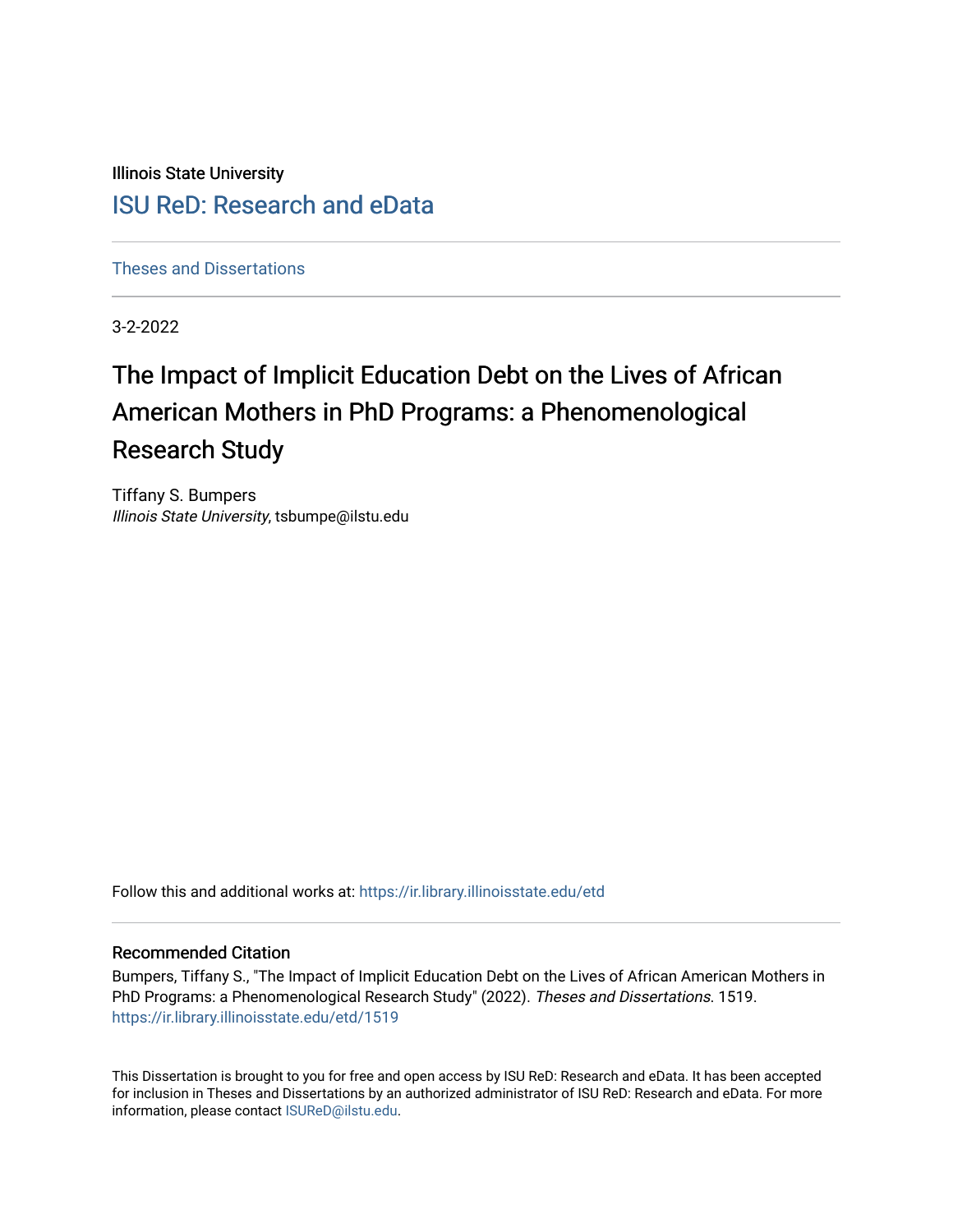# THE IMPACT OF IMPLICIT EDUCATION DEBT ON THE LIVES OF AFRICAN AMERICAN MOTHERS IN PhD PROGRAMS: A PHENOMENOLOGICAL RESEARCH STUDY

### TIFFANY S. BUMPERS

### 112 Pages

The purpose of this study was to understand the impact of implicit education debt on African American mothers lived reality, as these women pursue PhDs. Using Collins' (2000) Black Feminist Thought and the Racial Opportunity Cost (ROC) as theoretical frameworks, the study presents the voices of African American mothers in doctoral programs who occupy a liminal space in the academy. Chambers and Huggins (2014) defined ROC as "the options that are foregone and the losses that result from those foregone options when students of color pursue academic success" (p. 189). Upon the researcher's analysis of the data, the following seven major themes emerged: self-sacrifice, PhD is #1 priority, bootstrapping, implicit education debt awareness, cumulative stress, social isolation, and estrangement. The analysis of these themes depicts the roles these women play, the support or lack thereof in higher education for African American mothers, and the tradeoffs made by individuals, families, and communities through this journey. This study offers useful recommendations that, if adopted, could enhance PhD experiences for African American mothers looking to pursue a PhD in higher education institutions. This research also offers both practical and policy implications for higher education faculty, administrators, students, and education policy makers.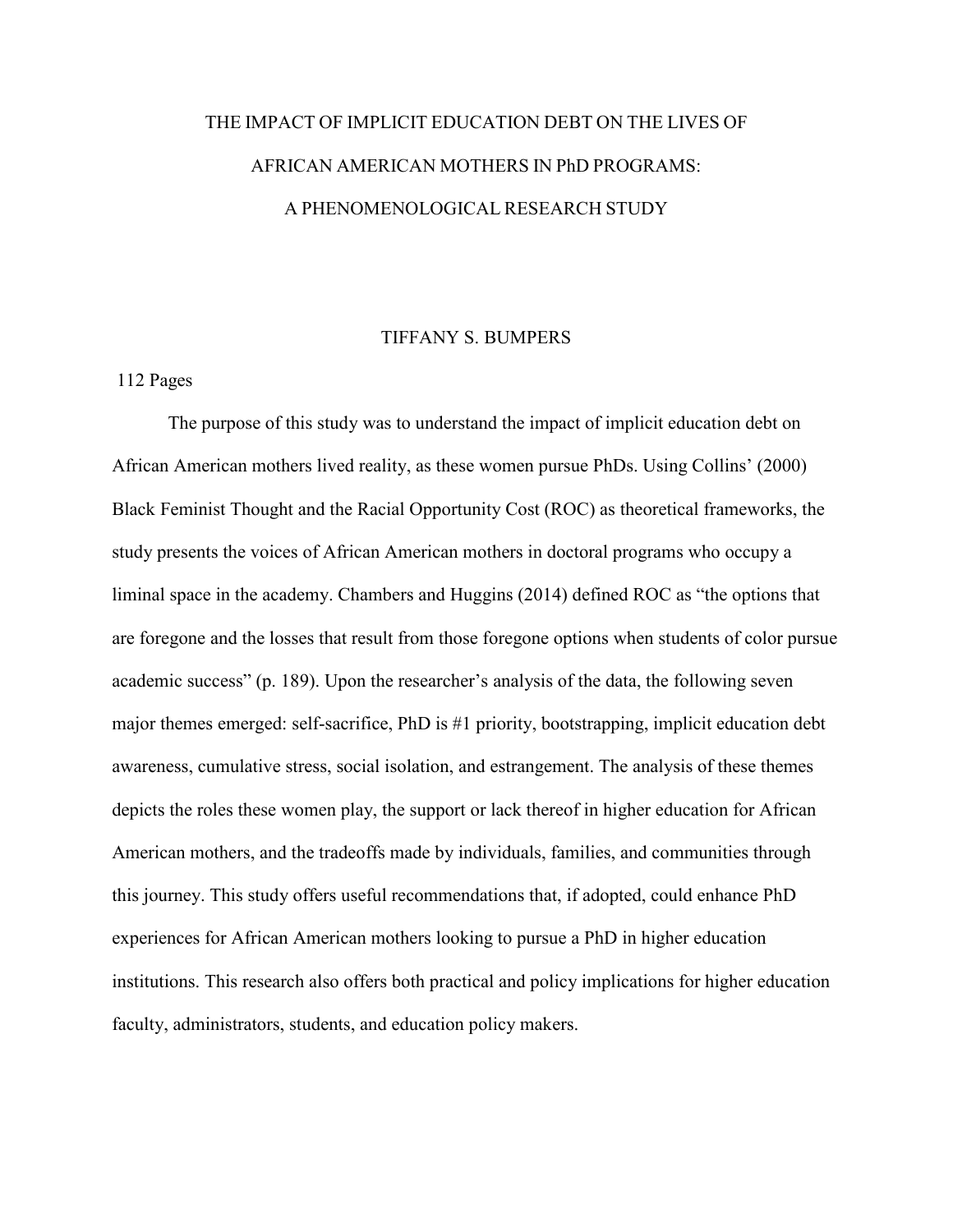KEYWORDS: African American Mothers, Implicit Education Debt, Racial Opportunity Cost,

Black Feminist Thought, Explicit Education Debt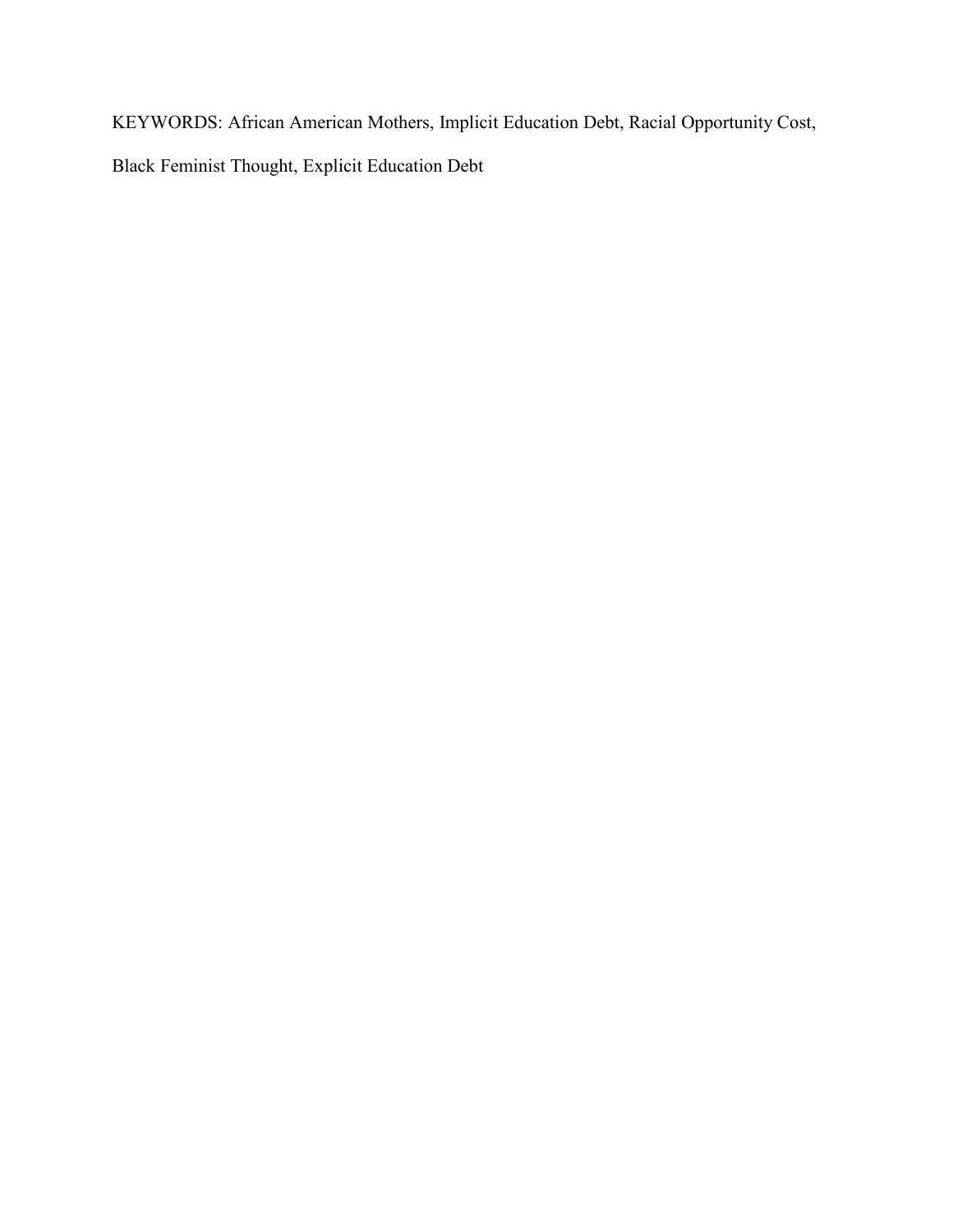### THE IMPACT OF IMPLICIT EDUCATION DEBT ON THE LIVES OF

### AFRICAN AMERICAN MOTHERS IN PhD PROGRAMS:

### A PHENOMENOLOGICAL RESEARCH STUDY

TIFFANY S. BUMPERS

A Dissertation Submitted in Partial Fulfillment of the Requirements for the Degree of

DOCTOR OF PHILOSOPHY

Department of Educational Administration and Foundations

ILLINOIS STATE UNIVERSITY

2022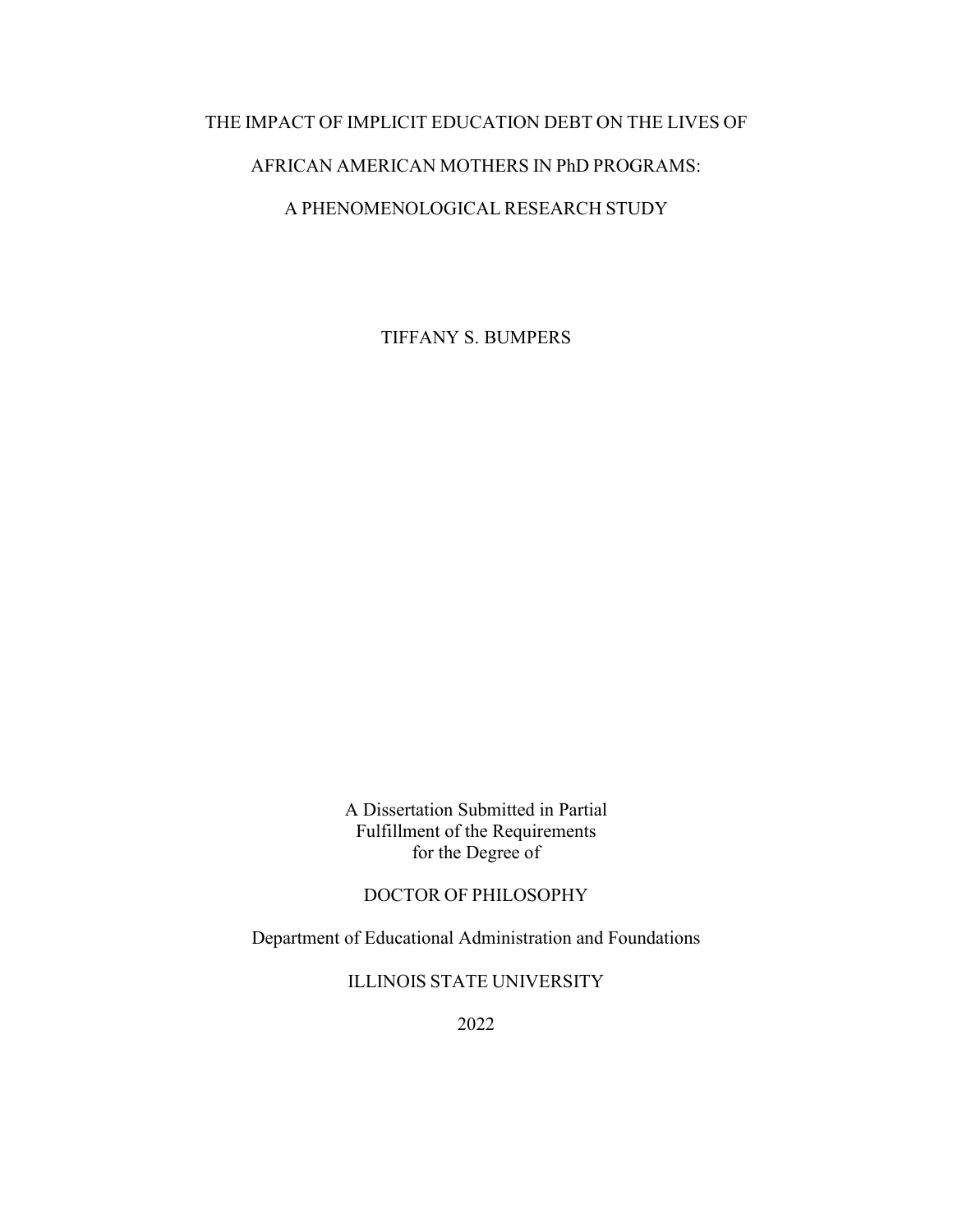© 2022 Tiffany S. Bumpers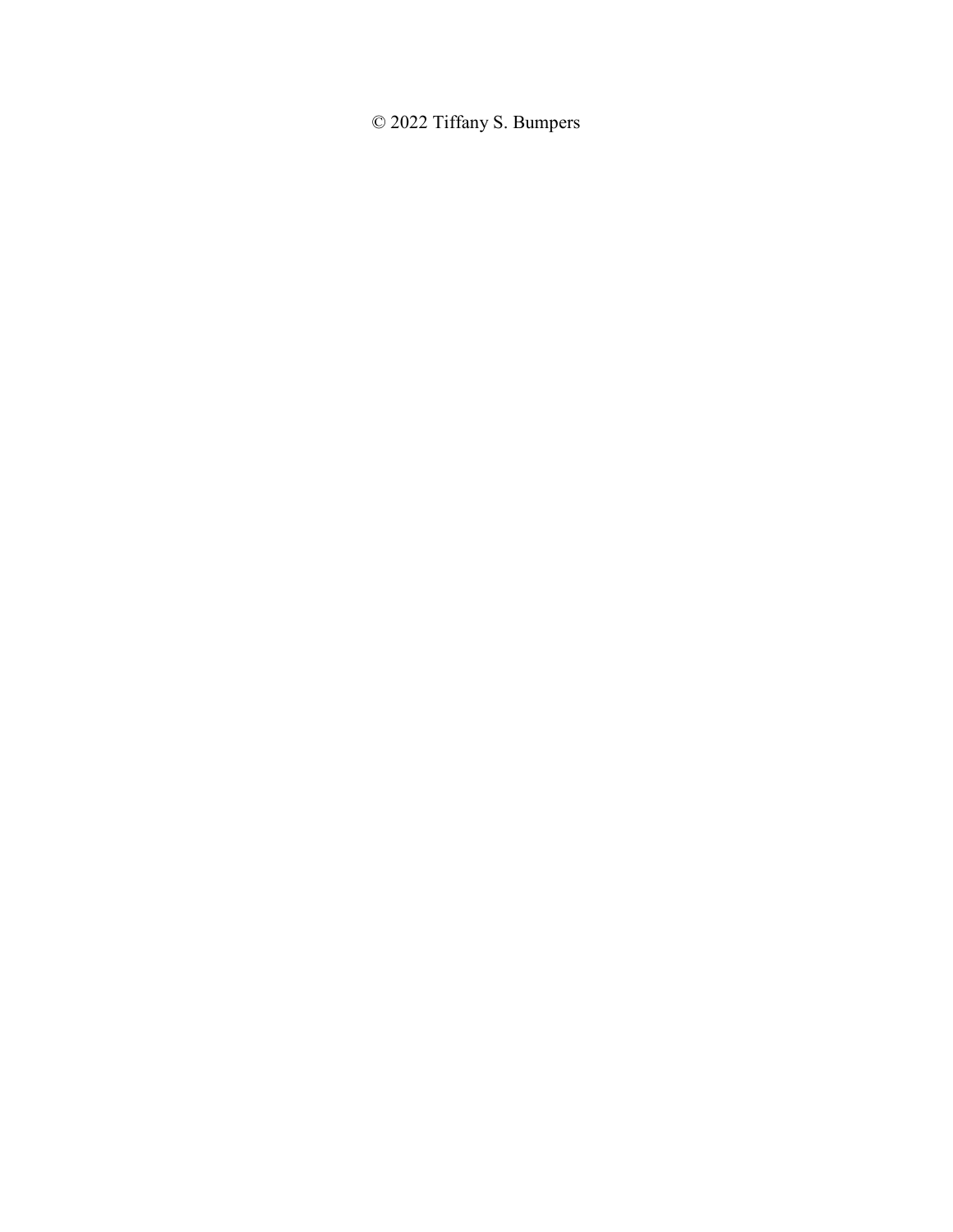# THE IMPACT OF IMPLICIT EDUCATION DEBT ON THE LIVES OF

## AFRICAN AMERICAN MOTHERS IN PhD PROGRAMS:

### A PHENOMENOLOGICAL RESEARCH STUDY

TIFFANY S. BUMPERS

COMMITTEE MEMBERS:

Mohamed Nur-Awaleh, Chair

Lydia Kyei-Blankson

John Rugutt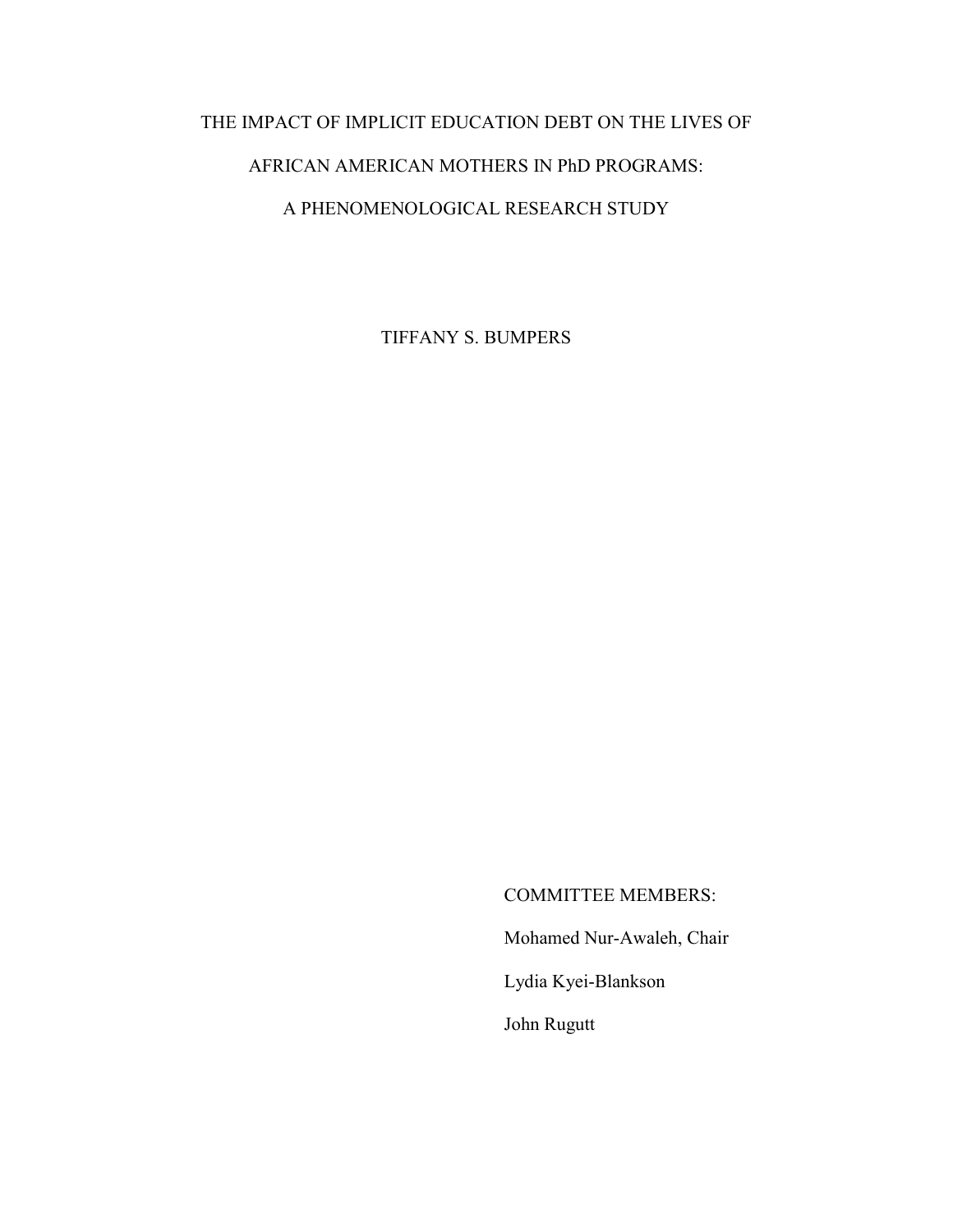#### ACKNOWLEDGMENTS

I dedicate this research project to my favorite girl, Miss Jordan Harper Toney. The greatest honor of my life is being your mother. I love you.

To my parents, Clarence, Sharon, and Mary, thank you for your love and guidance. To my brothers, you got next! Jess and Norris, I love y'all. The relationships I have with you is more valuable than this degree could ever be #3DaHardWay. To the best chair in the world, Dr. Mohamed, I am so thankful to you for your leadership and passion for liberating African people across the globe. Your fearlessness in the face of many obstacles is inspiring to all of those who have had the honor of learning from you. Dr. Lydia you are a gem; your selfless dedication to students is unmatched. Dr. Rugutt thank you for believing in me and supporting me. Dr. V, you belong in the classroom, so don't stay gone too long. Dr. Clara "Auntie Clara" Awe I love you dearly, it is because of you that I did not give up on my goal of earning this degree. You are a lion! Thank you to UIC- Pharmacy and the Urban Health Program for nurturing me as a professional, leader, and scholar. Tristesse, Juanita, Tina, Ben, Racheal, Michecol, and Chauntel, y'all have been walking with me for a long time, and when I could not walk, you carried me. Thank you, Baby Daddy. I could not have done this without you. It is impossible to thank everyone who had a hand in making this possible, please know that I have deep gratitude for each of you.

Finally, to my research participants, thank you for trusting me with your stories. I am you. I see you.

Love,

T.S.B.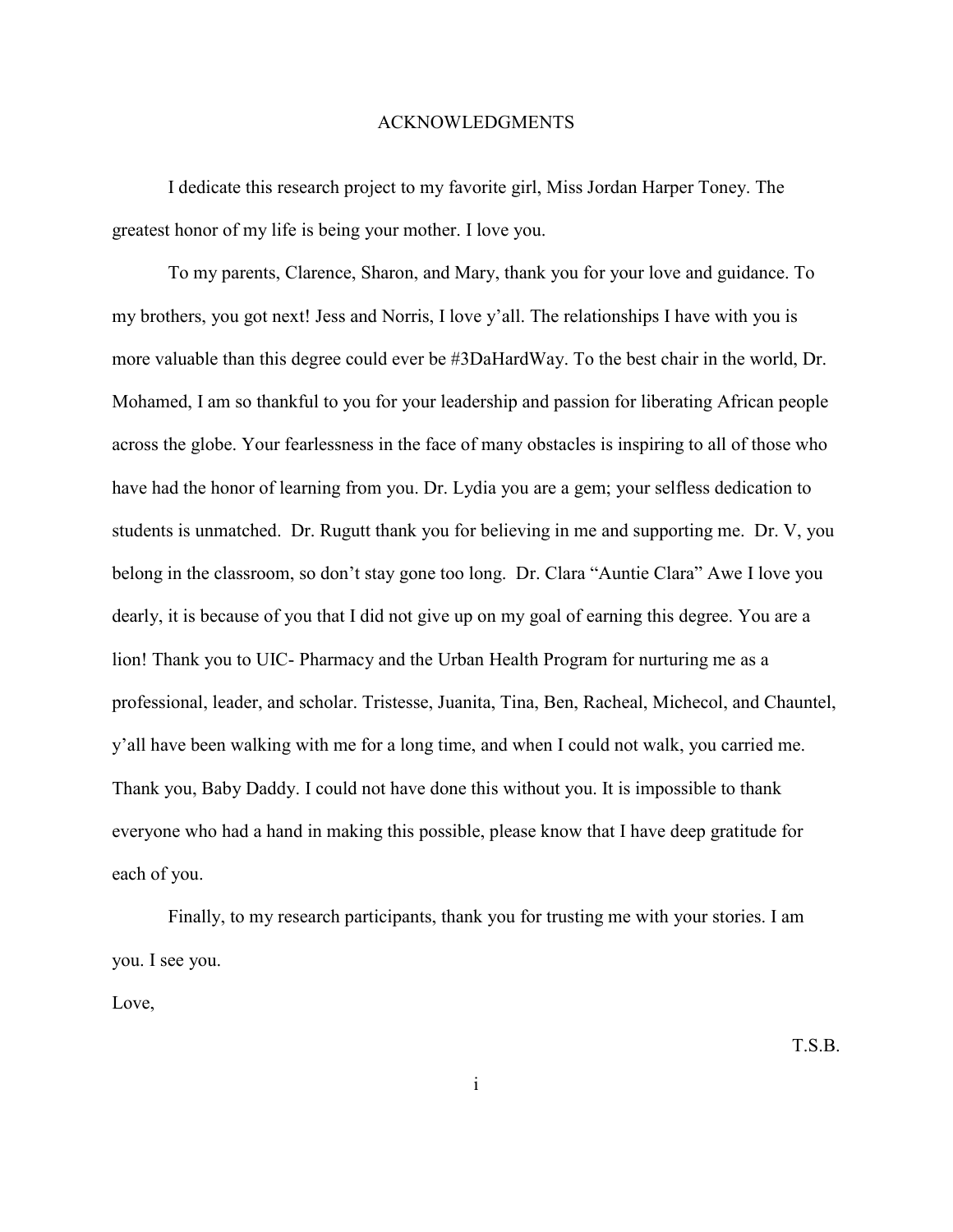# **CONTENTS**

|                                   | Page           |
|-----------------------------------|----------------|
| <b>ACKNOWLEDGMENTS</b>            | $\mathbf{i}$   |
| <b>TABLE</b>                      | vi             |
| <b>FIGURE</b>                     | vii            |
| <b>CHAPTER I: INTRODUCTION</b>    | $\mathbf{1}$   |
| Background                        | $\mathbf{1}$   |
| Statement of the Research Problem | $\mathbf{1}$   |
| Research Purpose                  | 3              |
| <b>Research Questions</b>         | $\overline{4}$ |
| Definition of Terms               | $\overline{4}$ |
| <b>Theoretical Framework</b>      | 6              |
| Racial Opportunity Cost           | 6              |
| <b>Black Feminist Thought</b>     | $\overline{7}$ |
| Research Paradigm                 | 8              |
| Significance of the Study         | 9              |
| <b>Chapter Summary</b>            | 10             |
| CHAPTER II: LITERATURE REVIEW     | 12             |
| Introduction and Organization     | 12             |
| Theoretical Framework             | 13             |
| <b>Racial Opportunity Cost</b>    | 14             |
| <b>Black Feminist Thought</b>     | 15             |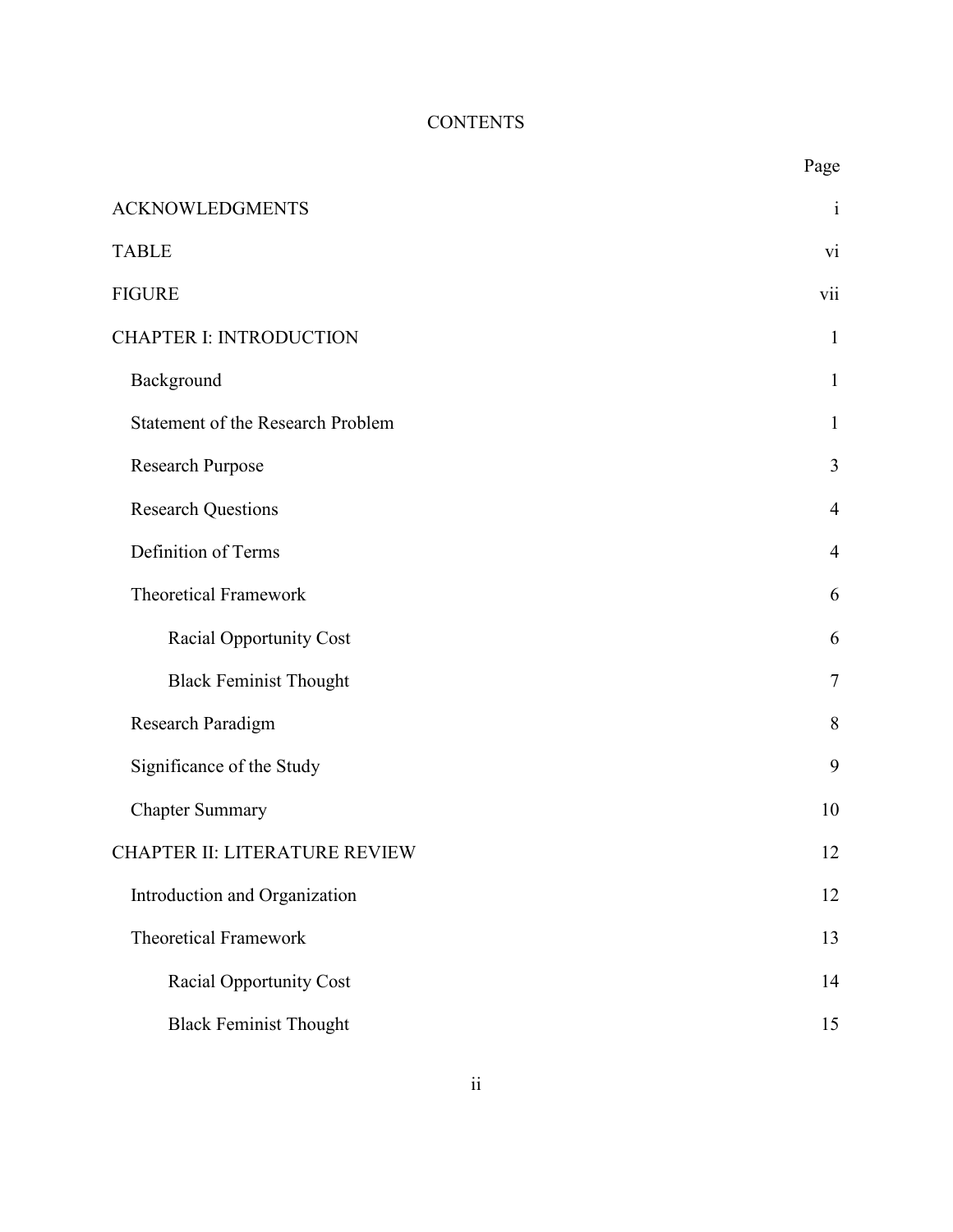| The History of Higher Education: A System of Racism | 18 |
|-----------------------------------------------------|----|
| <b>Black Student Experience</b>                     | 22 |
| <b>Explicit Education Debt and Cost</b>             | 23 |
| Student-Parents in Higher Education                 | 26 |
| <b>Implicit Education Debt and Cost</b>             | 28 |
| <b>Chapter Summary</b>                              | 32 |
| CHAPTER III: RESEARCH METHODOLOGY                   | 34 |
| <b>Research Questions</b>                           | 35 |
| Research Design                                     | 35 |
| <b>Participant Sampling</b>                         | 36 |
| <b>Ethical Considerations</b>                       | 38 |
| Limitations                                         | 39 |
| Delimitations                                       | 40 |
| Assumptions                                         | 40 |
| <b>Researcher Positionality</b>                     | 41 |
| Instrumentation                                     | 42 |
| Data Collection                                     | 42 |
| Data Analysis Techniques                            | 44 |
| Trustworthiness                                     | 45 |
| <b>Chapter Summary</b>                              | 47 |
| <b>CHAPTER IV: RESULTS</b>                          | 48 |
| Participant Demographic Profile Analysis            | 48 |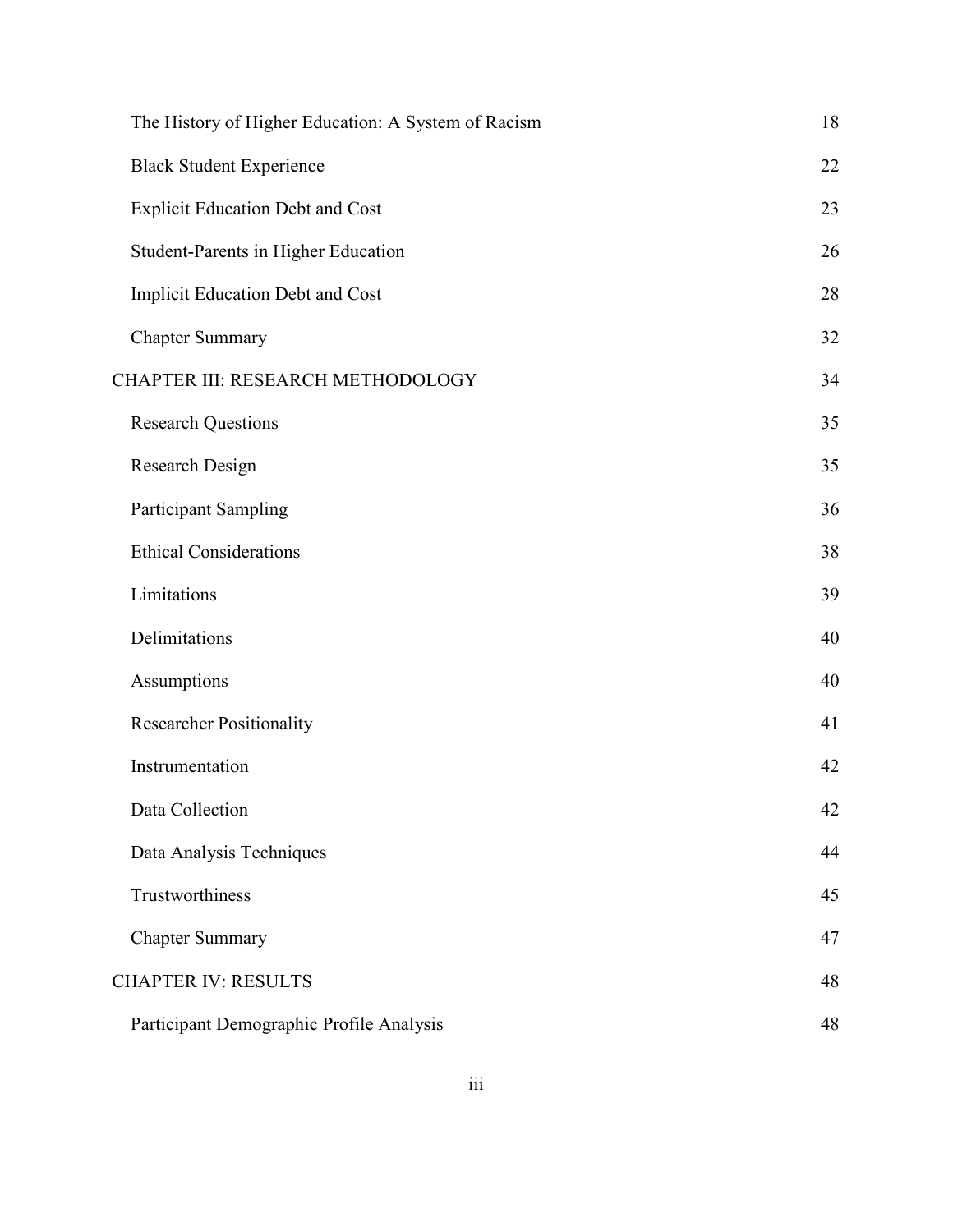| <b>Participant Narratives</b>                                                 | 49 |
|-------------------------------------------------------------------------------|----|
| In Response to Q1: "What is implicit education cost?"                         | 55 |
| Self-Sacrifice                                                                | 55 |
| PhD is #1 Priority                                                            | 57 |
| Bootstrapping                                                                 | 60 |
| In Response to Q2: "What is the perceived impact of implicit education debt?" | 63 |
| <b>Implicit Education Debt Awareness</b>                                      | 64 |
| <b>Cumulative Stress</b>                                                      | 65 |
| Social Isolation                                                              | 69 |
| Estrangement                                                                  | 72 |
| <b>Chapter Summary</b>                                                        | 75 |
| CHAPTER V: INTERPRETATION, IMPLICATIONS, LIMITATIONS AND                      |    |
| <b>RECOMMENDATIONS</b>                                                        | 76 |
| Summary of the Study                                                          | 76 |
| Interpretations of the Findings                                               | 77 |
| Sacrificing the Self                                                          | 78 |
| Prioritizing the PhD                                                          | 80 |
| When you have no boots!                                                       | 81 |
| Naming Implicit Education Debt                                                | 82 |
| Cumulative Stress, Social Isolation, and Estrangement (Debt)                  | 83 |
| Value and Purpose of the PhD and PhD Process                                  | 86 |
| Implications of the Study                                                     | 87 |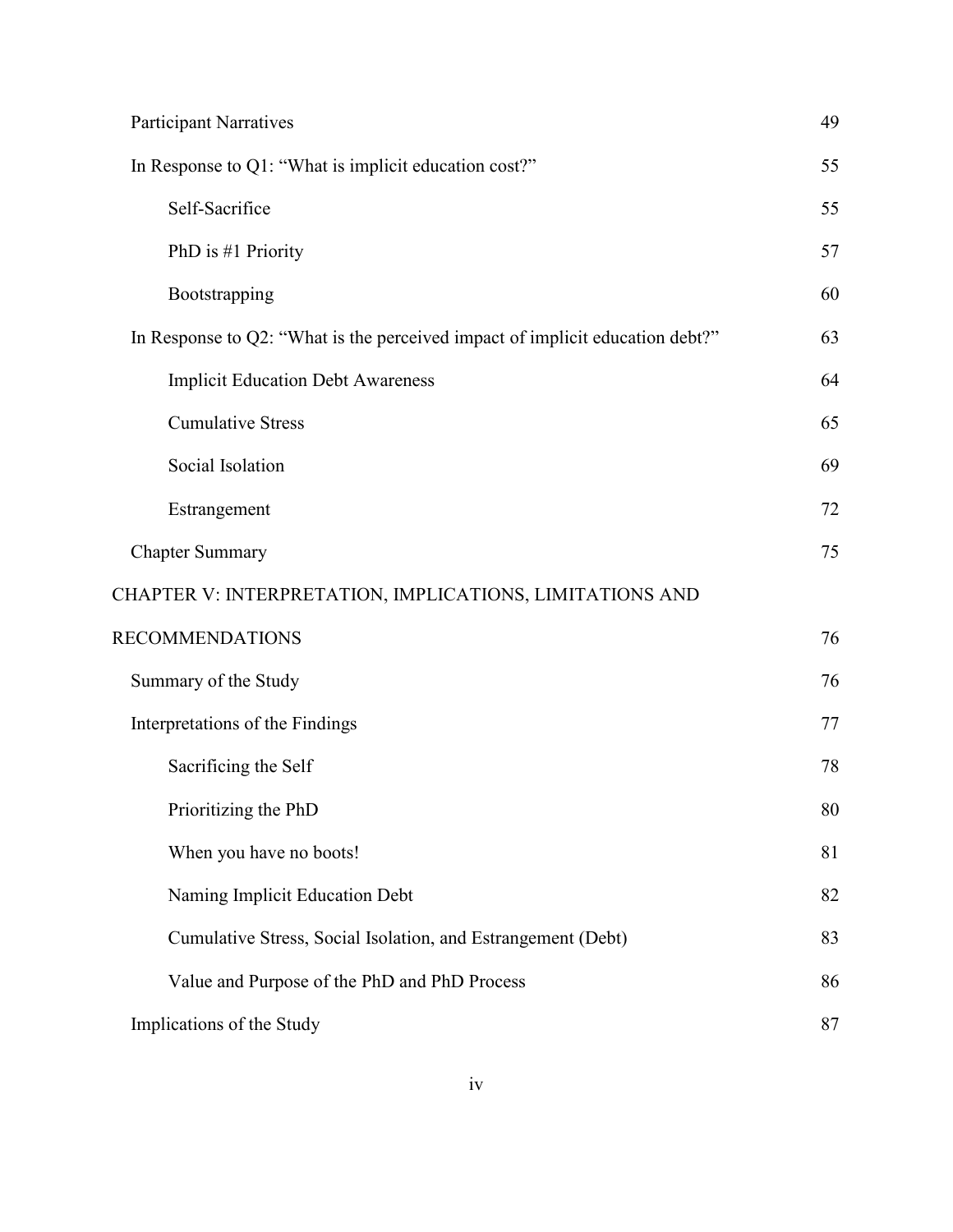| Limitations of the Study                                      | 88  |
|---------------------------------------------------------------|-----|
| Recommendations for Practice, Leadership, and Future Research | 89  |
| Recommendations for Practice                                  | 90  |
| Recommendations for Leadership                                | 90  |
| Recommendations for Research                                  | 91  |
| <b>Chapter Summary</b>                                        | 92  |
| <b>REFERENCES</b>                                             | 93  |
| APPENDIX A: PARTICIPANT CONSENT FORM                          | 106 |
| APPENDIX B: DEMOGRAPHIC QUESTIONNAIRE                         | 108 |
| APPENDIX C: INTERVIEW PROTOCOL                                | 109 |
| APPENDIX D: MEMBER CHECK DATA ANAYLSIS CHART                  | 111 |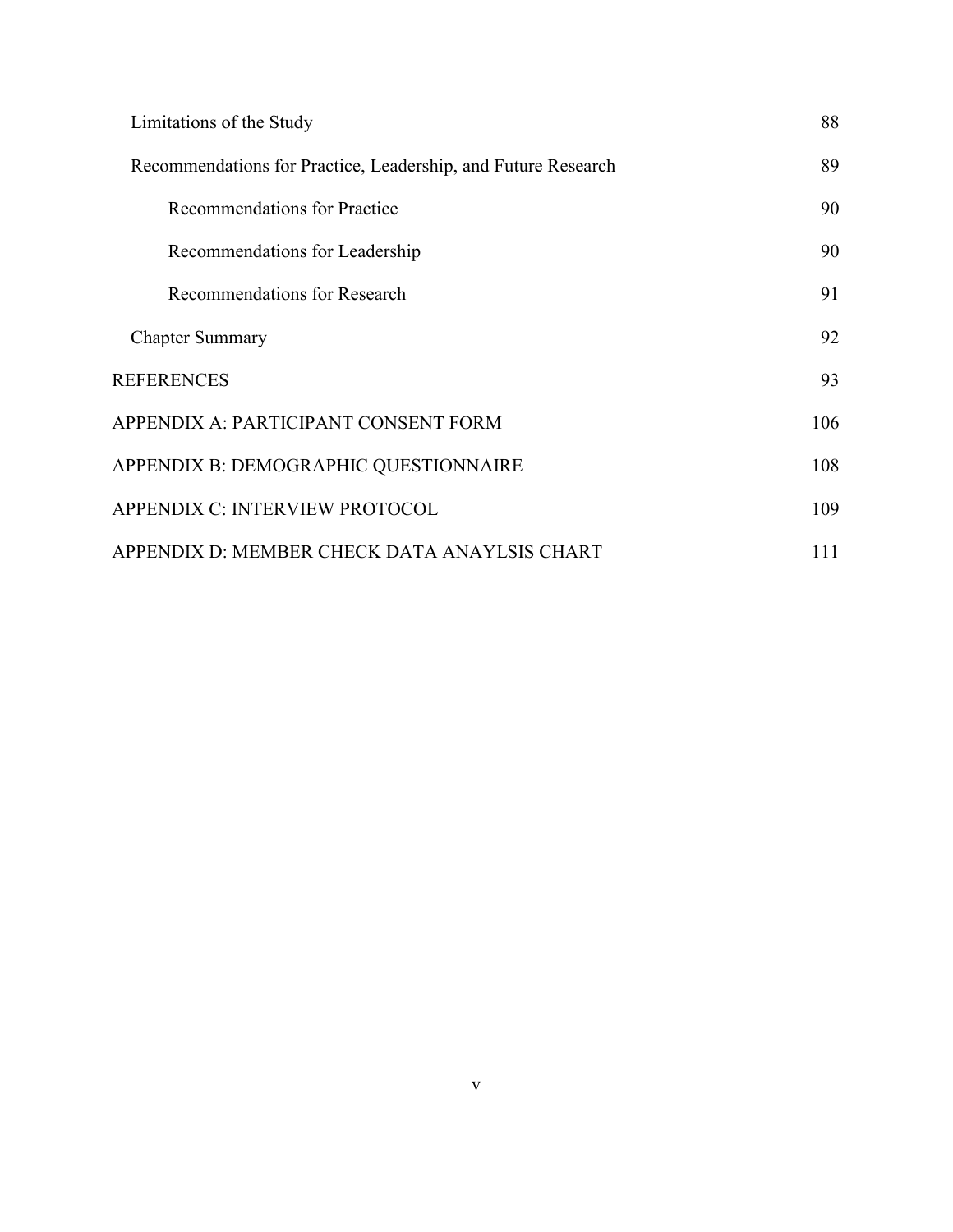# TABLE

| Table |                                    | Page |
|-------|------------------------------------|------|
|       | 1. Participant Demographic Profile | 54   |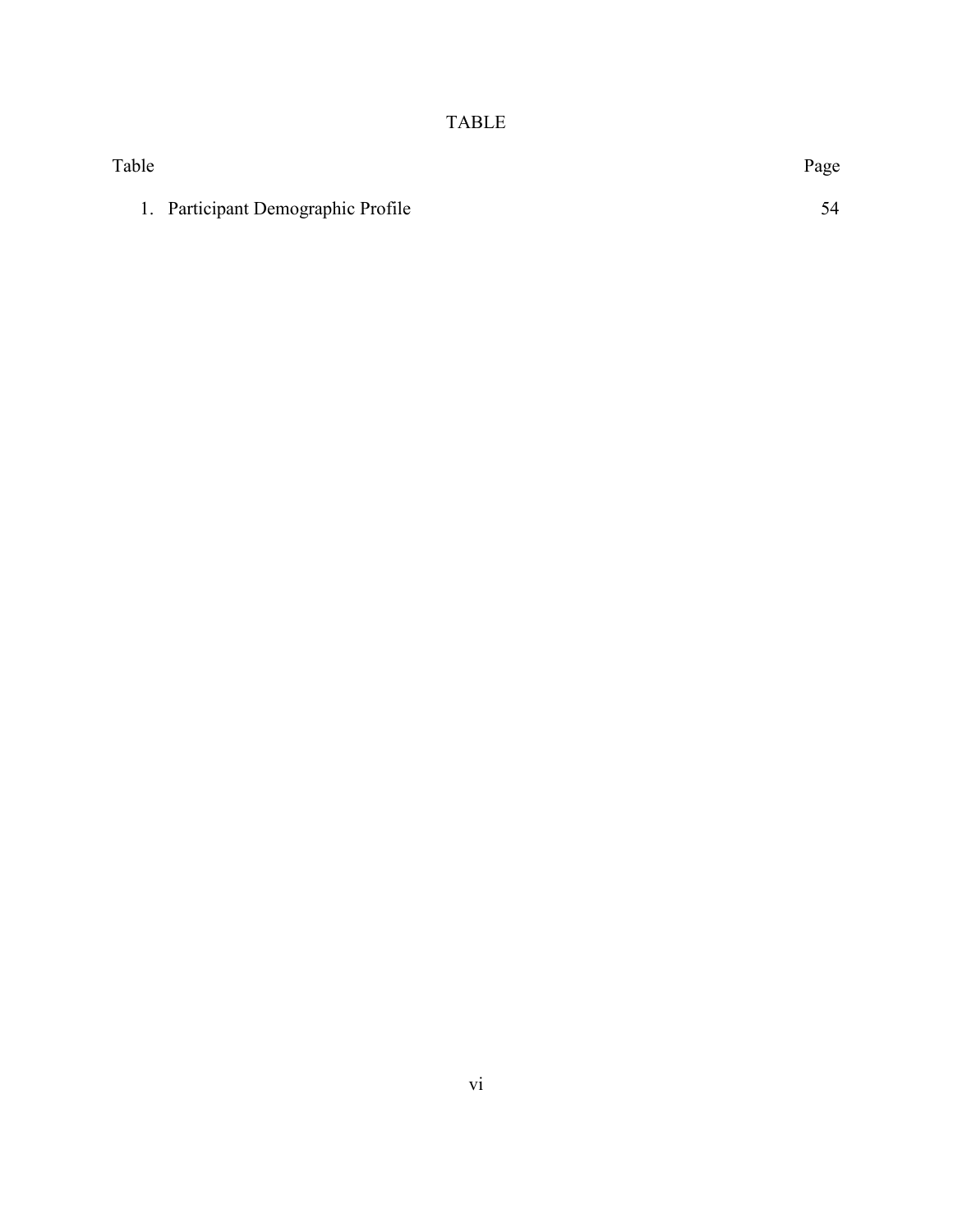## FIGURE

| Figure                                              | Page |
|-----------------------------------------------------|------|
| 1. Explicit and Implicit Debt and Cost (EIDC) Model |      |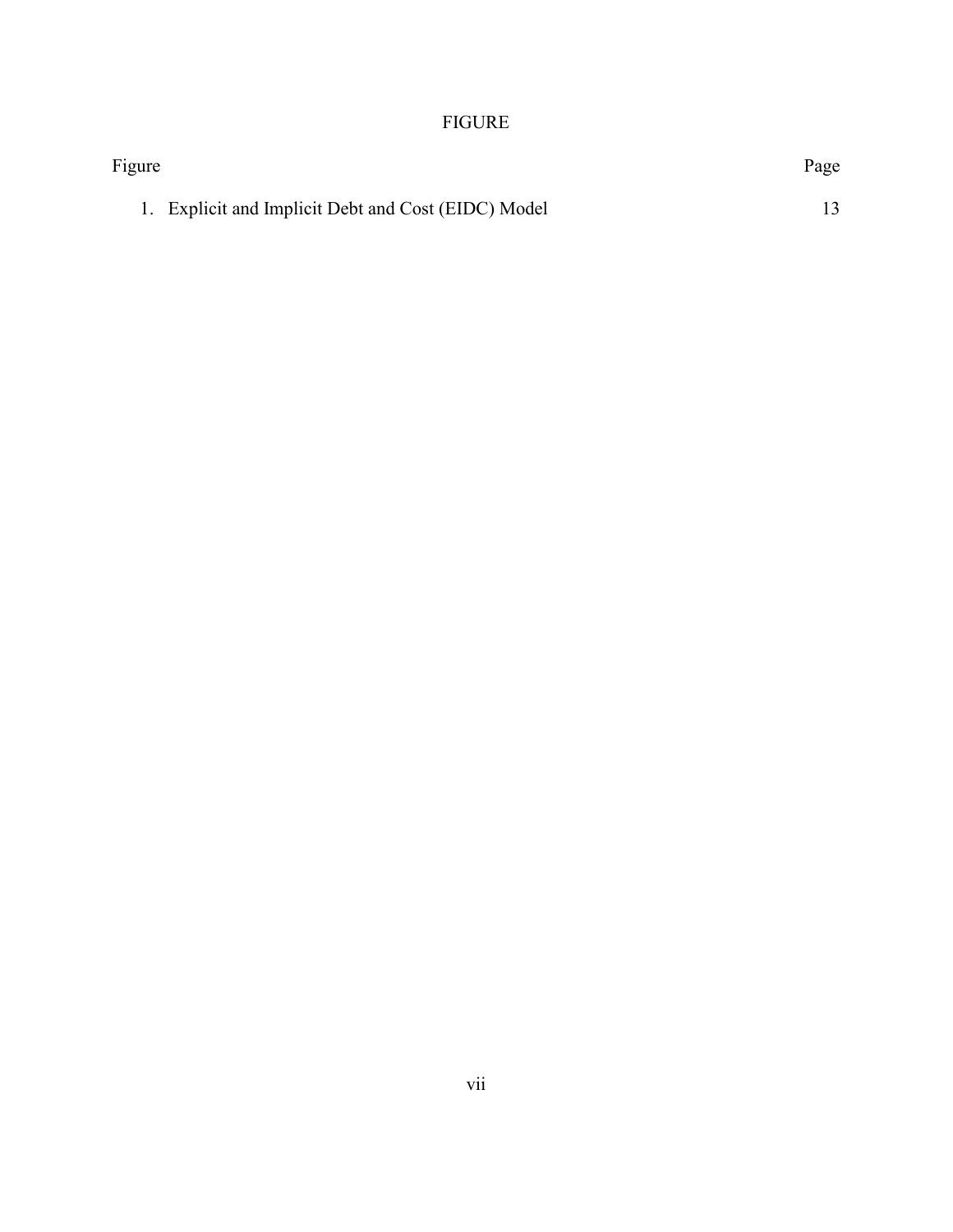#### CHAPTER I: INTRODUCTION

#### **Background**

The purpose of this research study was to understand the impact of implicit education debt on the lives of African American mothers who were pursuing a Doctor of Philosophy (PhD) or who had completed a PhD within 5 years at the time the study was conducted. Implicit education debt is the non-monetary debt associated with the Racial Opportunity Cost (ROC) (Chambers & Huggins, 2014) of pursuing higher education. Chambers and Huggins (2014) defined ROC as "the options that are foregone and the losses that result from those foregone options when students of color pursue academic success" (p. 189). I argue the stagnation African American women face is tied to the intersecting identities that force them and their families to occupy a liminal space in America's complicated history and present. For this reason, I find it necessary that conversations on student loan debt be broadened to include the implicit or nonmonetary education debt. To do so, in this research study, I operationalized education debt as both explicit and implicit, using Ladson-Billings' (2006) definition. Education debt goes beyond monetary debt; it includes historical, economic, sociopolitical, and moral decisions, all of which are byproducts of structural racism, classism, and sexism. Thus, while it is understood that economists and education finance persons are critical of the quagmire of explicit education debt such as student loans debt, default rates, cost of education, etc., this research study focused on the impact of the implicit education debt.

#### **Statement of the Research Problem**

Very little research exists that explores the impact of implicit education debt on the lived experiences of African American mothers pursuing PhDs. In a society built on genocide, racism,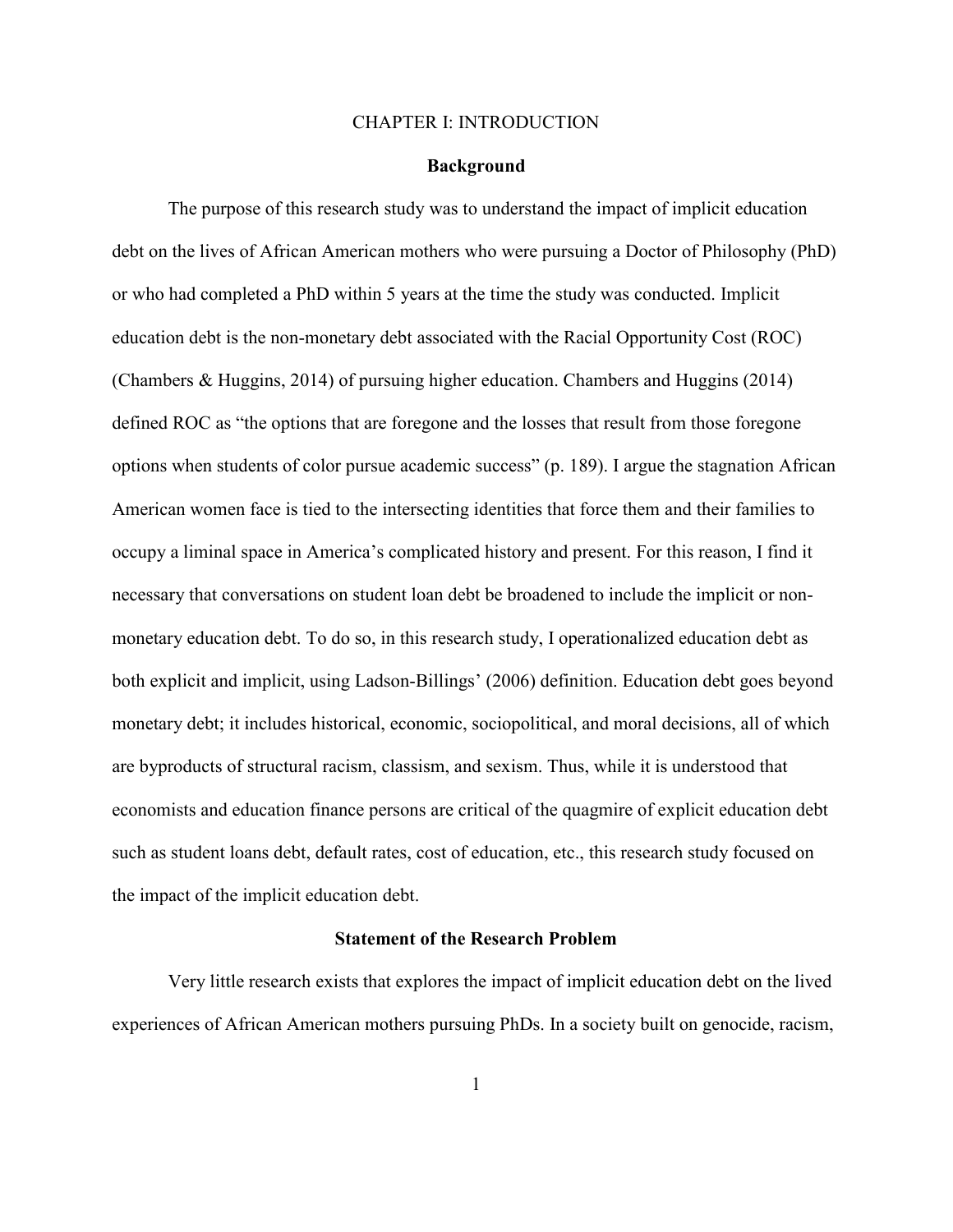colonization, and white supremacy, African American women occupy a liminal space that only acknowledges us only for the ways we can be used to serve others. The juxtaposition of African American women in doctoral programs means they earn 63% of all degrees awarded to African Americans, but also owe 22% more in student loan debt/explicit education debt than their white female counterparts (*Journal of Blacks in Higher Education* [*JBHE*], 2021). Meanwhile, 80% of Black mothers are the sole, co-breadwinners or primary breadwinners for their households and according to a report by the American Association of University Women (AAUW) (2020), Black adults with some college education have 70% *LESS* (emphasis added) wealth than white adults who dropout of high school.

Higher education has long been held up in our society as a great equalizer. However, to quote Dr. Venus Evans-Winters, (personal communication, 2019), "These institutions ain't gone set our people free," but for right now, I will settle for some form of accountability. My research centers African American mothers and posits that solely focusing on explicit education debt is shortsighted and will not yield the long-term goal of equitable opportunity and outcomes for them/us. I agree with those who propose eliminating student loan debt could help in narrowing the racial wealth gap (Mishory et al., 2019). However, I argue that, while both implicit education debt and the student loan debt crisis are rooted in America's systemic race problem (Brayboy, 2005; Katznelson, 2005; C. Harris, 1993; Mills, 1997; Woodson, 1933), implicit education debt existed long before the student loan debt crisis. Also, economic factors such as student loan debt accumulation, historical wealth gap, and the intersectional wage gap have been and continue to be explored by researchers; these are the explicit forms of education debt that have dominated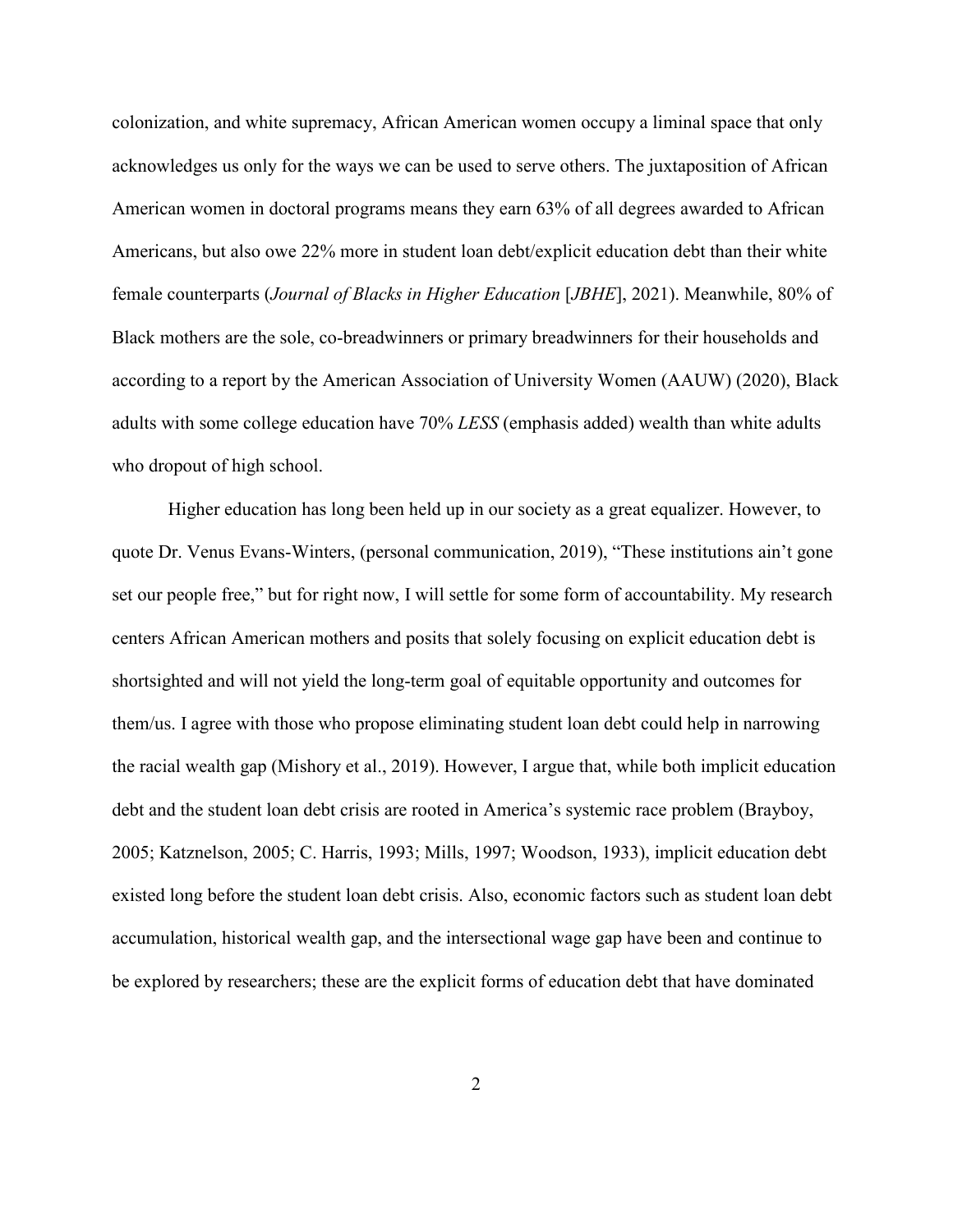the conversation around the value of education (Deming et al., 2011; Dwyer et al., 2012; Elliott & Lewis, 2015; Looney, 2018).

Unfortunately, the non-monetary factors that make up implicit education debt, namely the isolation, marginalization, and dehumanization that Black students have to endure to gain and maintain access to higher education, must be reframed to show the student experience and the impact those experiences have on the overall well-being of the students and their communities. Chambers and Huggins (2014) defined ROC as the "options that are foregone and the losses that result from those foregone options when students of color pursue academic success" (p. 191). To show the debt-to-cost relationship, ROC is what I refer here to as implicit education cost. While much of the research conducted on the ROC focuses on minoritized students' experience in the secondary education setting, the ROC framework allows for greater clarity on the exact effect of implicit education debt on African American mothers.

#### **Research Purpose**

The purpose of this research study was to understand the impact of implicit education debt on the lives of African American mothers who were pursuing a PhD or who had completed a PhD within 5 years at the time the study was conducted. Five years was specified in order to broaden the pool of research participants and memory recall of participants. In telling their stories, these African American mothers made visible the experiences of those mothers who came before them. Simultaneously, they charted a way forward for those who have used and continue to use every avenue afforded them to create a better life for themselves and their families. First, in reframing the experiences of African American mothers in the academy as implicit education cost or ROC, this research allows African American mothers the chance to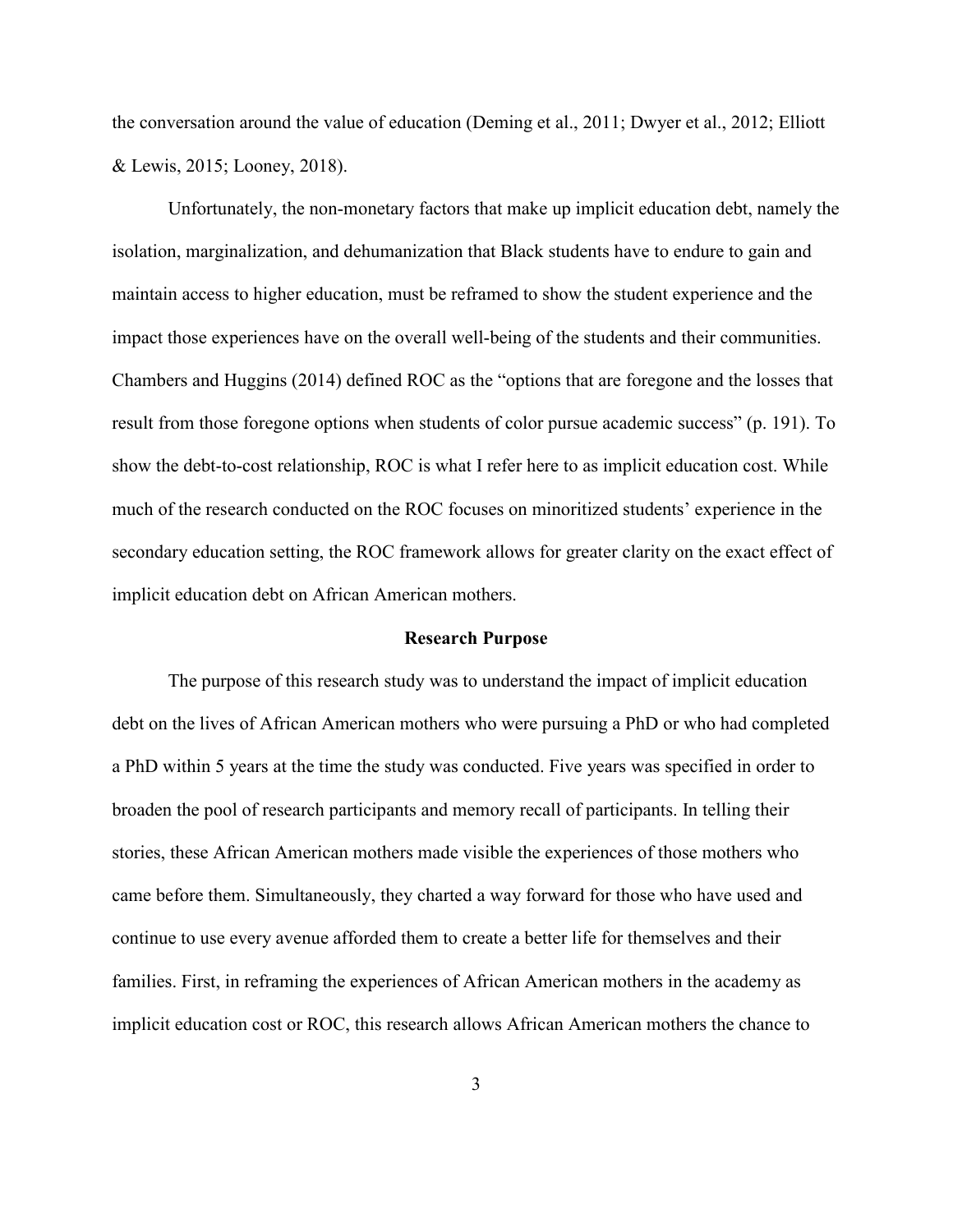weigh all the associated costs of pursuing a PhD. Second, this research names and demystifies how implicit education debt impacts African American mothers' educational experiences and highlights the harm of implicit education debt on the collective. Explicit education debt and cost are generally expected; however, implicit education debt and cost are usually only revealed once a person enters a program. Therefore finally, yet importantly, this research serves as a "surgeon general's warning" for African American mothers who are considering pursuing a PhD.

#### **Research Questions**

The key questions guiding this research are as follows:

- 1. What is the implicit education cost for African American mothers who pursue doctoral degrees?
- 2. What is the perceived effect or impact of implicit education debt on African American mothers' lived experiences?

#### **Definition of Terms**

Terms to take note of in this research study include the following:

**Student Debt/Student Loan Debt**. Financial aid is all monetary awards such as student loans (private and public), scholarships, and grants that go towards federally recognized education expenditures. The federal government specifies financial aid can be used for tuition and fees, room and board, books and supplies, and transportation/travel (Archibald & Feldman, 2011). Given the growing concerns of the rising cost of higher education, which has forced students and families to take on a significant amount of student loans to cover the costs, there is an increased focus on decreasing student debt (Goldrick-Rab, 2016).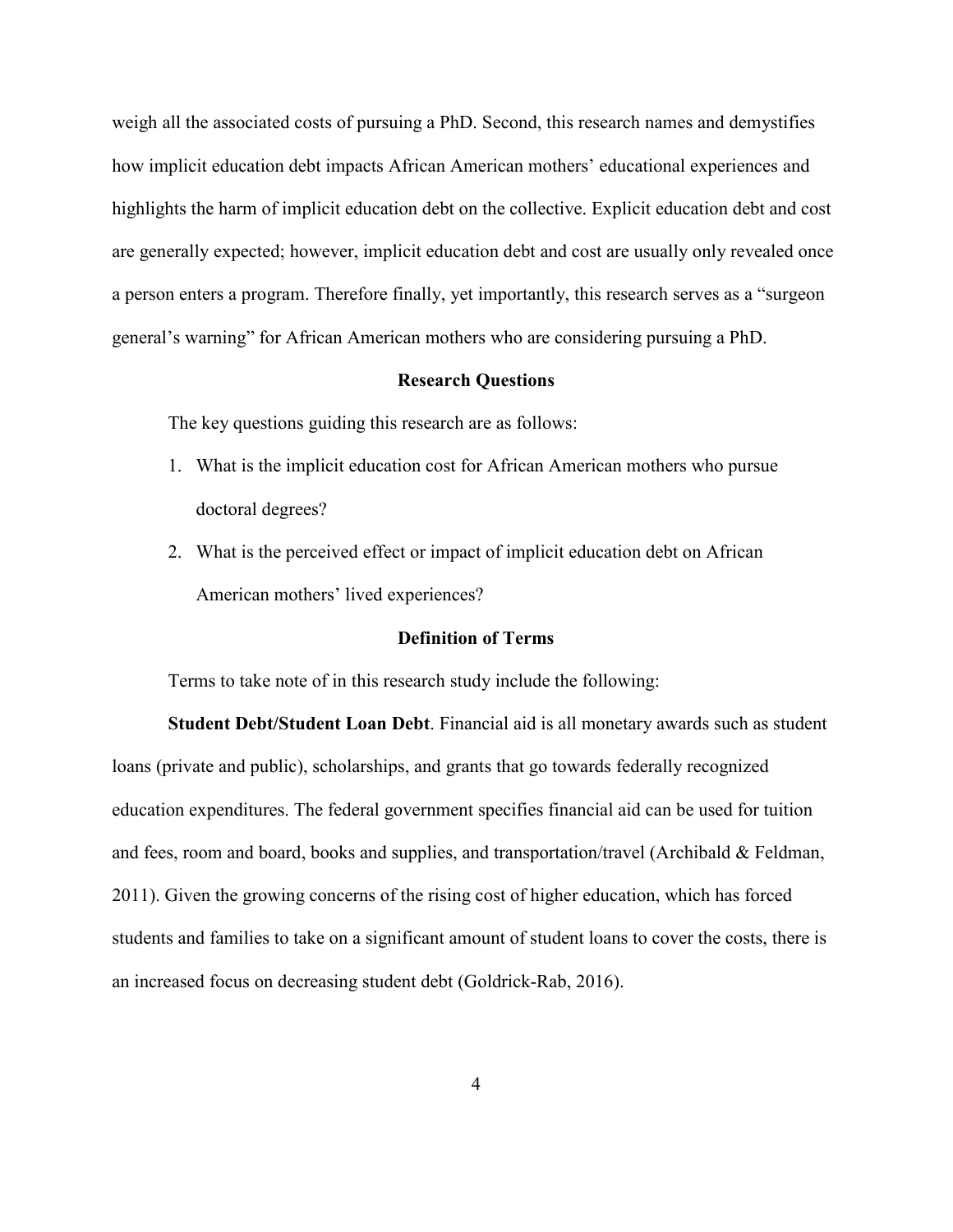**Education Debt**. Not to be confused with student debt, education debt encompasses both monetary and non-monetary debt associated with the financial and socio-emotional costs of education as a result of pursuing higher education. In presenting an analogy of education debt using concepts of national debt vs. national budget deficit, Ladson-Billings' (2006) argued "each budget cycle, the government must determine whether it has a balanced budget, a budget surplus, or a deficit" (p. 4). However, Ladson-Billings (2006) clarified the deficit, unlike the budget, does not end with the fiscal cycle but rather is the "sum of previously incurred annual federal deficits" (p. 4). Given Ladson-Billings' (2006) argument that education debt consists of "historical, economic, sociopolitical, and moral decisions and policies" (p. 5), this research sought to illuminate implicit education debt and understand its impact on the overall well-being of African American mothers and their families.

**Explicit Education Debt.** This form of education debt speaks to the monetary cost associated with attending a college or university financed by some form of student loan that must be paid back. The total of that loan with interest is referred to as explicit education debt.

**Explicit Education Cost.** All monetary costs associated with pursuing higher education include tuition and fees, room and board, transportation, books, and food.

**Implicit Education Debt**. The non-monetary debt that impacts the socio-emotional and physical well-being of an individual pursuing higher education. This debt results in but is not limited to cumulative stress, social isolation, estrangement, etc.

**Implicit Education Cost.** The non-monetary cost to gain and maintain access to higher education is best defined as racial opportunity costs that include things like cultural devaluation, isolation, and marginalization (Chambers & Huggins, 2014).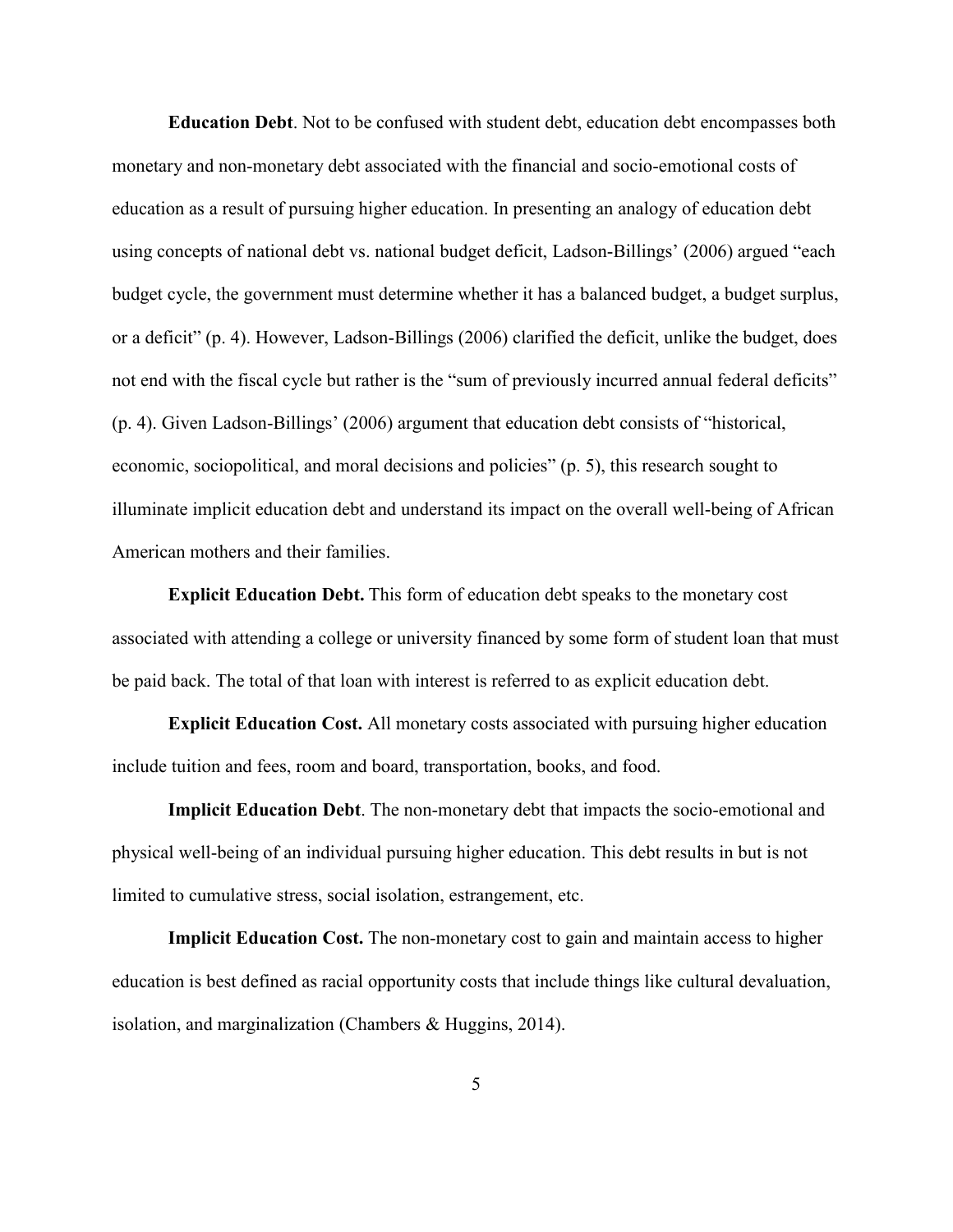#### **Theoretical Framework**

The theoretical frameworks I use for this research study are Racial Opportunity Cost (ROC) (Chambers, 2019; Chambers & Huggins; Tabron & Chambers, 2019) and Black Feminist Thought (BFT) (Collins, 1986, 2000). Racial Opportunity Cost speaks to the experiences of African American mothers in PhD programs and the cost associated with having gained access to higher education and ultimately pursuing the highest degree granted in American higher education institutions. Black Feminist Thought provides historical and sociological context to the complex reality of African American mothers, which Collins (1986, 2000) identified as a unique group based on shared experiences, shared consciousness, and the matrix of domination. These two theories offer this research study the historical and political context to understand the nuanced ways implicit education debt impacts African American mothers' lived realities.

#### **Racial Opportunity Cost**

Racial Opportunity Cost builds off the economic concept of opportunity cost, which refers to the loss of time in the labor force and the subsequent earnings a person could generate while pursuing higher education. Racial Opportunity Cost expands this concept using an intersectional lens that takes into consideration power, privilege, and race (Archibald & Feldman, 2011; Chambers & Huggins, 2014; Tabron & Chambers, 2019). Racial Opportunity Costs are implicit education costs that ultimately lead to implicit education debt. Tabron and Chambers (2019) argued schools are a tool of domination that reinforce white normative values, are steeped in power, and sustain white privilege. Research on ROC has primarily focused on minoritized student experiences in secondary education school settings to understand how school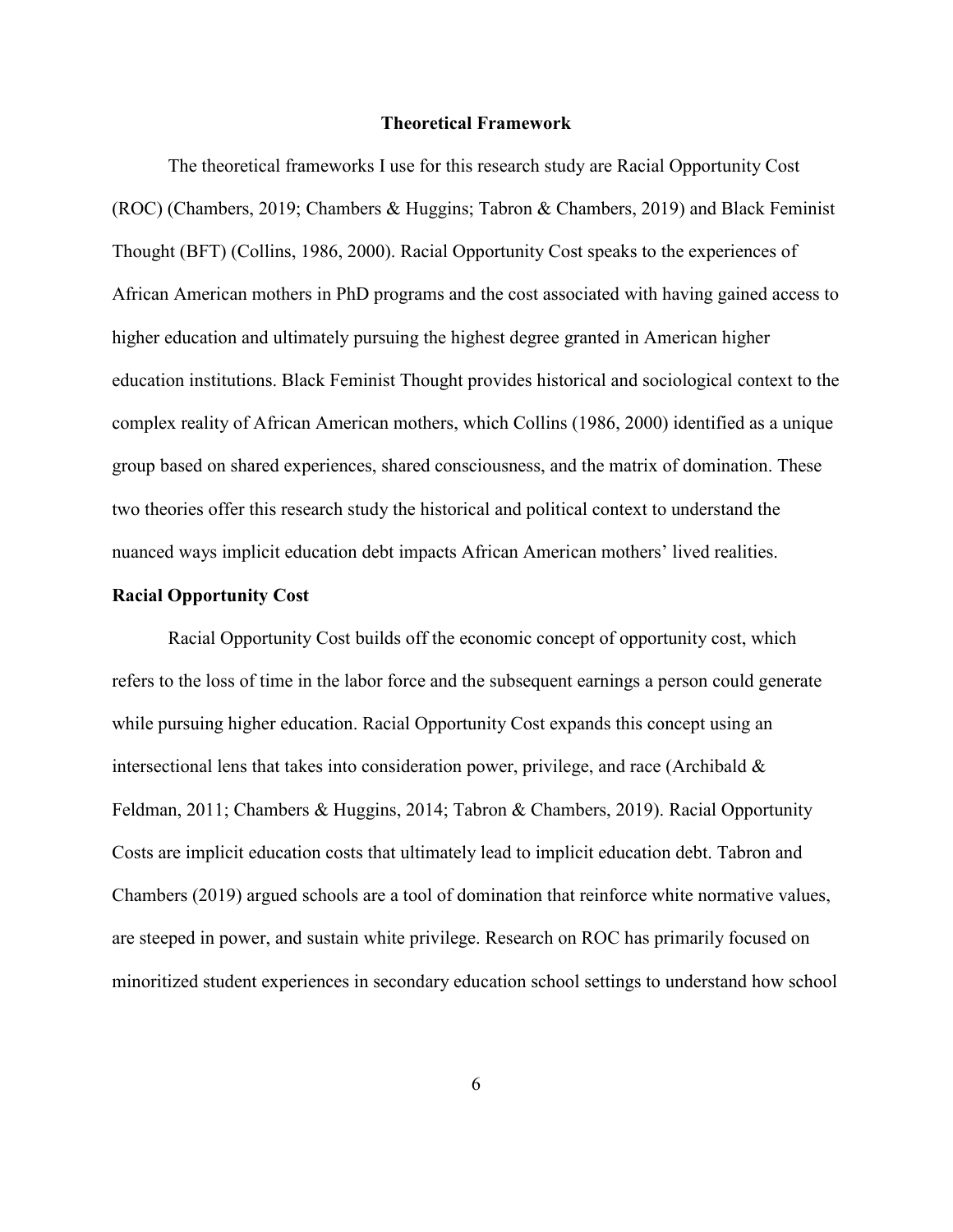culture and environment affect academic success (Chambers & Huggins 2014; Chambers & McCready, 2011; Tabron & Chambers, 2019).

Tabron and Chambers (2019) explained ROC is "expressed in three ways: psychosocial costs, representation costs, and community costs and all result from pursuing academic success in school environments where "success" is defined in particular, racially-coded ways" (p. 126). Racial Opportunity Cost in this research study provides the opportunity to examine a debt-to-cost relationship between explicit and implicit debt and cost to understand how these concepts impact the daily lives of African American mothers in PhD programs, whose experiences remain woefully understudied.

#### **Black Feminist Thought**

Black Feminist Thought as a lens empowers my focus on African American mothers specifically. The nature of the academy is to reluctantly acknowledge and quickly sterilize or pluralize theories that question its legitimacy; however, the Black woman's presence dismantles these attempts every time (Collins, 1986, 2000; Crenshaw, 1991). Black Feminist Thought identifies African American women as a unique group based on shared experiences, shared consciousness, and the matrix of domination (Collins, 1986, 2000). Speaking on this topic, Evans-Winters (2019) prompted a conversation about *what we call ourselves.* Also, Collins (2000) stated that the name is less important than the concept of (the *what*) BFT and reasons for (the *why*) BFT existing. While I agree with Collins (2000) that the *why* and *what* are bigger than *what we call ourselves*, I believe, what we call ourselves is still very important. I state this because theories that use ambiguous names when addressing issues of race and gender open themselves up to be "reimagined" by white intellectuals whose white guilt and cognitive

7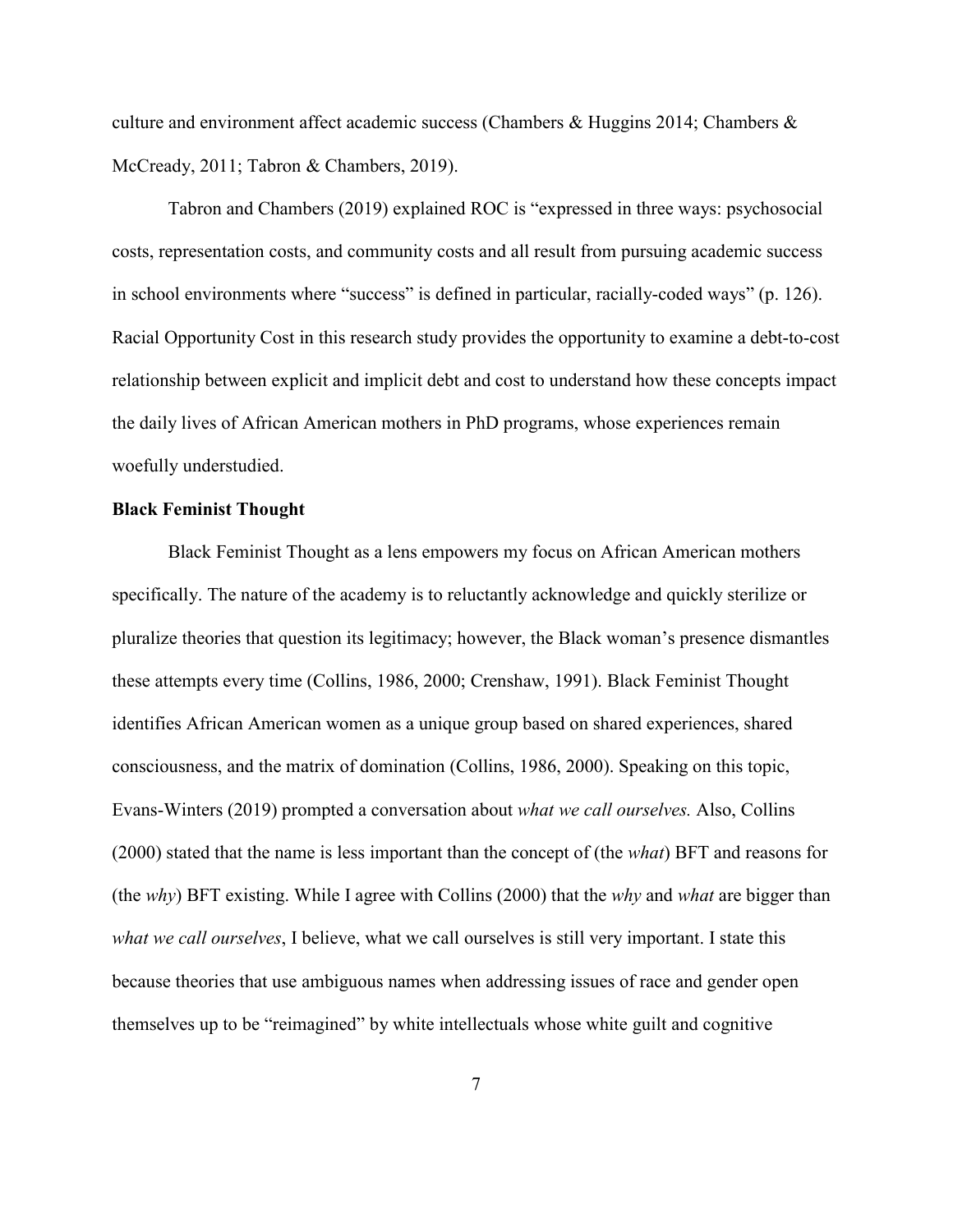dissonance results in a compulsion to erase the main subject and center themselves. Examples of this are the co-opting of intersectionality and the "me too" movements (Berg, 2020; duCille, 1994; Nash, 2019).

Collins' (1986, 2000) work on BFT or Black feminist epistemology encompasses the following six distinguishing features: experiences shapes consciousness and produces a unique activism; African American women heterogeneity; dialogical experience/s lead to group action; dialogical practices allow for the construction/co-construction of knowledge; BFT remain focused on African Americans in a rapidly changing society; and commitment to global human rights struggle. These features coupled with the matrix of domination argue that while all mothers may experience implicit education debt, the specificity and severity of its impact are unique to African American mothers based on their intersecting identities and social station in society.

#### **Research Paradigm**

Interpretivism was the research paradigm used for this research study. According to Glesne (2016), interpretivist have an ontological belief in "a world in which reality is socially constructed, complex, and ever changing" (p. 9). Interpretivists have the goal of interpreting the social world by studying "the perspectives of those who are actors in that world, it follows that the research methods include interacting with people in their social contexts and talking with them about their perceptions" (Glesne, 2016, p. 9). African American mothers in PhD programs sit at the intersection of this exploitation as a result of their intersecting identities. Using interpretivism as a paradigm enabled me to make sense of or understand how the historical relationship between higher education and Black people impact how implicit education debt is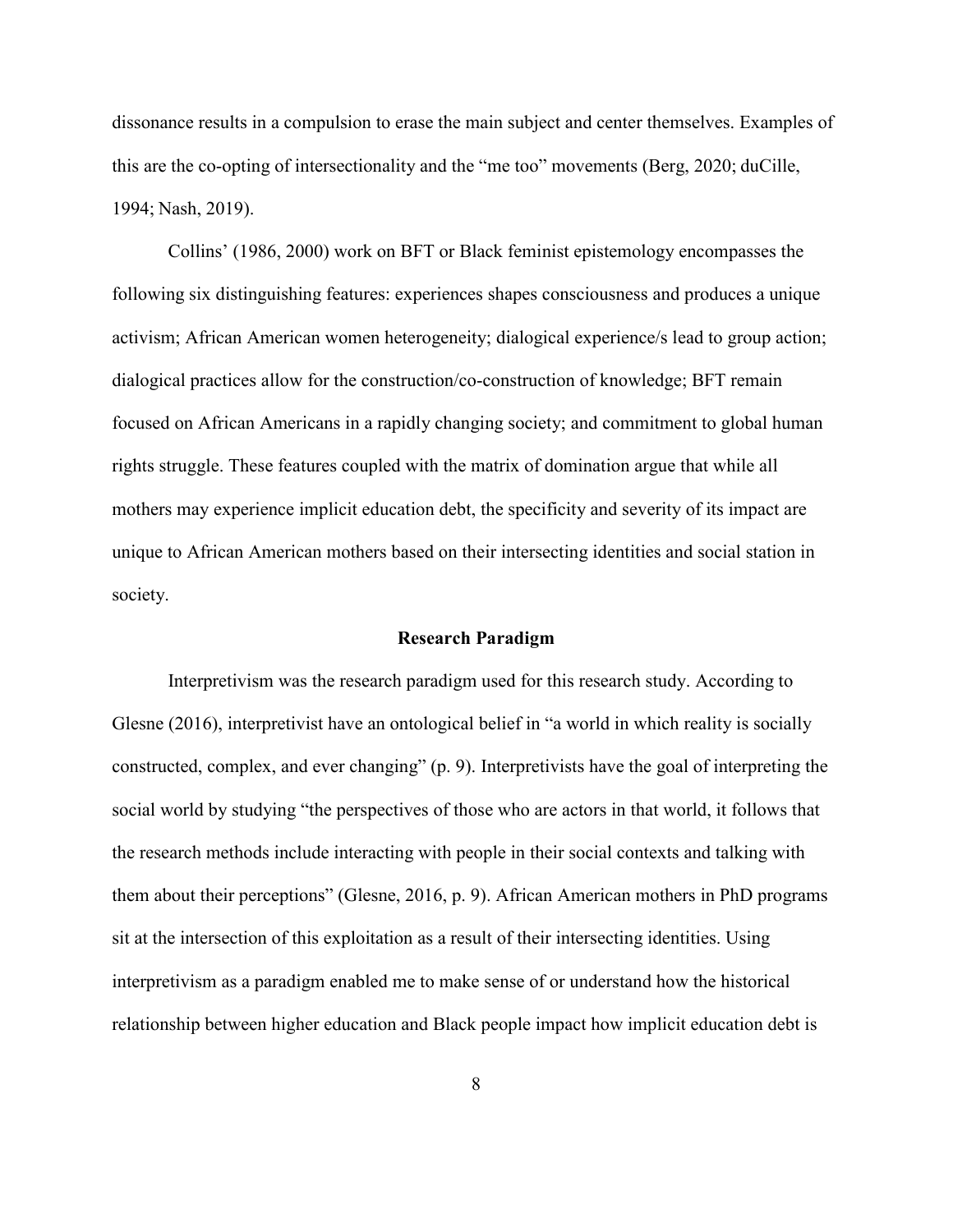experienced in the lives of African American mothers and families. Interpretivism, according to Glesne (2016), offers researchers an opportunity to "understand the world of another person and then representing that world can be radical actions when you use inquiry to witness the stories and lives of those whose voices have been ignored or silenced" (p. 26). This research then, by creating space for African American mothers, presents my research participants' language to help renegotiate the ways they engage with higher education and vice versa. It should be stated that this renegotiation extends beyond African American mothers and into the larger Black community, given the roles that Black women play within the Black family and the greater Black community.

#### **Significance of the Study**

Education is not neutral. Education has never been neutral. The historical and current experience that Black people have with higher education is proof that colleges and universities are political and steeped in white heteronormative values. For African American mothers, choosing to obtain a PhD is not a mere exercise of simply acquiring knowledge for the sake of knowledge itself. These women seek out higher education as a means for survival, simply put, to put food on their tables. African American women make 57 cents to the white man's dollar, and for those who have children to feed, siblings to look after, or parents to subsidize, earning a PhD feels like a need rather than a choice (AAUW, 2021). Enslaved Africans built academic institutions with their physical hands, and their bodies were used on auction blocks to finance them. The fact that Black people have the pay for higher education is an insult given the history of this country that murdered men and women for trying to read and write. Therefore, we should be outraged that African American mothers are levied with explicit and implicit education debt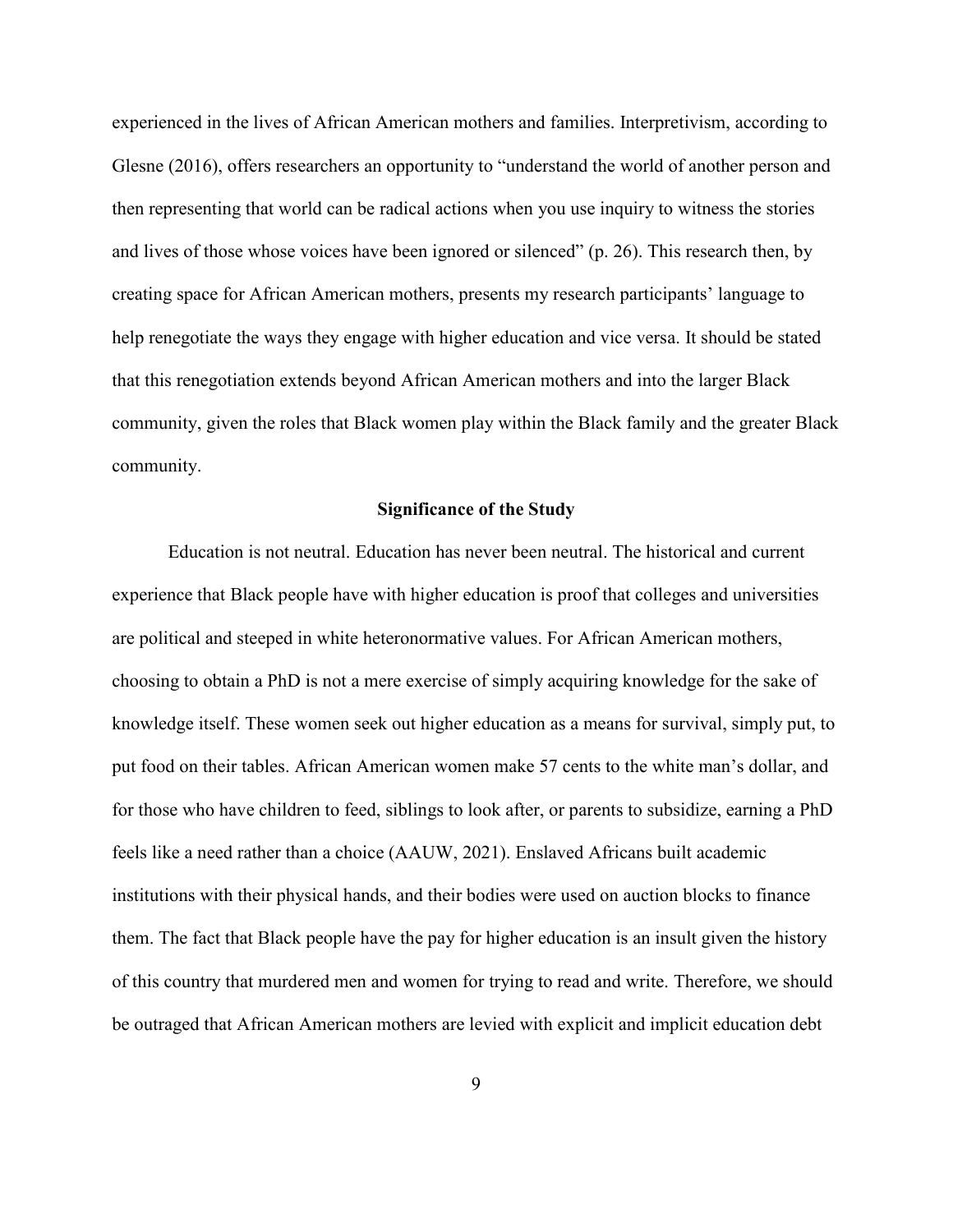that further decimates any hope for restorative justice in this country (C. Harris 1993; L. Harris 2019; Wilder, 2013).

Therefore, the significance of this study is that it demystifies the implicit education debt and costs while filling the gap in literature on implicit education debt and cost's impact on African American mothers pursuing PhDs. Finally, this study informs higher education practice, leadership, and research, and in doing so could lead to better experiences for African American mothers in PhD programs. I want African American mothers to understand their power and use it to negotiate outcomes that are more equitable for themselves and their families. There is a quote by an unknown author that says, "Know your worth and then add tax". If African American mothers see themselves in this study and are moved to know their worth and next add tax, the results could be transforming the status quo on second-class educational experiences for themselves and future generations to come. African American mothers would demand higher education institutions provide adequate support, decrease student debt, encourage ALL Black mothers to show up in white spaces as their full selves, and reserve time for them to be scholars, mothers, and community assets. Audre Lorde spoke at a feminist conference and reminded us "*The master's tools will never dismantle the master's house"* (Lorde, 1979). Therefore, this research is for Black women in education across the spectrum, the Black community, and particularly Black mothers and their families.

#### **Chapter Summary**

Building off Ladson-Billings' (2006) discussion of education debt, this research study sought to understand the effects of implicit education debt associated with pursuing a PhD and how this non-monetary debt impacts the lived experiences of African American mothers and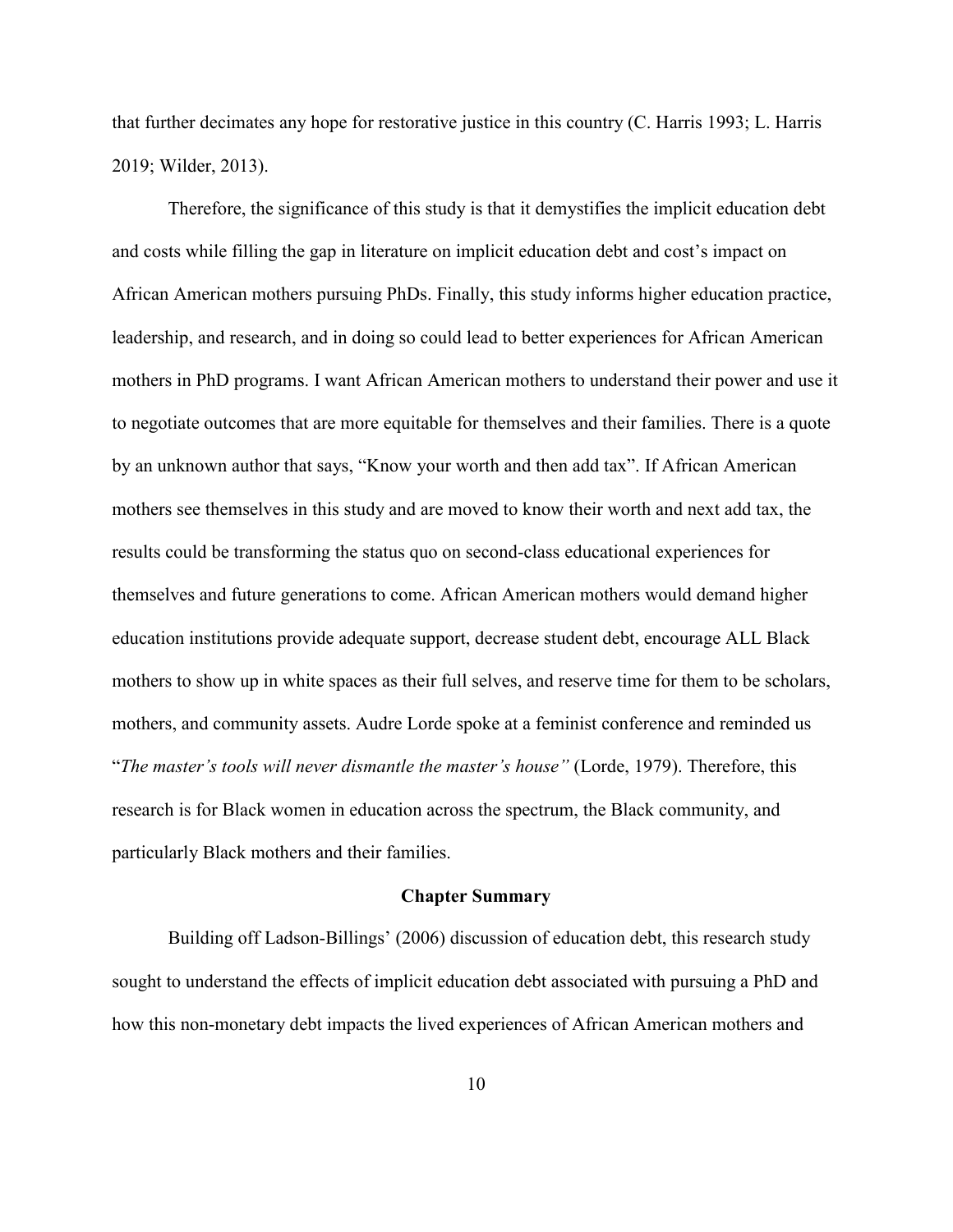their families. In this chapter, I first identify the problem (i.e., there is little research that explores the impact of implicit education debt on the lives of African American mothers pursuing a PhD). Secondly, I wrote briefly about the purpose of this research while defining key terms that will help readers move through this study with a shared understanding of explicit education debt and cost, implicit education debt and cost. Next, I describe the theoretical framework and research paradigm that I used to approach this work. To understand the impact of implicit education debt on the lived experiences of African American mothers pursing or who had recently completed a PhD, this research study was conducted with an interpretivist paradigm and a theoretical framework consisting of Black Feminist Thought (Collins, 1986, 2000) and Racial Opportunity Cost (Chambers & Huggins, 2014). Lastly, I outlined the significance of this research study; specifically, this research helps scholars and Black women considering higher education understand the impact of implicit education debt. I am hopeful such an understanding will lead to African American mothers pursing PhDs feeling empowered while holding higher education accountable.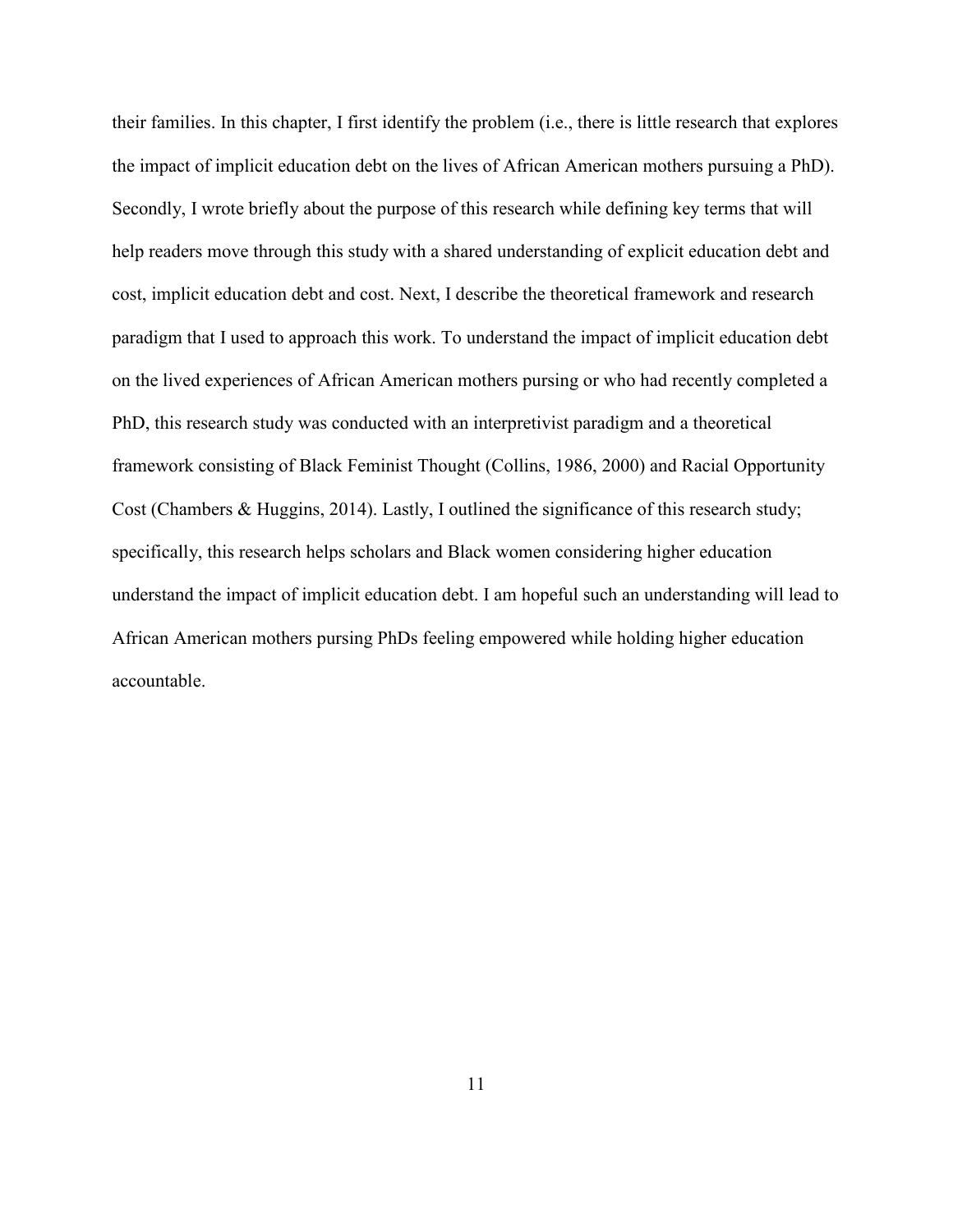#### CHAPTER II: LITERATURE REVIEW

#### **Introduction and Organization**

The purpose of this research study was to explore the impact of implicit education debt on African American mothers who were pursuing a Doctor of Philosophy (PhD) or who had completed a PhD within 5 years at the time the study was conducted. This research study operationalized Ladson-Billing's (2006) education debt as two distinct categories: *explicit*  education debt and *implicit* education debt (EIDC, see Figure 1). Explicit education debt (student loans plus interest) is accumulated when a student takes out loans to cover their explicit educational costs, e.g., tuition and fees. Explicit education debt is what we think of most when we talk about the cost of attending college. While scholars have written about the hidden cost of education such as university fees, technology fees, medical fees, tuition differential fees, etc., these monetary costs associated with attending college are quantifiable (Coker & Glynn, 2017; Goldrick-Rab, 2016).

Implicit education debt is the non-monetary debt associated with the racial opportunity cost of attending college. Chambers and Huggins (2014) defined Racial Opportunity Cost (ROC) as "the options that are foregone and the losses that result from those foregone options when students of color pursue academic success" (p. 189). Tabron and Chambers (2019) characterized ROC as psychosocial, representational, and community costs that minoritized students are "charged" to gain access to a high-performing school. Racial Opportunity Costs are implicit education costs that ultimately lead to implicit education debt. Implicit education debt, I posit, is the result of having paid the cost of attendance such as stress, isolation, time away from family, etc.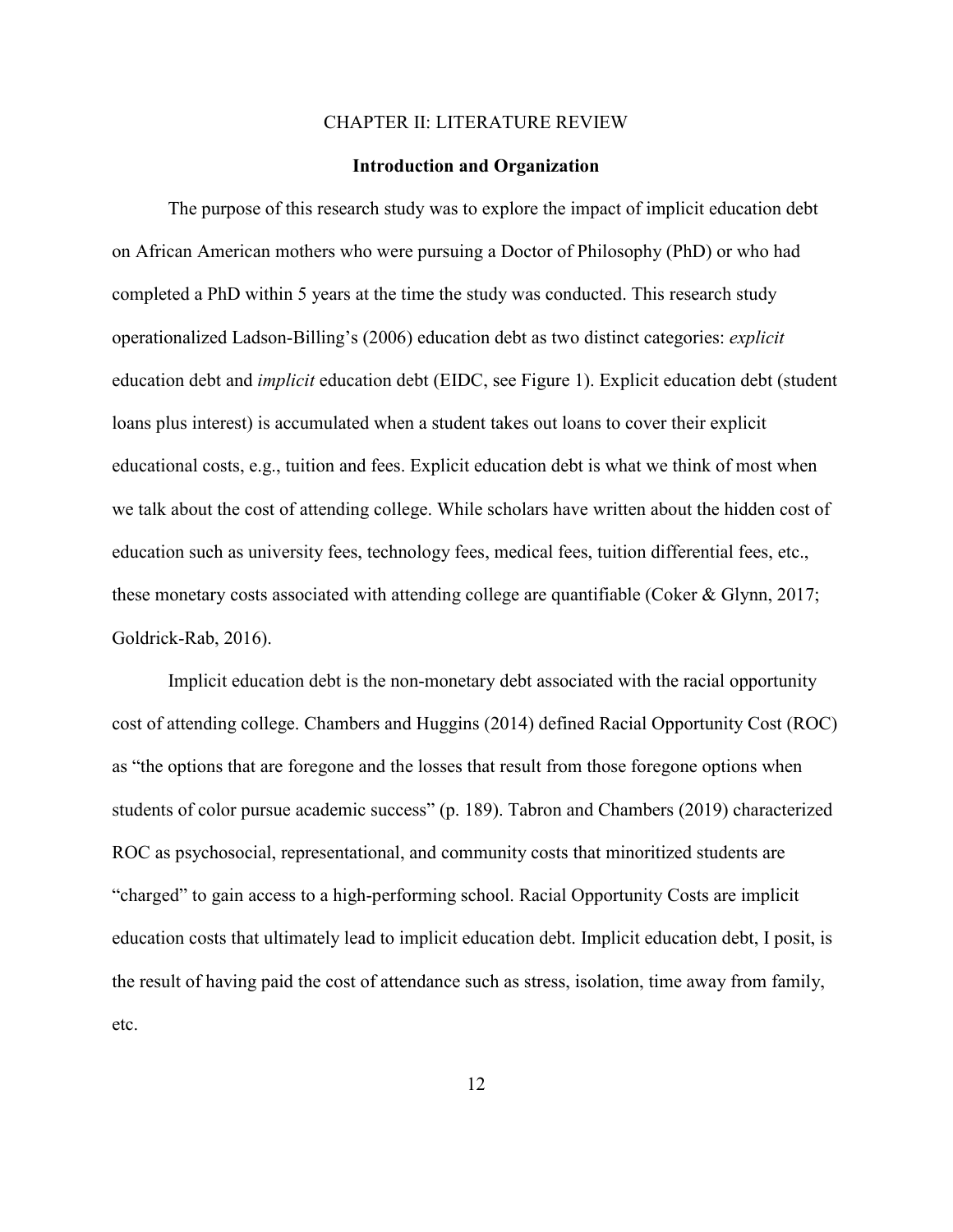Figure 1. Explicit and Implicit Debt and Cost (EIDC) Model



In order to understand the impact of implicit education debt on African American mothers, I have organized a review of the literature that includes the following: (a) Theoretical Framework; (b) The History of Higher Education: A System of Racism; (c) Black Student Experience; (d) Explicit Education Debt and Cost; (e) Student-Parents in Higher Education; and (f) Implicit Education Debt and Cost.

### **Theoretical Framework**

Racial Opportunity Cost (ROC) (Chambers & Huggins, 2014) and Black Feminist Thought (BFT) (Collins, 1986, 2000) are the theoretical frameworks or lenses from which this research is both viewed and articulated. Racial Opportunity Cost outlines the implicit education cost that African American mothers are charged to gain and maintain access to higher education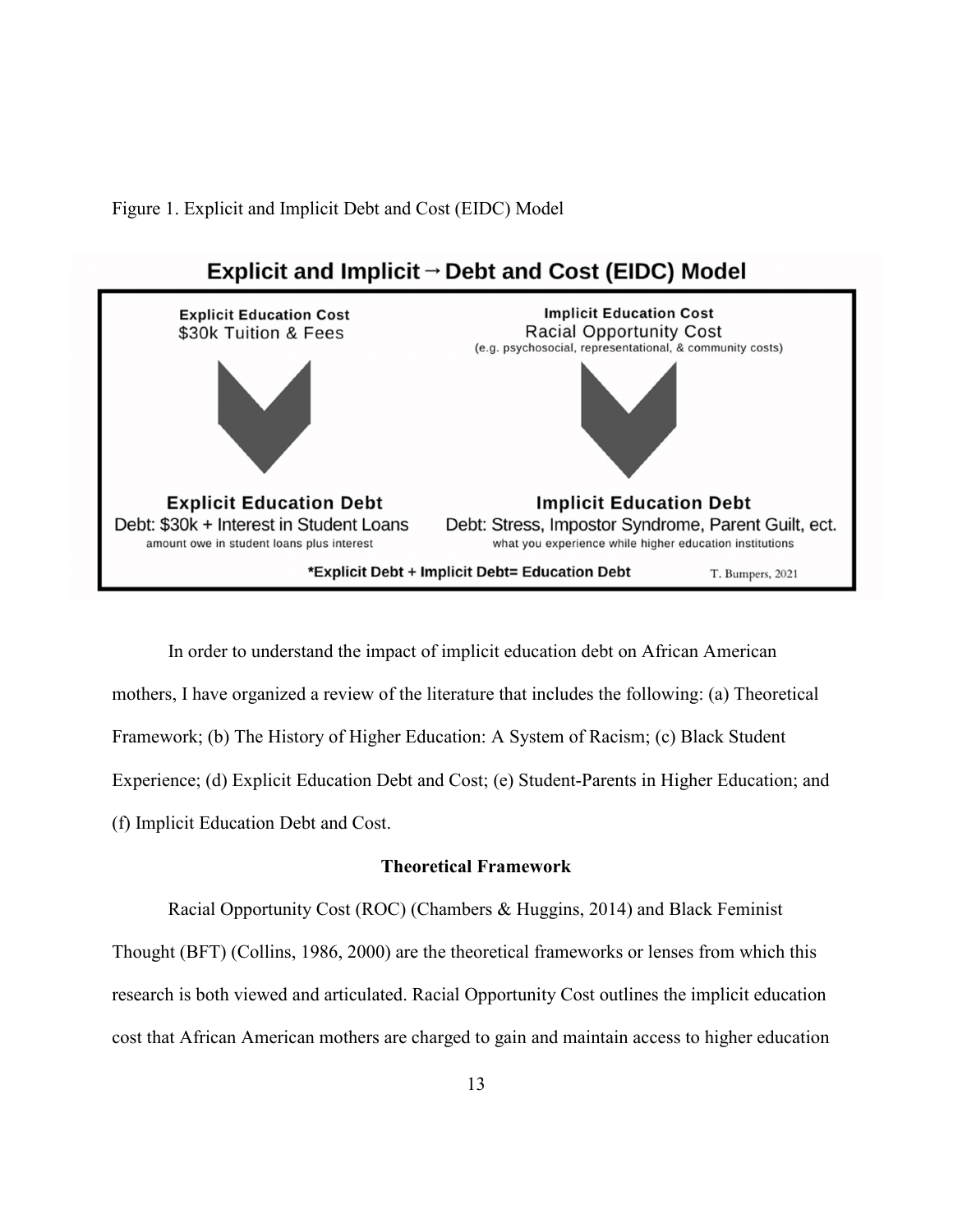along their journey to the PhD. Black Feminist Thought allows for this research study to be situated in the lived experiences of African American mothers by taking into consideration the social, political, and historical experiences that have shaped the shared consciousness of African American women. When coupled, ROC and BFT strengthen the understanding of how and to what degree implicit education debt impacts the lived reality of African American mothers and their families.

#### **Racial Opportunity Cost**

In the book *Why Does College Cost So Much?,* Archibald and Feldman (2011) cautioned readers to not conflate cost and price. In fact, they wrote cost "refers to the value of the resources used to produce a good or service" (pp. 9-10); whereas price is what you must pay in order to obtain the good or service. Archibald and Feldman (2011) noted that for the overwhelming majority of college students the opportunity cost of their time is the largest cost of higher education; they cited the example of potential loss of yearly earnings as an example of the opportunity cost of education. The authors explained they chose to omit the opportunity cost from their analysis because the earning potential post-graduation is higher for degree holders vs. non-degree holders, making the discussion of opportunity cost negligible. While this may be accurate on the surface, Chambers and Huggins (2014) and Tabron and Chambers (2019) provided intersectional analyses of the opportunity cost of education and yielded the ROC of education that complicates Archibald's and Feldman's (2011) analysis. To their credit, Archibald and Feldman (2011) noted, "The rising college cost varies by where one sits in the American income distribution" (p. 14). They do not explore the cost vs. price problem from a racial lens.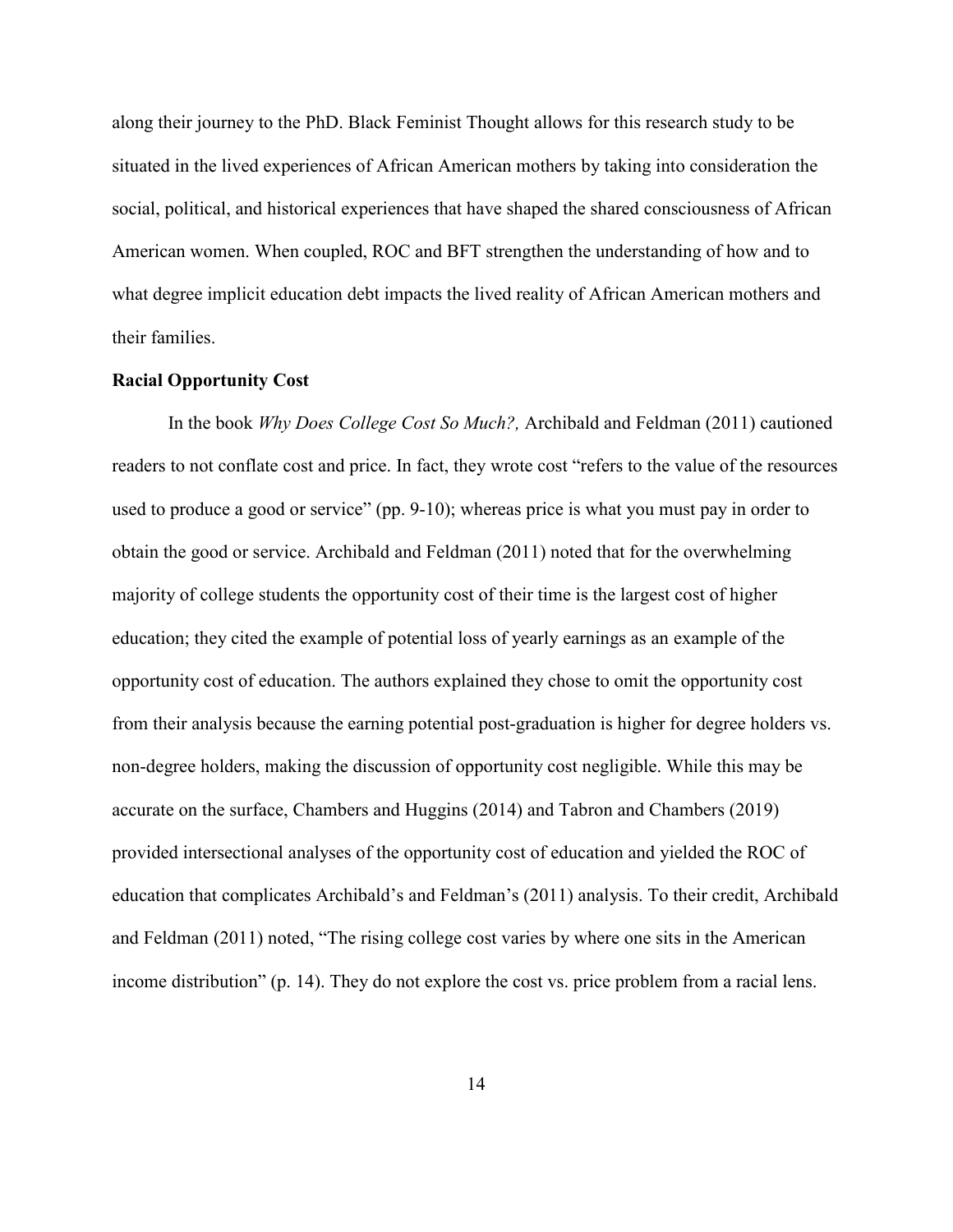Racial Opportunity Cost (Chambers & Huggins, 2014) borrows loosely from the traditional meaning and application of the economic term "opportunity cost". Economists often use the term "opportunity cost" to reflect the inherent trade-offs or value of missed opportunities involved in everyday decision-making (Henderson, 2008). Racial Opportunity Costs research, to date, has mainly explored the relationship between secondary education school environments and minoritized students. According to Tabron and Chambers (2019), ROC is "expressed in three ways: psychosocial costs, representation costs, and community costs and all result from pursuing academic success in school environments where "success" is defined in particular, racially-coded ways" (p. 126). Psychosocial cost can best be explained by understanding that when a student chooses to attend a school where they are minoritized, the price of access could be alienation and isolation. As for the representation costs of accessing majority educational spaces, students are subjected to acculturation that requires students to assume majority group norms in order to survive. Finally, community costs encompass the deculturization of students who learn to assume different cultural norms for school and home as a transferable skill (Chambers & Huggins, 2014; Tabron & Chambers; 2019). I have categorized ROC as the implicit education cost of education that ultimately results in implicit education debt. Implicit education debt and its impact on the lives of African American mothers in PhD programs are the primary focus of this research.

#### **Black Feminist Thought**

 Patricia Hill Collins' (2000) seminal work *Black Feminist Thought* is a revolutionary theoretical framework that has shaped the social, political, and interpersonal lives of African American women, girls, and the entire Black collective. While Collins is credited for the naming of this theoretical framework, she is one of many Black intellectuals who have contributed and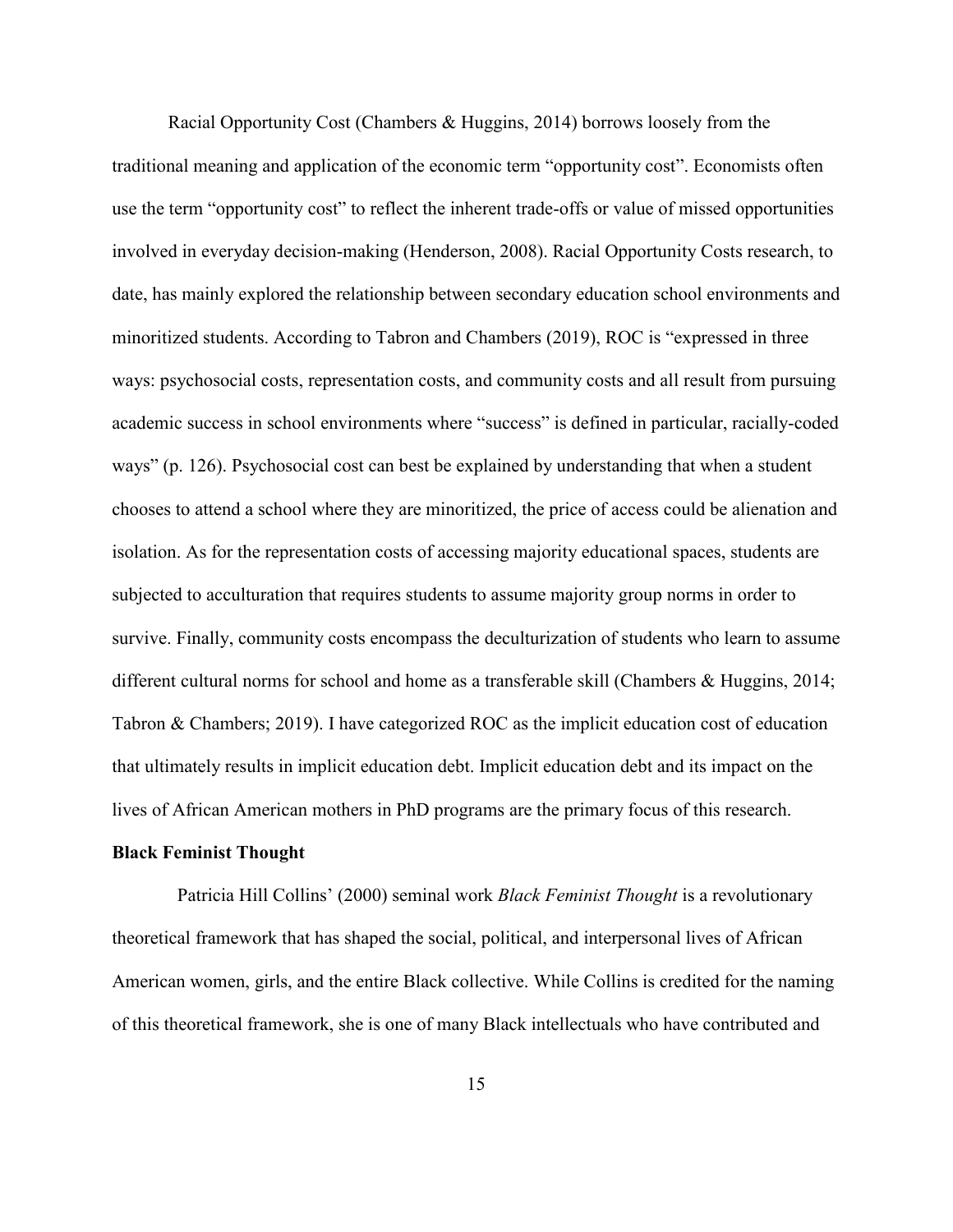continue to advance Black feminist epistemologies. Women like Sojourner Truth, Ida B. Wells, Kimberle Crenshaw, bell hooks, Michele Wallace, the Combahee River Collective (1977), and many more have contributed to Black feminist epistemological frameworks.

Black Feminist Thought is formed by three key themes: exploitation (labor), political suppression, and controlling images (Collins, 1986, 1990, 2000) and six distinguishing features. These features are outlined below.

- The first feature focuses on how the experiences of African American women shaped/shapes their consciousness, which produced/produces their activism. This feature speaks to African American women as a distinct group based on experiences that have formed a shared understanding of the world in which their resistance to/activism against oppression manifests. In the book *Pushout: The Criminalization of Black Girls in Schools*, Monique Morris (2016) recalled a story about a young girl that she interviewed in a juvenile detention center. The young girl said, "Us Black girls, like, if we don't get it, we're going to tell you…If we don't feel it's right, we're going to tell you. Where everybody else wants to be quiet, it's like, no…we're going to speak up, we're going to speak what's on our mind" (p. 62). This compulsion to speak up and say what is on our minds is an example of not just our activism but it speaks to how early we form this shared understanding and the harsh consequences that follow.
- The second feature is an acknowledgment of African American women's heterogeneity. This distinguishing feature simply and honestly acknowledges not every African American woman is the same, which does not detract from the elements that define us as a distinguishable unique group. Evans-Winters (2019) offered insight and guidance on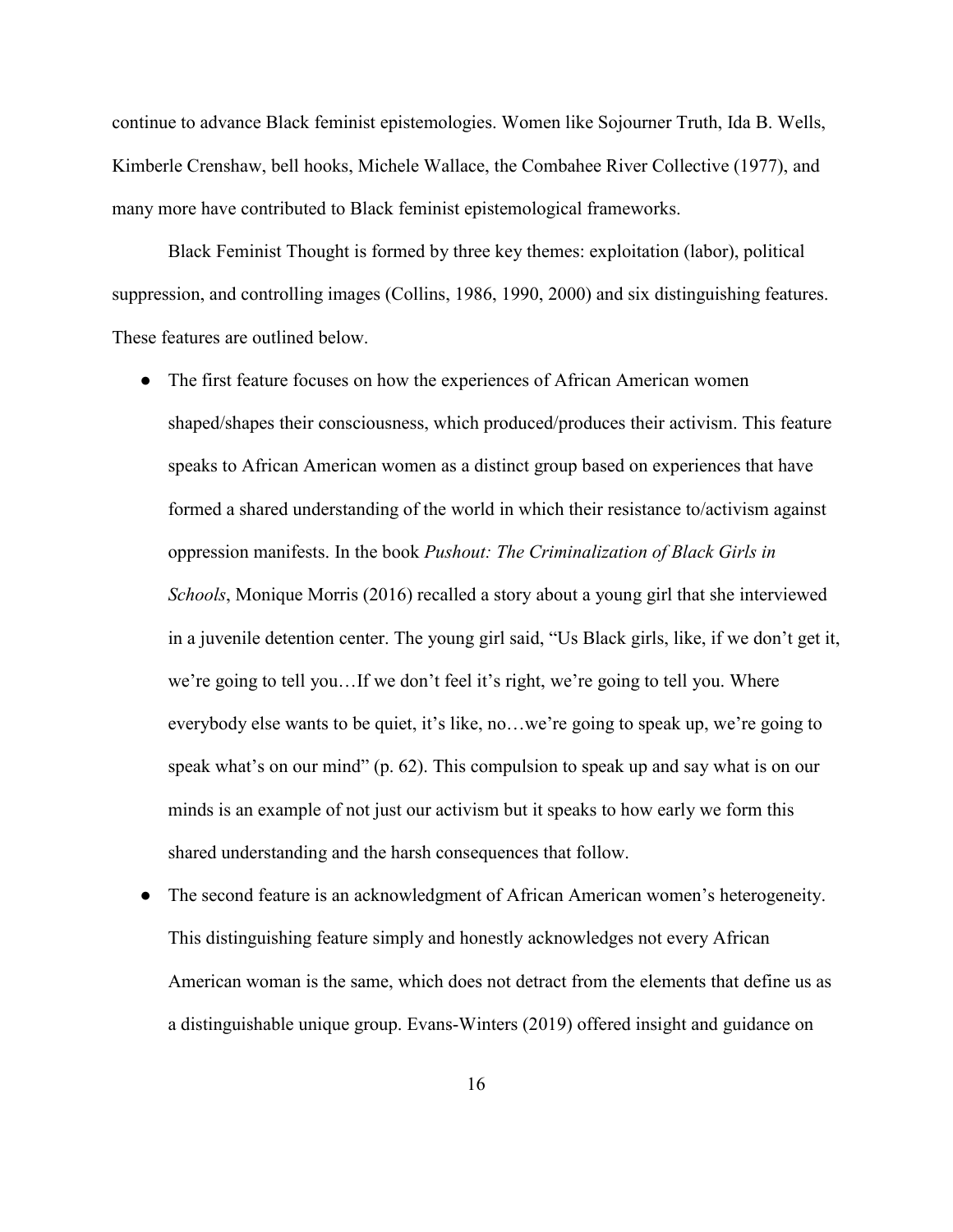conducting qualitative research as an African American woman on behalf of African American women and stated the importance of recognizing the heterogeneity that exists within the collective for authenticity purposes in qualitative research inquiry.

- The third feature centers the dialogical experiences of African American women and demonstrates how those experiences lead to shared consciousness and/or group action. This feature speaks to a sort of *call and response* that lies in African American women's subconscious, a call and response that, when stimulated, has the ability to transform their shared knowledge, albeit cultural intuition, which has been known to generate collective action in response to oppression.
- The fourth feature acknowledges the dialogical practices African American women academics and non-academics use to construct/co-construct knowledge. This distinguishing feature is a call to action for all African American women who are Black feminists to connect and engage with one another regardless of their station. This feature puts great responsibility on the African American intellectual conducting research to reclaim the Black tradition of being both the site and source of knowledge.
- The fifth feature recognizes a commitment to African American women as the focus of BFT while adjusting to rapid changes in social conditions. Collins (1986, 2000) recognized change happens fast, particularly with class stratification, tokenism, and technology. This distinguishing feature speaks to the need to be flexible and adaptable in a way that allows BFT to reflect African American women's unique group identity while staying abreast of social justice issues.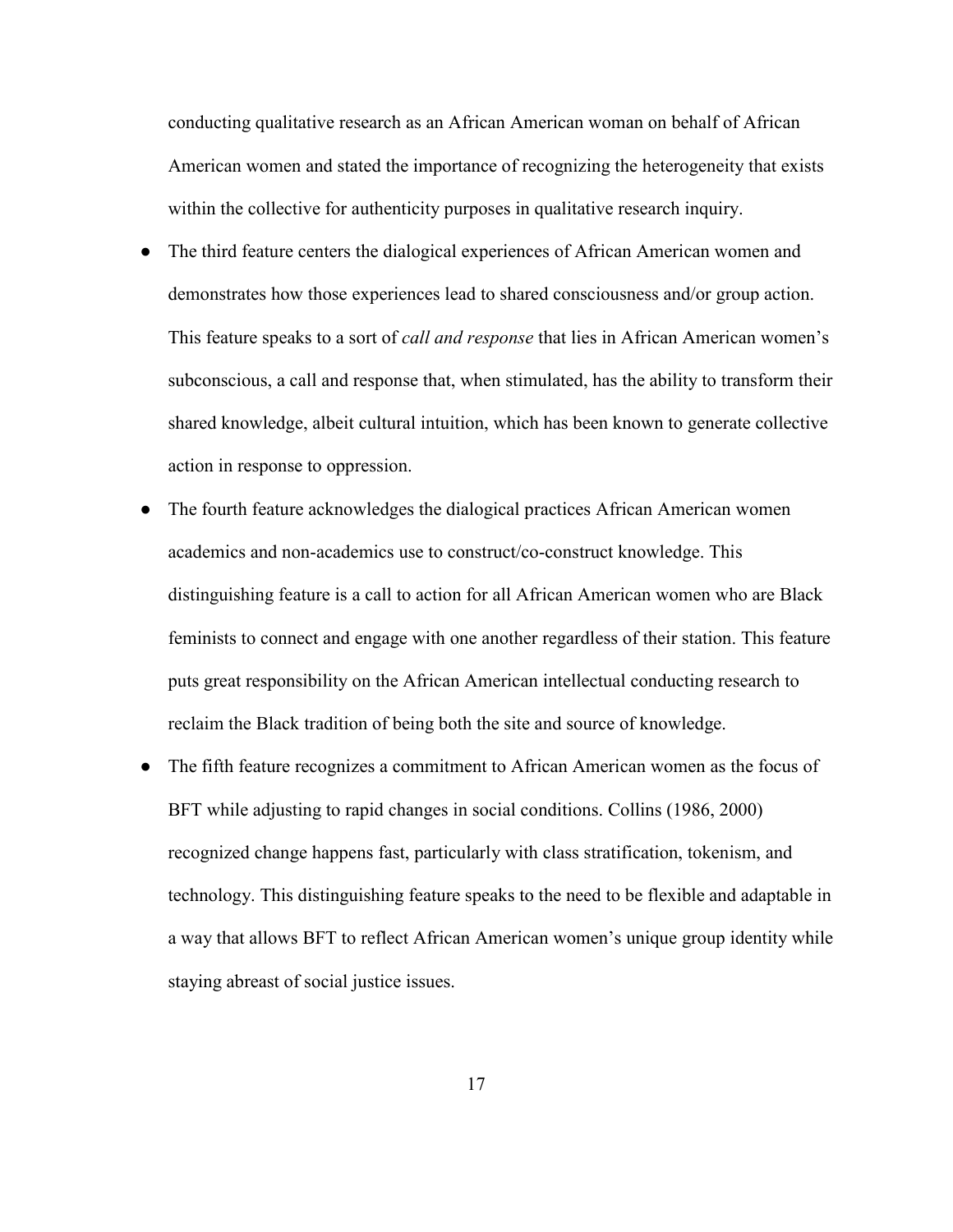• The sixth feature is African American feminists' commitment to advance the global human rights struggle. Black Feminist Thought is rooted in the resistance of oppression, thereby linking it to other Black feminist and social justice groups nationally and globally.

Racial Opportunity Cost (Chambers & Huggins, 2014) and Black Feminist Thought (Collins, 1986, 2000) pair well with this phenomenological qualitative research study that explored the lived realities of African American mothers who were pursing or recently completed their PhDs.

#### **The History of Higher Education: A System of Racism**

This review of the literature is a brief overview of the history of American higher education and its historical ties to the chattel slave system that produced and reinforced societal inequity. The social construction of race has been endorsed and perpetuated through higher education and, according to critical race theorists such as Bell (1992), Delgado and Stefancic (2017), and C. Harris (1992), racism is permanent. The permanence of race then lives and evolved in all of America's foundational institutions such as law, health, and education. To provide context on how intertwined higher education has been in the maintaining race and racism, during the U.S. Civil War, that took place in 1861-1865, 40% of North Carolina Chapel Hill's student body fought in the confederate army maintain slavery (L. Harris, 2019).

Woodson's (1933) *The Mis-Education of the Negro* detailed how the American educational system, especially higher education, teaches that African people had no history or culture until the European sought to "civilize" them, tying their human origin to slavery instilling a sense of inferiority. Woodson (1933) offered a strong critique of higher education and what it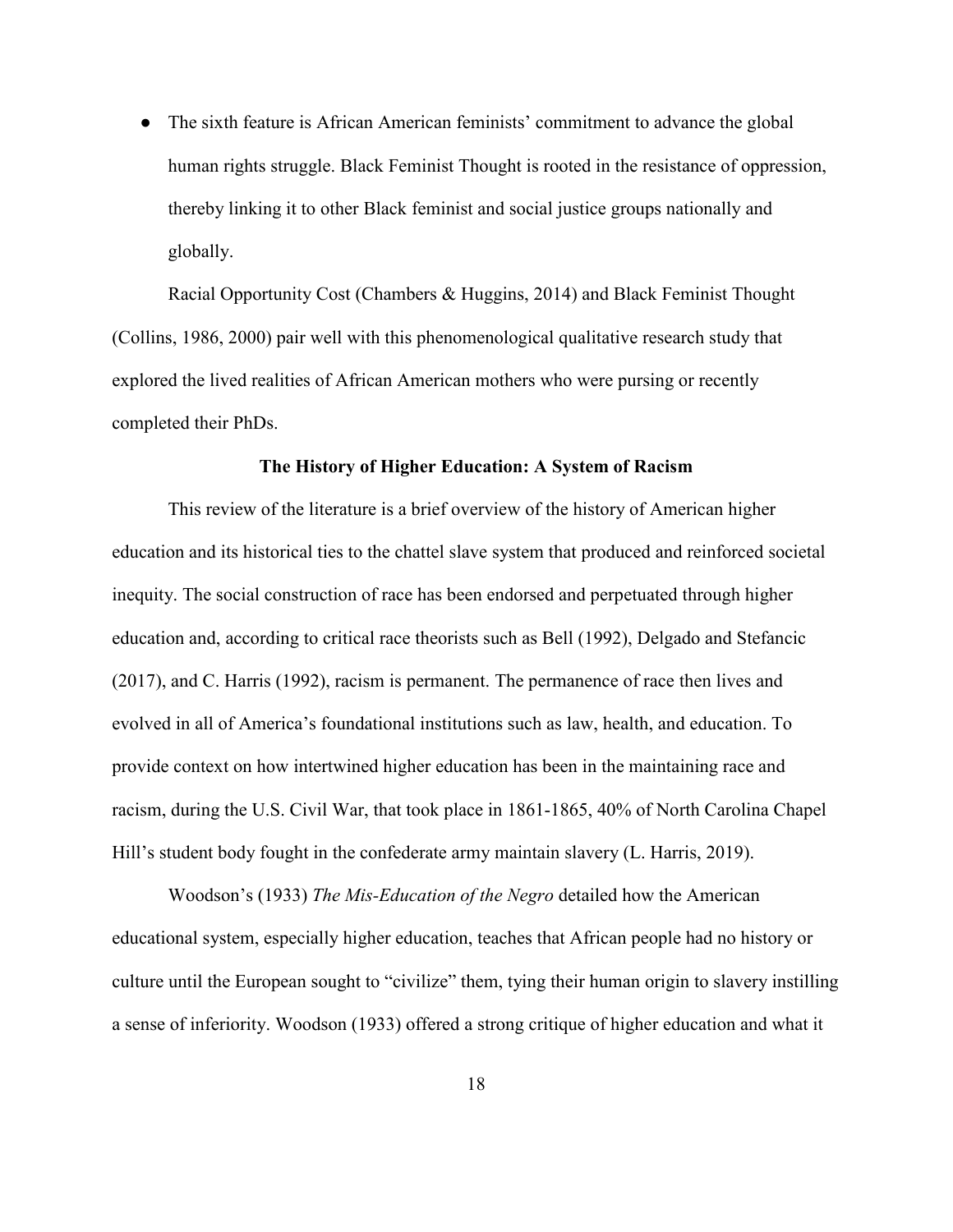means for a person to be educated outside of his/her culture, taught to despise himself/herself, and to hold in highest regard their oppressor. Higher education has a history of reinforcing white supremacy and enacting whiteness as property through exclusionary practices. In "Whiteness as Property," C. Harris (1992) produced a critique of the legal system using *Plessy v. Ferguson*, 1896, which made separate but equal the law of the land, and *Brown v. Board of Education*, 1954 (hereafter referred to as *Brown*), which overturned *Plessy* and ruled separate was inherently unequal. By centering *Brown*, a case concerning school segregation, C. Harris (1992) outlined the harm done in the schooling process while also highlighting how education again functions in our society to dispose of Black people of full humanity.

Wilder's (2013) *Ebony and Ivy: Race, Slavery, and the Troubled History of America's Universities* uncovered the history of American higher education slave roots. In the book, Wilder (2013) provided copies of historical documents showing a direct connection between the financing of higher education and the slave trade, as these institutions emerged in North America under the British. The British had a particular strategy when colonizing new land. After taking physical control of land, they erected institutions of higher learning to establish British values and ideology as had previously been implemented in Scotland and Ireland. With profits from the slave trade, Britain charted William & Mary in 1693, establishing the slavery ontology of American higher education intuitions, not of the African (Roberts, 2019). It is important to note that higher education institutions also were intended to "properly educate" an elite ruling class of the European peasants that had settled in the initial colonies to be used as a means to maintain control and discourage any potential alliances between the indigenous people.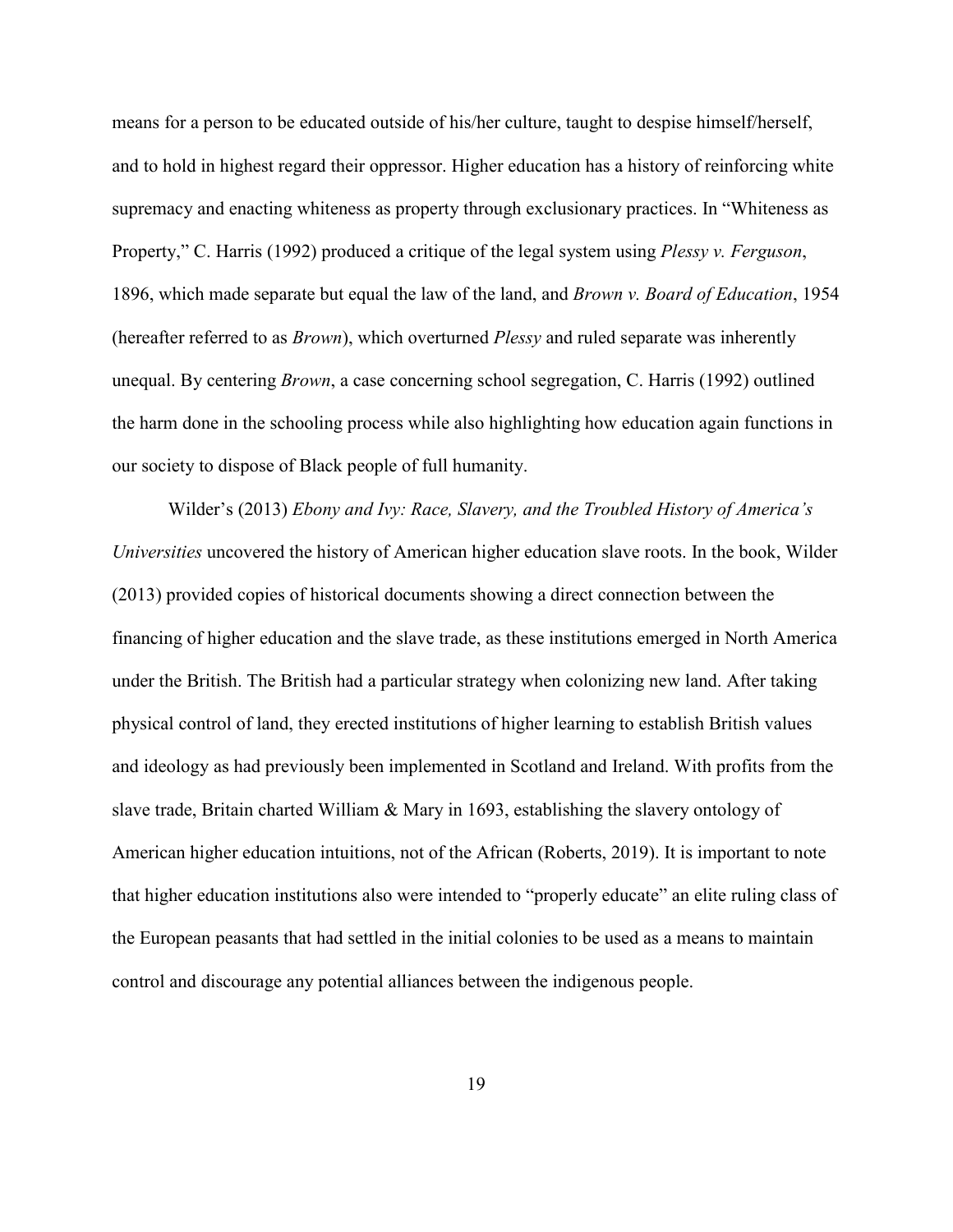Wilder's (2013) work established higher education in America was financed by profits from the slave trade. L. Harris (2019) helped us to understand other ways higher education benefited from and or reinforced slavery and the dehumanization of Black people in society. For example, enslaved Africans built many college and university buildings and maintained the grounds. Also, college and university administrators enslaved Africans; in fact, much like the United States at large, American colleges and universities have grown to be the education power centers they are today due to their reliance on slavery and the Black body. American higher education institutions steeped in white supremacist values have historically held up and fortified the idea of Black inferiority through scientific racism. The impetus of such rests on the need to justify chattel slavery and the treatment of human beings as fungible objects used at the disposal of the white ruling class (C. Harris, 1992).

In a world where racism is often positioned solely as a set of beliefs rather than a system that causes harm, the creation and reproduction of scientific racism offer a better vantage point for critiquing higher education. In her heart-wrenching book, *Medical Apartheid: The Dark History of Medical Experimentation on Black Americans from the Colonial Times to the Present*, Washington (2006) detailed the ways researchers performed unethical, by today's standards, procedures on enslaved Africans to "advance" scientific understanding of the human body. One example of such scientific research enacted on the enslaved was performed by James Marion Sims, who is considered the "Father of Gynecology". Sims performed experiments on enslaved African women, to include conducting surgical procedures, without anesthesia. Because enslaved women were viewed as property, Marion only sought the consent of the enslaved women's owners and not the women themselves. Marion's autobiography noted that he performed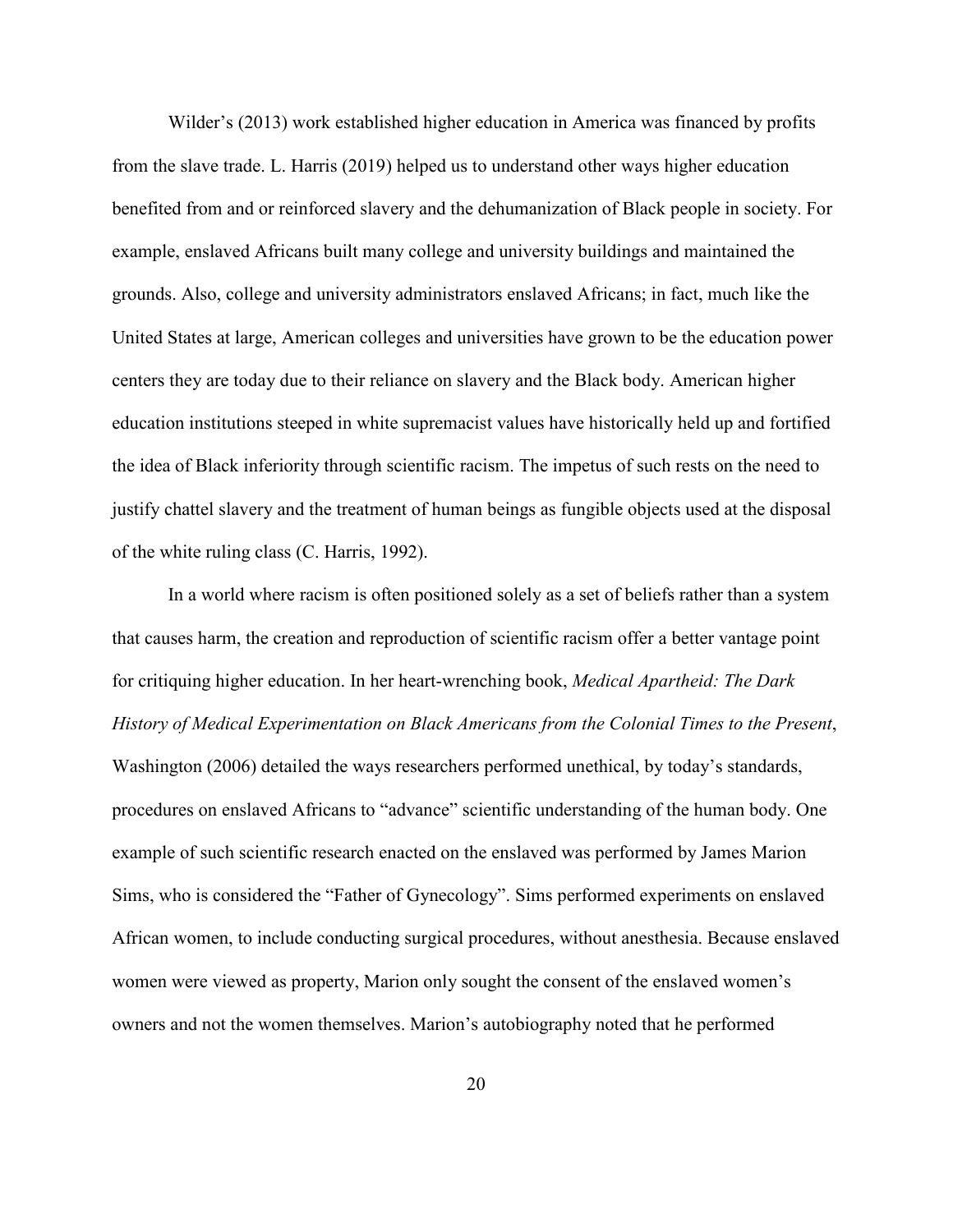upwards of 30 surgeries on at least one patient without anesthesia as he perfected his surgical technique. *Medical Apartheid* (Washington, 2006) increased attention on Sims' research ethics and medical violence against enslaved African women, which resulted in statues of Sims being removed from New York City amidst public outcries. However, there are two other monuments of Sims still standing in Virginia and Alabama (Domonoske, 2018).

Using the Black body for scientific discovery has a long history in American higher education institutions, making James Marion Sim's research an all too common occurrence. His research took on a manifest destiny approach to scientific discovery in the ways that it exploited the bodies of Black people (Washington, 2006). American higher education institutions are built on the dehumanization of Black people through scientific racism in both its developmental theories and its use of the Black body (Farber, 2008; Washington, 2006).

In his groundbreaking book, *White Architects of Black Education*, Watkins (2001) described how education of Black people in the U.S. South was owned and controlled by the Rockefellers prior to *Brown*. The education afforded to Black people, however, was not the same education afforded white people. Black people received accomodationist education with the sole purpose of instituting an educational system that would cement newly freed African men, women, and children into permanent servitude roles in society. Anderson (1988) explained the concept for historically black colleges and universities (HBCUs) began with ideas about the subjugation of Blacks and centered a curriculum of a preparatory high school, rather than a college or university. For example, students at HBCUs were taught hygiene, sewing, and how to be a maid or butler. Watkins (2001) also showed the architects of Black education were concerned with nation-building and – to their credit – saw the "repurposing" of Black labor as a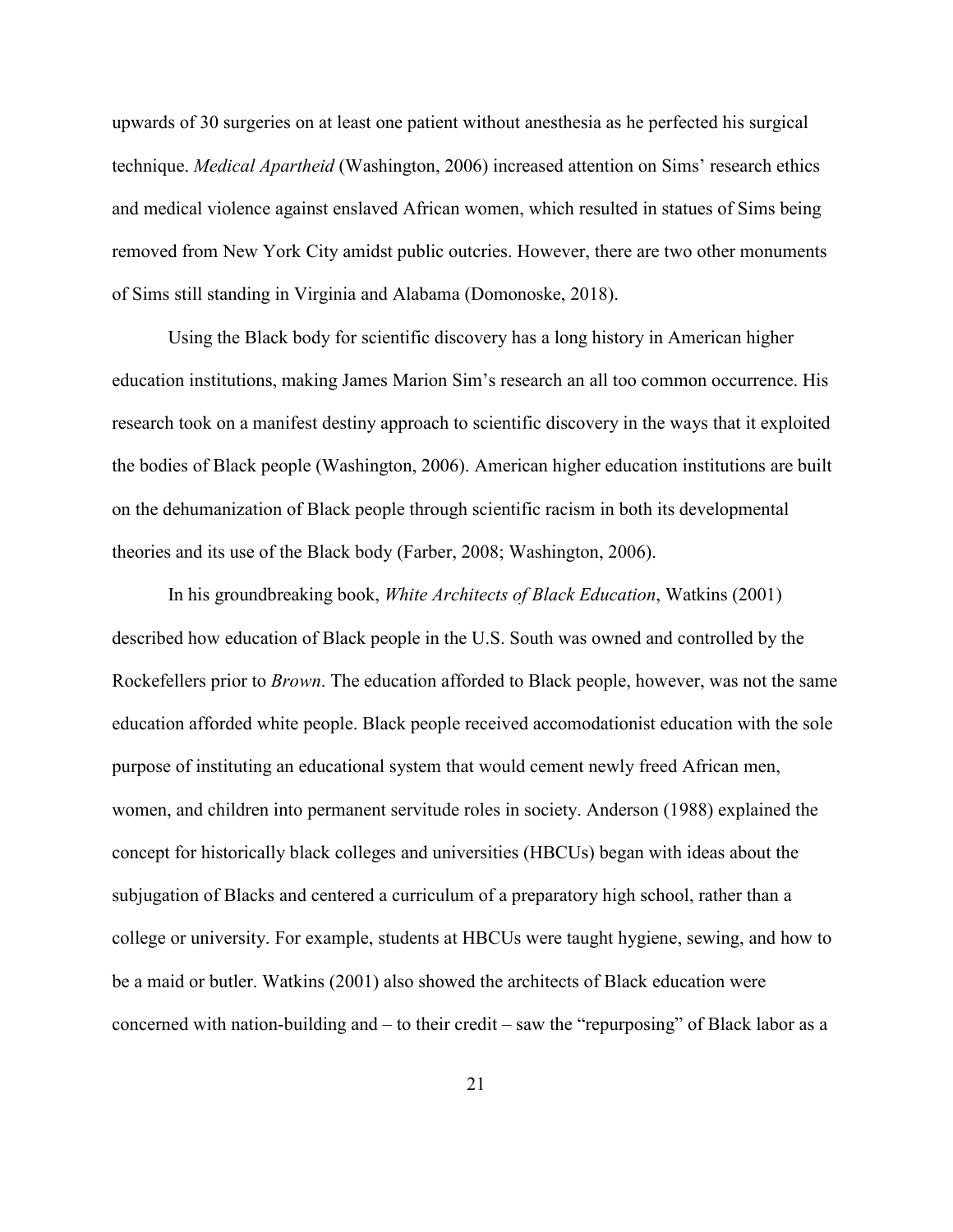good and fair approach. It is important to note other views on what to do with formerly enslaved Africans included murder or repatriation to Africa.

When Black people make the statement that predominantly white institutions (PWIs) of higher education were not built for them, they are declaring the historical fact that higher education was built on their labor but not for them to take part in and benefit from. They are essentially declaring that higher education sees the Black body as fungible, or a tool defined by its multipurpose utility, and easily discarded when deemed no longer useful.

#### **Black Student Experience**

Exploring Black students' experiences in higher education is especially useful for this study because the experiences of African American mothers on campus are inseparable from the larger context of the Black student experience. Research highlighted ongoing narratives of exclusion, microaggressions, and lack of belonging on university campuses (Banks & Kohn-Wood, 2007; Gildersleeve et al., 2011; Harper et al., 2016; Hunter et al., 2019). In their qualitative research study exploring how Black and Latino graduate students conceptualized their experiences in their doctoral education, Gildersleeve et al. (2011) found doctoral education was marginalizing and dehumanizing to Black and Latino students. While the history of Black students in higher education gives historical context to the experiences of what has shaped Black students' experiences, in this section, I provide an overview of the ways Black students are 'othered' in academic spaces because these institutions were not organically designed to serve the needs or interests of non-white people.

In their qualitative research study exploring the racial identity experiences of Black students attending a PWI, Hunter et al. (2019) found Black students felt pressured to relinquish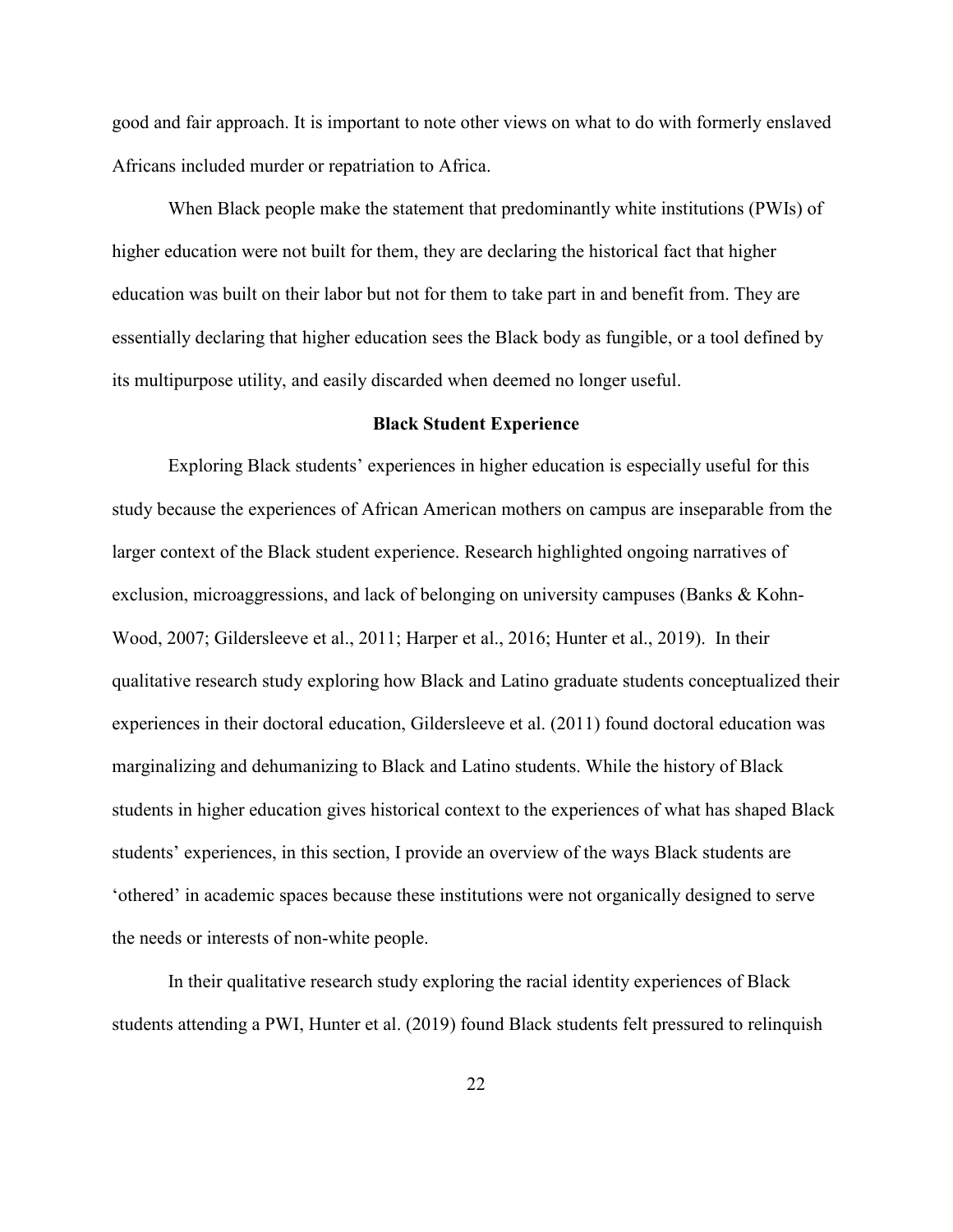parts of their racial identity to be successful at their universities. Many scholars have tackled the issue of assimilation in education and the effect this has on students when they feel compelled to 'give up' parts of themselves to try and find a sense of belonging (Banks & Kohn-Wood, 2007; Hunter et al., 2019). Much of the pressure to assimilate derives from the campus culture dominated by whiteness and weaponized through formal and informal means of exclusion. Gildersleeve et al.'s (2011) research on the experiences of Black students at PWIs revealed Black students are subjected to microaggressions, discrimination, alienation, and exclusion both inside and outside of the classroom. Strayhorn (2012), whose work is foundational in providing an understanding of what is needed to provide a sense of belonging on university campuses, noted all students desire a sense of belonging and absent of that, their chances at success are lowered. Therefore, while it is true that Black people have greater access to higher education than ever before, the lack of inclusion, incidences of microaggressions, and lack of academic support lead to high attrition rates for Black students (Harper, 2012; Harper et al., 2016; Hunn, 2014).

#### **Explicit Education Debt and Cost**

In this section, I provide an overview of the explicit education debt and cost related to African American women with an emphasis on African American mothers. This research study makes a distinction between explicit education debt and cost and implicit education debt and cost in the EIDC model (See Figure 1, p. 13). Monetary factors such as student loans plus interest are explicit education debt, which is the result of explicit education costs (e.g., tuition and fees).

Researchers have explored the issue of student loan debt from the following angles: rise in the cost of college, student loan default rate, student loan debt averages, and state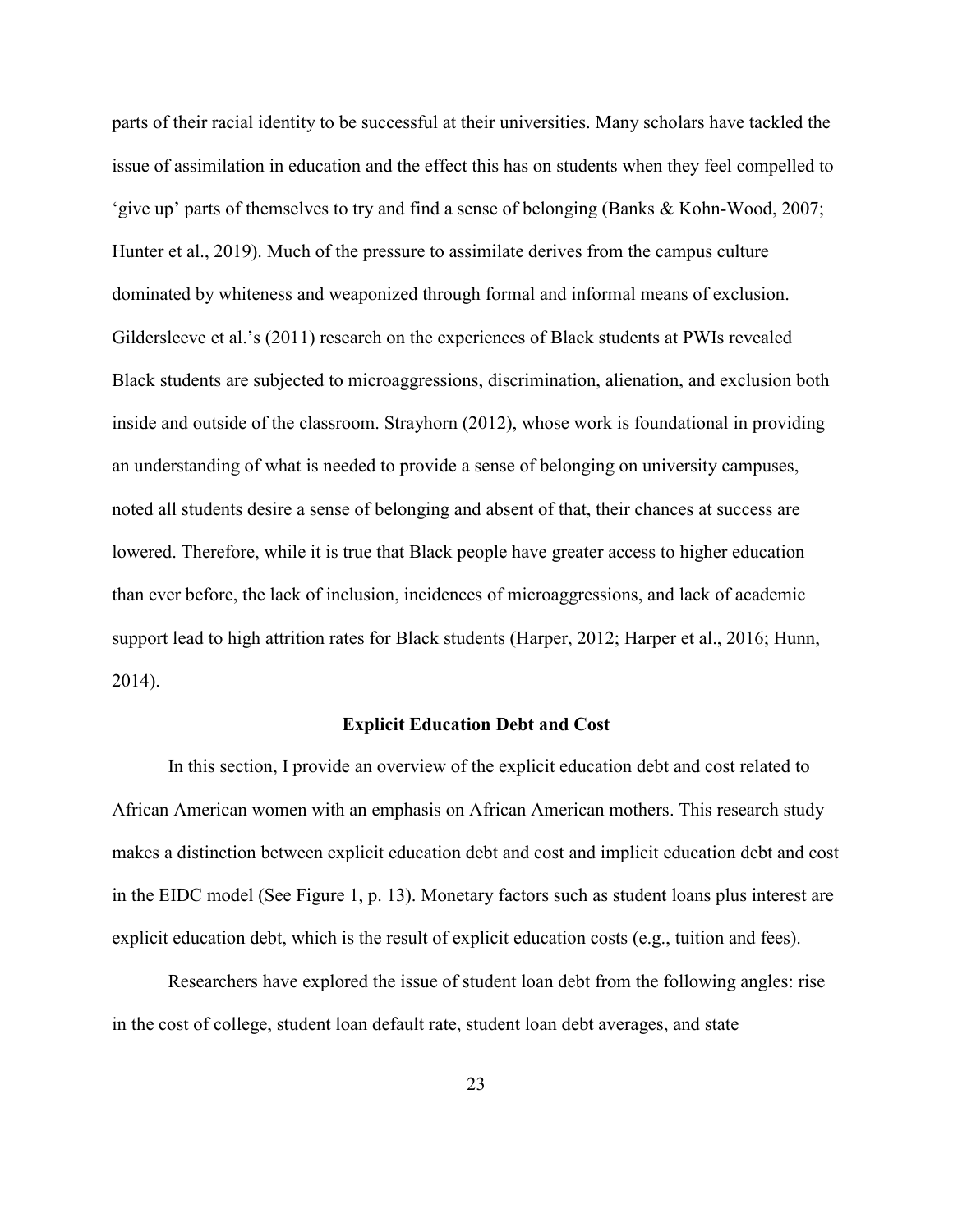disinvestment in higher education (Dynarski, 2016; Gicheva, 2011; Gross et al., 2009; Ratcliffe & McKernan, 2013; Rothstein & Rouse, 2011; Scott-Clayton & Li, 2016). In 2016, student loan debt was estimated at \$1.4 trillion; fast forward to 2021 and that number has grown to over \$1.7 trillion dollars with little signs of slowing down (Board of Governors of the Federal Reserve, 2021; Dynasrski, 2016; Looney, 2018). The rise in student loan debt parallels with the rise in the cost of higher education. According to Grinstein-Weiss et al. (2016), the cost of higher education increased by 82% from 1981-2012 across institutions. This increase of cost is happening while state and federal investment in higher education diminished, putting an undue financial burden on families, especially low-income, minoritized students. Historically, student loans were used as a means to grant access to higher education for low-income students; however, it was expanded to support middle-class families who could no longer afford to pay for college out of pocket due to rising costs of higher education and wage stagnation (Goldrick-Rab et al., 2014).

Grinstein-Weiss et al. (2016) found Black students have more student debt than their white counterparts or any other racial or ethnic group. While the student loan debt is a problem across the board, women hold two-thirds of all student loan debt, almost 1 trillion dollars. Of that, Black women graduate with an average of \$37,558 in student loan debt, which is 22% more than their white female counterparts (American Association of University Women [AAUW], 2021). In fact, Scott-Clayton and Li (2016) suggested the student debt racial gap is much larger than previously estimated, and based on their research, "differences in interest accrual and graduate school borrowing lead to Black graduates holding nearly \$53,000 in student loan debt four years after graduation – almost twice as much as their white counterparts" (p. 1). Factors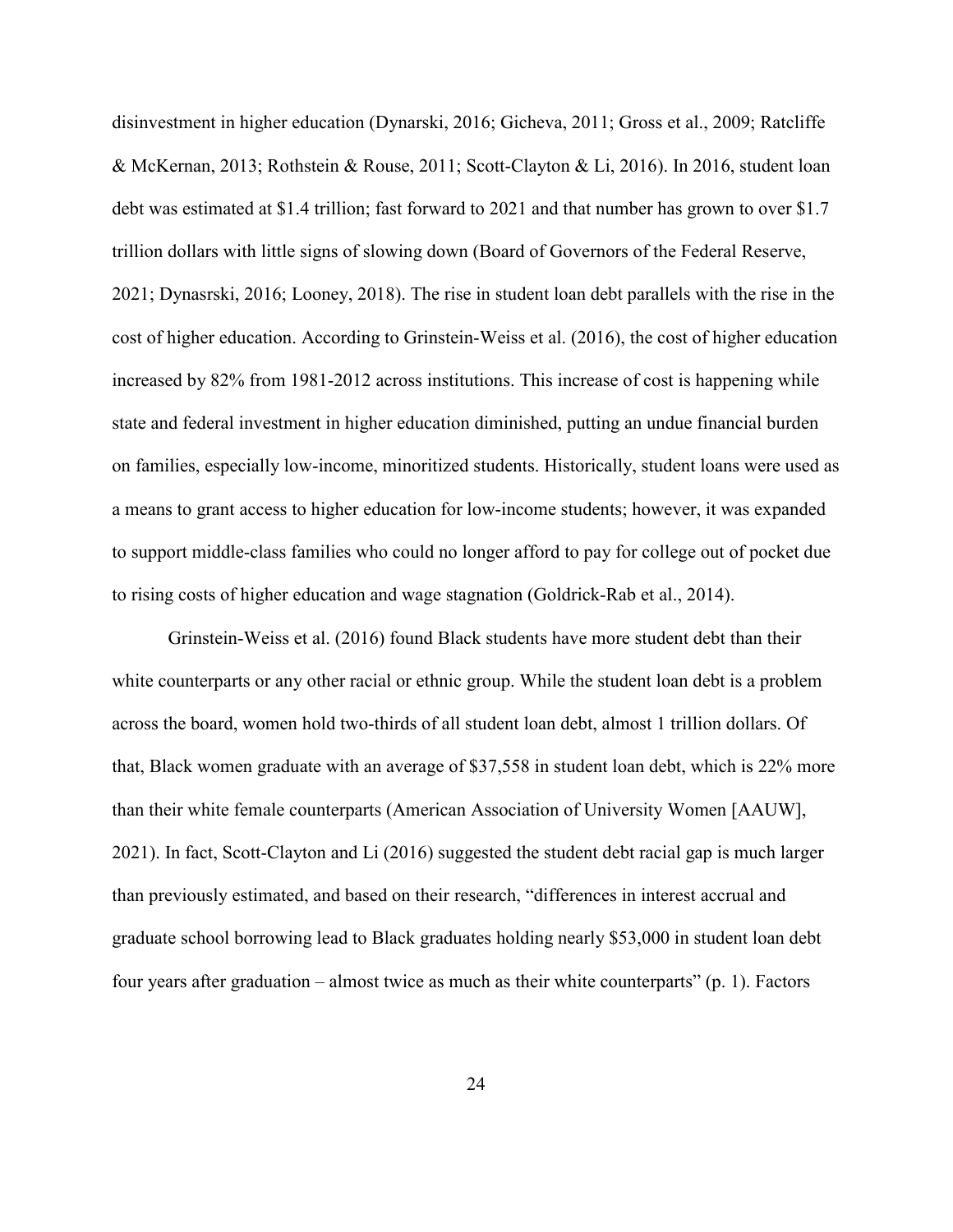such as racism and the gender pay gap are just some of the variables that impact who will borrow and ultimately how much debt a student will incur over time.

One factor that contributes to who and how much is borrowed is a student's family wealth. According to the AAUW (2021), white families' average wealth is \$171,000 compared to Black families' \$17,000 average wealth. In their work, Elliott and Lewis (2015) examined the effects of student loan debt on the borrower's long-term financial health. They found student debt to have a negative impact on asset accumulation or one's ability to break out of poverty or transcend their current socioeconomic class. For example, student debt negatively affects a borrower's financial well-being in that the larger the amount of student debt a person has, their ability to purchase large ticket items such as a home or car diminish. Student debt also influences a person's ability to save and plan long-term. For Black women, these factors ultimately make it difficult for them and their families to obtain upward mobility. In fact, even if white and Black students borrow the same amount of money for school, the amount of debt is a higher portion of Black students' projected future income; in this way, student debt can result in a student not being able to transcend their socioeconomic class (Goldrick-Rab et al., 2014; Ratcliffe & McKernan, 2013).

Nevertheless, if education is the great equalizer it is espoused to be, the explicit education debt accumulation among Black women should diminish significantly the gains made through college access. On one hand, student loans have allowed for more Black women than ever to obtain a college degree. On the other hand, student loans render those who have to borrow less likely to get married, buy a home, or pursue their career passion (Gicheva, 2011; Houle  $\&$ Berger, 2014; Rothstein & Rouse, 2011). Not only is this true for the majority of borrowers; it is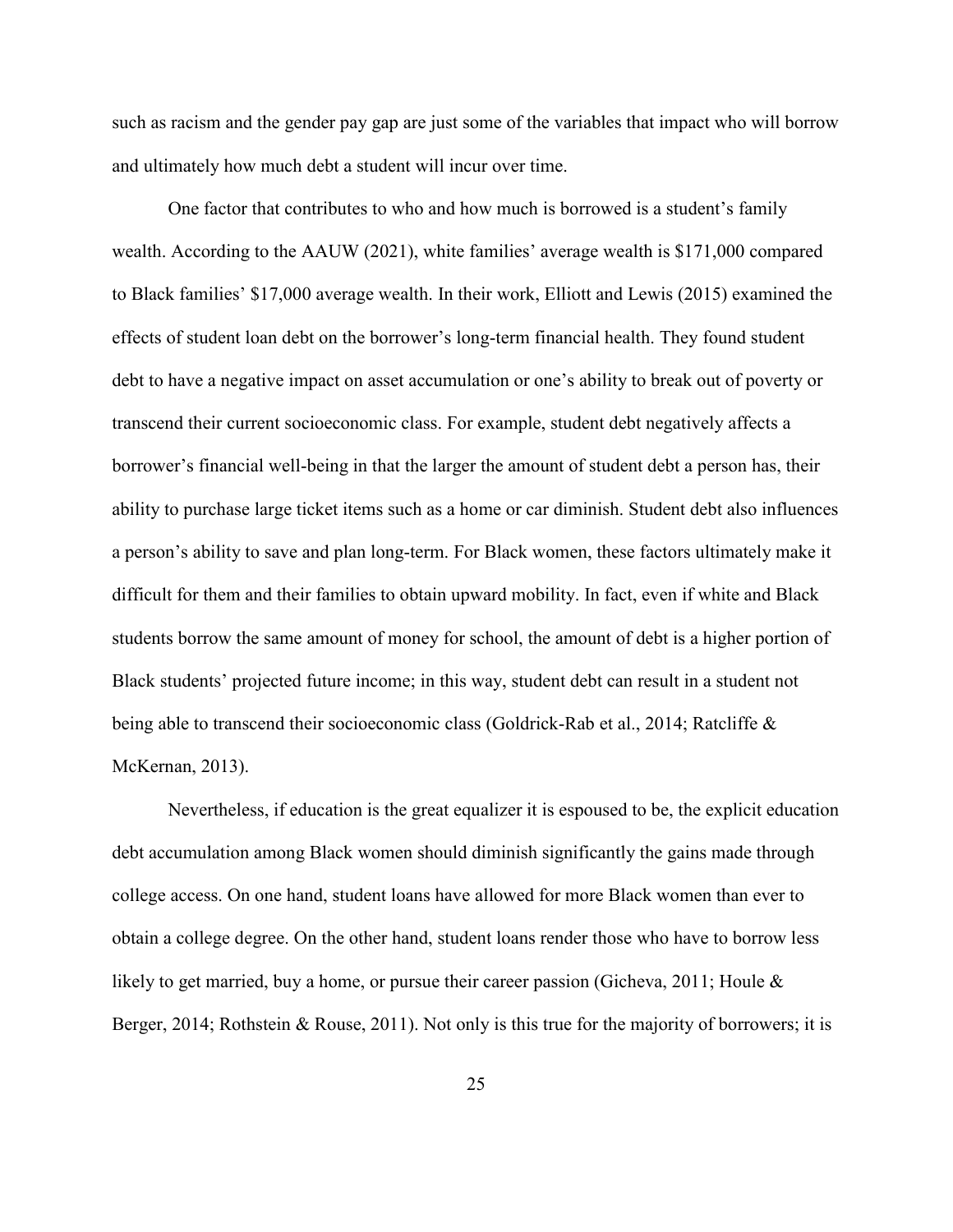especially true for and detrimental to Black women and their families due to the way that racism, class, and patriarchy come together to intensify the oppression experienced (Collins, 2000; Crenshaw, 1991). Black women have more student loan debt (explicit education debt) than any other racial/ethnic demographic. Black women attend college in droves to try to earn a higher income to provide for their families and be a resource for their community, a true testament of education as a common good; however, they are met with explicit and implicit education debt and costs that affect their financial, physical, and emotional health.

## **Student-Parents in Higher Education**

Examining the literature on student-parents in higher education is important to the current study as the aforementioned literature examines the range of students who are parenting while at the university. Most of the literature focuses on undergraduate students, however, some studentparents will ultimately feed into PhD programs, making this literature especially important when exploring trends (Cruse et al., 2019; Gault et al., 2020; Kruvelis, 2017; Lewis, 2020). Examining student-parent literature also provides insight into current or needed resources to support the student-parent population.

According to a report by the Institute for Women's Policy Research and The Aspen Institute (Cruse et al., 2019), 22% of all undergraduates are student-parents, and 80% of those student-parents are women. Data collected jointly by the Institute for Women's Policy Research and The Aspen Institute disaggregated by gender shows 70% of student-parents are women and 30% of student-parents are men. Women student-parents were "1.6 times more likely to be a single mother, than the men who were 1.6 times more likely to be married" (Cruse et al., 2019, p. 1). The number breakdown between women and men is significant, but it is not shocking. In fact,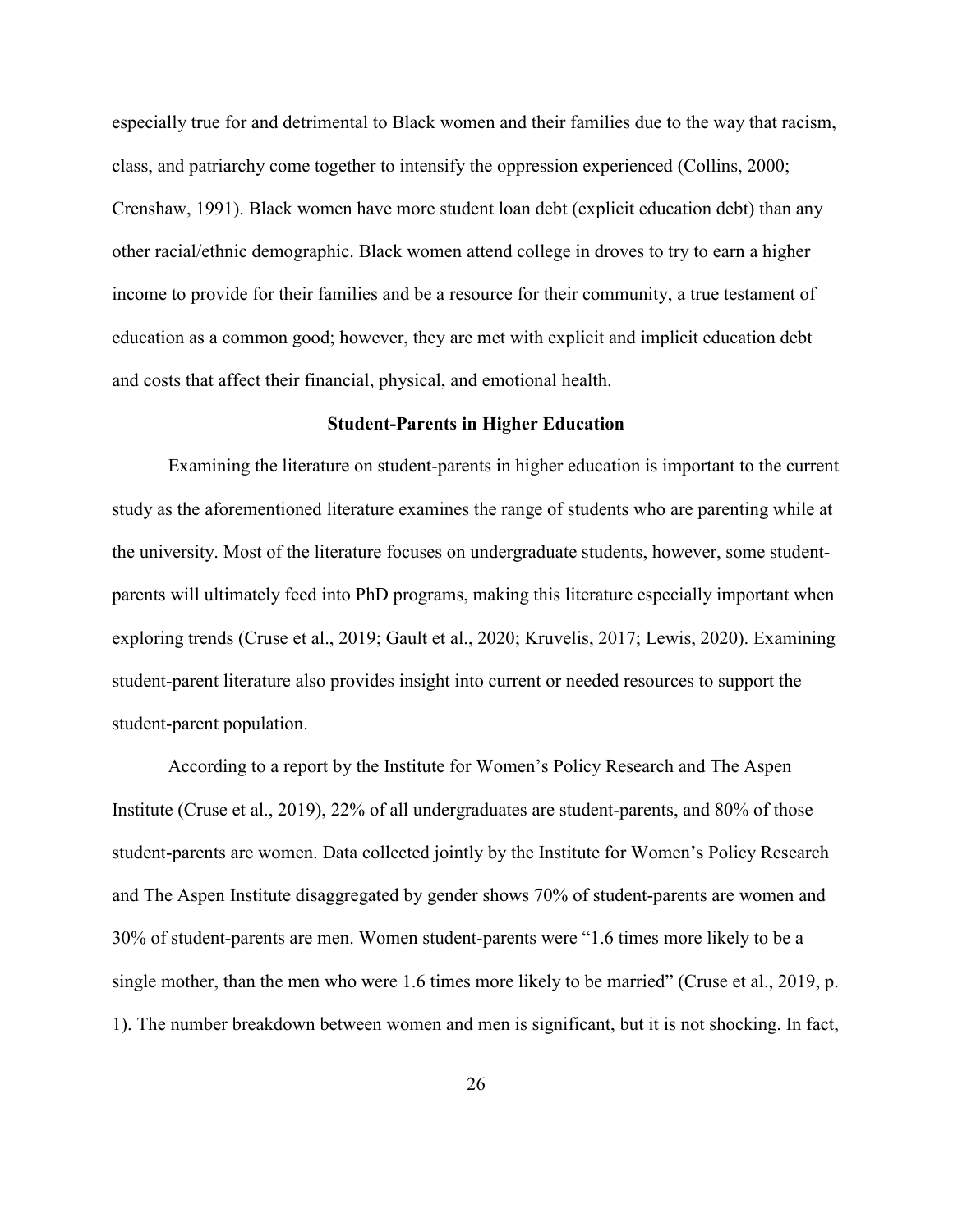another research study conducted by the Institute for Women's Policy Research (Gault et al., 2020) revealed colleges and universities are inconsistent in collecting data and many do not collect this data at all, meaning they may not be aware of or have a good handle on their population of student-parents who represent one-fifth of college students (Gault et al., 2020).

Unfortunately, many colleges and universities still subscribe to the "traditional" college students as those who are 18-24, not married, and not parents. These colleges and universities do not utilize FAFSA data that indicate a student's parenting status (Gault et al., 2020). This brings into question by whom and how "traditional" and "non-traditional" college students are defined. Many who have done research on adult learners or non-traditional college students state the following factors: older than 24, part-time student status, has worked or is working, and are caregivers to elderly parents or are parents themselves (Choy, 2002; Gulley, 2016; Kim et al., 2010). This leads to the next area that researchers are trying to understand, and that is, if administrators are uninformed about the demographics of students on their campuses, what resources and support services are in place to support this unseen population? Student-parents have an average GPA of 3.5, which is higher than non-parent students; however, 53% of studentparents drop out of college and never earn a degree, citing finances as being the number one contributor to their dropout rate; particularly the cost of childcare (Kruvelis, 2017).

As for gender and race, students of color – especially Black, American Indian, Alaska Native, and Latina women, and women who identify as 'more than one race' – are more likely to be raising children than White and Asian students (Cruse et al., 2019). An analysis of federal data revealed more than a third of Black college students are parents, and nearly half of all Black women undergraduates are mothers (Lewis, 2020). Black mothers represent 40% of all student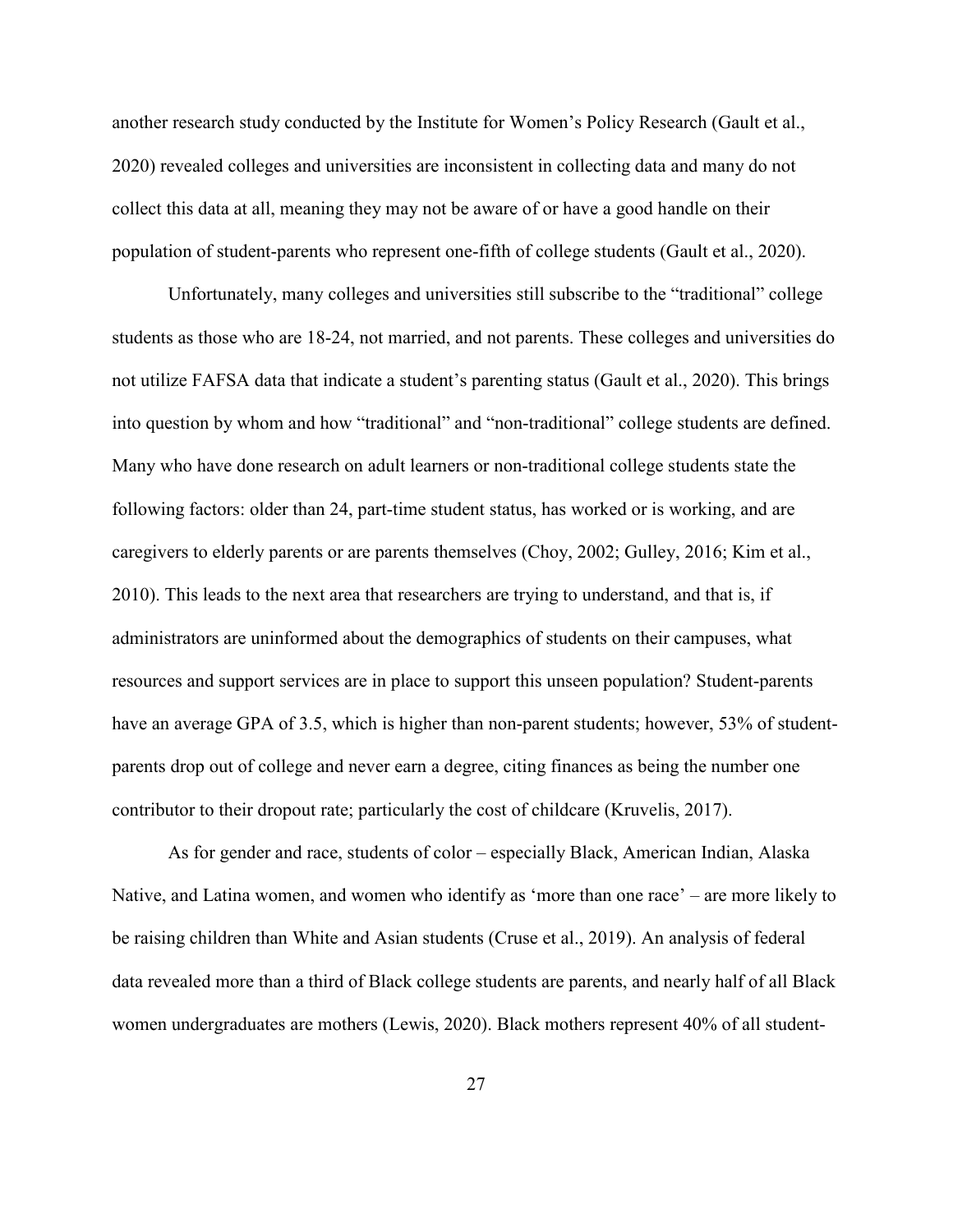parents who are single; Black women reported feeling isolated at a greater rate than their peers reported; and 30% of Black student-parents compared to 16% of white student-parents indicated they felt isolated or unwelcomed on college or university campuses (Gault et al., 2020).

The glaring conclusion is, while student-parents are doing well academically, colleges and universities have to offer more resources and adjust the financial aid structure to support student-parents who are overwhelmingly women. There has to be special emphasis to support Black mothers who are more likely to be single parents, have financial difficulties staying in school, and reported feeling more isolated and stressed. The first step perhaps for institutions to take a better and a more universal approach to collecting student parent data.

## **Implicit Education Debt and Cost**

Implicit education debt and cost for Black women in higher education must be examined. According to a report generated by the *Journal of Blacks in Higher Education* (*JBHE*) (2020), in 2019 there were 55,693 doctoral degrees awarded across the country, 2,512 or 1.5% of those degrees were awarded to Black students, and this was considered an improvement. Nevertheless, when disaggregating the data by gender, Black women made up 64.3% or 1,619 of the degrees conferred to Black students (*JBHE*, 2020). Since Lucy Session broke the glass ceiling as the first Black woman to earn a degree in the United States, Black women have continued to pick up the baton. Her legacy is not singular nor linear but rather, it is reminiscent of countless other Black women who have found ways to educate themselves and others (Evans, 2008; Perkins, 2009; Williams 2009).

Collins (2000) stated enslaved African women in the United States' basic ideas of work, family, and motherhood changed under the structure of institutionalized slavery in two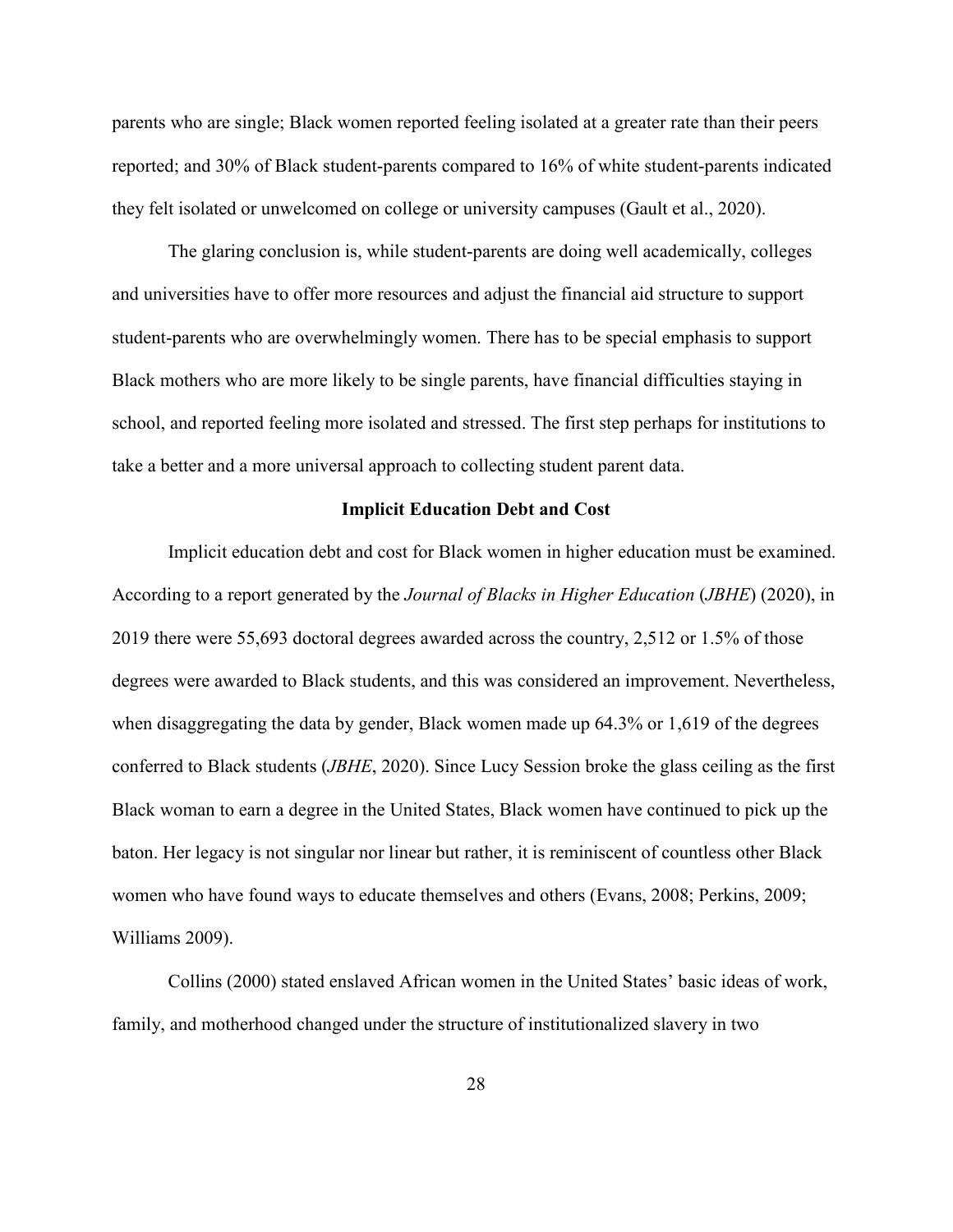fundamental ways. First, while African women were accustomed to working, their labor was for the benefit of their families. The system of slavery, however, was the benefactor of these women's work. Second, the type of work and lack of personal authority under the slavery system rendered enslaved African women in the United States politically powerless and economically exploited (Collins, 2000 pp. 49-50). The political and economic exploitation of Black women remains intact. While the current exploitation may look different, many of the results are the same. Black women are less likely to get married, more likely to be a single parent, and are overrepresented in low pay labor markets where they do not earn enough income to support their families, despite working 40 or more hours a week (Reeves & Guyot, 2017; Reeves & Rodrigues, 2015; Stewart, 2020).

As noted below, most of the prior research that examines mothering or parenting in PhD programs takes a race-neutral approach to the data. When a race-neutral approach is taken, the majority group narratives often drown out sub-groups like Black mothers. While this work focuses on students who are mothers, their experiences parallel with women who go on to serve as faculty as well. Previous research found women to be 43% more likely to be adjuncts; women with small children were 22% less likely secure tenure-track positions then men; and it took mothers longer to secure tenure-track positions (Mason et al., 2013; McMahon & Green, 2008; Morrison et al., 2011; Wolfinger et al., 2009). By collecting data between 2000-2005 and 2006- 2013 with a twice-administered survey, Kulp (2016) explored the career track of mothers in PhD programs post-graduation using a sample of PhD recipients. Kulp (2016) used a logistic regression analysis from a conceptual framework that was previously used to access careerrelated resources. Several findings resonate. First, parents had a higher rate of landing tenure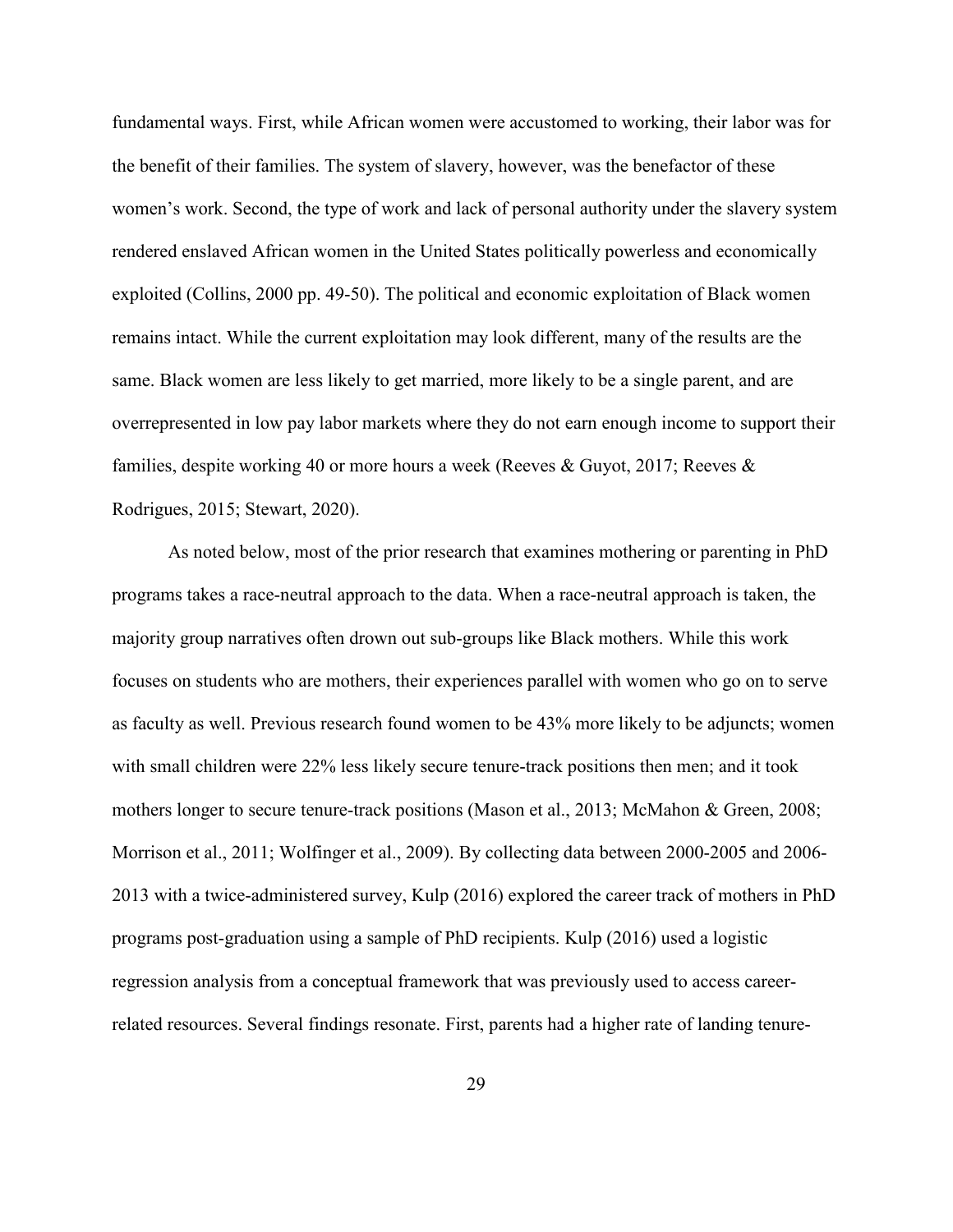track positions than non-parents. However, when parenting men and parenting women were compared, parenting men landed tenure-track positions at higher rates than parenting women, but parenting women rate of landing a tenure-track position was the same as the average non-parent. The research also noted that women PhD students who self-financed, were family supported, or required loans to pay for their education had a negative rate of landing a tenured-track position. Kulp (2016) also found that mothering while in a PhD program was rare. She also mentioned that the conceptual framework chosen in the study was not able to account for variance (Kulp, 2016). Due to the limited publications that include race as a factor when exploring mothering experiences in PhD programs, I pulled from alternative mediums, which I highlight next, to insert the experiences of African American mothers pursuing PhDs.

Rogers et al. (2019) shared their unique perspective as Black mothers in doctoral programs. The three scholars take "a seat at the table" to discuss their own doctoral processes as research scholars. In their examination of Black mothers in the academy, Rogers et al. (2019) pushed back on what it means to "excel" and explained their experiences as Black mothers in doctoral programs are riddled with racial hostility, isolation, fatigue, and marginalization both inside and outside of the academy. In their book *Three Magic Letters: Getting to PhD,* Nettles and Millet (2006) examined the largest survey of over 9,000 doctoral students across 21 institutions and found, "men rated student-faculty social interactions higher than women…" as "the most troubling observation" (p. 218). They also found that married doctoral students were more likely to complete their PhDs and married and/or partnered students finished faster than single students (Nettles  $\&$  Millett, 2006). In the examination of socialization experiences, student success, and challenges that face Black doctoral mothers, Patterson-Stephens et al. (2017) found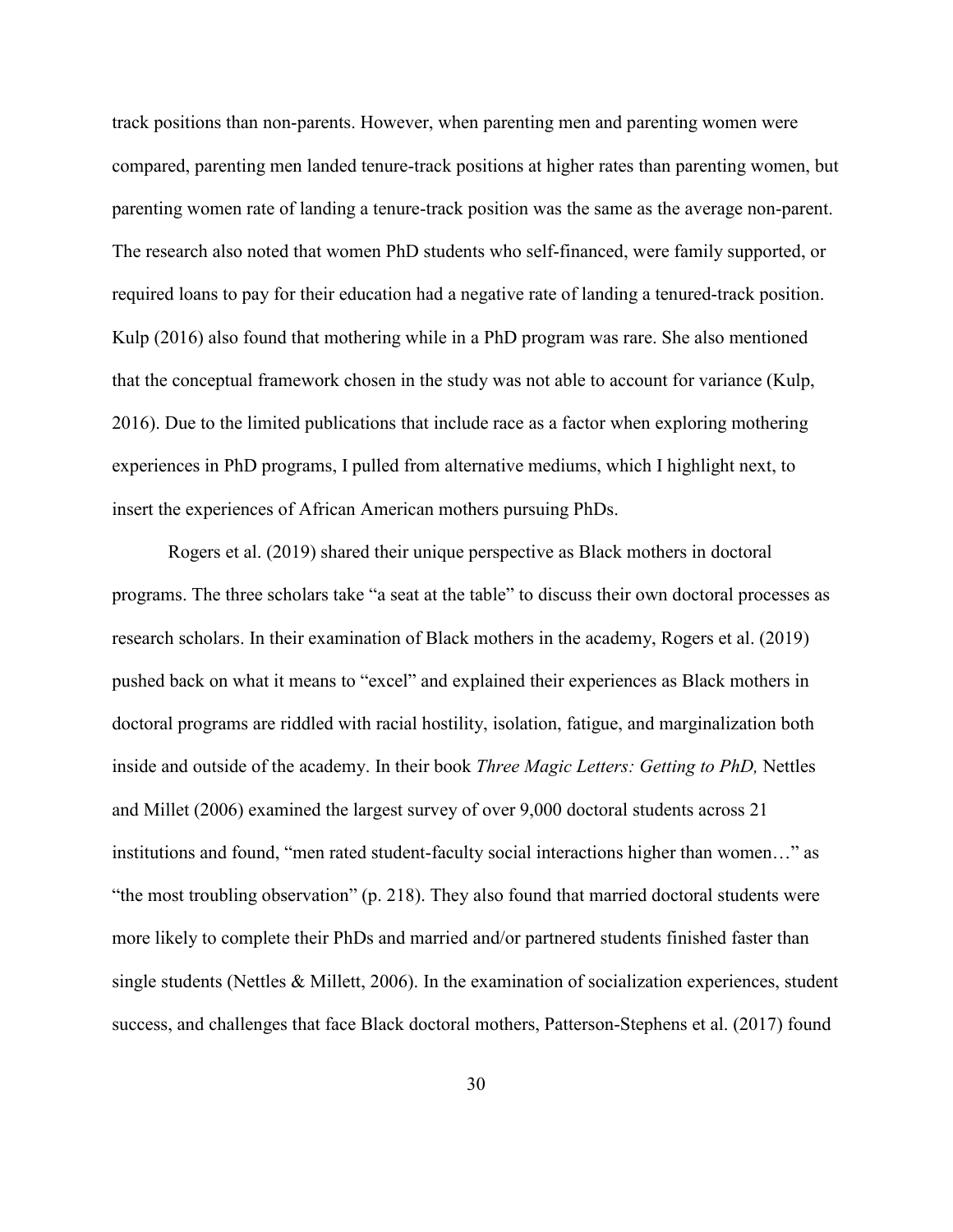Black mothers experienced the doctoral journey differently than Black women who are not mothers. They also noted a lack of mentorship and financial support as significant challenges. These findings are in alignment with Nettles and Millett (2006) who found Black doctoral students were less likely than white doctoral students to be awarded a research assistantship. Research assistantships generally come with a monthly or bi-weekly stipend and usually a tuition waiver depending on the discipline.

Pirtle (2017) recounted implicit education debt and cost during the second year of her PhD program when she found out she was pregnant with her first child. She wrote,

What I naïvely did not expect, however, were the additional layers of burden that I faced as a woman of color. You see, I was only 23 and unmarried to my partner at the time I gave birth to my first son. That meant I was young, black, unwed, relatively broke and a new mother. And I found that it shaped some people's perception of me in my graduate school program. (Pirtle, 2017, para. 6)

Pirtle (2017) also described feeling alienated, stressed, and neglected and noted considerably different treatment of her white peers who had children while in the program as well. A sociology professor told Pirtle, "I thought you would have dropped out and had more babies by now" (Pirtle, 2017, para. 13). In her blog, Pirtle mentioned she went on to graduate with baby in tow and strongly urged the academy to create a culture and environment that is safe for parents. Pirtle is not alone. In a study that explored student-parents' sense of belonging on college and university campuses, Gault et al. (2020) found Black women reported feeling isolated at a greater rate than their peers, and 30% of Black student-parents, compared to 16% of white studentparents, indicated they felt isolated or unwelcomed on college/university campuses.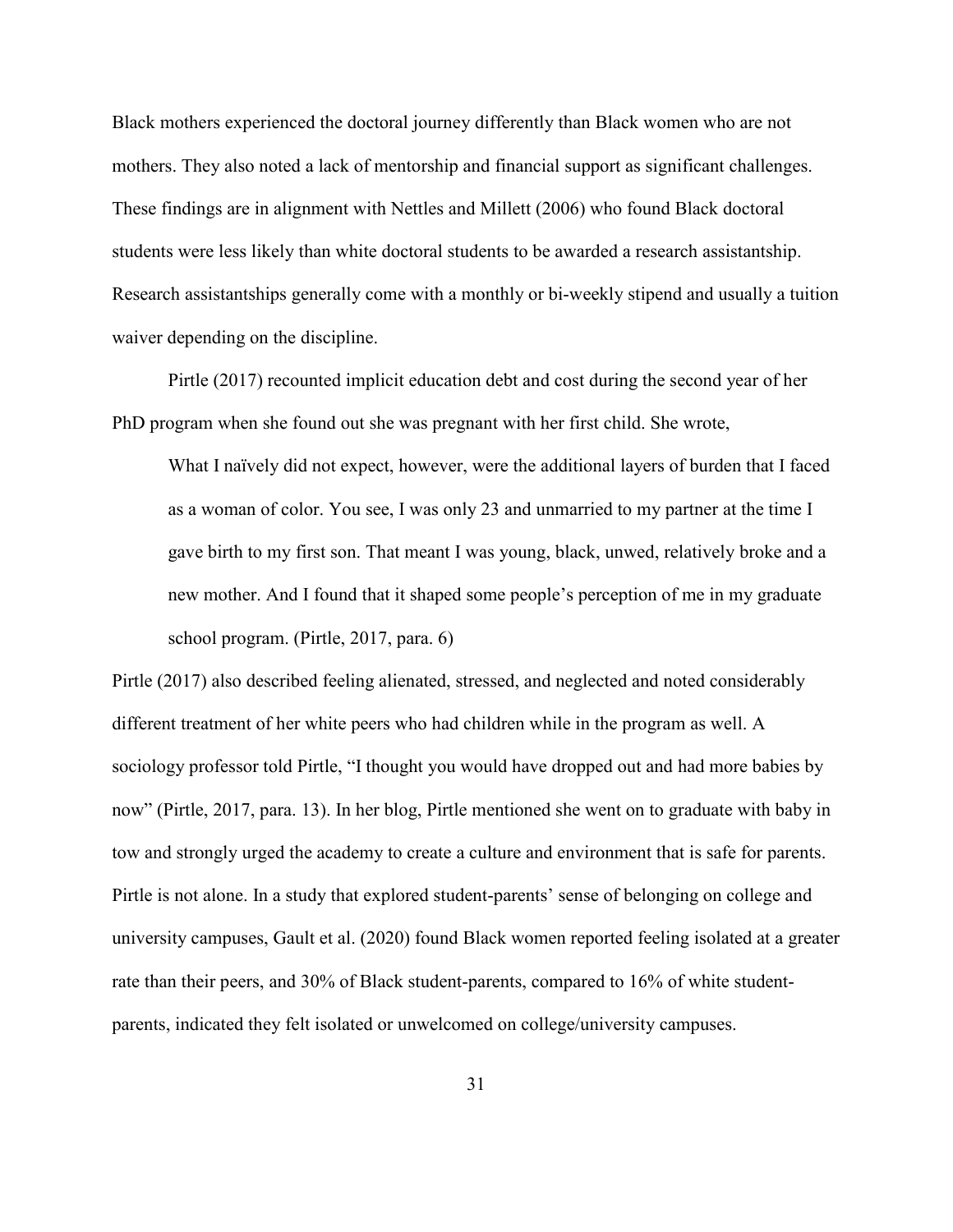Another Black woman PhD student, Juhanna Rogers (2015) also blogged about her experience as a single Black mother of a small child having to rely on welfare to provide food for her child and herself after running out of financial aid. Rogers (2015) alluded to implicit education debt and costs when she mentioned the trade-offs that were required of her along her doctoral journey. In her blog, Rogers detailed the embarrassment and shame that came with knowing her sacrifices to obtain her PhD put her and her child into greater poverty. She wrote, "I have had to limit the time and resources I can use to work, and thus have had to rely on public assistance programs to provide what my child needs" (Rogers, 2015, para. 13). What Rogers described when she wrote about the "tradeoff" she had to make in order to complete her degree is what Chambers and Huggins (2014) referred to as a Racial Opportunity Cost, which "reflect the options that are foregone and the losses that result from those foregone options when students of color pursue academic success" (p. 191). Racial Opportunity Cost identifies more clearly what constitutes an implicit education debt. For example, when Pirtle (2017) described feeling alienated, stressed, and neglected, she was communicating implicit education debt that, unlike an explicit debt, cannot be repaid.

Identifying how and in what ways colleges and universities are responsible for implicit education debt and its impact on Black mothers and their families and scholar-practitioners like myself can more clearly work towards a solution with measurable outcomes.

## **Chapter Summary**

The research on the impact of implicit education debt on Black mothers in PhD programs is limited. However, in order to support this study and develop a shared understanding of explicit and implicit debt and cost (EDIC), Chapter II provided a review of the literature serving as the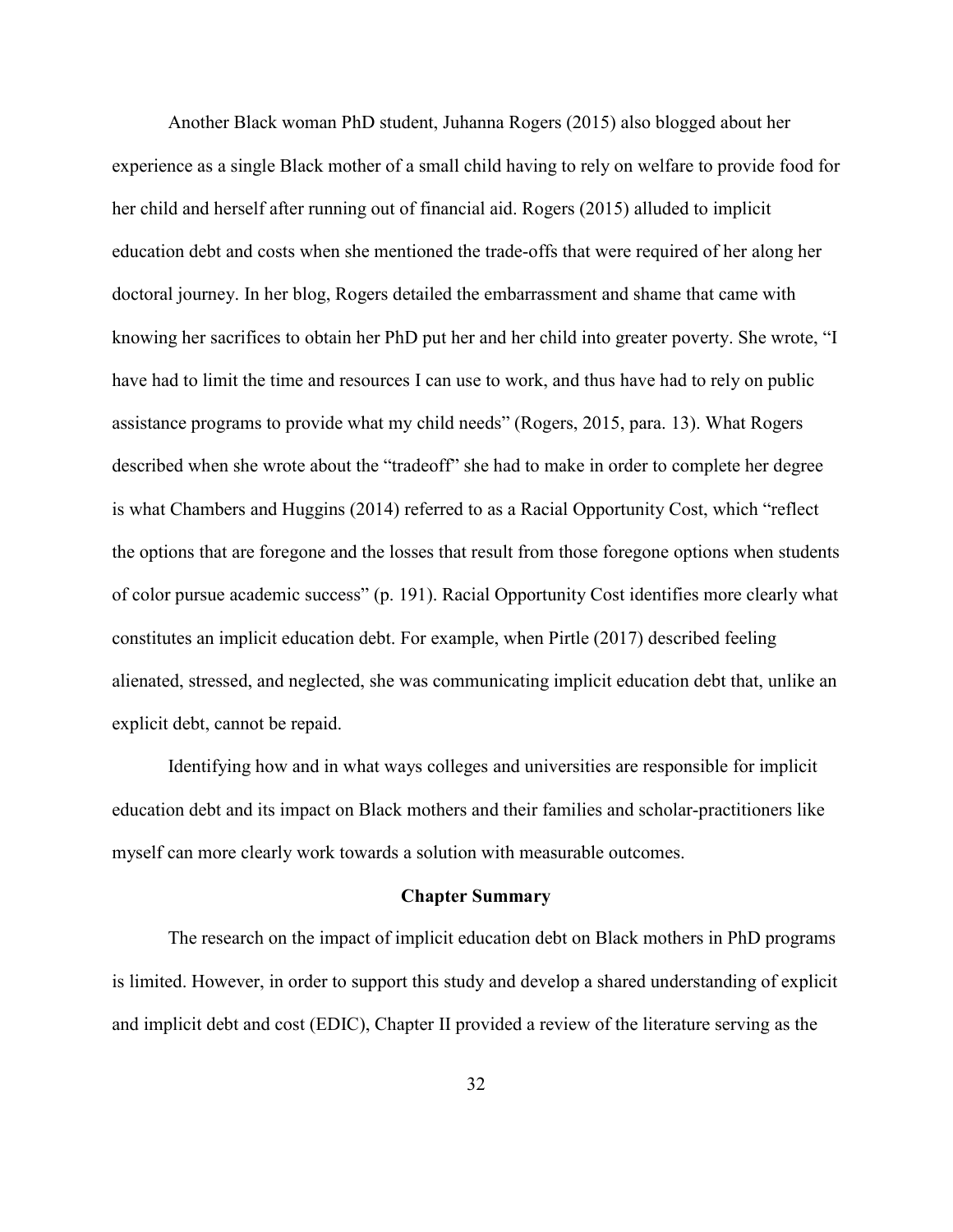foundation for which this study rests. Chapter II offered six topics of analysis which are as follows: (a) Theoretical Framework; (b) The History of Higher Education: A System of Racism; (c) Black Student Experience; (d) Explicit Education Debt and Cost; (e) Student-Parents in Higher Education; and (f) Implicit Education Debt and Cost.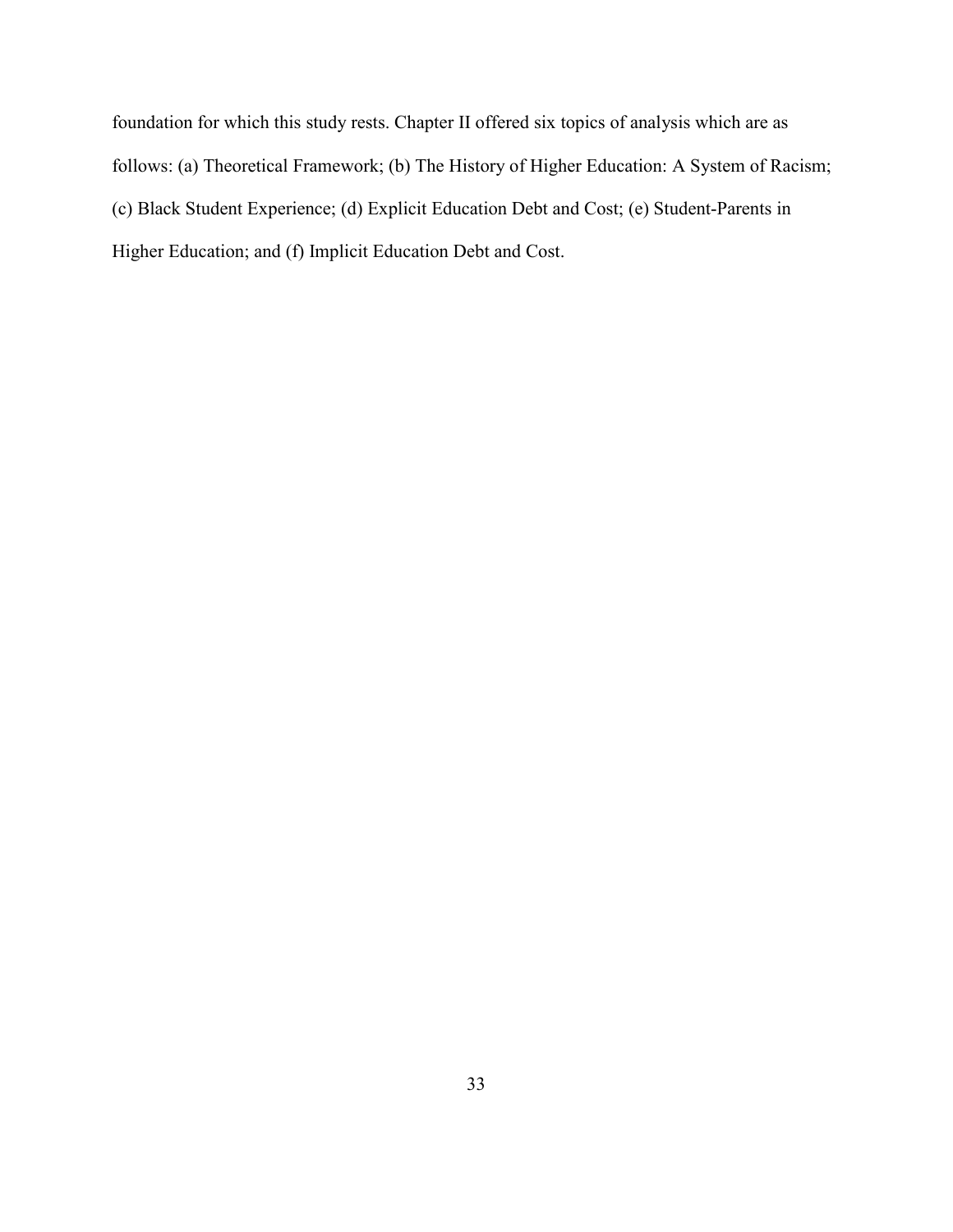#### CHAPTER III: RESEARCH METHODOLOGY

This study explored the impact of implicit education debt on the lives of African American mothers and their families. Black women doubled their enrollment in master's programs between 1996 and 2016 and accounted for almost 75% of bachelor's degrees awarded to Black people. This number outpaces other racialized groups (white, Hispanic, Asian, and Native American) of women in degree attainment (Davis et al., 2020). New and continuous enrollment is steadily increasing for Black women in higher education. The demographic shift scholars have noted for the last 20 years is here; however, from an equity standpoint, higher education institutions must begin to address their lack of support and lower than average return on investment where Black women are concerned. A recent study by the Institute for Women's Policy Research evaluated student-parents' college and university support. The report indicated 30% of Black mothers found their campus isolating and unwelcoming, compared to 25% Hispanic and 16% white students (Gault et al., 2020).

Applying the theoretical frameworks of the Racial Opportunity Cost (ROC) (Chambers  $\&$ Huggins, 2014) and Black Feminist Thought (BFT) (Collins, 1986, 2000) to examine this problem, this research compels institutions to develop substantive policies that directly address the unique experiences of student-parents, with an emphasis on African American mothers on college and university campuses. This qualitative research study is an opportunity for higher education administrators, educators, and policy makers to gain valuable insight into the nuances of how explicit and implicit education debt and cost converge, resulting in undue burden and hardship on the lived experiences of African American mothers and their families. The chapter outlines the research design, participant sampling, ethical consideration, researcher positionality,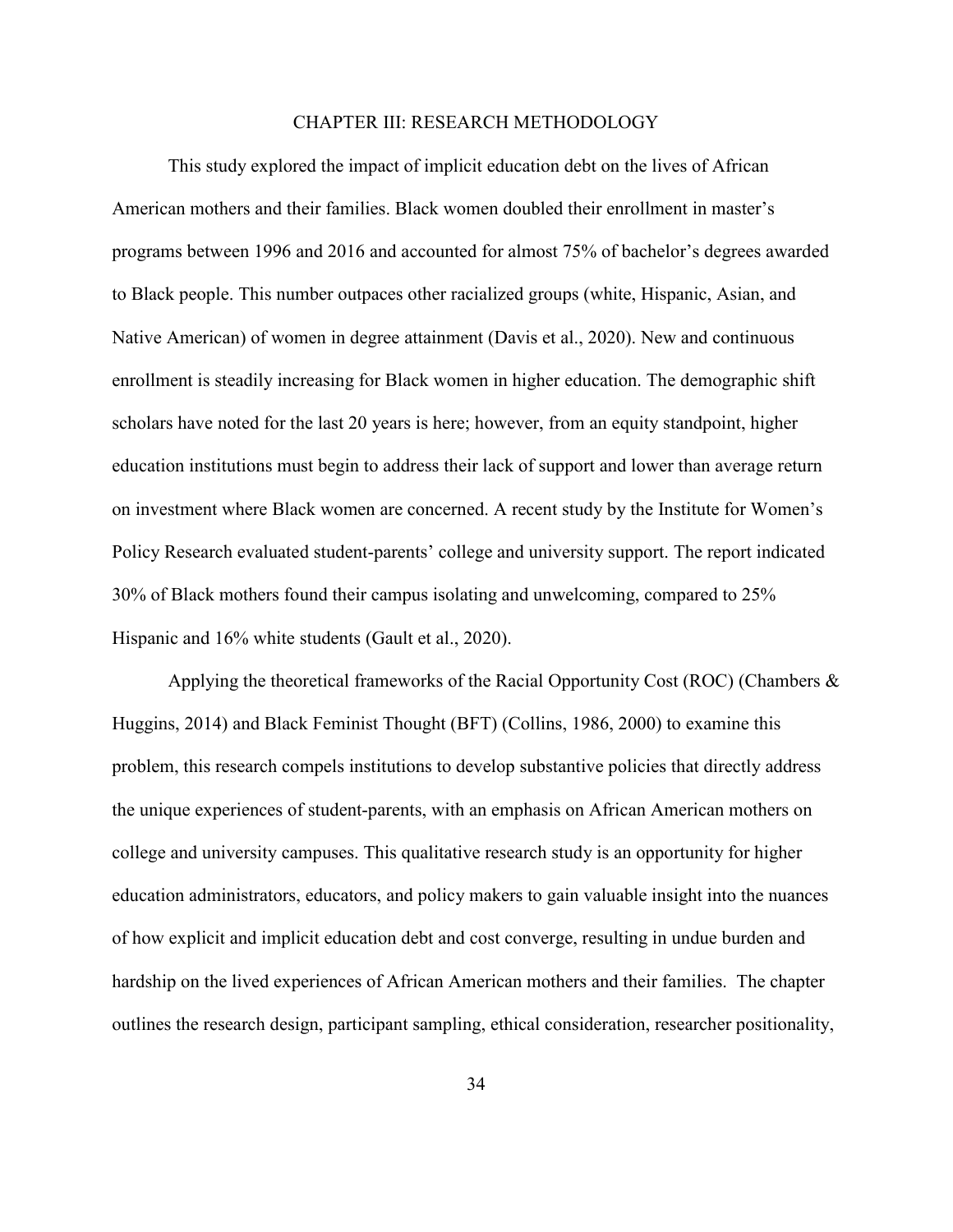data collection, data analysis techniques, and trustworthiness and credibility used to conduct this study.

## **Research Questions**

The key questions guiding this research are as follows:

- 1. What is the implicit education cost for African American mothers who pursue doctoral degrees?
- 2. What is the perceived effect or impact of implicit education debt on African American mothers' lived experiences?

## **Research Design**

This is a phenomenological research study. According to Creswell (2013),

phenomenological research places emphasis on the spoken word as sources of data to analyze to construct meaning around a phenomenon. A phenomenological study's purpose "is to investigate the meaning of the lived experience of people" (Bloomberg & Volpe, 2016, p. 54). Bloomberg and Volpe (2016) noted that in a phenomenological research study, participants are asked openended questions to allow space for the researcher to ask critical follow-up questions in an attempt to understand the lived reality that is being experienced.

Neubauer et al. (2019) stated the goal of phenomenology research is to provide meaning of 'what' and 'how' something is experienced; however, there are multiple ways to make this determination in phenomenological research. In other words, each approach of phenomenology is rooted in a different school of philosophy. Phenomenological research places emphasis on the spoken word as sources of data to analyze and construct meaning around a phenomena, hence the name phenomenology. A phenomenological research design allowed me to name implicit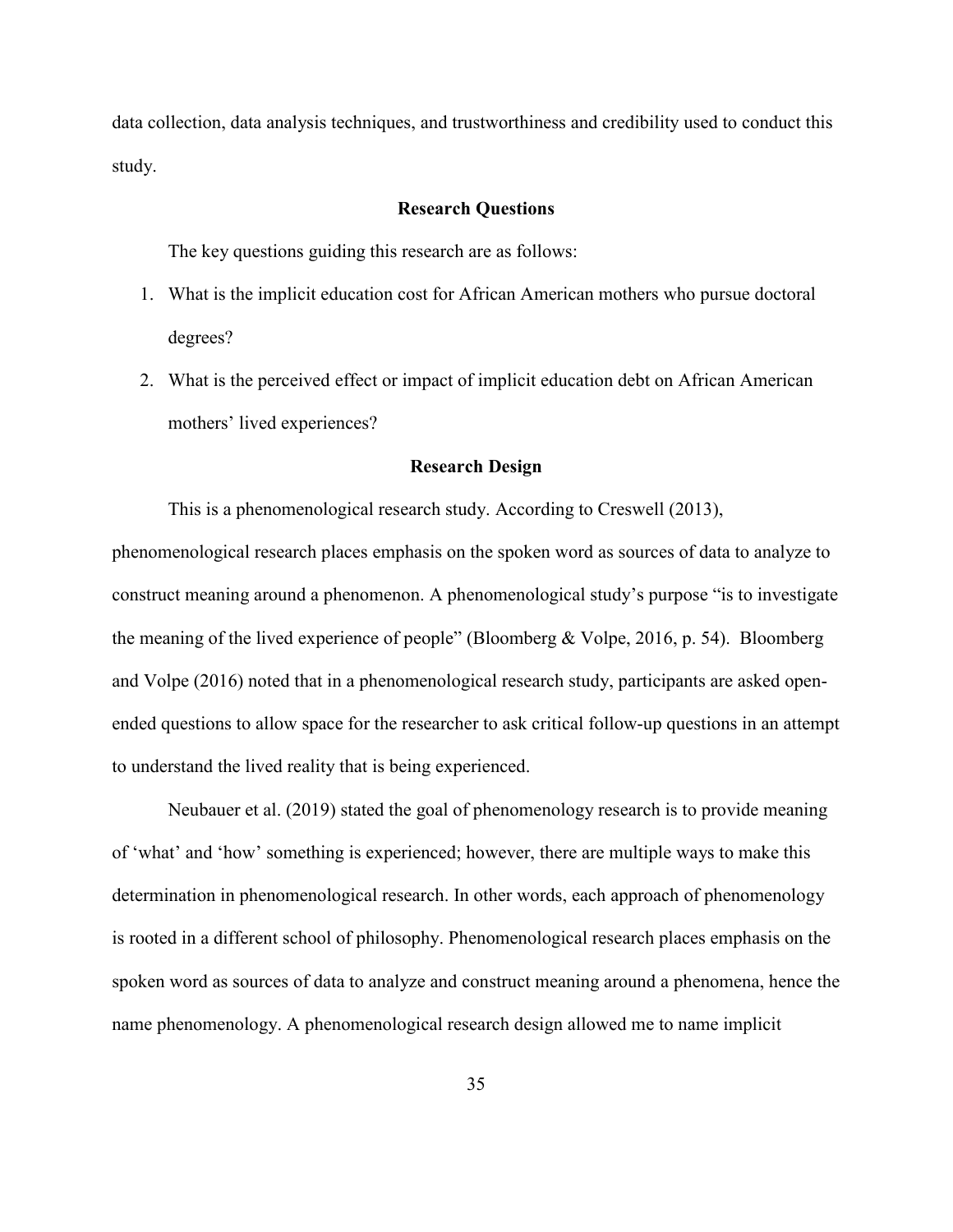education debt and capture African American mothers' experiences with implicit education debt and document how it impacts their daily lives.

To make sense of my research participants' experiences I use interpretive phenomenological analysis (IPA), "a blended approach that aims to provide detailed examination of the lived experience of a phenomenon through participant's personal experiences and personal perception of objects and events" (Neubauer et al., 2019, p. 91). IPA is a type of phenomenological research design that helped me amplify the experiences of African American mothers while maintaining these women's dignity and full humanity (Smith et al., 2009). Interpretive phenomenological analysis relies heavily on the words of the participants, which is reflected in this study in Chapters IV and V. The research paradigm here is interpretivism, that claims reality is socially constructed and as such variables are difficult to measure because they are complex and interwoven (Glesne, 2016). An interpretivist approach seeks to understand; employed by social scientists, an interpretivist approach focuses on "accessing others' interpretations of some social phenomenon and of interpreting, themselves, other's actions and intentions'' (Glesne, 2016, p. 8) Unlike other types of phenomenological research approaches, IPA helped me have "an active role in the interpretive process" (Neubaurer, 2019, p. 91). By viewing this work from the theoretical frameworks of BFT (Collins, 1986, 2000) and ROC (Chambers & Huggins, 2014), I centered the participants' voices to empower their experiences as African American mothers in pursuit of their Doctor of Philosophy (PhDs).

## **Participant Sampling**

Research participants were selected using purposeful sampling. Purposive or purposeful sampling is when a researcher uses preselected criteria to determine who can participate in the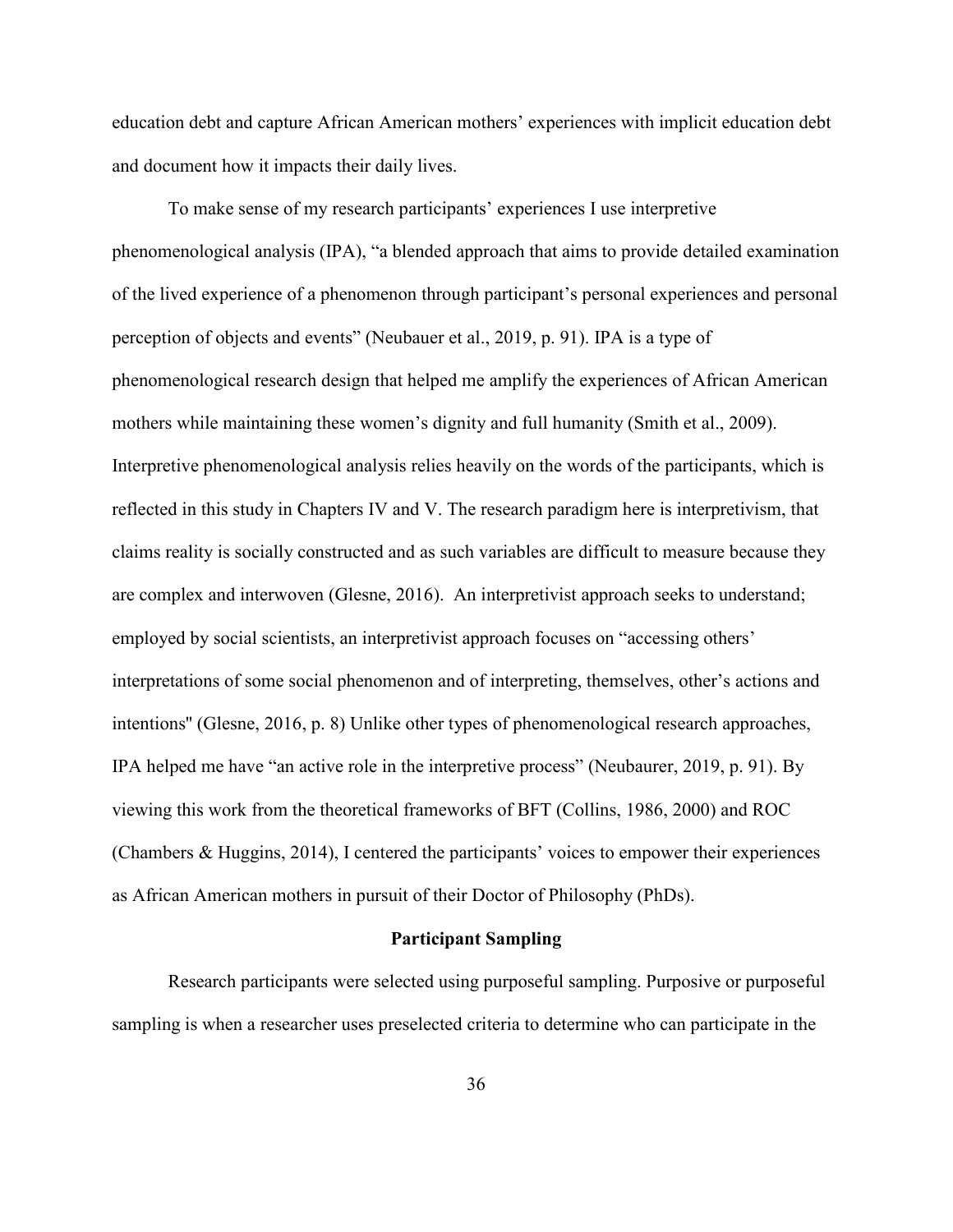research study (Patton, 2015; Smith & Osborn, 2003). In IPA research, there is not a push to make the results of the study generalizable, but rather this type of research is concerned with understanding or making meaning of what is happening with a single case or a small homogenous sample (Smith & Osborn, 2003). This work is very specific in nature which calls for purposeful selection of research participants; in fact, Smith and Osborn (2003) noted researchers should think about the results of an IPA study as offering "theoretical rather than empirical generalizability" (p. 56). Therefore, in order to name what constitutes implicit education debt for African American mothers in a PhD program among my research participants and to understand implicated education debt's impact, the group of participants were purposefully selected.

After receiving approval from the Internal Review Board (IRB), I sought participation for the study by emailing the approved study's research criteria and "request for volunteers" flier to personal and professional connections for dissemination. After a two-week period, this recruitment strategy yielded no research participants. I then used social media to recruit volunteers; this was an alternative recruitment strategy listed in the approved IRB application. I posted the IRB approved flier instructions on how to express interest in participating in the study to two Facebook groups that cater to Black mothers pursuing PhDs. Within 3 hours, I was able to secure 15 research participants and generate a waitlist; within 24 hours, I altered the "request for a volunteers" flier to note that the study had reached capacity. All participants self-identified as African American mothers pursuing a PhD or had completed a PhD within 5 years of the time the study was conducted. At the time of their matriculation, the participants' dependent child or children were 17-years-old or younger.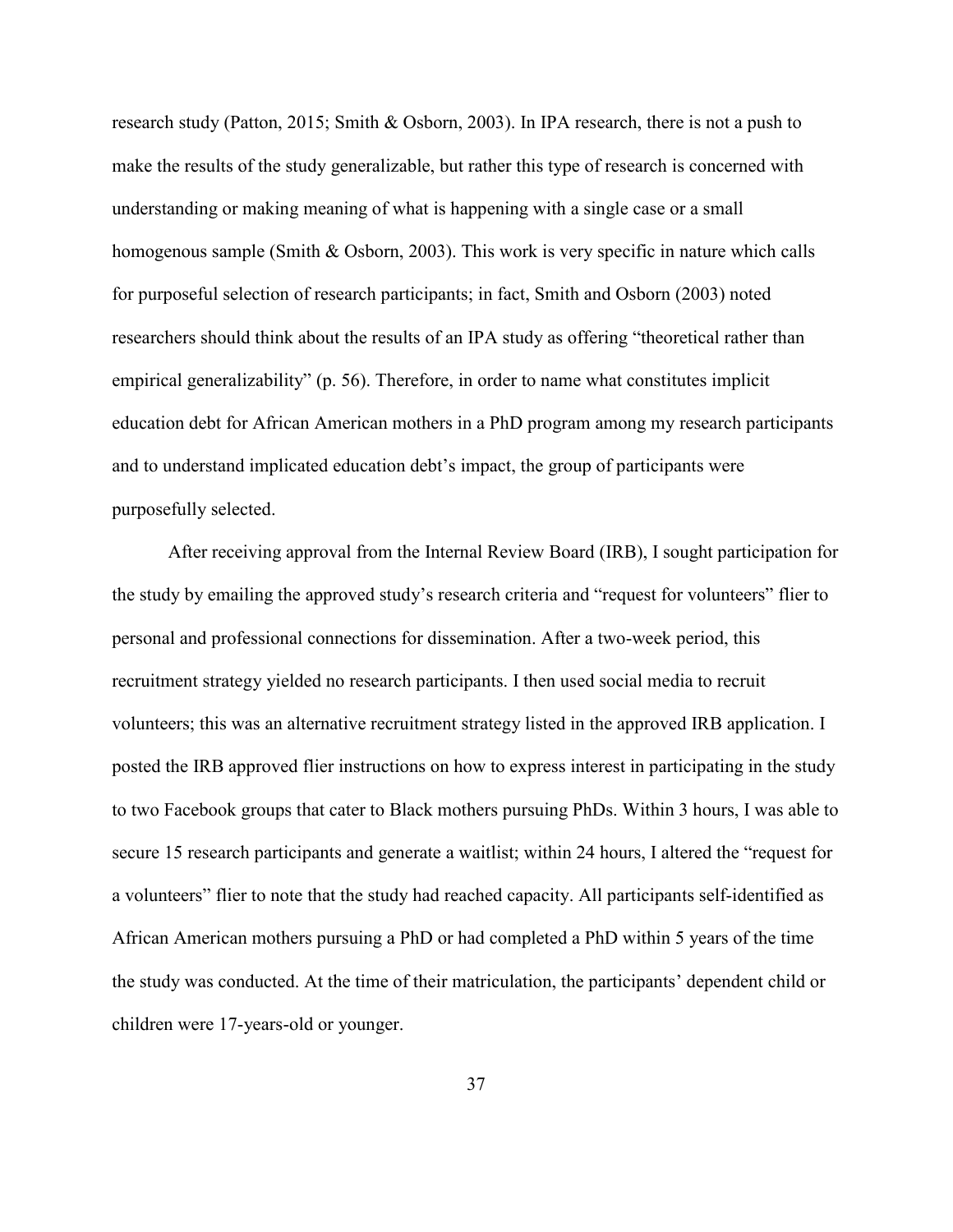## **Ethical Considerations**

Ethical considerations in qualitative research are general guidelines that a researcher must take into consideration when working with human participants. These considerations are addressed during the IRB process and are meant to protect research participants from undo harm (Creswell, 2013). All participants were provided with a letter of consent via email that included a disclosure of the purpose of the study and described how their information would be used. The participants were advised to keep a copy of the letter of consent for their personal record. The participants also were provided with a brief demographic survey. Before conducting the interviews, each participant returned to the researcher a signed letter of consent and their demographic survey via email. The semi-structured interviews took place online via a private password-protected Zoom room. Participants were given password-protected links to join a private meeting online. The Zoom waiting room feature was enabled, allowing only the researcher the ability to admit research participants into the meeting. The interviews were audioand video-recorded, and the transcription feature was enabled to capture the data from the interviews. At the conclusion of the interviews, the collected data (video, audio, and transcriptions) were uploaded to a private security locked server under encryption. All personal identifiable information was removed from the data and participants were provided with aliases to protect their identities further. The audio and video recordings were permanently deleted from the encrypted password-protected server directly upon the closing of this research study. Transcriptions, notes, and signed consent forms will be permanently deleted from the encrypted password-protected server 3 years after the research study closes. Each participant was an adult over the age of 18 years old. There was no monetary compensation associated with this research.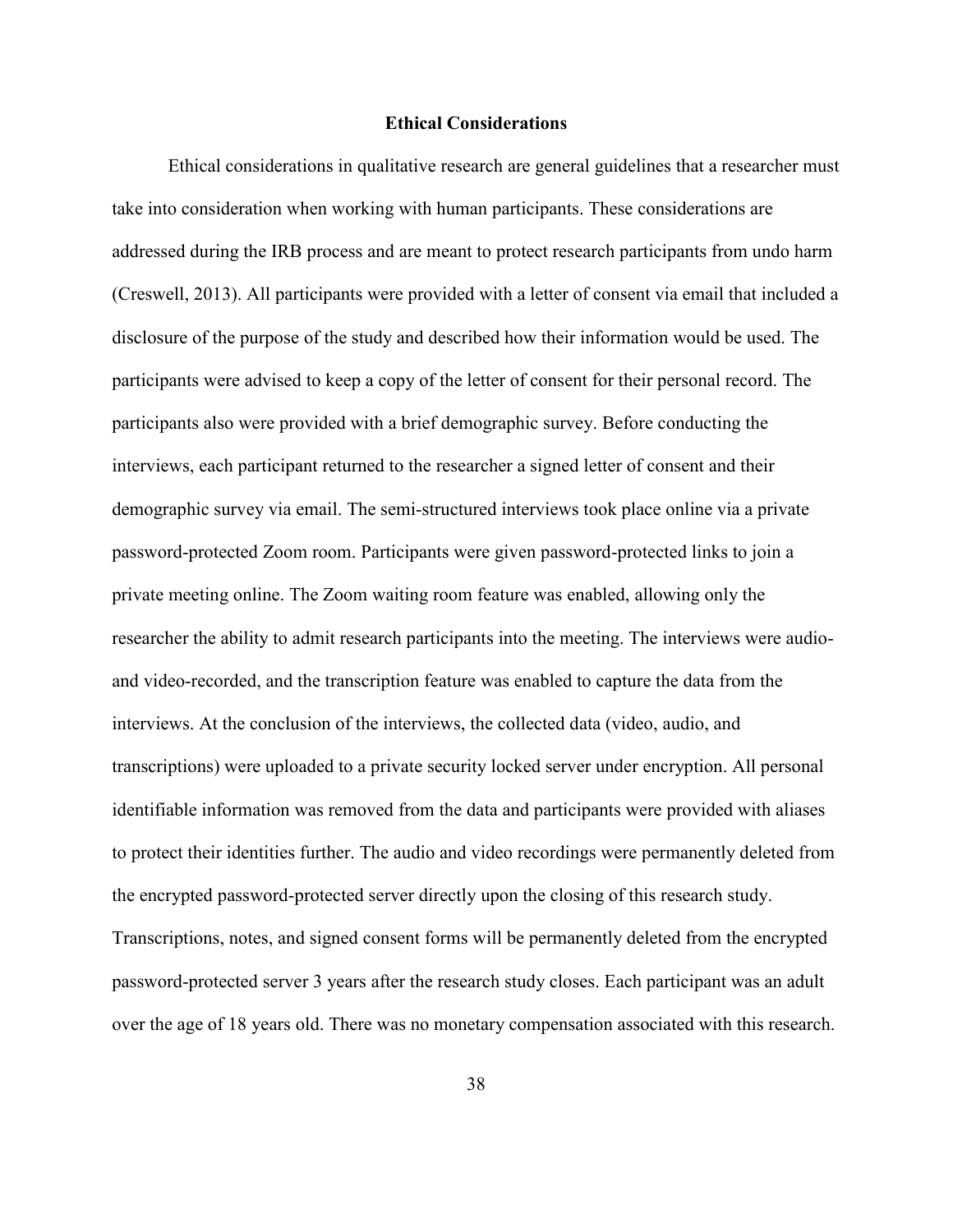#### **Limitations**

 Limitations are parts of a study that can affect generalizability of research study results (Creswell, 2013). With regards to this study being generalizable, this IPA study is not seeking to generalize, but rather its focus is to help make sense of or understand a phenomenon and, as such, this research seeks more to align theoretically (Smith & Osborn, 2003). This qualitative research study, while non-generalizable, can take an in-depth account of what is happening in a homogenous group which could provide rich data that would not otherwise be accessible in a quantitative research study design (Creswell, 2013; Smith & Osborn, 2003).

Creswell (2013) noted limitations as a threat to the overall all study that research must be mindful of and should list in their research. Here I list the limitations that affected the outcome of the study. The semi-structured private interviews took place online via Zoom because this study was conducted during the COVID-19 global health pandemic. The pandemic and the uncertainty associated with it were factors that were 'always in the room,' even if not directly discussed. There were technology failures (e.g., such as unreliable internet connections and Zoom's limited server capacity), before, during, and after the interviews. One major limitation is the loss of data due to technology failure, which resulted in the loss of interview data (i.e., recordings and transcription); therefore, there were 14 total participants in the research study instead of intended 15 participants. Also, the approach to the study changed from focus groups to interviews due to local, state, and federal mandates restricting gatherings to mediate the spread of COVID-19.

While there are varying responses as to how many participants constitutes a good sample, (e.g., Creswell (2013) stated that 10-15 research participants would be sufficient), Smith and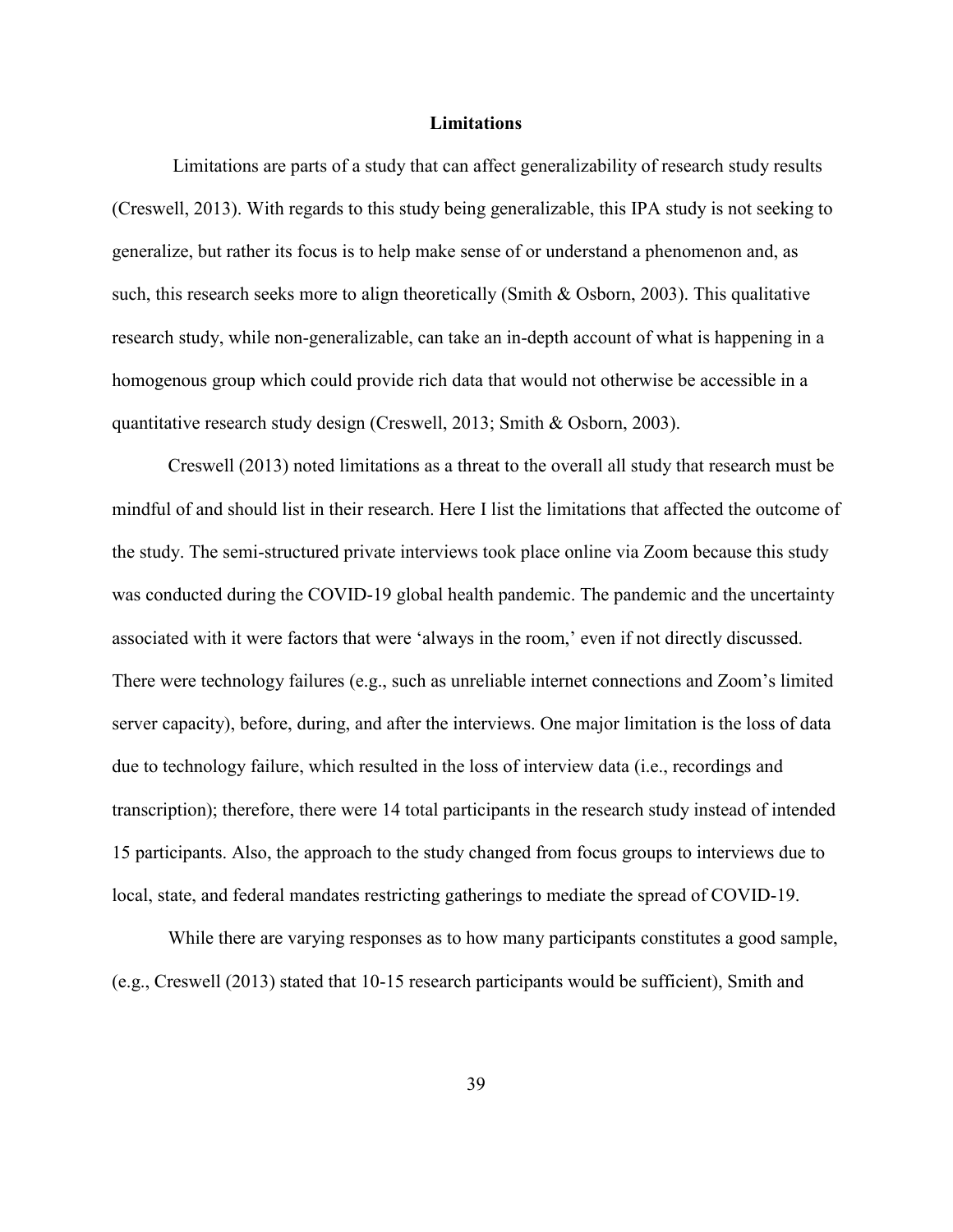Osborn (2003) suggested a sample size of three would be ideal for a student conducting a study using IPA for the first time.

Our current thinking is that for students doing IPA for the first time, three is an extremely useful number for the sample. This allows sufficient in-depth engagement with each individual case but also allows a detailed examination of similarity and difference, convergence and divergence. The danger for the newcomer is that if the sample size is too large, they become overwhelmed by the vast amount of data generated by a qualitative study and are not able to produce a sufficiently penetrating analysis. (Smith  $\&$ Osborn, 2003, p. 57)

## **Delimitations**

Delimitation in a research study defines what is excluded from the study by outlining required criteria, which exclude persons who fall outside of the required criteria for participation (Ellis & Levy, 2009). This study was restricted to African American mothers of a dependent child or children, age 17 or younger, who were enrolled in a PhD program or had completed a PhD within the last 5 years of the time the research study was conducted. These participants were included in order to expand the pool of participants. Participants beyond 5 years were excluded from this study to ensure better memory recall.

#### **Assumptions**

Assumptions in research are the things that a researcher accepts as true without proof or things that they take as common knowledge, all of which could affect the outcomes of a research study (Ellis & Levy, 2009). I approached the research with the assumption that mothering is difficult in a PhD program. I assumed that because of interlocking systems of oppression African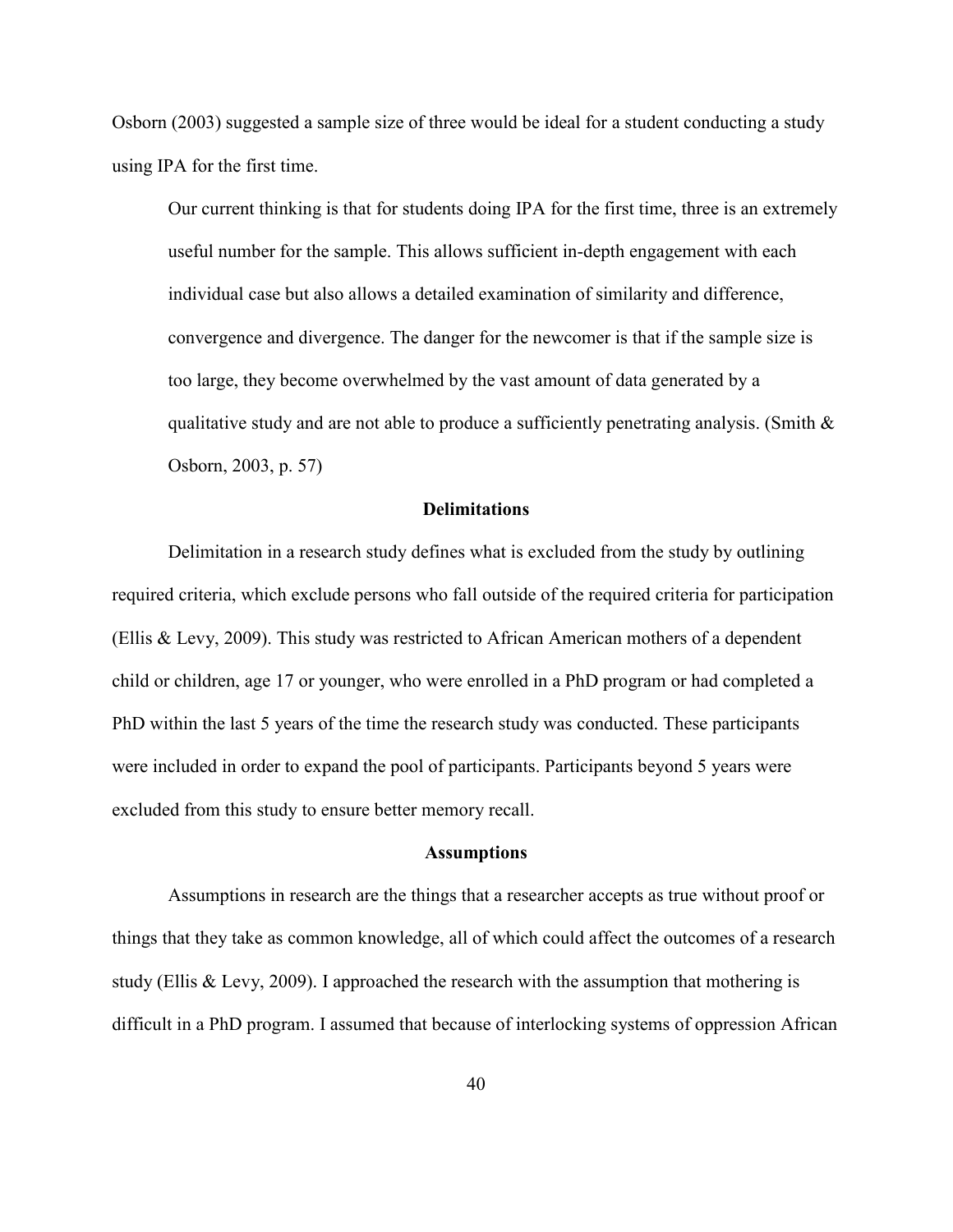American mothers pursuing a PhD experienced more difficulty than other demographics of PhD students. I also assumed that the level of difficulty African American mothers experienced was a result of sexism and classism. I assumed that because of the roles African American women play in their families and communities, along with the aforementioned systems of oppression, implicit education debt is passed on to the family. Lastly, I assumed that participants might be reluctant to open up during the interview due to the personal nature of the phenomena being researched.

## **Researcher Positionality**

As an African American mother in a PhD program, I was uniquely situated to conduct an interpretative phenomenological analysis as I meet every criteria for this research study holding what Smith et al. (2009) referred to as a double positional role of both researcher and participant. In addition, I could be considered an indigenous-insider. An indigenous-insider, according to Banks (1998), is a person who "endorses the unique values, perspectives, behaviors, beliefs, and knowledge of his or her indigenous community and culture and is perceived by people within the community as a legitimate community member who can speak with authority about it" (p. 8). As an African American mother in a PhD program, I acknowledge these identities inform the way I experience and navigate the world. I live with the weight of explicit and implicit educational debt, and I believe this experience is passed onto my only child. Due to the closeness of this topic to my personal reality, I was careful to listen to the experiences of the research participants, especially if their perceptions of implicit education debt were different from mine. These views and values are a function of my Black feminist epistemology. I recognize that there is no true objectivity, especially when it comes to human beings. Humans, by nature, are subjective. Honesty about this subjectivity allows for a fuller, complex and beautiful understanding of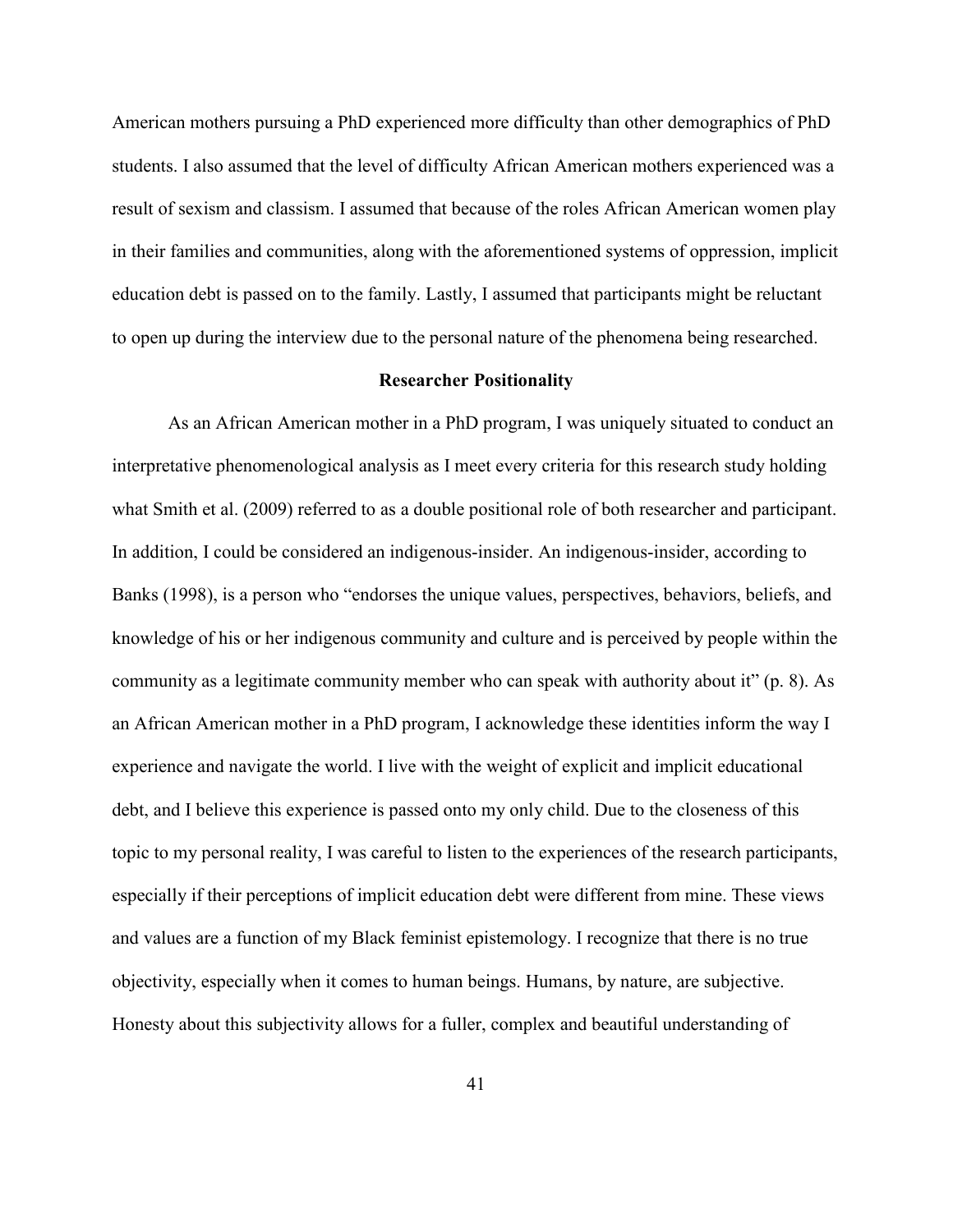ourselves and our roles in society; knowing this pushed me to be more open to differences and varied experiences. This is why this study included member-checking to ensure the data collected were true reflections of the participants' experiences. In acknowledging the similarities that I share with the research participants in this study, I offer reflexivity or "the process of 'being aware' and bringing to light how the researcher influences the research process" (Peat et al., 2018, p. 8).

## **Instrumentation**

 In this study I used a 6-question demographic questionnaire that research participants returned to me along with their signed letters of consent. The questionnaire asked the participants to provide their age, relationship status (Example: single, partnered-not married, or married), and the doctoral degree earned or being pursued (Example: PhD in Chemistry). The questionnaire also asked if they were full or part-time students, how many children they had, and the ages of their child or children.

### **Data Collection**

According to Merriam and Tisdell (2016), there are three types of interviews that are used to collect data for analysis: highly structured/standardized, semi-structured, and unstructured/informal. For the highly structured or standardized interview, the researcher uses predetermined questions asked in a predetermined order. This style of interview resembles a written survey; however, it is oral. In a semi-structured interview, the researcher uses a few predetermined interview questions to ask follow-up non-predetermined questions based on the individual interview. The unstructured or informal interview is more of a conversation between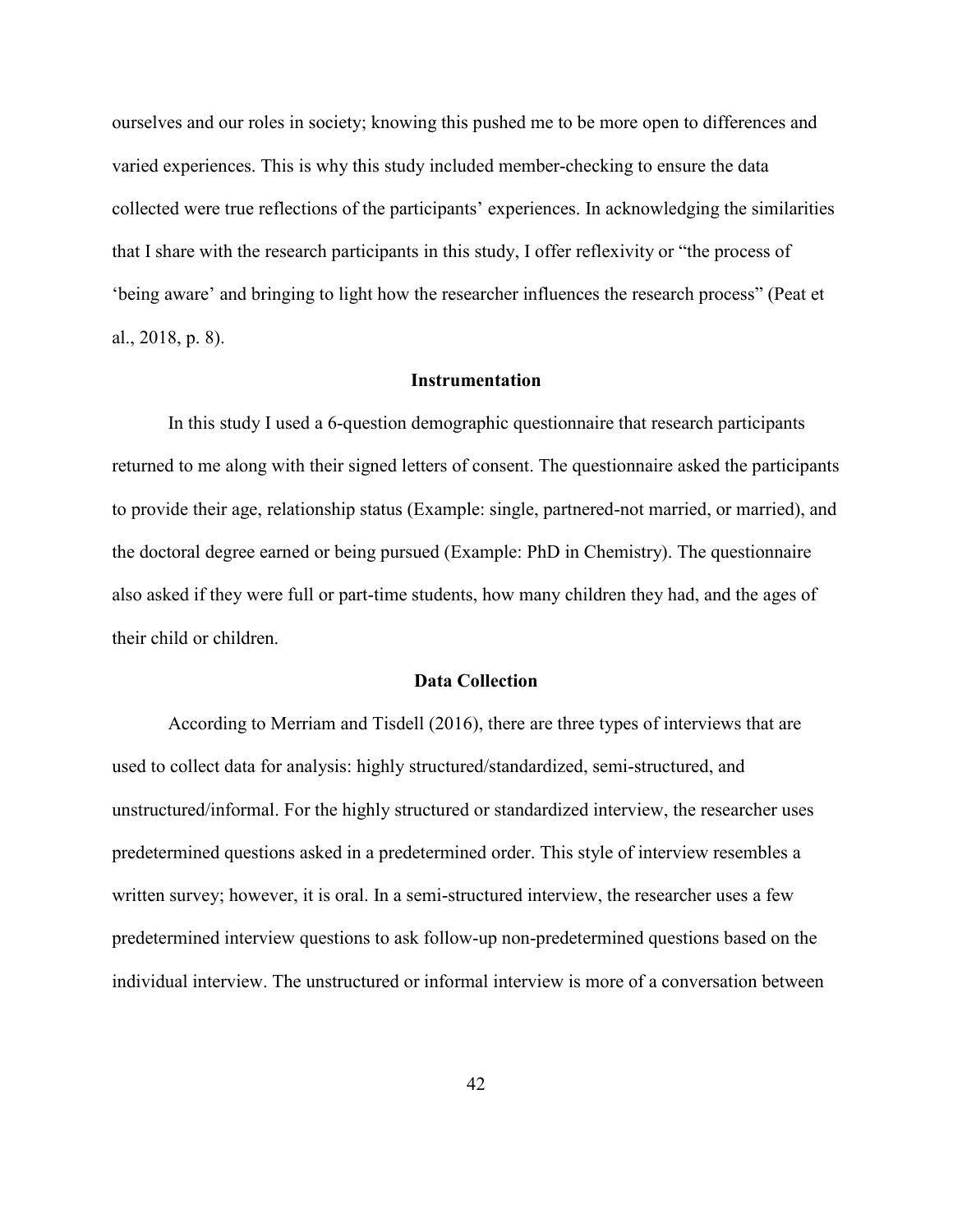the interviewer and participant/s where the researcher uses open-ended questions that allow flexibility and exploration (Merriam & Tisdell, 2016).

In this study, I used a combination of semi-structured and unstructured/informal interview styles. Smith and Osborn (2003) explained the pros and cons of semi-structured interviews; a pro being, "It facilitates rapport/empathy, allows a greater flexibility of coverage and allows the interview to go into novel areas, and it tends to produce richer data" and cons being "reduces the control the investigator has over the situation, takes longer to carry out, and it's harder to analyse" (p. 59). I conducted the interviews guided by a list of 9 interview questions that were asked of each participant in no predetermined working order (Merriam  $\&$ Tisdell, 2016). I conducted 15 interviews (data reflects 14 interviews because one interview data set was lost due to technical issues).

Each interview lasted 1-2 hours. I took rich thick notes during each interview and noted the time of day, environment, background, and flow or ease of communications. The video and audio recordings were reviewed as needed to capture detail. Zoom captured transcriptions were read, corrected, and redacted by the researcher to ensure accuracy and protect participant privacy. In choosing ROC (Chambers & Huggins, 2014) and BFT (Collins, 1986, 2000) as theoretical frameworks to conduct this qualitative inquiry, I was able to tap into participants' innate ways of knowing and "acknowledge the importance of balance, reciprocity, and authority" (Evans-Winters, 2019 p. 5). I used a popular technique in IPA called "funneling", where I asked the participants questions to understand their general views pertaining to education debt, establishing trust, and building rapport. Responses to these questions prompted me to ask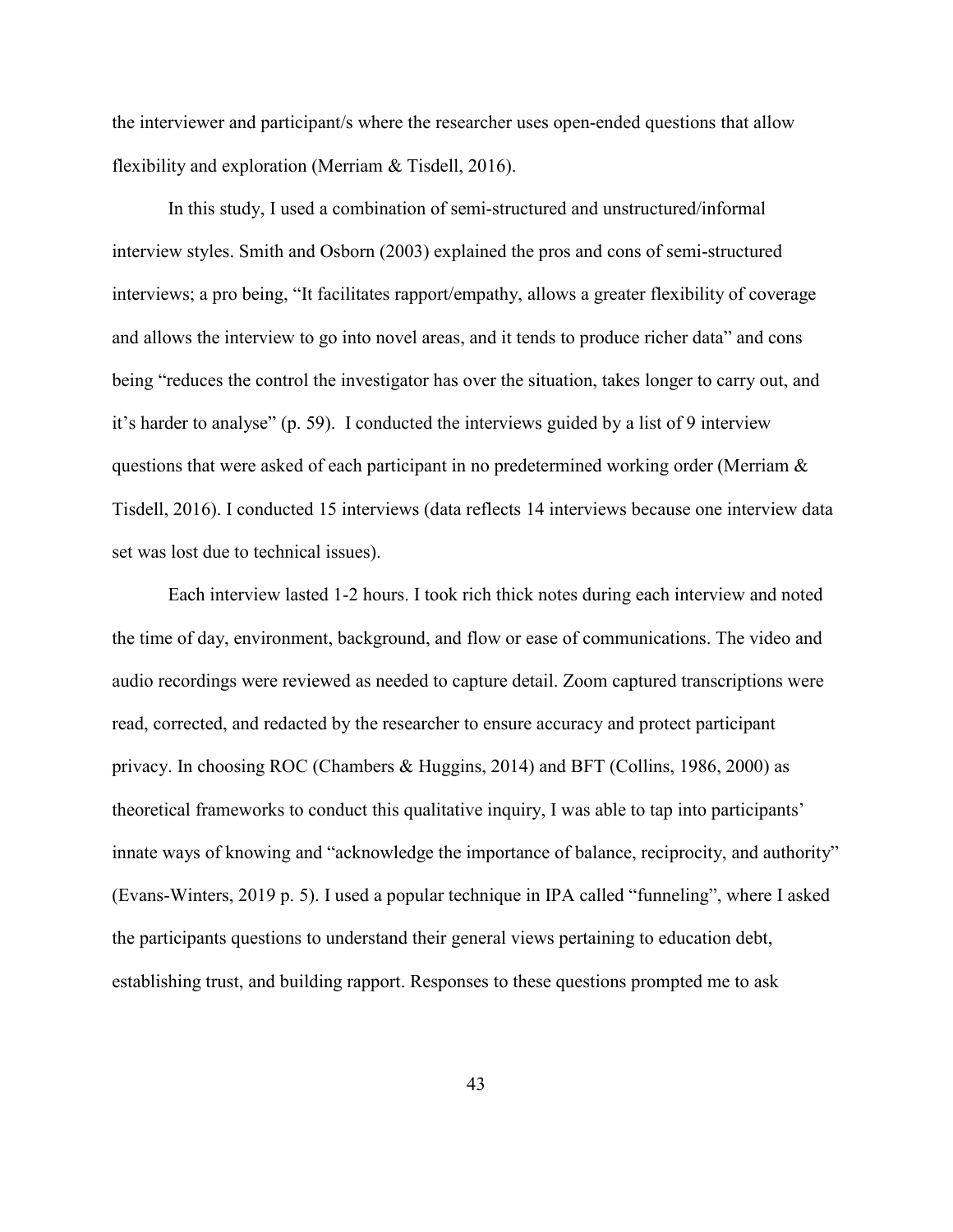probing questions that were more specific to the implicit education debt in their lives (Smith  $\&$ Osborn, 2003).

## **Data Analysis Techniques**

Data analysis procedures for this study included coding, categorizations, and thematic analysis. Coding was primarily used to identify categories. Because there are more than 25 different ways one can code, it was expected that several different coding techniques would be used to give words, phrases, experiences, body language, and researcher observations labels to help sort through or categorize data (Miles et al., 2014). Coding methods used for this study were in vivo, emotion, and values coding.

In vivo coding uses participant-generated words to emphasize marginalized voices. This coding strategy was useful in this research study where my double positional role allowed me to tap into my inherent ways of knowing for follow-up questions to make sense of the phenomena being researched (Glesne, 2016; Miles et al., 2014; Saldana, 2009; Smith et al., 2009). An example of in vivo coding for this study would be the way the word "right" was used by the researcher and research participants. The use of the word "right" depending on tone, context, and reputation could mean the researcher and research participant have mutual understanding. It also could reflect shock on behalf of the researcher, participant, or both.

Emotion coding helps the researcher identify emotions being expressed to infer meaning for the topic being researched. Using emotion coding allowed me to name implicit education debt because emotion coding "labels the emotions recalled and/or experienced by the participants" (Miles et al., 2014, pp.105-106).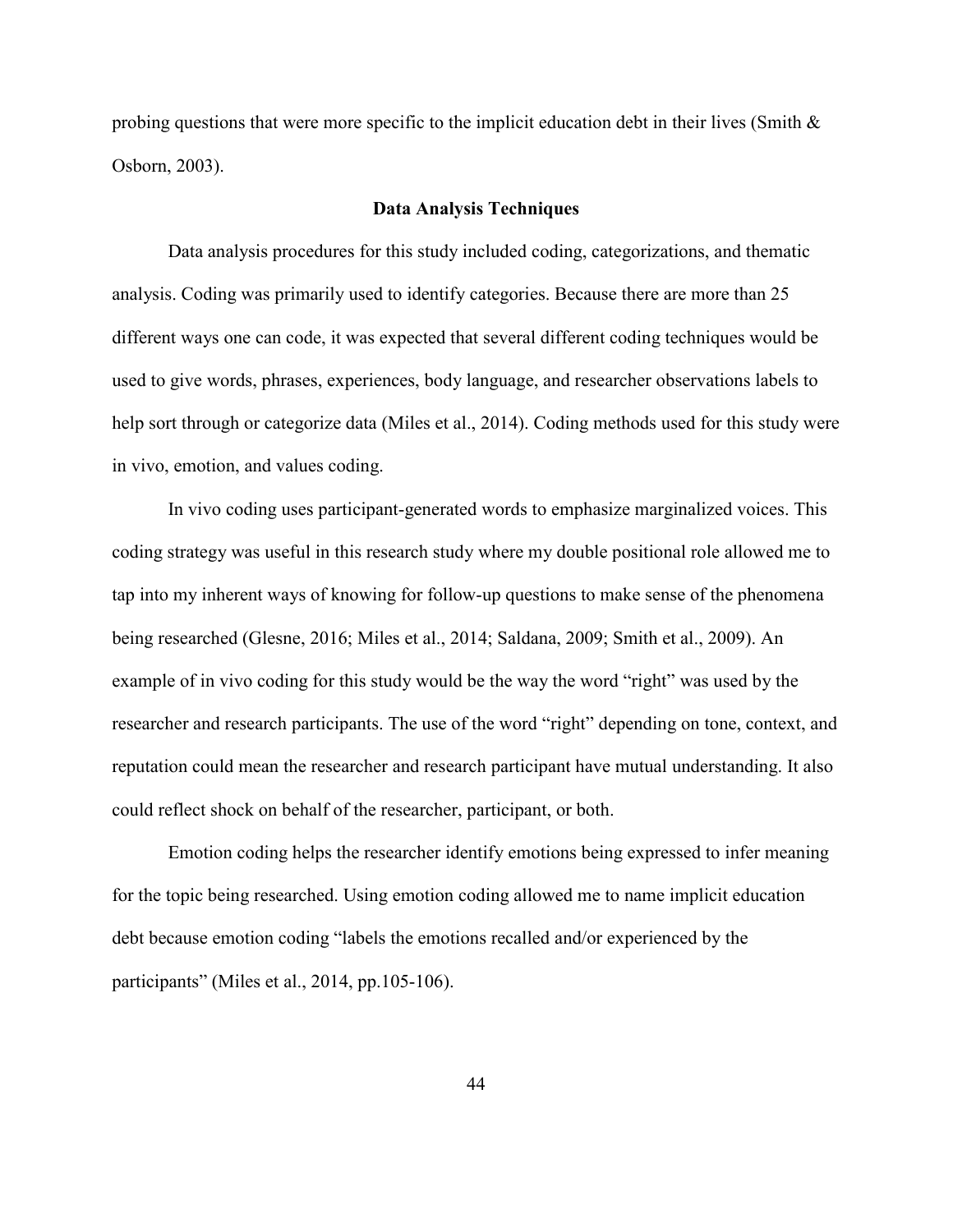Lastly, values coding refers to the attitudes and beliefs that reflect the research participant's values. Values coding is particularly suited for this study because the purpose is to explore the participants' experiences related to implicit education debt (Saldana, 2009). Again, the example of the use of the word "right" could also connote the understanding of a stated or implied value. Data analysis resulted in 26 different codes marked by color. During the data analysis phases, I organized or clustered the codes into 12 categorizations (Given, 2008; Smith & Osborn, 2003).

### **Trustworthiness**

Qualitative researchers do not claim their studies are generalizable. Instead, qualitative research creates more in-depth understanding within a smaller context, timeframe, or setting. Instead of addressing quantitative research concepts like validity, reliability and generalizability, when addressing issues of trustworthiness in qualitative research, Bloomberg and Volpe (2008) offered qualitative researchers' credibility, dependability, and transferability. Credibility means a researcher has accurately captured the participant's feelings or perception of a phenomenon; this was achieved in this study through member-checking. Dependability checks for consistency; regardless of who analyzes the data, there should be consistency in the results. Dependability can be measured with peer examination. Transferability requires very detailed or rich descriptions, allowing others to be fully situated in the environment where the study takes place. In other words, a reader should feel as if they were present during the interview due to the vivid descriptions provided (Bloomberg & Volpe, 2008). Evans-Winters (2019) argued for repositioning such conversations by stating,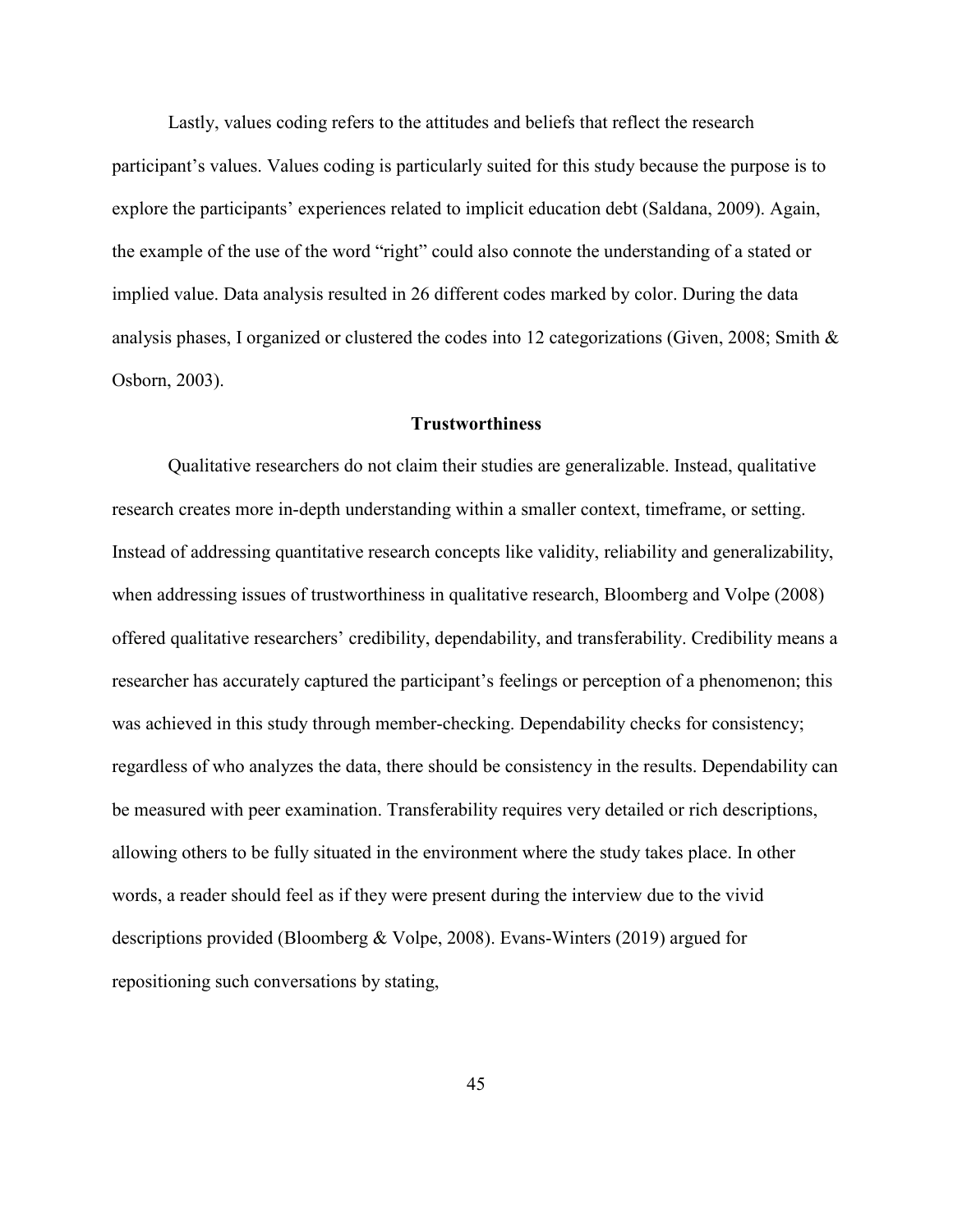The question for scholars (and active readers) is how do we evaluate the authenticity of Black women's stories and truth claims, especially considering the diversity in Black girls' and women's experiences, based on age, geographical location, socioeconomic status, sexuality, birth order, religion, family structures, physical aesthetics, language, physical and intellectual abilities, etc.? (p. 4)

The complexity of Black womanhood requires a blending, and, at times, role embodiment of the researcher who co-constructs meaning and shared understanding with the research participants.

To safeguard against researcher influence in this study, I used member-checking. This allowed me to decenter my experiences, while allowing the research participants to ensure the analysis of the phenomena was accurately captured. At the conclusion of the data analysis, each research participant received a copy of the results of their interview. If the participant deemed the results accurate, they responded to the email and stated they agreed to the findings. If a participant did not agree with the results of the findings, they could provide further explanation via email or request a phone call or follow-up via Zoom to make corrections. The participants had 14 days from the receipt of the data analysis to review and offer feedback. After 14 days, if the participant did not offer feedback, the researcher accepted the results as accurate. In total 8 out of 14 participants responded agreeing to the results of their thematic data analysis; the other 6 participants did not respond, and their non-response was recorded as agreeing with the analysis. Please note, the non-response language was provided to the participants in their letters of consent, discussed in the interview, and was communicated in the body of the email that contained their results.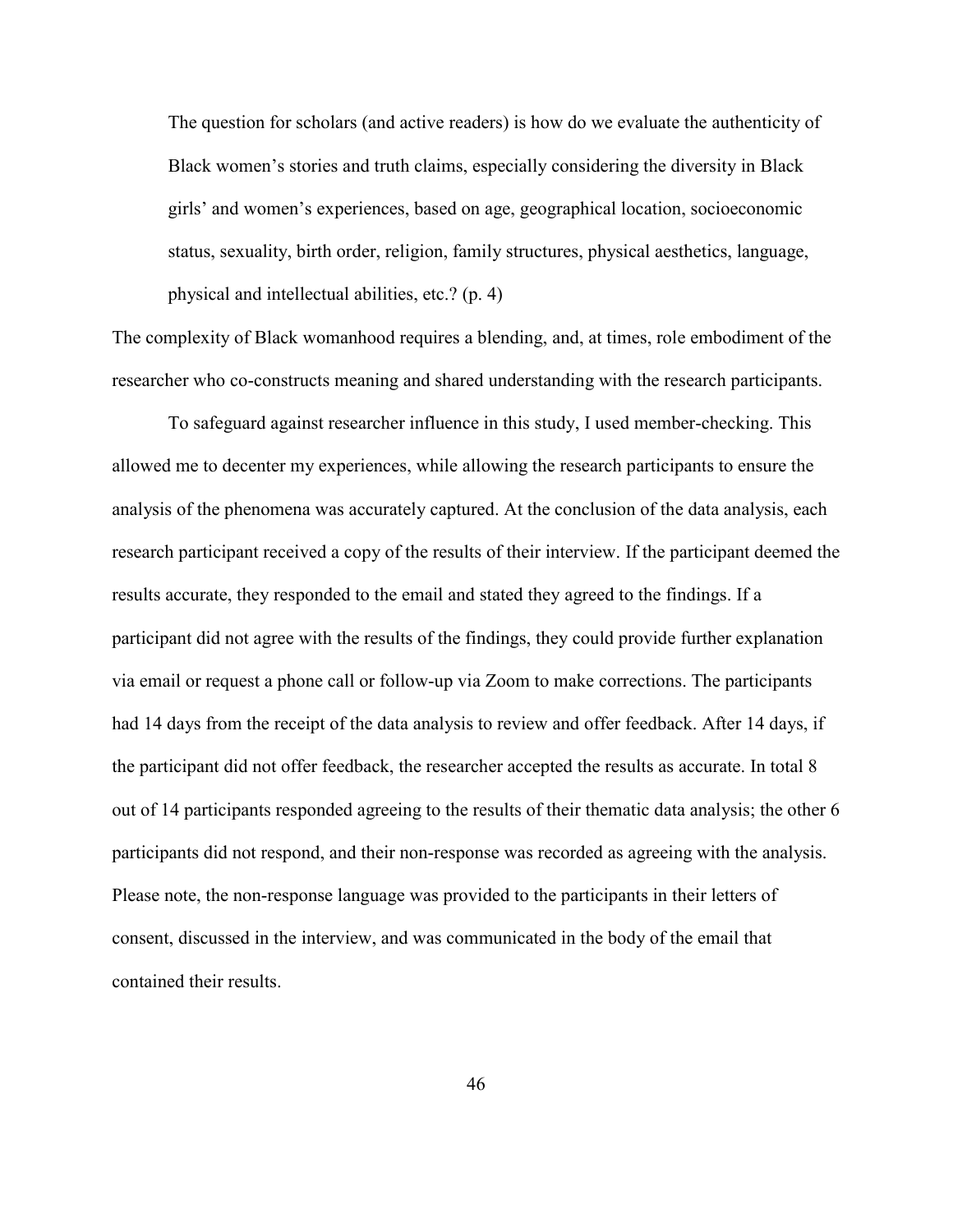## **Chapter Summary**

Chapter III detailed the manner in which this qualitative research study was conducted. This chapter outlined the research design and addressed researcher positionality, ethical considerations, instrumentation, and participant sampling. Limitations, delimitations, and assumptions were revealed, along with credibility and trustworthiness. This chapter offered readers a detailed overview of the research procedures that governed this study.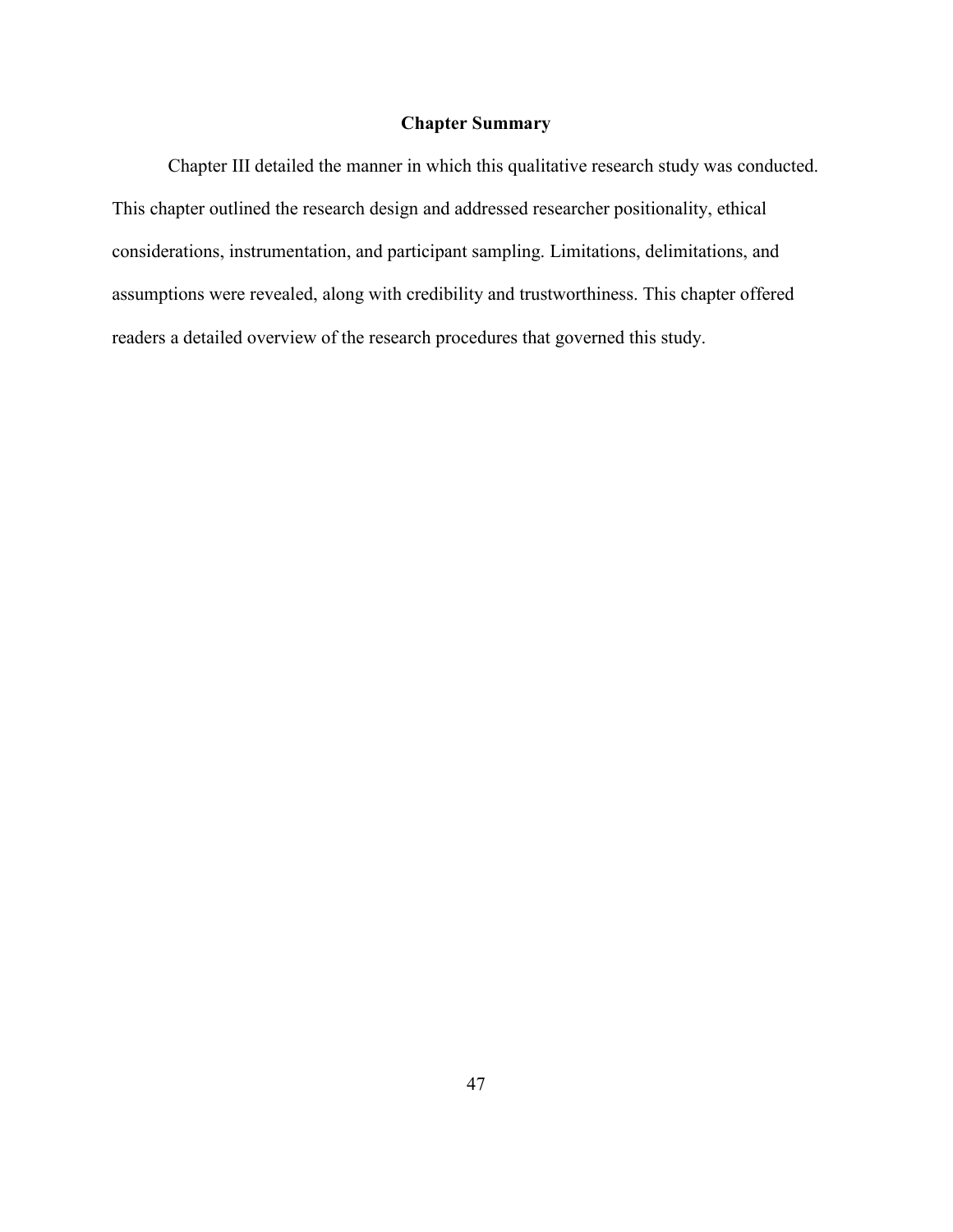### CHAPTER IV: RESULTS

The purpose of this research study was to understand how implicit education debt impacts African American mothers and their families' daily lives. The data resulted the following 7 emergent themes: self-sacrifice, PhD is #1 priority, bootstrapping, implicit education debt awareness, cumulative stress, social isolation, and estrangement. As evidenced in the review of literature, African Americans, with an emphasis on mothers, engage with higher education not as individuals, but as collective representatives of the African American family and community. This gives credence to the African proverb that "...if you educate a woman, you educate a tribe". This chapter is a presentation of the results of the thematic data analysis resulting from 14 indepth semi-structured interviews and demographic surveys of African American mothers who were pursuing their Doctor of Philosophy (PhDs) or had completed a PhD program within 5 years of the time the study was conducted. The key questions that guided this research study are as follows:

- 1. What is the implicit education cost for African American mothers who pursue doctoral degrees?
- 3. What is the perceived effect or impact of implicit education debt on African American mothers' lived experiences?

## **Participant Demographic Profile Analysis**

As previously noted, 14 research participants' data are captured in this study (see Table 1). The participants were given pseudonyms; I selected these pseudonyms to honor the research participants and the foremothers who were known for many things but especially for their work around education. All of the research participants self-identified as African American mothers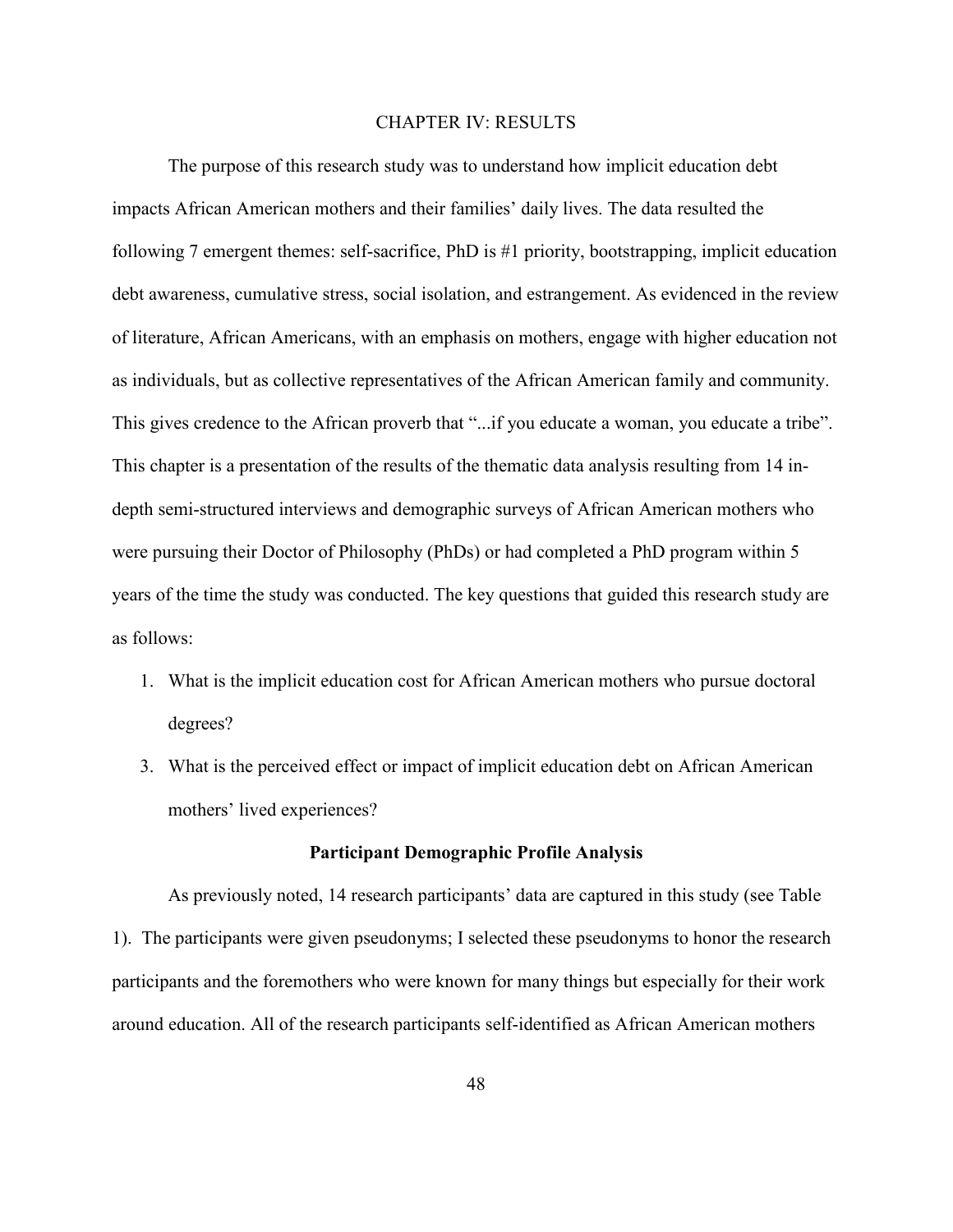enrolled in PhD programs or had completed a PhD program within the last 5 years. To be eligible for this study, participants had to have a dependent child or children 17 years old or younger while pursuing their PhD. Professional doctoral degrees, such as Doctor of Medicine (MD), Doctor of Psychology (PsyD), Doctor of Education (EdD), etc., were not included in this study. The mean age of the African American mothers who participated in the study was 36.5 years with the most frequently occurring age being 34 and 38 years. On the whole, the mothers ranged in age from 27 years to 47 years old. Most (6 of the 14 mothers) indicated that they had two children. Five of the participants had one child, and three participants had three children. Thirteen of the 14 research participants were married during their doctoral journey. The majority of the research participants (n=8) were earning or had earned their PhDs in Education; four were earning or had earned their PhDs in Psychology, one from STEM, and one from Health Science. Thirteen out of 14 participants worked at least part-time during their doctoral journey and 11 of 14 were full-time students.

### **Participant Narratives**

Mary Ann Shadd is a 47-year-old mother of two who has worked in education her entire professional career. In our interview, she talked about how proud her parents were of her starting her PhD; so much so that they helped to finance her education. She told me she started her program because she wanted to be at the top of her game, but it was not enough. Along the way she drew strength from knowing that she had an opportunity that was denied to her ancestors, and she felt like she owed it to them to finish her degree, and she did.

Ella Baker is a 27-year-old mother of one who always knew she wanted to be a doctor. When talking about her doctoral journey she recalled having to erect boundaries during the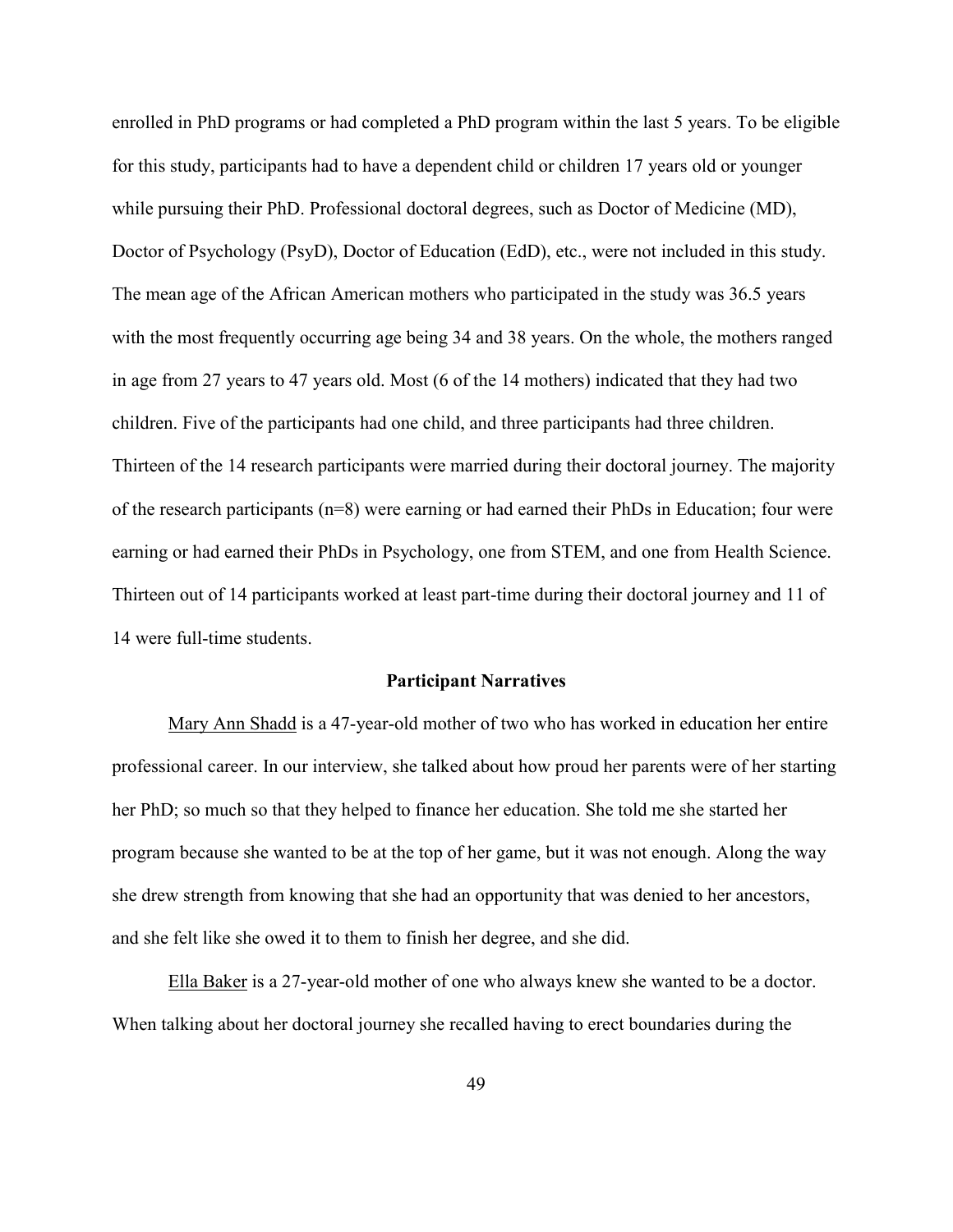second year of her PhD program because of the toll it had taken on her emotional well-being. For example, she talked about having less patience when dealing with her daughter and having the constant pressure of meeting her family's expectations.

Zora Neale Hurston is a 38-year-old mother of two who talked about wanting to show up more for her children, especially her oldest child whose birthdays just so happened to fall on class days every year of her PhD program. While she acknowledged how much she grew throughout her doctoral journey, with tears in her eyes, she expressed still feeling like she forfeited a lot.

Mamie Phipps Clark is a 36-year-old mother of one who talked about losing her mother during qualifying examinations and having to take a leave from her program. She recalled her life partner was the person who reminded her she had to finish what she had started, and after she started receiving notifications for loan repayment, she realized quickly that she had to finish her degree in hopes of leveraging it to climb the economic ladder to the middle-class.

Dorothy Height is a 45-year-old mother of three who recently earned her PhD. She talked about using her degree to have a seat at the table to impact policy for family childcare providers. When asked how her doctoral journey affected her ability to mother her children, she said she did not think it affected it very much because her children were older and independent. However, she noted that if her children had been younger, she could not imagine taking on such a task. Now that she is finished with her degree, she hopes to land a tenured track position but acknowledges the road is tough for women of color seeking to break into higher education.

Fanny Coppin is a 31-year-old mother of one who talked about going through postpartum depression after the birth of her child. She described that period of her doctoral program as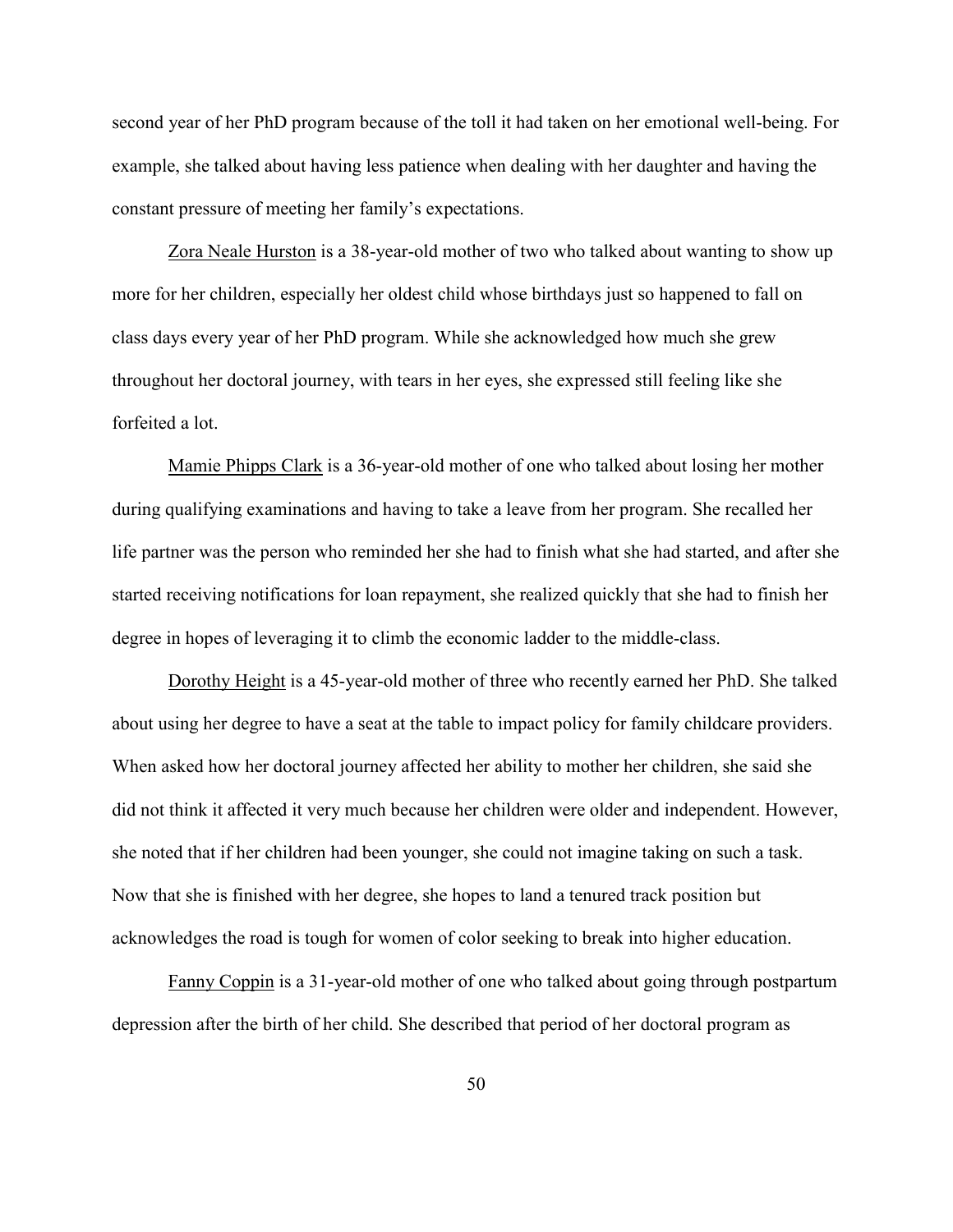feeling as if she was "hanging off a cliff" and no one seemed to notice. While reflecting on implicit education debt and cost, she stated that, while hopeful, she still was not sure if going through the program was at all worth it, but she is hopeful that in the end, it will work out. She is currently in therapy and feels as if it has helped her a great deal to understand what she was experiencing, but also her therapist helped her to develop a plan.

Toni Morrison is a 35-year-old mother of three who talked about dealing with imposter syndrome and academic hazing. After always saying yes to requests by faculty and administrators to represent the department and being made to feel like she always had to prove herself, she took a step back and decided to prioritize her overall well-being and the well-being of her family. She suggested therapy for other mothers who decide to embark on a PhD journey. She credited her therapist with helping her recreate a plan that was both realistic for herself and her family.

Daisy Bates is a 34-year-old mother of three who just started her doctoral journey but is more concerned with economic loss of wages than the social emotional toll being in a PhD program could potentially take. Part of the reason she is less concerned with implicated education debt is because she has a bachelors and two master's degrees, all of which she earned while mothering. Having faced implicit education debt in the past, she feels confident this process will be no difference.

Margaret S. Collins is a 40-year-old mother of two who has relatives in her family who had earned PhDs from Ivy League institutions; she talked about having a dream of landing a position at a Research I institution. Now she questions whether that dream aligns with the type of mother and/or wife she wanted to be. Having the fortune of having access to two Black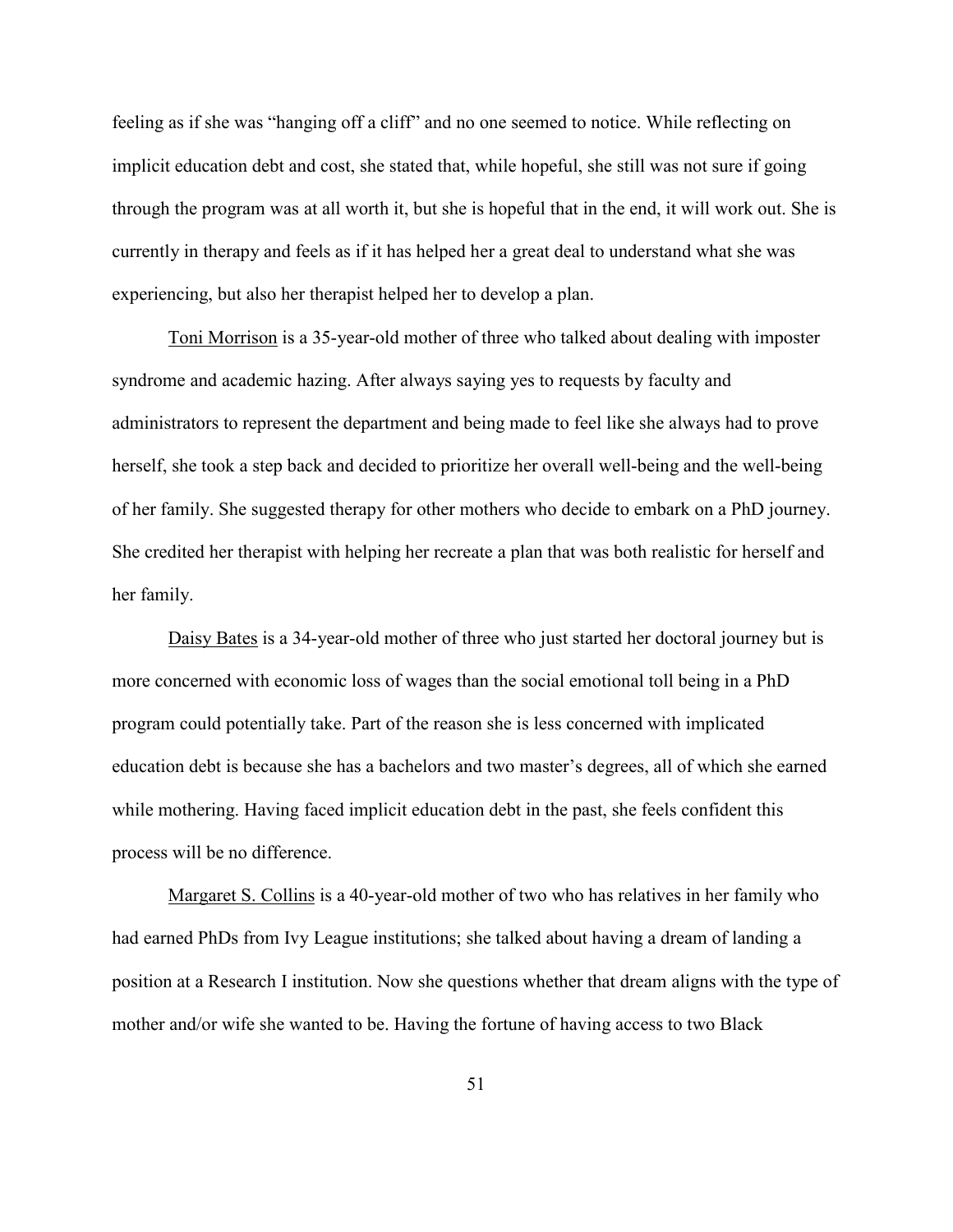professors that are women in her program gave her great insight into how the implicit education cost for Black women in higher education never goes away. When talking about her home life during her journey she recalled being angry that her husband and children expressed displeasure about where they came on her list of priorities but later realized they had a right to be upset because it was a huge adjustment for everyone.

Inez Beverly Prosser is a 34-year-old mother of one who earned her PhD from a highly selective institution and is currently in a tenure track faculty position. She described her marriage as having survived her PhD journey and stated that she still is not sure if the program was worth it and ultimately, she would not recommend it to others. She offered advice for those who do decide to pursue a PhD, "Don't compare yourself to others and [get] therapy".

Anna J. Cooper is a 38-year-old mother of two who got the idea of being a doctor from *The Cosby Show*. She described her doctoral journey as winding both in and outside of the classroom. Her program provided unclear expectations that she said made her feel like she was never doing enough. At home, her husband and children required more than she could give and while she tried to meet those expectations, she talked about not being able to do enough. With tears in her eyes, she recalled having to supplement with formula to feed her newborn because she could not maintain all of the things on her plate. A few weeks prior to her interview, in her doctor's office, it was pointed out to her that she was going through depression. With the support of her husband, she stated that she is committed to not putting more on her plate but changing the whole plate.

Ida B. Wells is a 41-year-old mother of one who is fiercely competitive and determined to be the best at whatever she does. She does not regret earning her PhD and would do it again.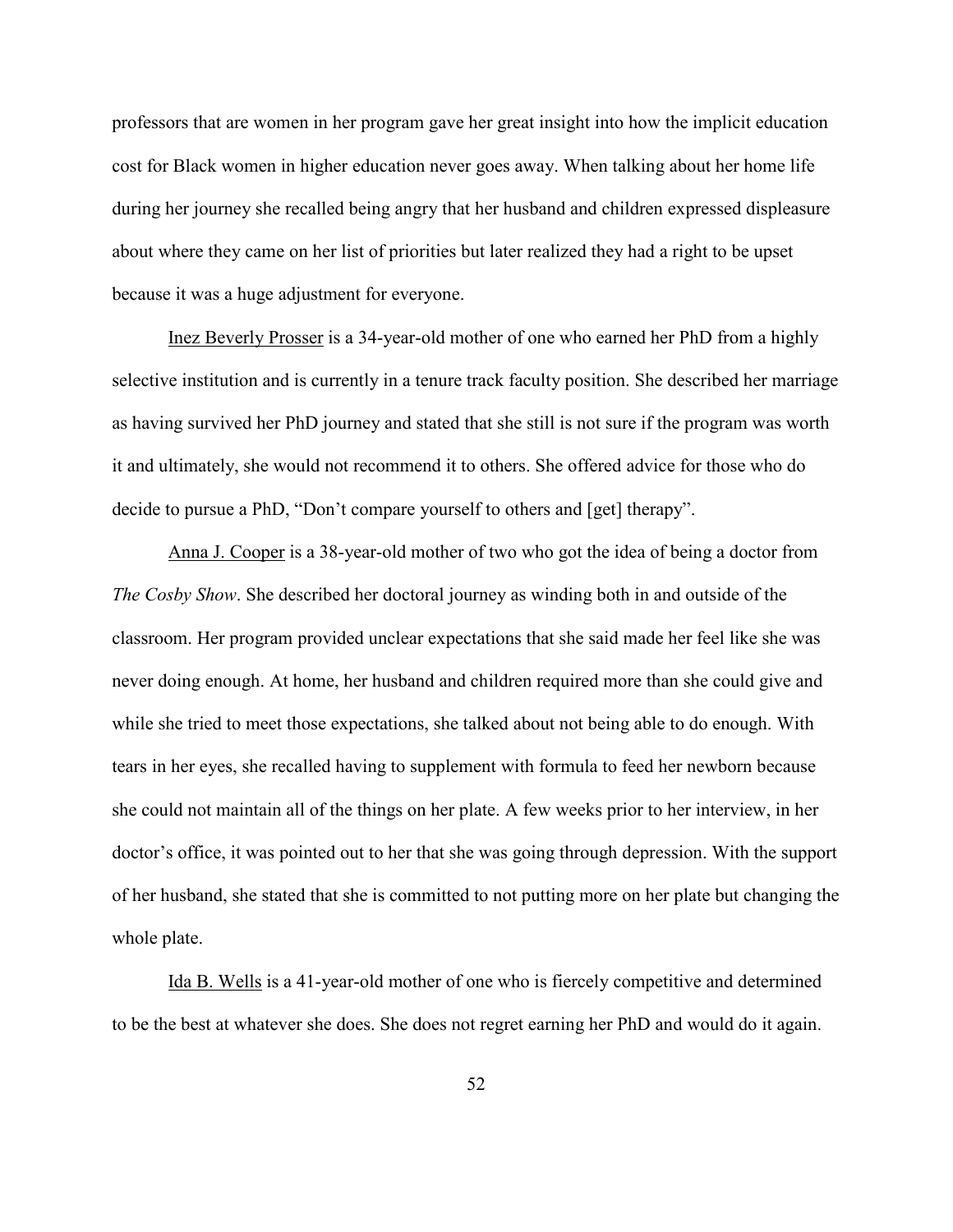She talked a lot about not wanting to let her mother down and being secretive with other family and friends about being in a PhD program just in case she was not able to complete the program for whatever reason. While she framed the challenges associated with earning her PhD as "first world problems", she does admit that it was not until midways through our interview that she realized she had sacrificed herself in pursuit of her PhD.

Mary McCloud Bethune is a 33-year-old mother of two. She expressed feeling guilty for putting her PhD program responsibilities before her family at times. Being the first in her family to earn a doctoral degree, she talked about feeling pressure to produce but also not having support to lean on during difficult times at school or at home. When asked if she expected support from her program to help her navigate the doctoral process, she said she learned in undergrad not to expect support from the institution and at this point in her academic journey, she would rather they tell her what she needed to do and move out of her way.

Betty Shabazz is a 32-year-old mother of two who talked about being socially isolated in her department as the only Black person for the last 4 years. When reflecting on her experiences as a PhD student she admitted she underestimated the importance of community. Because of the lack of diversity in her program, she sought other Black students and faculty across campus that would later provide some support. She talked about having developed an ulcer due to the stress she faced in her program, and as she moved into the dissertation phase of her program, she was left wondering how that will impact her marriage.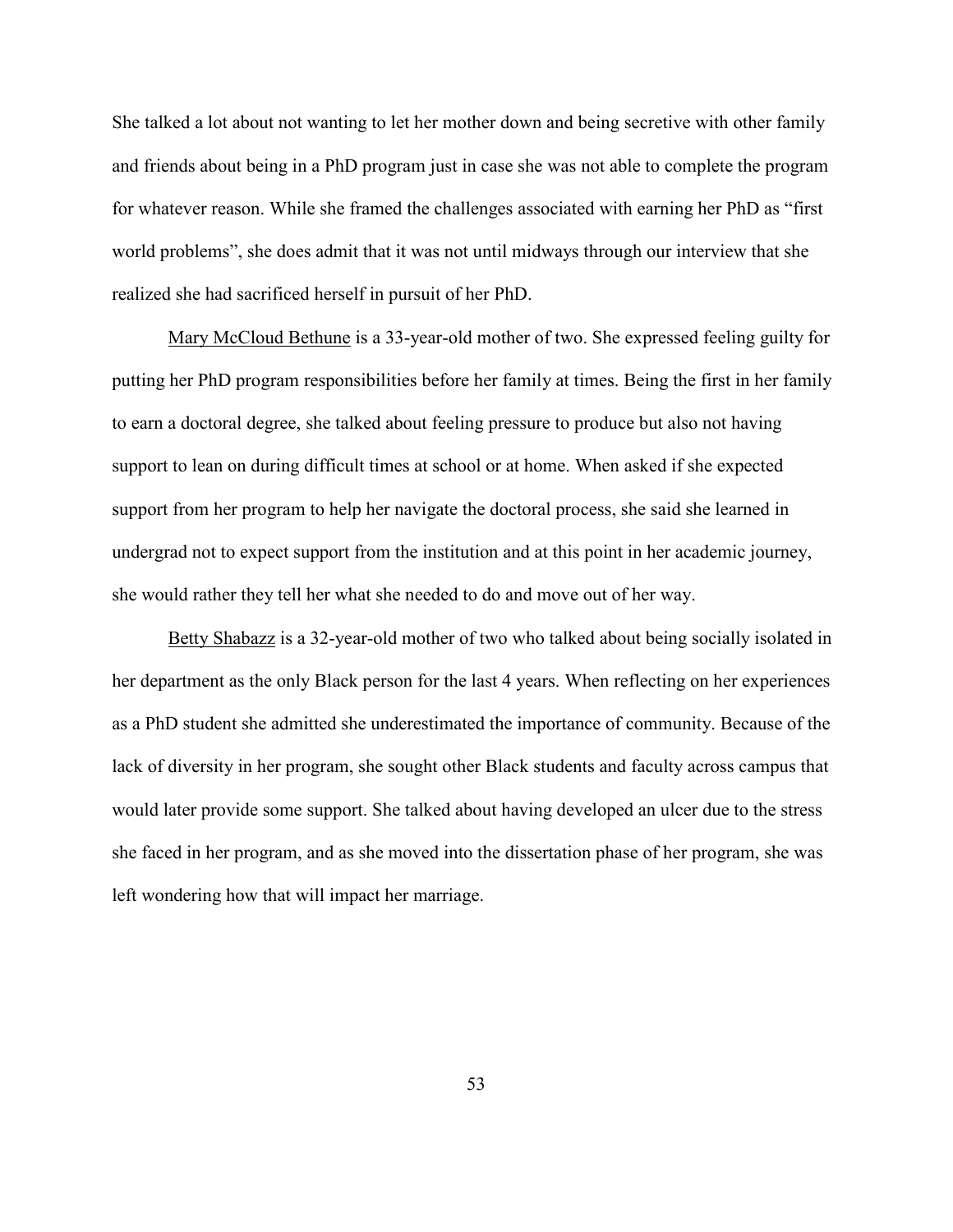# **Table 1**

## *Participant Demographic Profile*

| Participant                    | Age | Relationship  | <b>PhD Program</b>                                       | <b>Status (Full</b> | # and Age of                            |
|--------------------------------|-----|---------------|----------------------------------------------------------|---------------------|-----------------------------------------|
|                                |     | <b>Status</b> |                                                          | or Part-<br>Time)   | <b>Children</b>                         |
| Mamie Phipps<br>Clark          | 36  | Single        | Counseling $&$<br>Human Behavior                         | Full                | 1 child (age $6$ )                      |
| Ella Baker                     | 27  | Married       | Counseling $&$<br>Counselor Ed                           | Full                | 1 child (age $4$ )                      |
| Daisy Bates                    | 34  | Married       | Counseling<br>Psychology                                 | Full                | 3 children (ages<br>$15, 7, \& 4)$      |
| Dorothy Height                 | 45  | Married       | Education/Early<br>Childhood<br>Leadership &<br>Advocacy | Full                | 3 children (ages<br>23, 16 & 15)        |
| Fanny Coppin                   | 31  | Married       | <b>Health Studies</b>                                    | Part                | 1 child (age $1$ )                      |
| Toni Morrison                  | 35  | Married       | Ed Leadership                                            | Full                | 3 children (ages<br>$10, 5, \& 1)$      |
| Zora Neale<br>Hurston          | 38  | Married       | Higher Ed                                                | Full                | 2 children (ages<br>13 & 12)            |
| Margaret S. Collins            | 40  | Married       | Education                                                | Full                | 2 children (ages<br>8 & 9)              |
| <b>Inez Beverly</b><br>Prosser | 34  | Married       | Tech & Social<br><b>Behavior</b>                         | Full                | 1 child (age $1$ )                      |
| Anna J. Cooper                 | 38  | Married       | Education                                                | Full                | 2 children (ages<br>$4 & 2 \text{ mo.}$ |
| Ida B. Wells                   | 41  | Married       | Education                                                | Part                | 1 child (age $13$ )                     |
| Mary McCloud<br>Bethune        | 33  | Married       | Psychology                                               | Full                | 2 children (ages<br>7 & 4)              |
| <b>Betty Shabazz</b>           | 32  | Married       | Agricultural Ed<br>Leadership                            | Full                | 2 children (ages<br>11 & 4)             |
| Mary Ann Shadd                 | 47  | Married       | Education                                                | Part                | 2 children (ages<br>10 & 27             |

NOTE: Originally, 15 research participants participated in this study; however, one research participant's data was lost and was not able to be recovered due to computer/technical failure. Therefore, this research reflects only that of 14 participants.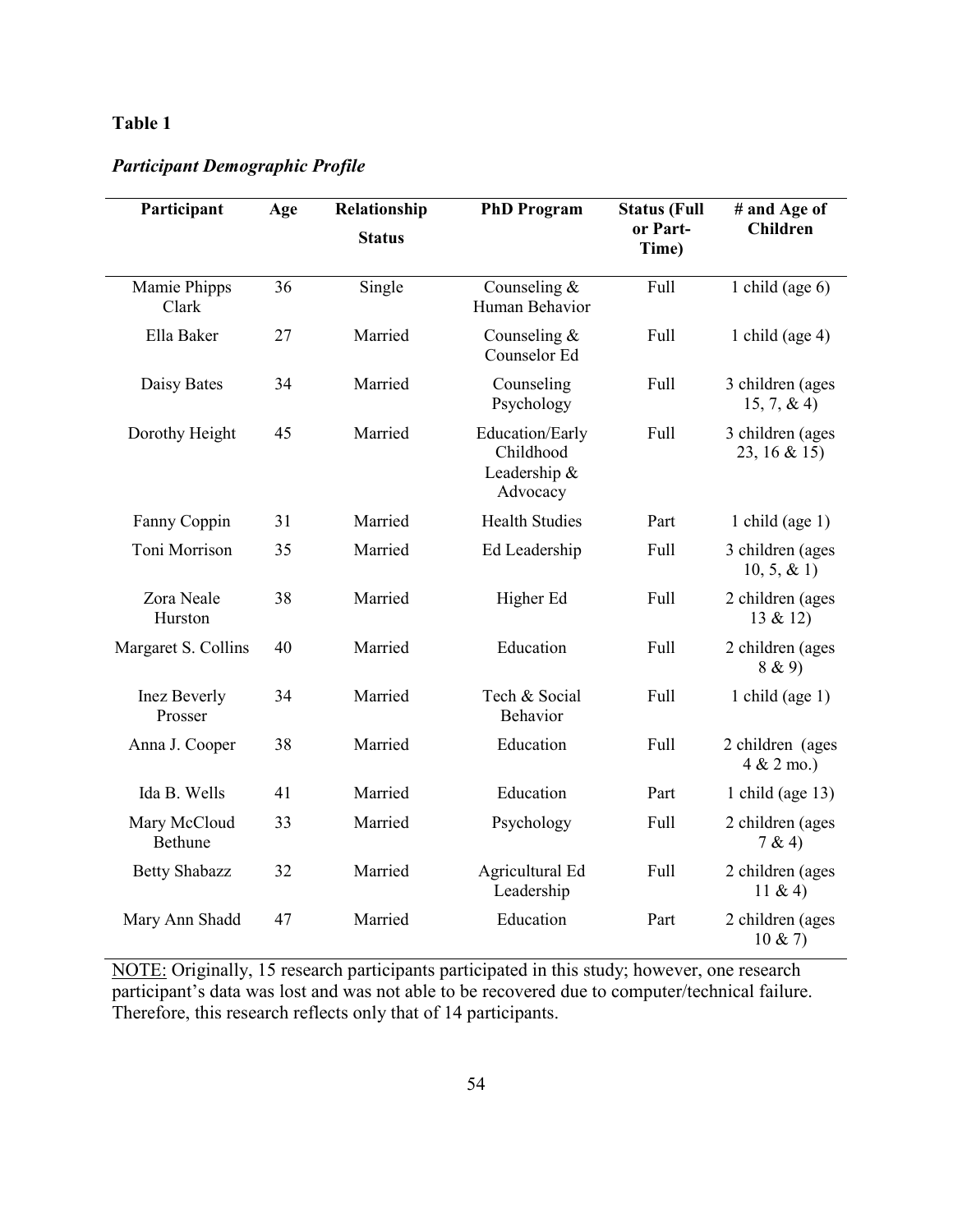#### **In Response to Q1: "What is implicit education cost?"**

Implicit education costs are non-monetary costs associated with gaining and maintaining access to higher education institutions. In their research on Racial Opportunity Costs (ROC), Chambers and Huggins (2014) and Tabron and Chambers (2019) argued schools are tools of domination that reinforce white normative values, are steeped in power, and sustain white privilege. I used ROC as a theoretical framework for this study to respond to the first research question that guides that research study, "*What is the implicit education debt for African American mothers who pursue doctoral degrees*?". Data analysis revealed the following three themes that encapsulate the idea of implicit education cost: Self-Sacrifice, PhD is #1 Priority, and Bootstrapping.

## **Self-Sacrifice**

As mothers, wives, daughters, best friends, employees, and so much more, the participants in this research study recounted how during their PhD journey, in order to advance at each stage, they had to sacrifice parts of themselves. I noted when a participant mentioned loss of sleep, decreased physical activity, engaging in leisure activities for their personal enjoyment, and/or prioritizing everyone/everything over their own person wants and needs as implicit education costs categorized as self-sacrifice. Twelve of the 14 participants mentioned sacrificing themselves in pursuit of their PhD. Below are excerpts of the research participants talking about the implicit education cost of obtaining a PhD.

I've been up many a nights, three or four in the morning, and then turn around, get up at six and go to work. -Mamie Phipps Clark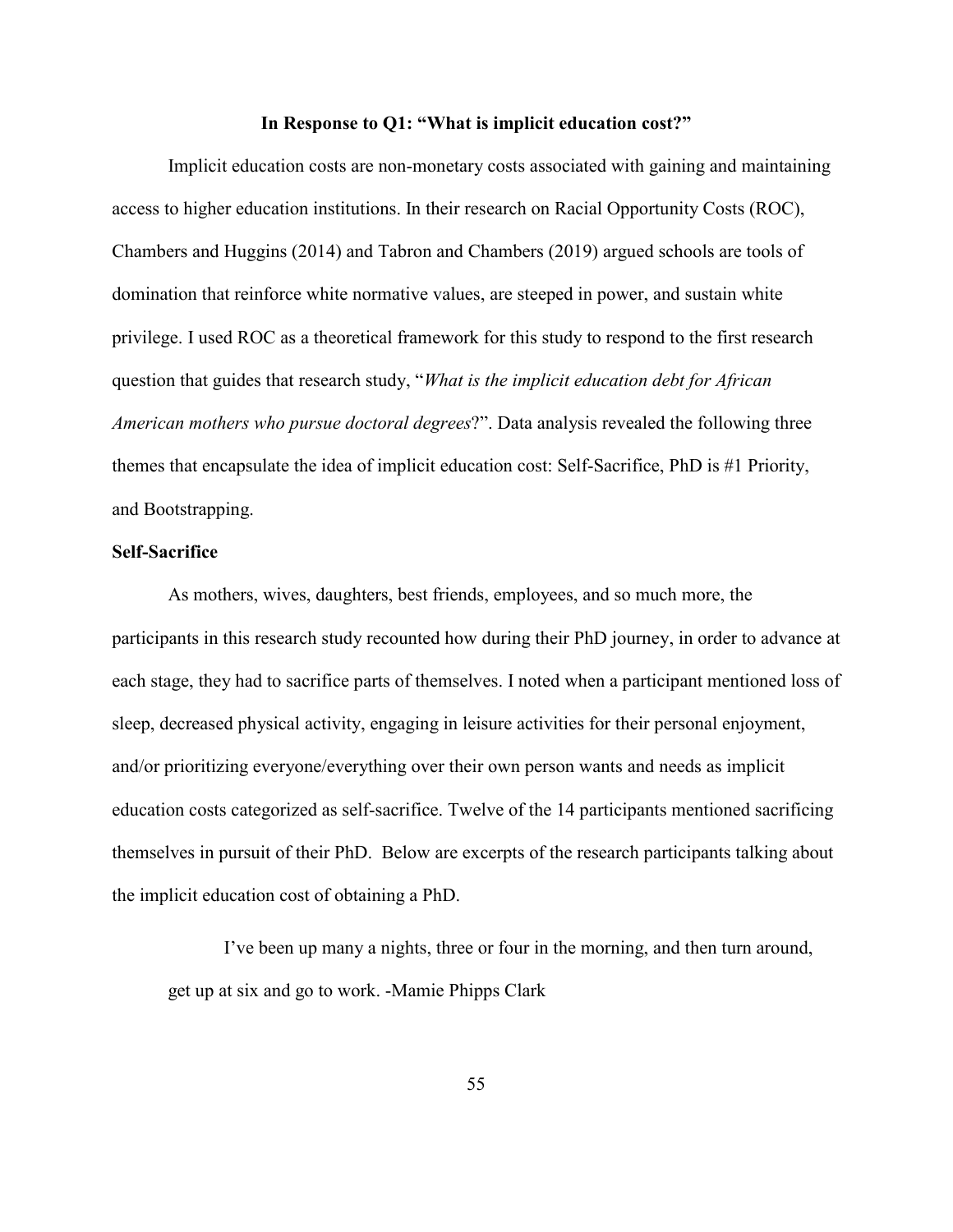But in black women, we don't talk about postpartum depression. So it was knowing that you are going through this, because of your personality. And I'm so anal, and so agile, I can get things done and just be drowning on the inside. So for me, I felt like I was hanging off of a cliff. And I seen a meme. And I was like, this describes my life perfectly. I was hanging off of a cliff and had one hand on the cliff and one hand up there [with words that] said helped me. And the people were like, Oh, my God, you're hanging off of a cliff. How amazing is that?! -Fanny Coppin

Like the laundry, the schoolwork, my own work. Like all of it maintaining a relationship like the sacrifices are I feel like I do the things I said this my advisor the other day, I was like, each week, I have to pick a team. Like, this week I focus on my family. This week, I focus on my schoolwork. This week, I focus on writing, like, like nothing ever gets, what it needs to be fully like what I would want it to be. And I don't even need perfection. I just need functional, but I don't think I get everything the attention it needs to be functional, because there's so much to do all the time. -Margaret S. Collins

Um but I would say in terms of sacrifices, mental health. So it wasn't until I was finished, right with my program, and also the birth of my son this summer, were like, a few weeks ago, I was just like, man, my mental health has probably been sacrificed, right. -Anna J. Cooper

So I knew I was going to be sacrificing like, rest and sleep. Because in no lie during my whole coursework portion, I only done schoolwork, like late nights, any day, whether it was weekend, because I knew that I didn't want to, but my husband also will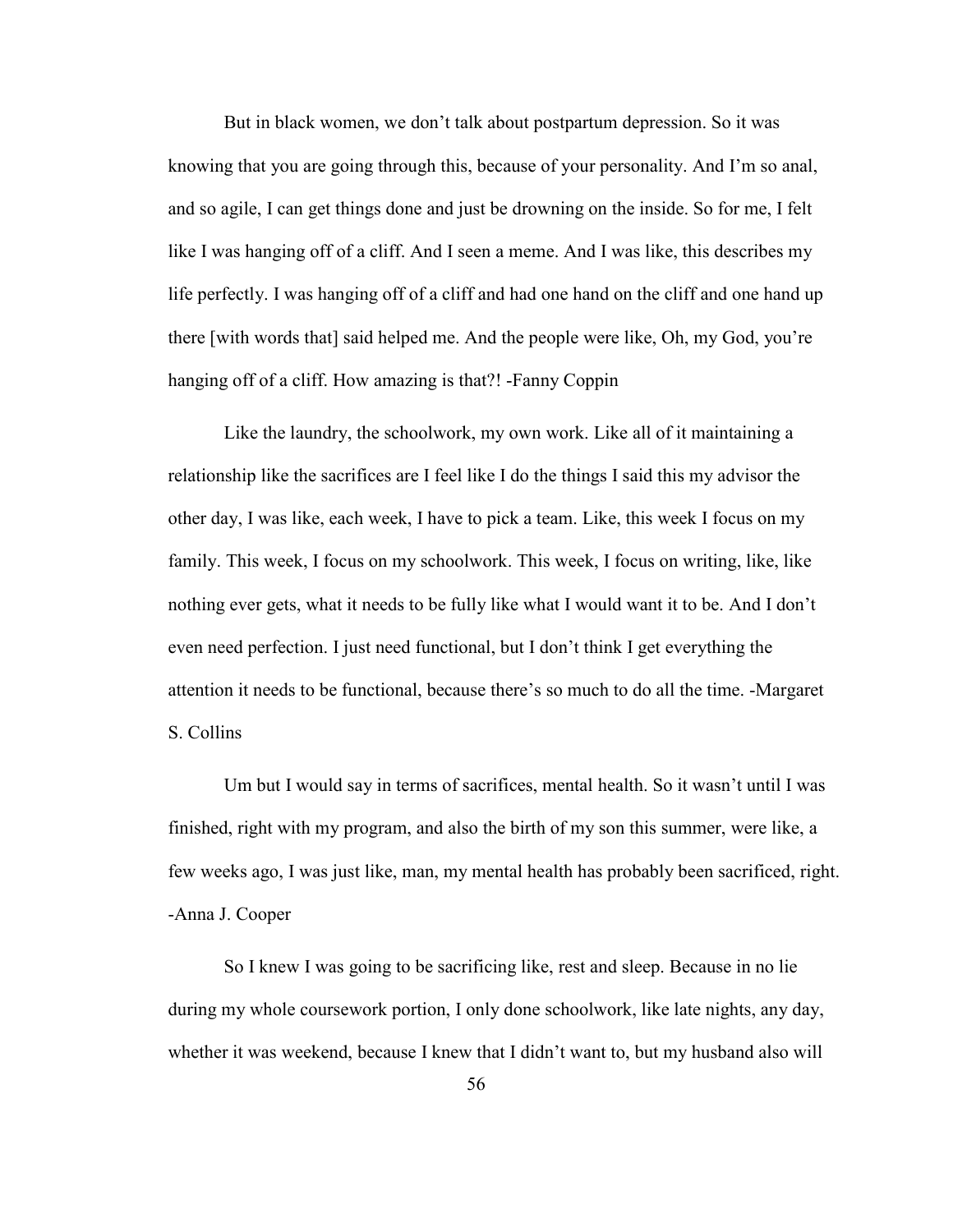be side-eyeing if I'm missing baseball games and all the other important stuff. -Mary McCloud Bethune

So it would be the weekend it would be at night. I remember going to bed at one o'clock in the morning, set my alarm for three o'clock so I could get back up and do the work. So yeah, just actually saying it and reflecting on that journey. I guess I sacrifice myself for a little bit. -Ida B. Wells

And I found that when I was in when I didn't have those boundaries, like I was on my computer most of the time when I was at home, which means that I wasn't spending time with my [child] and I didn't like that. -Ella Baker

Sacrifice of personal care, self-care. Um, it was very difficult because I had a very demanding job that was closely related to politics. And I'm not a politician. So that brings on a lot of emotional turmoil. So there were definitely a lot of sacrifices that I had to make, to be able to complete it. -Mary Ann Shadd

And that is those are some of the sacrifices I would say and even just self-care, working out all those things that I know I need to be doing, time for meal prep, all that, I don't have time to do it all. -Betty Shabazz

## **PhD is #1 Priority**

While it is no secret that the process of pursuing a PhD is demanding on one's time, the participants in this research study do not expect the process to ultimately take precedence over every aspect of their lives, including mothering. The cost of making the PhD their #1 priority over mothering and being a wife resulted in a great deal of implicit education debt that some are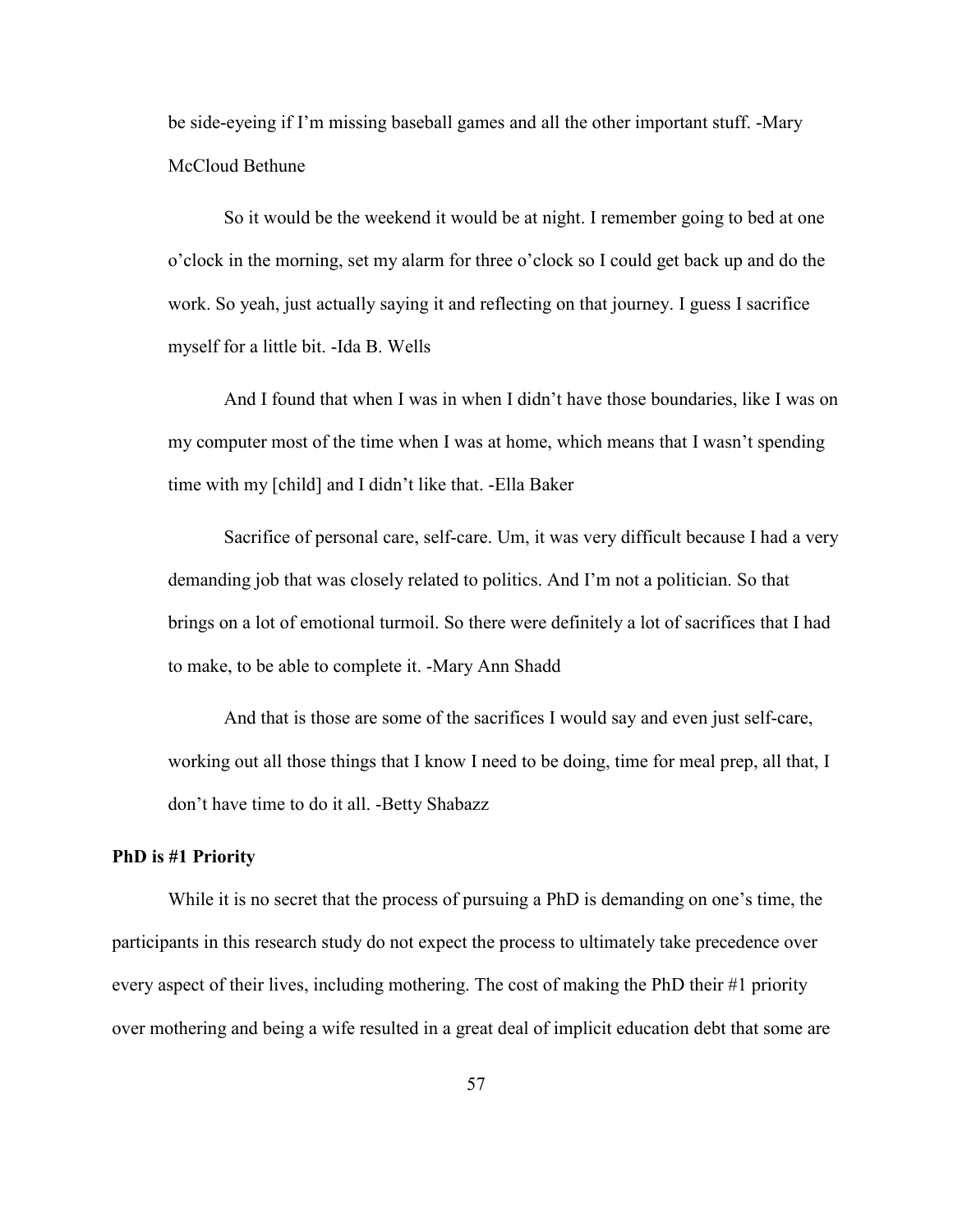still grappling with to this day. I noted 13 out of 14 research participants as making the PhD being their #1 priority over their child or children, spouse or partner, extended family, friends, or community.

During the interviews, participants were asked about the sacrifices others had made while they pursued their PhD, and they were asked how their pursuit of a PhD affected how they showed up as a mother. These questions were met with contradictory statements. For example, participants would state firmly note their children and families as their #1 priority; however, when asked to give an account of a typical day, most gave accounts that prioritized the PhD. Below are excerpts captured by the researcher that demonstrate how the ways the PhD took precedence in the participants' lives.

I wasn't here for our anniversary. I was always gone for our anniversary. So kids, one of the kid's birthday and our anniversary. So in some instances, it allowed me to not be able to show up one thing, I love dates, I love. I love holidays. I love birthdays. I love celebrating, I just like celebrating, and so not being able to celebrate has been my man. You know, even if I tried to make it up, it didn't happen on the day I'm in on the day, type of person. -Zora Neale Hurston

They will be talking; I'll be I'll be doing my homework at a family function. It didn't make a difference. If we was out to eat. I could be on my phone, good googling articles, you know, saving them. But no, I used to tell them. No, I can't make it. I'm sorry, my schoolwork comes first, and they had to understand. If you didn't understand it, then oh well be it I'm sorry. -Mamie Phipps Clark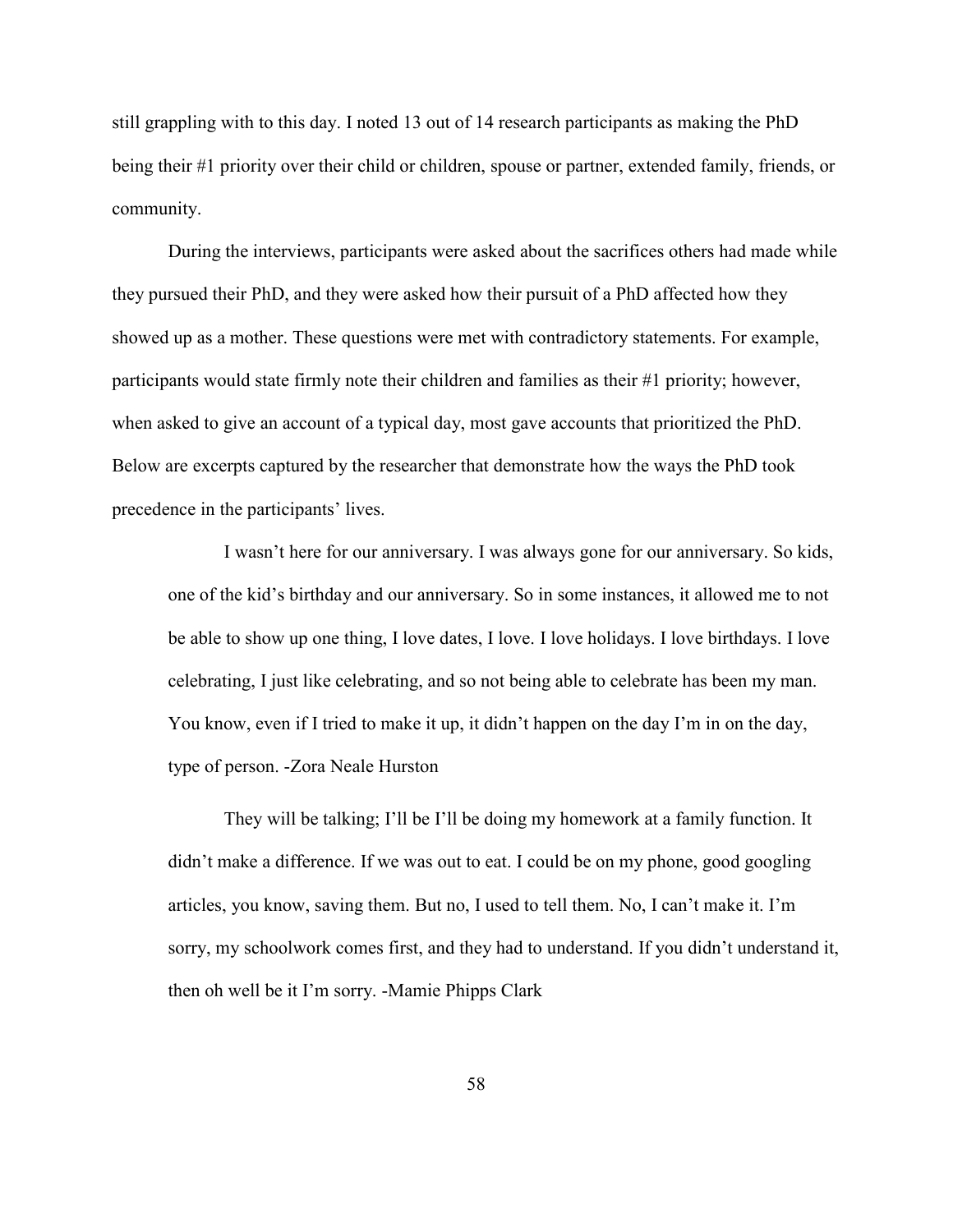You know, my weekends became always writing even a vacation became some part of writing whether it be on the plane, you know, a moment of you know, some downtime where I had an opportunity to pull on my computer. I did it because, you know, I was adamant about completing. -Dorothy Height

Like I think about I was turning. I was turning in an assignment on my honeymoon, the first night we got together, like, there's something that that I think about him like, why was you even doing it? And it's like, I'll never be able to get that time that I could have been relaxing, or, you know, enjoying the first few days of marriage back because I was doing work trying to submit some before midnight. And it's like, was it that important that you couldn't postpone email, the professor and I could have emailed professor, but I just forgot, because I was getting married. It was like going on. But I still wanted to do my work. But at that point is like, it's it should have just been okay. -Fanny Coppin

…I started off breastfeeding. And then it was I was taking too much time; I can't breastfeed anymore. Um, so those things that I knew that I felt like that's important to them, and essential for them to still be able to get what they need and their own individual little mindset. So I wasn't always able to fulfill that for them. -Toni Morrison

Like, one night I came home, you know, super late from all the things. And my daughter was very small, but she's probably kindergarten. And I went in to say goodnight, and she was still awake. And she was like, Oh, she's just happy to see me. And then she was like, then she started crying. I was like, why are you crying? She's like,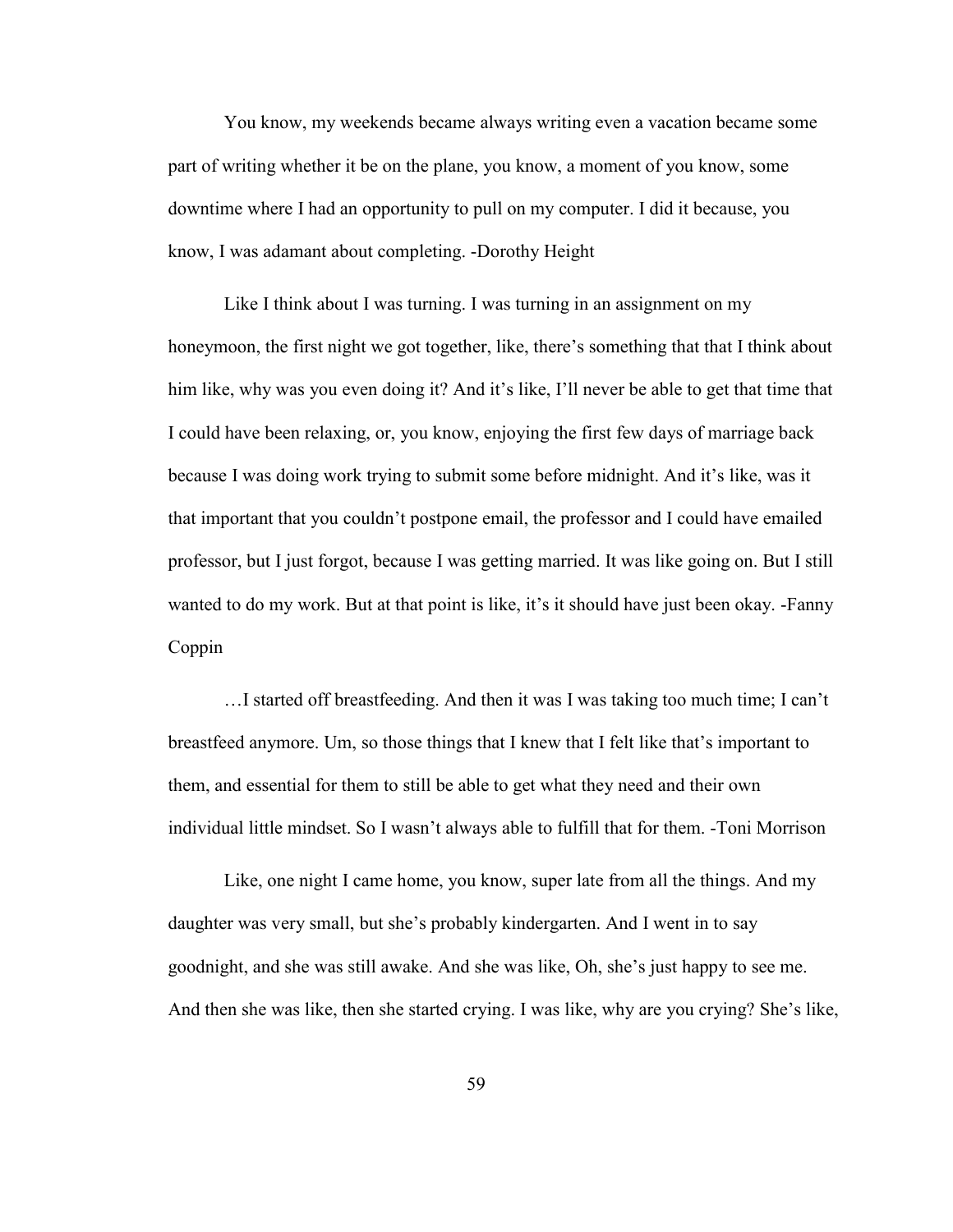you haven't held me all day. Oh, having a held all day mommy. And I was like, well I'm crying." -Margaret S. Collins

Um, I mean, like I said, like, a few weeks ago, I realized that I could be happier doing this whole mom thing happier than what I was doing. So my behavior of being a check things off the list type person had seeped into motherhood. So it was just like, I feel like my daughter felt like she was being processed. Like, alright, let's wake up, brush your teeth. Let's breakfast, get your hair comb. But like, was I going through these moments lovingly? You know what I mean? -Anna J. Cooper

I remember, like the sitter send in pictures, and I'm thinking, look at you missing stuff. And then I would have to think, okay, that's me. I'm missing stuff. But Baby girl, that's my daughter. She's getting what she needs. Look at her face, she's having a great time. And once again, if you make it through this, then you will be able to be with her then. -Ida B. Wells

# **Bootstrapping**

I captured bootstrapping by noting any mention of limited or absent academic or student support, academic hazing, unclear expectations, having to go outside the department, college, or university to gain support, career planning, or having to rely on self to get through the PhD process. Twelve of the 14 participants described experiences that aligned with the theme of bootstrapping. Below are excerpts of the research participants recounting their experiences with bootstrapping in pursuit of their PhD.

So it's like when you're not given a proper, I guess, guidance on the program. And you don't, you don't really know what to expect. So it just kind of like you're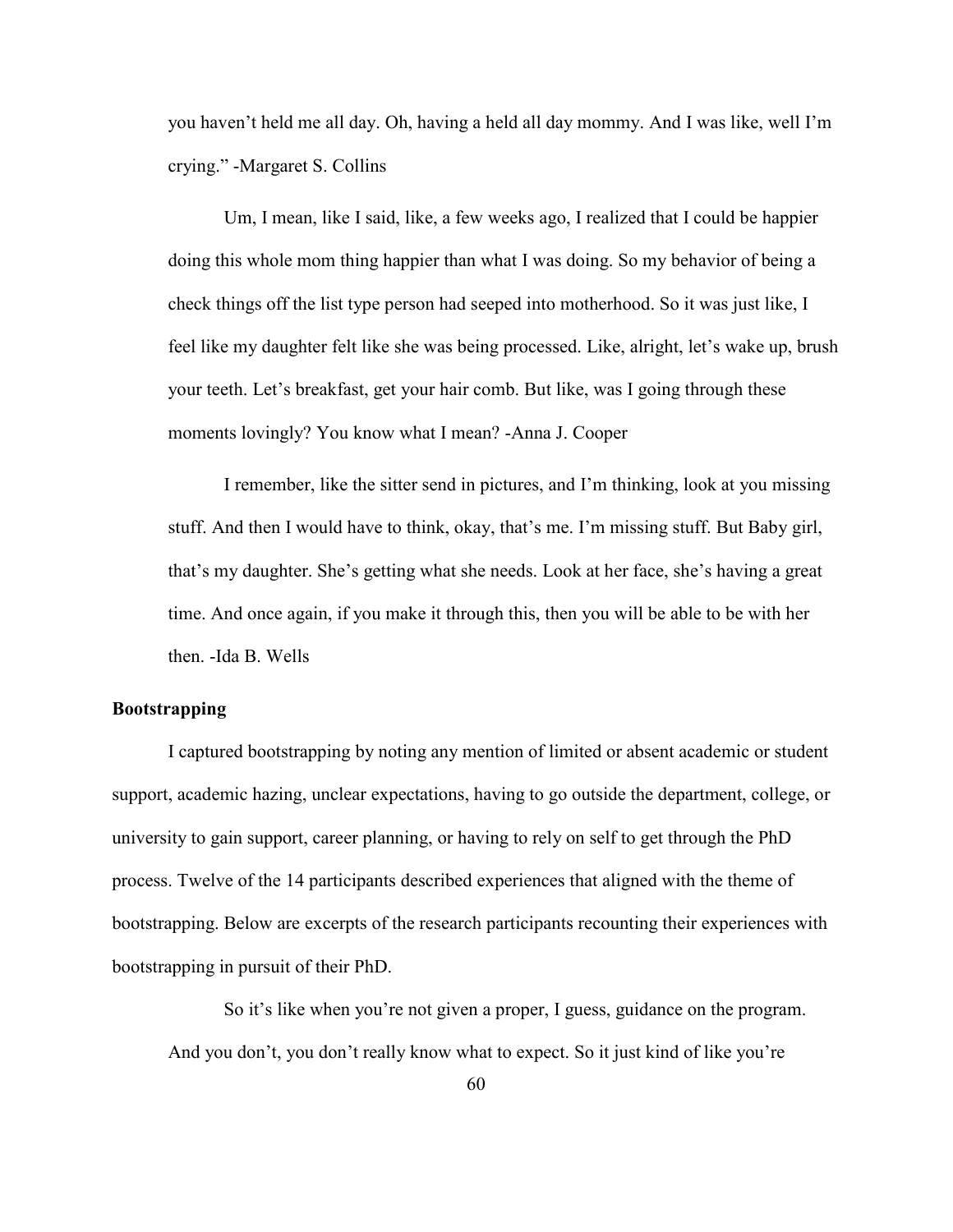always on the, on your toes, you always trying to figure out what's next? Am I doing it right? Is there a template for this? Where do I go?" -Fanny Coppin

…when I was trying to articulate what I needed, and sometimes I would feel their response would make me feel as if um one, I should know that or two, that I was, like, not being ridiculous in asking, but it was kind of like, I felt like they made me do a lot of groundwork. And where it's like, I will get to the end, it's like, well you could have told me that! -Toni Morrison

So I can say this, because in my undergraduate program, my major was speech and language pathology, and at my school, I was the only black person in that program out of probably like, you know, over 100. So, we, you know, we'll go like in lecture hall. And there will be times when, you know, we had to do group things, and I could never, or partner things. I was always like, the last to have a partner, like, because it was just different. Like, I didn't have anybody who I felt like I could relate with or who I at that time, you're young, you're a freshman, sophomore in college, like you're 19, 18, 19, 20. So I feel like maybe that is actually where, you know, my idea related to in my views related to faculty and professors and advisors, maybe started, because I just felt like, yeah, this is what they are, that's what they do but I don't really expect them to do anything for me in particular, just because of maybe that experience that I had as an undergraduate student. So when I got to the end, obviously, at that time, you learn quick. Well, I gotta hustle and get my way through here and maneuver and figure it out. So by the time you get all the way to the doctoral program, I mean, I'm zooming like, I'm not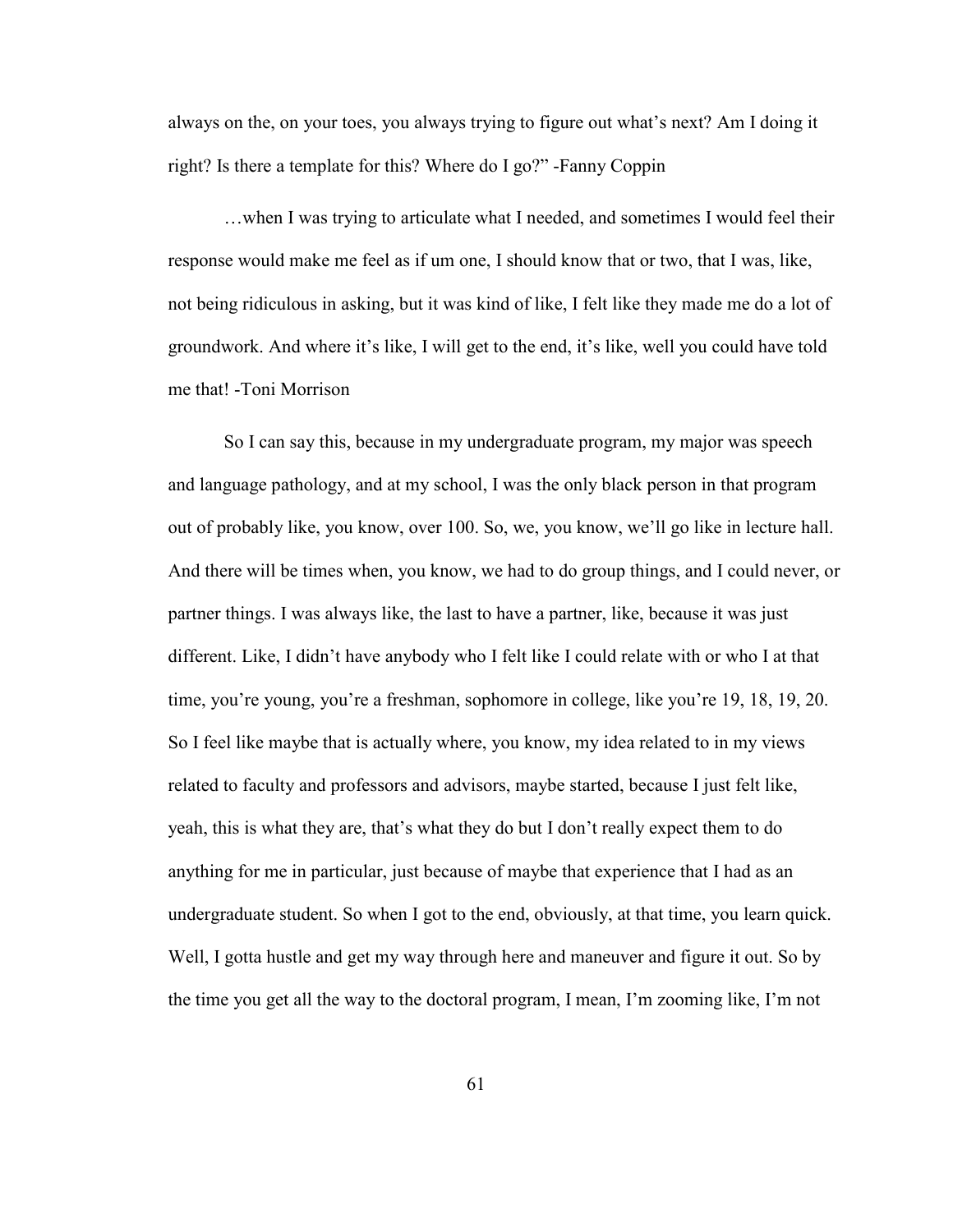even thinking about y'all. I know that's your job, but I'm gonna get myself together so I can get in here and get out of here. -Mary McCloud Bethune

You know, just knowing just knowledge, right? Of what the hell is a PhD program? What does it mean? What do these various disciplines mean? If you're not already tied into this space, you're chasing after something, you're chasing after unknowns that are unknown to you, you don't know even the questions to ask. And so, you know, my, my journey has been very like weaving, because I didn't know what I was doing. -Daisy Bates

So the one that messed up my financial aid was the EDD. The one that got it right was the PhD. I didn't know the difference between the two. Now I'm more so I understand the difference. And I'm able to help my husband like he's going through a doctoral program now, too. And so when he was applying, I was telling him like, yeah, you know, the EDD is more of a doctorate in practice, right? So people who are working professionals, if you're like, a principal, or whatever, like those types of people get EDDs. And I was like, a PhD is like you're trying to do work in in the, like, theoretical work in the topic. And so that information, that knowledge, I didn't build it until I was in the midst of the program, I didn't have anyone to help me…" -Anna J. Cooper

It is very hard for me to have a lot of patience with their lack of awareness in like how people communicate. It's just it makes me really just say, you know what, I just y'all need to just give me the resource. I can go do my own thing because I don't want to be around y'all. Y'all don't want to be around me, please know, I don't want to talk to you. And then give me the resources. I need just to go on my own island, meet with other like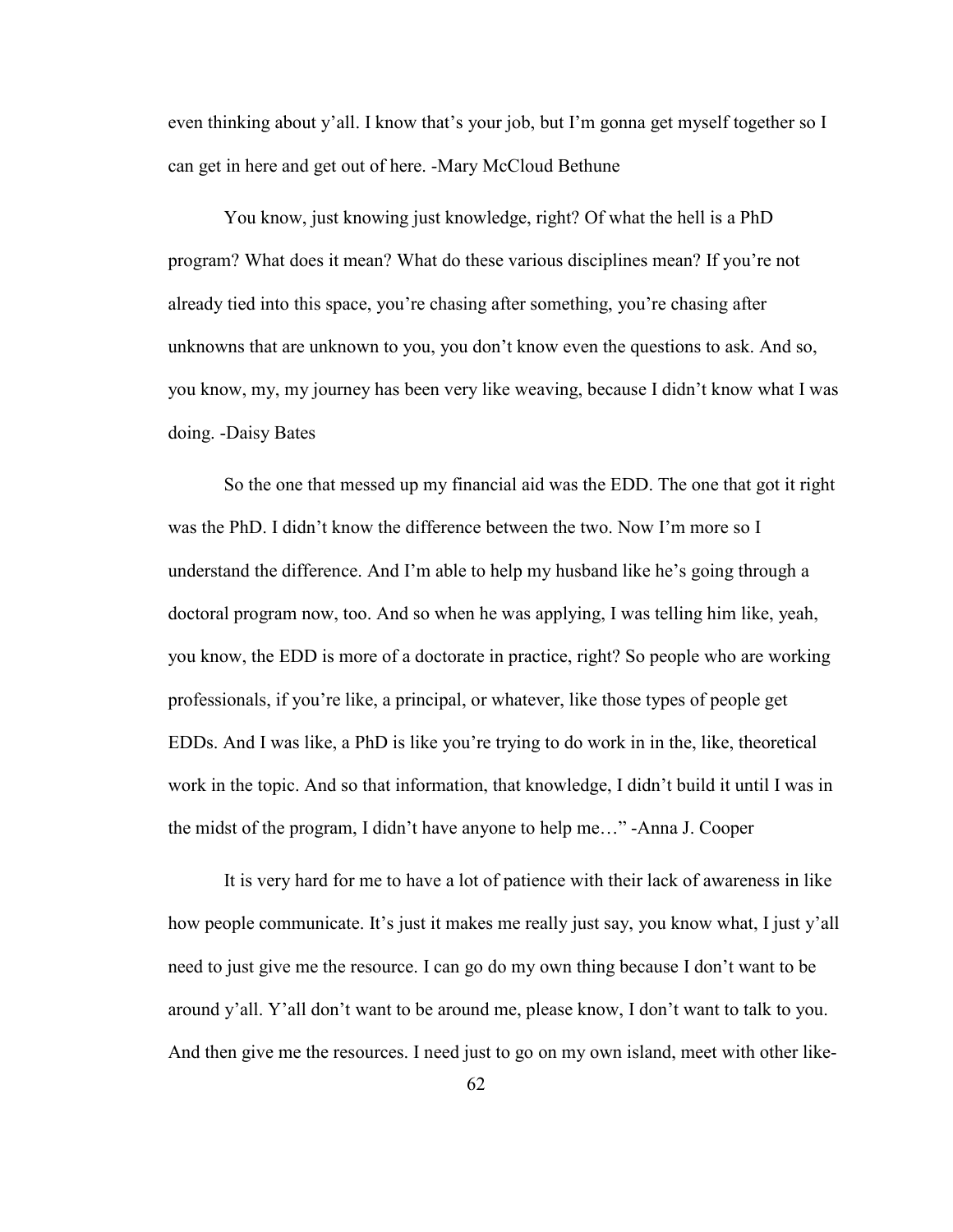minded people and do what I want to do. [...] so I may have to search across campus and find that black professor, because that's why exactly what I did for my committee, I sought a black the only and first black full professor at school, which is crazy. Um, but she's the only one. And I was fortunate, I had a relationship with her already asked her, she'd be my outside committee member, because I said, I need a Black lens… -Betty Shabazz

Implicit education costs here align with the ROC mentioned by Chambers and Huggins (2014) and Tabron and Chambers (2019). The women in this study painted a clear picture: to obtain a PhD as an African American woman, one must make the PhD their #1 priority, despite the fact that they are mothers, wives, and community assets. Second, by pursuing a PhD, there is little to no time for themselves because whatever the PhD does not take is owed to other aspects of their lives such as mothering and being a wife. Lastly, this theme reveals that African American mothers lack the support that takes into consideration their intersecting identities as African American and as women. As a result, African American women traverse through the academic journey without adequate support. They are expected to and are bootstrapping.

# **In Response to Q2: "What is the perceived impact of implicit education debt?"**

*When I think about debt, it's expensive to my health, because it causes me to stress, it makes my brain not function as well as it should. It takes away from my joy in spaces and places when I should be able to be joyous. That's expensive. And if you frame that emotional load as debt then yes, it is very high.* -Daisy Bates

Implicit education debt consists of the non-monetary, e.g., socio-emotional and physical, debt accumulated in pursuit of higher education. This debt encapsulates that which is lost, taken, or forfeited in the pursuit of one's higher education aspirations. Economists refer to this as a tradeoff or opportunity cost, which is how we make decisions about where to allocate resources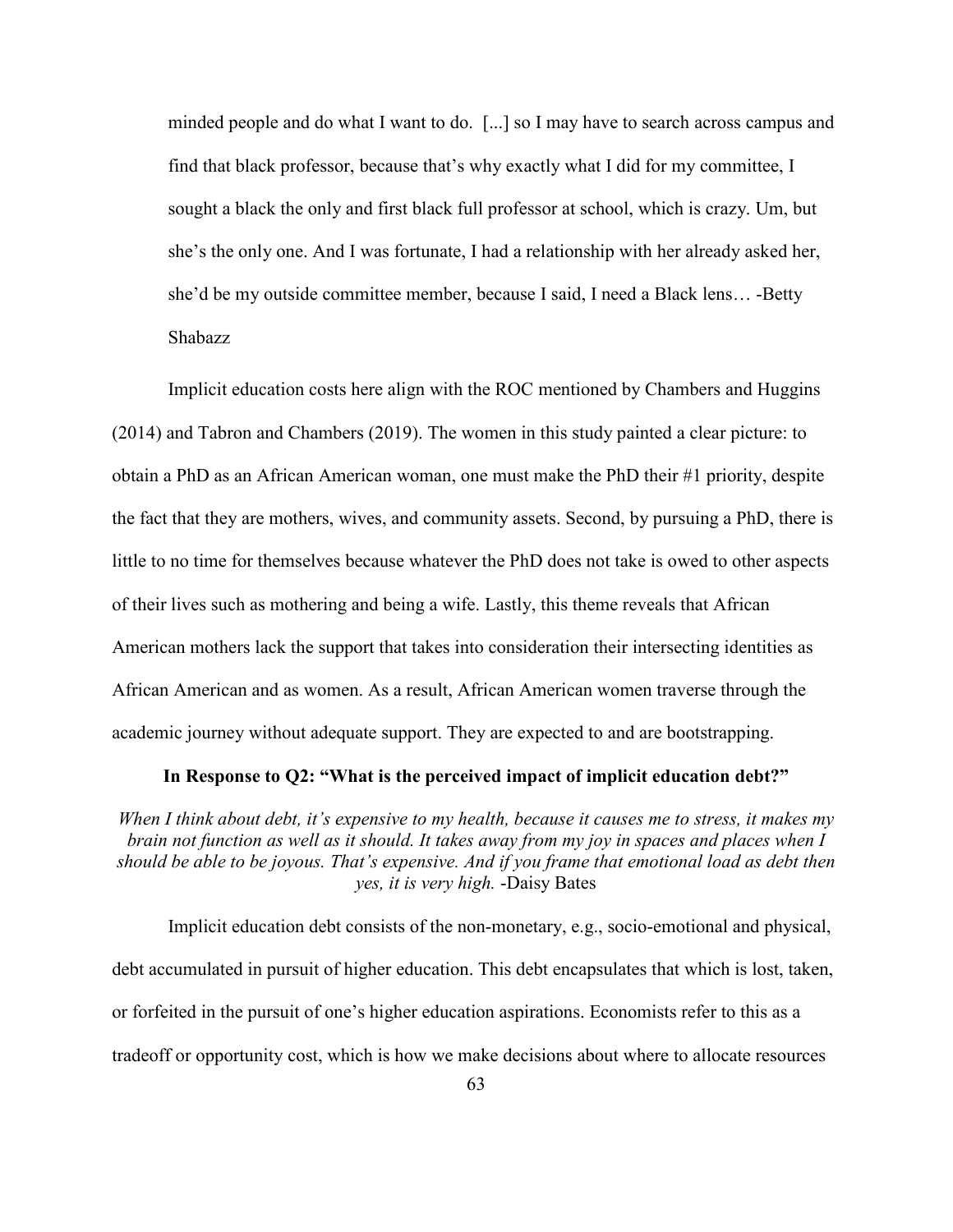(Feldman & Archibald, 2011). In the case of this study, research participants allocated their talents, leadership, influence, and time – all of which are valuable resources that have been and remain a life sustaining force to the African American family and community – in hopes of expanding their reach with a PhD. Implicit debt awareness, cumulative stress, social isolation, and estrangement are the four themes that emerged responding to research question two, "*What is the perceived effect or impact of implicit education debt on African American mothers' lived experiences?*".

# **Implicit Education Debt Awareness**

Given the nature of implicit education debt as something experienced and felt as opposed to explicit education debt, which is quantified, I asked participants, "Did you ever consider the debt?" when going into a PhD program to gauge whether or not the women recognized nonmonetary debt as a debt in and of itself. More than half, 9 out of the 14 participants, did in fact note implicit education debt as an actual debt and in some instances referred to implicit education debt as the most salient form of education debt to them. Below are selected excerpts of the participants' direct mention of implicit education debt.

Yeah. So I'm not even going to talk about the financial piece. Because it's, it's not important to me. I'm the emotional debt and emotional burden, I think came like full circle this summer, like I was talking about when I really got a chance to spend a lot of time with my family. And I realized that I was missing that over the first year of my program. And that's when I realized that the program was taken a lot for me. -Ella Baker

So the debt, so like, so for me and even interpreting that and considering that I guess it will be kind of like a debt of like mental health. -Toni Morrison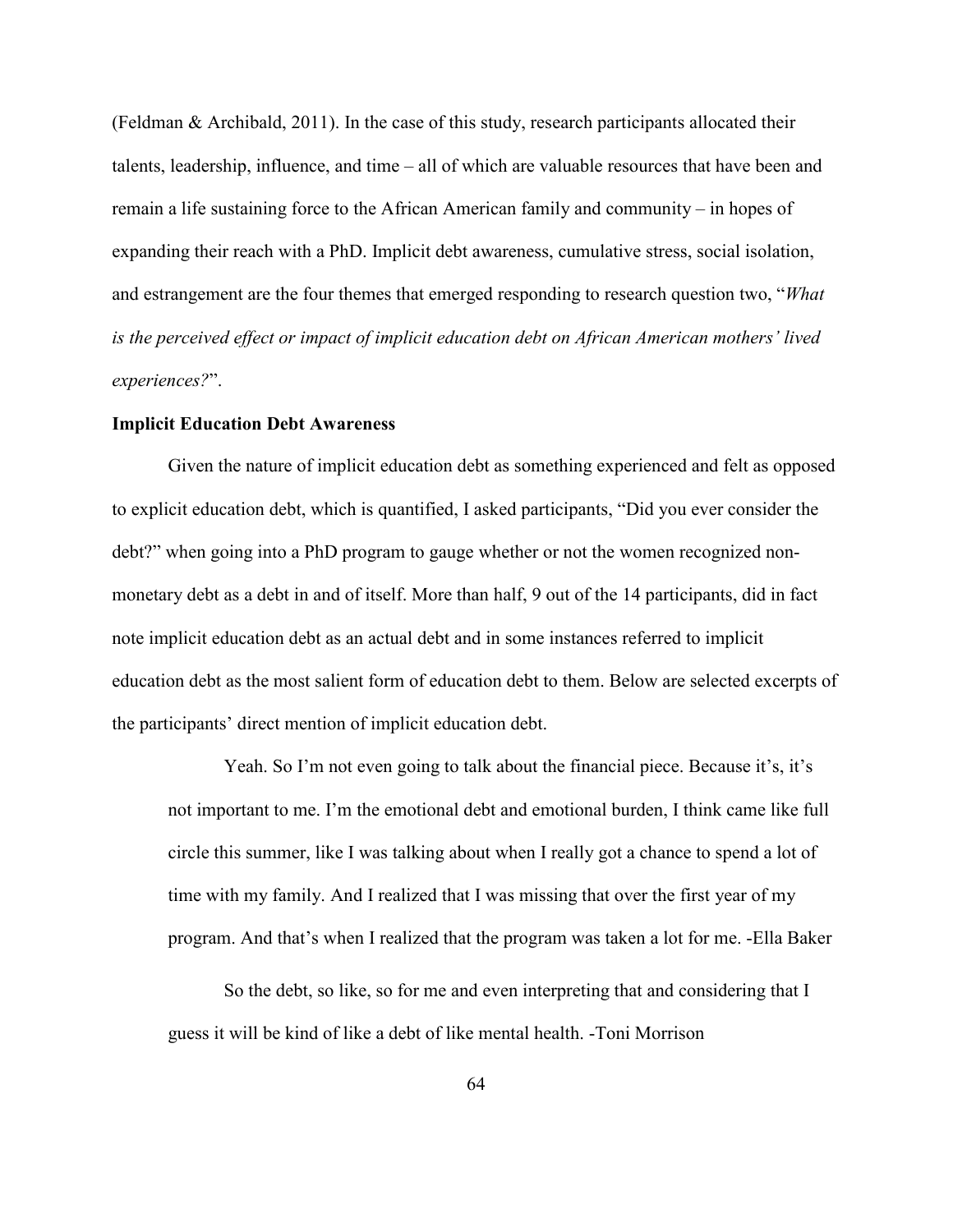I gave consideration to like what this would mean for like relationships that would have to go on hold I think like relational type debt. But that was where for me like my faith really came into it and just really looking at and having to be okay with the with the tribe this with you will be with you. -Daisy Bates

And I feel like the other type I feel like the other ones are like, you know, more pronounced like the emotional debt, like it's exhausting. Like, it's exhausting. It's exhausting to be pursuing a PhD, which most of the people in my program who are single without kids, this is what they do. -Margaret S. Collins

…so in the context of, or the definition of debt, and if it's not monetary, then it's emotional, it's spiritual. -Mary Ann Shadd

While not all participants mentioned implicit education debt awareness directly, each participant reported having experienced two or more of the four sub-themes that encapsulate the idea of implicit education debt. This finding further reiterates the need to address the impact on the mental and physical harm inflicted upon African American mothers in pursuit of their PhD. Participants mentioned "knowing" that the process would be difficult; however, the implicit education cost associated with the PhD journey proved to be more than many had bargained for in retrospect.

# **Cumulative Stress**

A person subjected to multiple stressors over a prolonged period with no foreseeable recovery may experience cumulative stress (Franklin-Jackson & Carter, 2007). As a result, a person could feel chronically fatigued or develop anxiety. Some research suggests cumulative stress is a leading indicator of health disparities and health outcomes (Franklin-Jackson & Carter,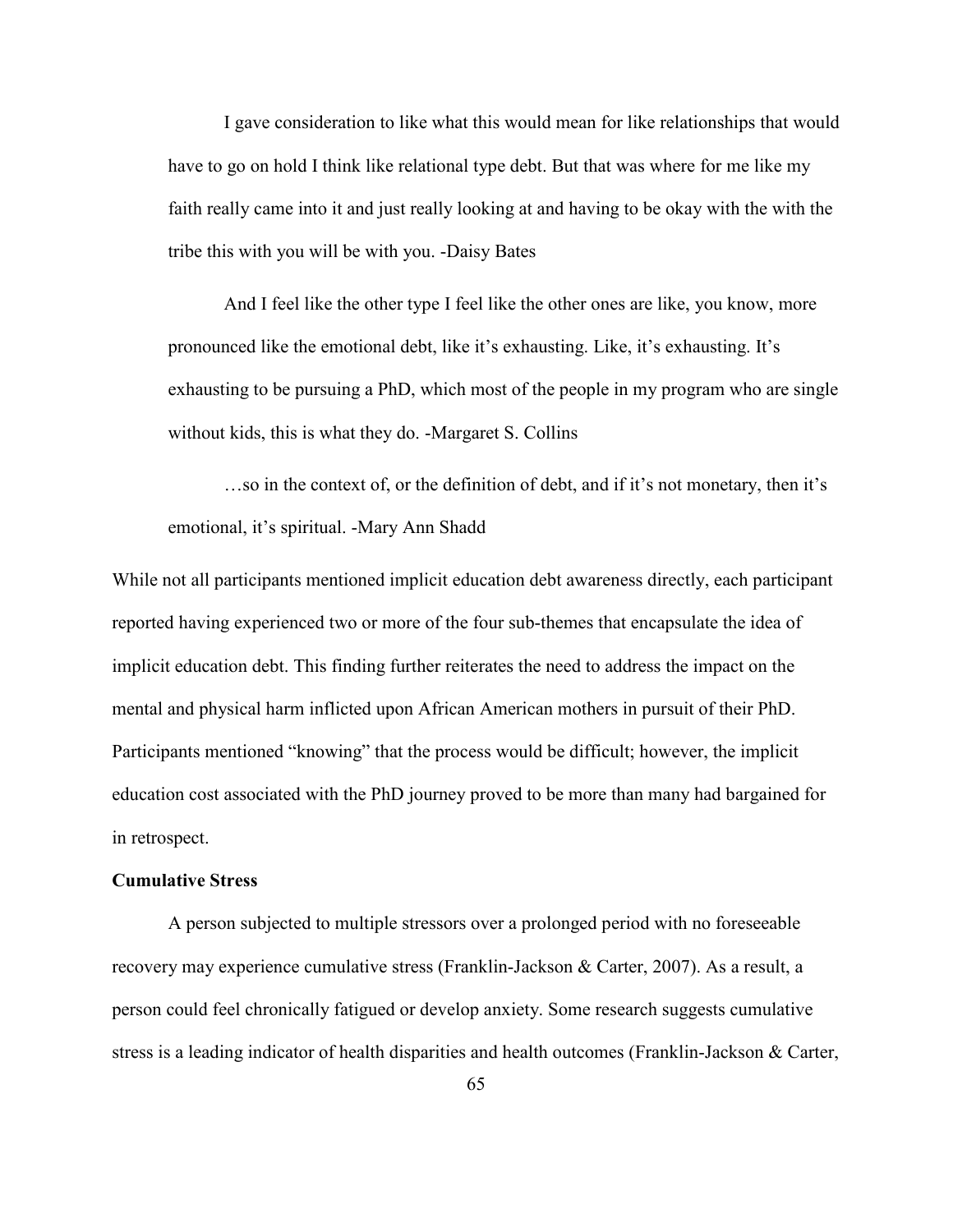2007; McClendon et al., 2021). To capture cumulative stress in this study, I noted any mention of mental and/or physical stress and impostor syndrome related to pursuing or obtaining the PhD. In recounting their experience as PhD students, 13 participants indicated that they were or had suffered from cumulative stress. The participants also described suffering from impostor syndrome, or the "condition where one feels inadequate or unworthy of his or her success or accomplishments despite evidence suggesting otherwise" (Omotade et al., 2017, p. 22). Listed below are a few excerpts where the participants mentioned or described suffering from imposter syndrome.

So it's like, that feeling of feeling like, you have to prove to them that you're worthy of being in that position. That's a sad feeling to feel, but it's, it's the reality, a lot of times, especially in higher education. And just that, that stress alone, you know… - Dorothy Height

I always have to challenge myself and say, you are enough, even though you're in this space. And the thing is, what does a doctor look like? What am I supposed to? What am I supposed to? Like? How am I supposed to talk? What am I supposed to look like? Are my nails not supposed to be long? Like, it's so it's always that internal challenge of being okay, with just being myself. That's the only I guess that's the only thing that I can say, is just being okay with being myself. Because sometimes I feel like I'm not doing enough." -Fanny Coppin

But like this internal pressure. And sometimes societal pressure that we have to be two times is in so much better than was really getting to me last year. So I was like, I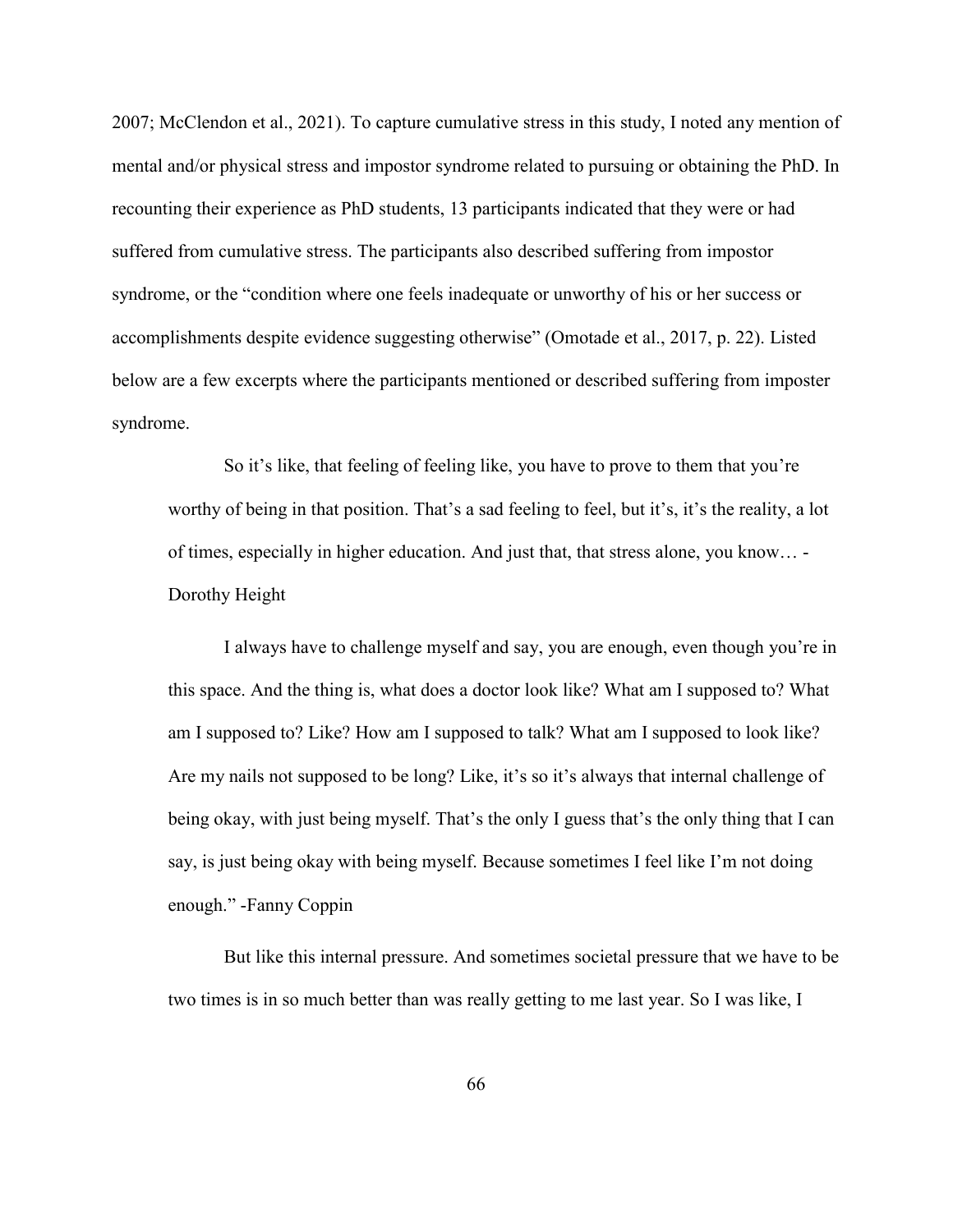have to produce the best work. I have to all my presentations, have to be on point. Anybody speaking in class, it needs to be me. -Ella Baker

For somebody to see me broke down and tired but still going still got all my suits in my heels, you know, but I'm still telling them whew, girl, I'm tired. You know if it was for them to see how I either looked my physical appearance at the time, but I'm really telling them how they felt inside. They don't get the look misconstrued; you know, some can look at you. Oh, you got it all. -Mary Ann Shadd

So it's like you go, you think about this, you know, like the imposter syndrome that we all, you know, tend to deal with. And it's funny, because, you know, these were things I had expressed to him, I expressed to him how a lot of times he made me feel invalidated, and kind of like, isolated in lab and he just told me, he was like, Well, you just have to get over it. -Inez Beverly Posser

But then we already to start with the expectation of you have to prove yourself, like, how did you get here? Like, you're at a PhD, you know, but then also, let me pick apart, um, what they missed. Or perhaps that's how we, I felt, you know, internally, like, I had to, you know, for them to think like, Oh, how did she make it in here, whatever. So let me pick apart some of her work that they may have missed. -Toni Morrison

So when you're feeling in your doctoral program, like feeling that you're not enough and feeling like you have that imposter syndrome and stuff, and so like, put on top of that, that you feel like you can't breastfeed your daughter enough and your husband's like, well, I can help you. But you got to either pump or you got to do this formula. And so feeling like you want to be all that you can be in all your roles, but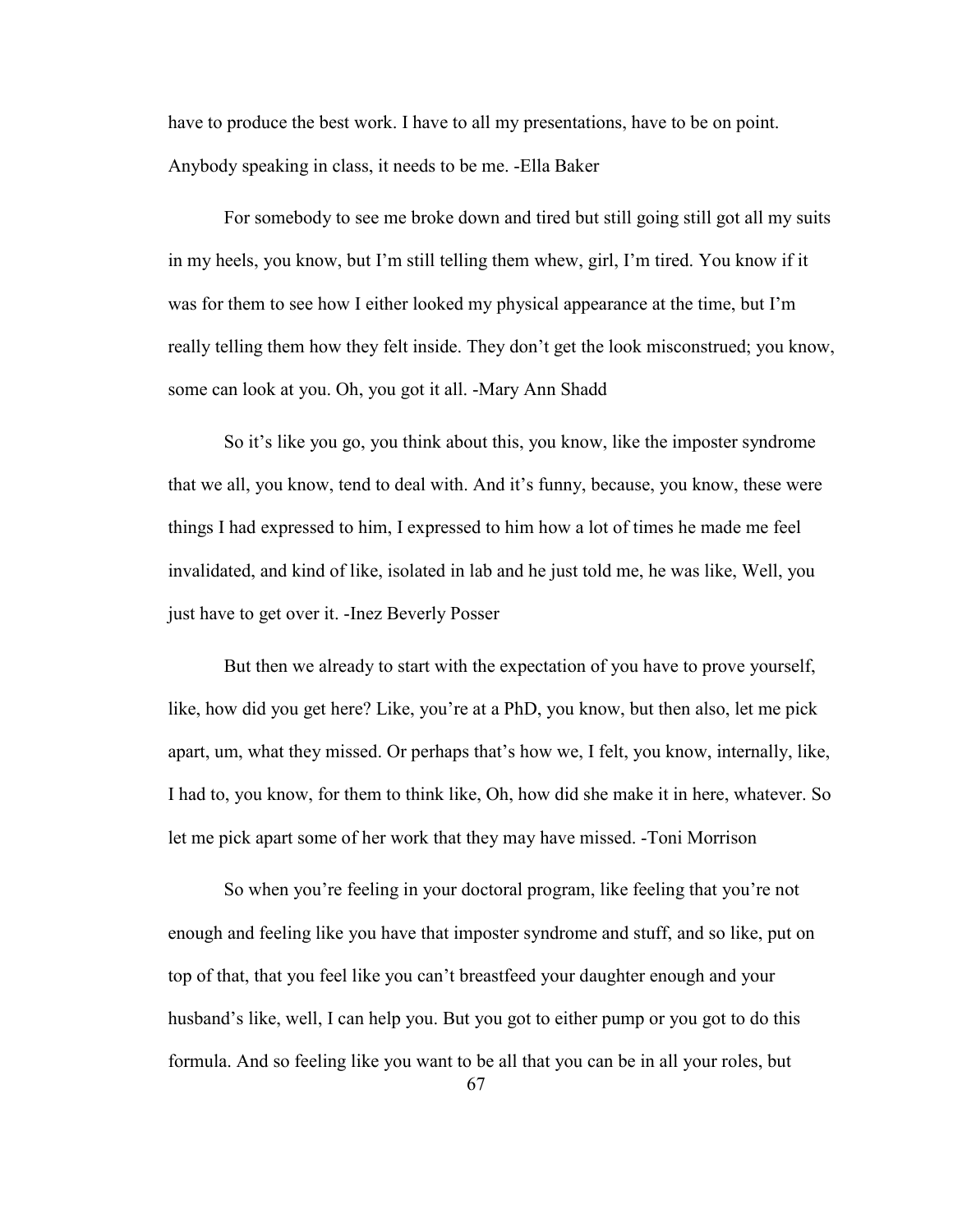feeling so down and out about it, that you can't even just do what God has made you to do. Right. So when I had to supplement with formula with my daughter a few years ago, like that was so hard because I took it personally. -Anna J. Cooper

Research that details the effect of cumulative stress revealed that over time, individuals could suffer physical health challenges (Franklin-Jackson & Carter, 2007; McClendon et al., 2021; Williams, 2009). Below are excerpts from research participants whose cumulative stress resulted in physical health challenges.

So like, even when I think about, like, I also have like, chronic migraines. So that's something I deal with, but I think about, like I said, like, those first few years, like, like, the, like the, the cloud I had over me of like, going to meet with my advisor, or even having to talk through ideas… -Toni Morrison

I'm still trying to navigate, figure out a balance kids and this, and then I had developed an ulcer, because I was so stressed. -Betty Shabazz

Others describe their battles with depression, being exhausted, and feeling immense pressure that never lets up.

I wanted to quit every other day. But I wasn't going to, and I know, they say that again as black women, as women, we put that on ourselves. You don't have to be superwoman. Again, but that just wasn't an option to stop. -Ida B. Wells

So it's just like, for me, those things that are taxing, I guess I don't think of the long-term impacts on that. Besides the fact that I need to focus on mental health. I think I've you know, I found a counselor, since I've been in school, like, I have noticed that I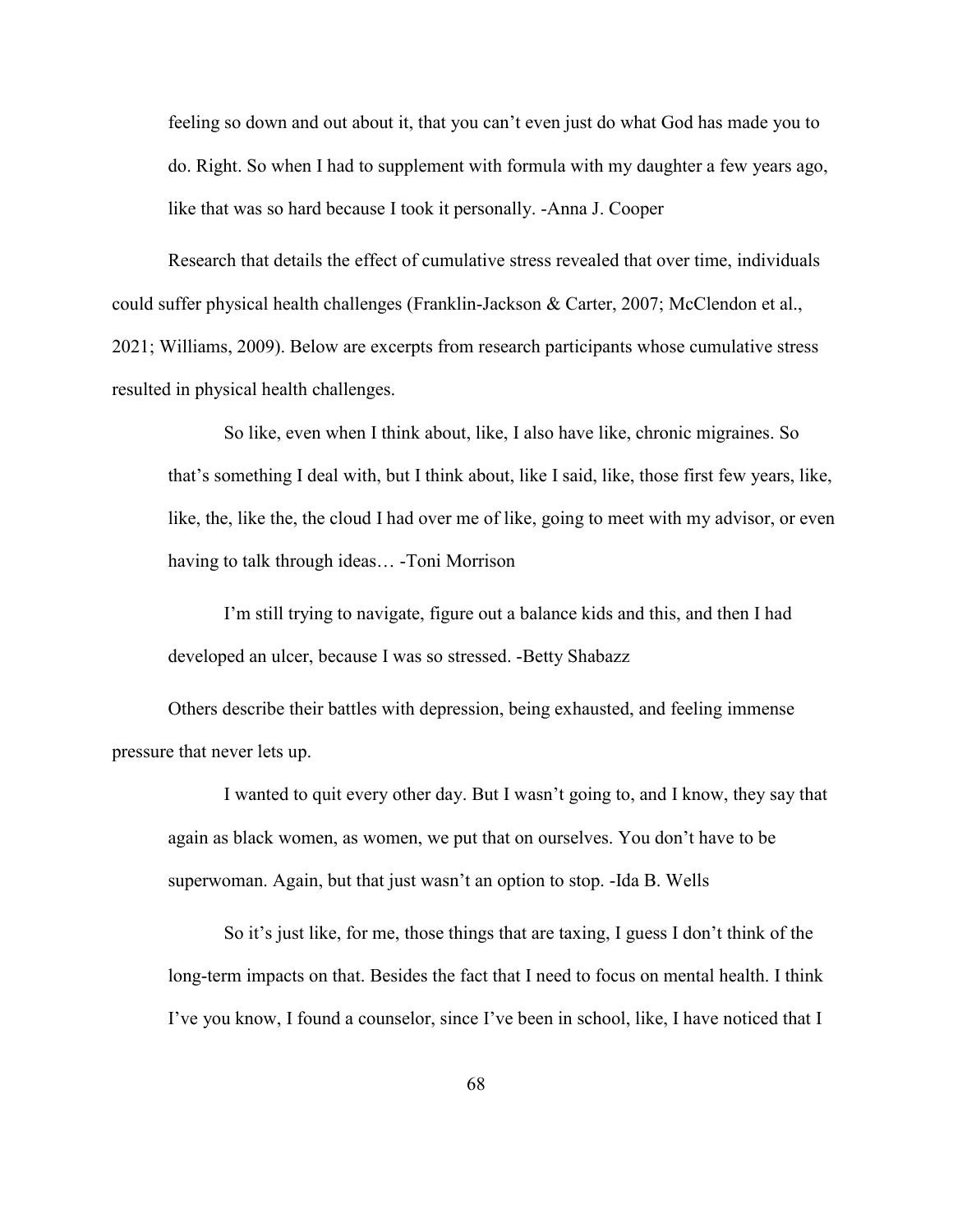need to do those things. But it's just like, this constant feeling. And I think that is why I'm struggling to know what's next. -Betty Shabazz

So in between, you know, this doctoral program, wifing, mothering, teaching, and work, I feel like the doctoral program added an extra level of stress. So I feel like it affected me in showing up because sometimes I was more irritable than I probably would have been, if I didn't have, you know, because I'm sure you can relate. But sometimes I doctoral program feels like a monkey on your back. -Mary McCloud Bethune

Like I said, I grew immensely anxious that going into like the depression, the debt of time not being able to [natural pause] the debt that I had to dedicate to my work. The debt of always felt like I owed my family. Because I wasn't there. -Toni Morrison

Cumulative stress presents health challenges both mental and physical. The women in this study were all African American mothers and research suggests that due to systemic racism, cumulative stress lead to poorer health outcomes and research shows that Black/African Americans have a higher rate of cumulative stress than their white counterparts do (McClendon et al., 2021).

# **Social Isolation**

Social isolation is defined as when an individual who has a lack of or diminished sense of belonging or socially fulfilling interactions with family and/or friends (Alspach, 2013). In this study, I noted any participant who mentioned tokenism, isolation, and/or non-university support lack of understanding regarding the PhD or PhD process as experiences of social isolation. Of the 14 participants, 11 of the women reported experiencing social isolation. Below are a few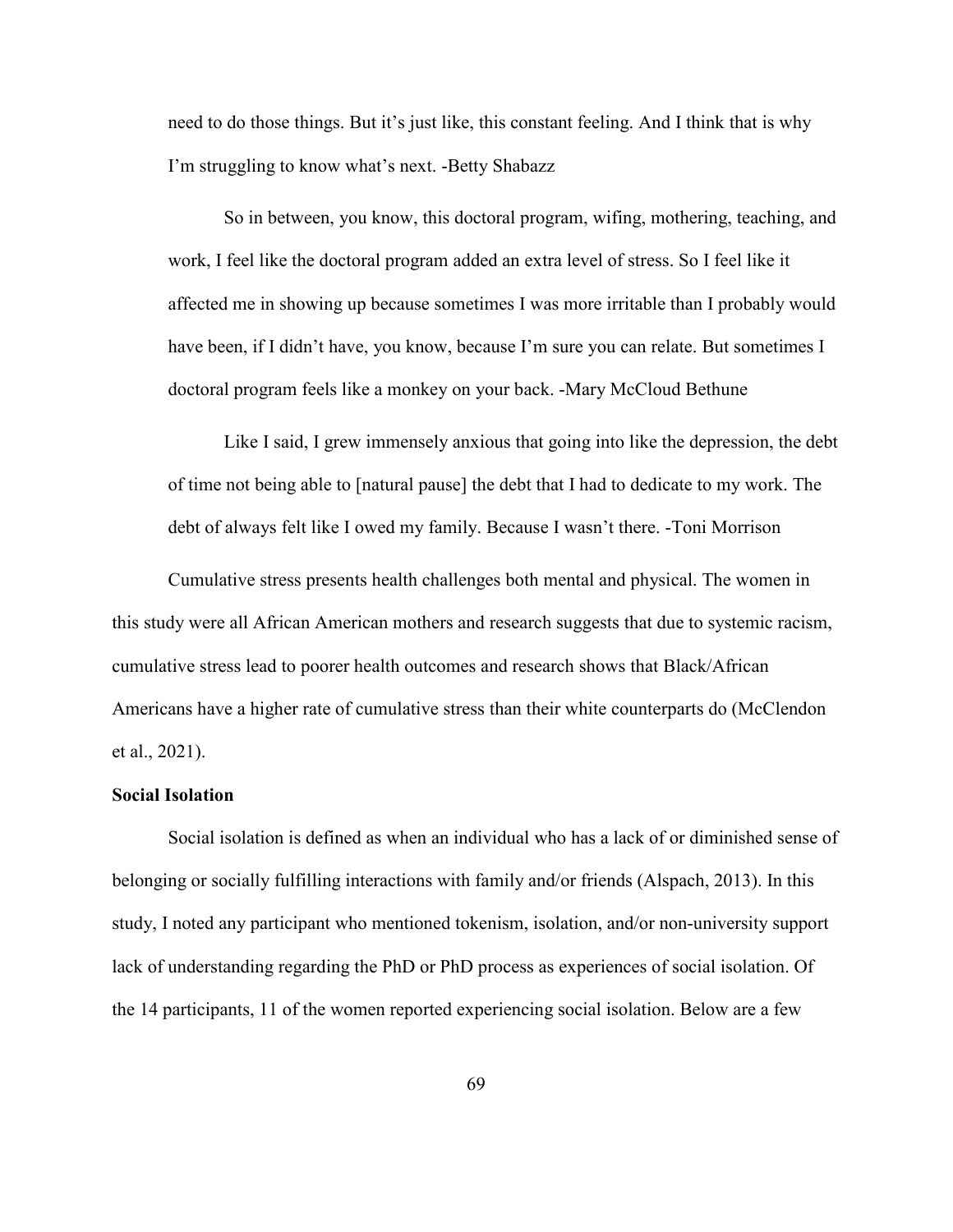excerpts of their experience with social isolation and the ways that it impacted their normal day to day interactions.

And I'm tokenized. And I'm one of the only black people and I'm churning out this research that's preaching to the choir of black people that know it. But it's also preaching to a group of people that don't really care to hear it, you know, they pat me on the back at a conference, but they're not going to actually go do the work. -Betty Shabazz Betty later shared,

...but I think [the PhD] took it [stress] up a notch because doctoral programs like you know you're learning how to be a student again you have all these expectations and then that weight of being the only black student, so I do feel like some of these people have never really interacted with black people... -Betty Shabazz

Another participant provided the following comment:

And because they see me just push through the assumption is she can automatically do it. I mean, it's done pretty much, but they don't see the internal challenge or even just the challenge that I have at home, just trying to manage a household with a daughter during, you know, COVID and everything like that. -Fanny Coppin

Fanny also explained that the responses she received made her feel alone.

...and it's just like, whoa, why did I keep pushing? Because I felt like, nobody asked me, How are you balancing motherhood? Being a wife being a student? How are you doing that? Nobody asked me that. Because the assumption is you can just do it. That's the assumption is you got it; you can do it. -Fanny Coppin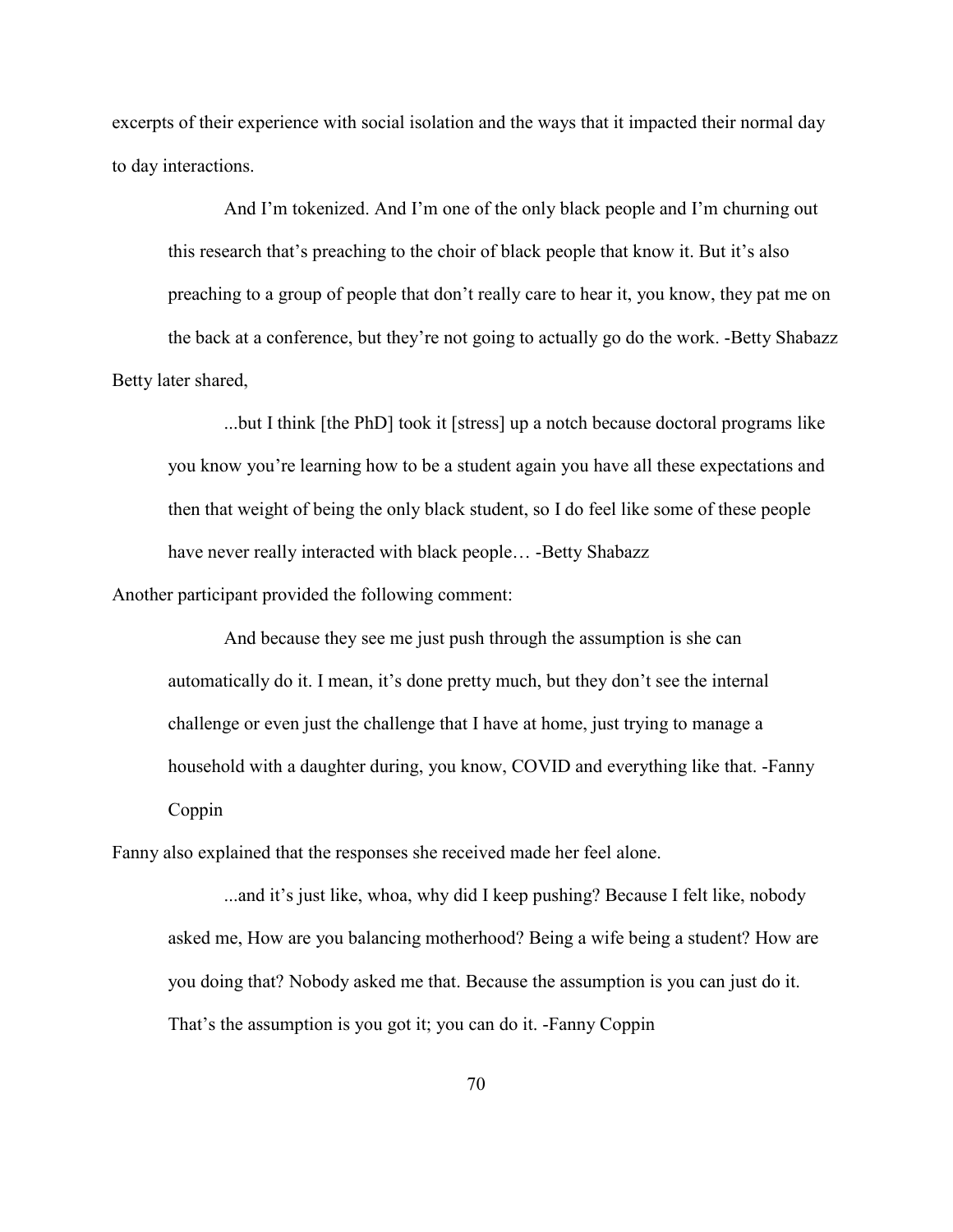While many of the participants mentioned that very few people understood what they are going through, they relied heavily on their family members and friends outside of the university to keep them motivated. However, this reliance is complicated by the fact that many of their family members and friends lack knowledge about the PhD and its purpose, which made the participants feel even more isolated at times.

You know, my parents have never been able to support me throughout the educational journey besides like, Yay, you did it. Because they didn't, they don't know it, you know, the neighborhood I grew up in, they don't know it. And so then getting into a PhD program now, you know, my mother is crying, she's so happy, my dad's so proud. But at the end of the day, I know that when it comes to the research and dissertating and when I go on that going internship and maybe be paid pennies, they don't understand that. So I can't lean on them not because they don't [do not, not] want to be supportive, but they just cannot understand why I would choose to go through that with the value of the worth is. -Daisy Bates

People that I know, that are close to me that have advanced degrees are all single. So they're like, you know, you can do it, you know, you know, you just got to, you know, work hard and grind and okay, I do that. That's fine. And this has this, this journey has been really difficult. But it's kind of like, okay, but can someone tell me as a mom what this is gonna look like? -Zora Neale Hurston

So my grandmother comes and stays with us for weeks at a time, so she I feel like has seen the journey the most. And she she's very concerned about marriage. She's very concerned. And 'he doesn't necessarily understand what it is that I'm doing or why it's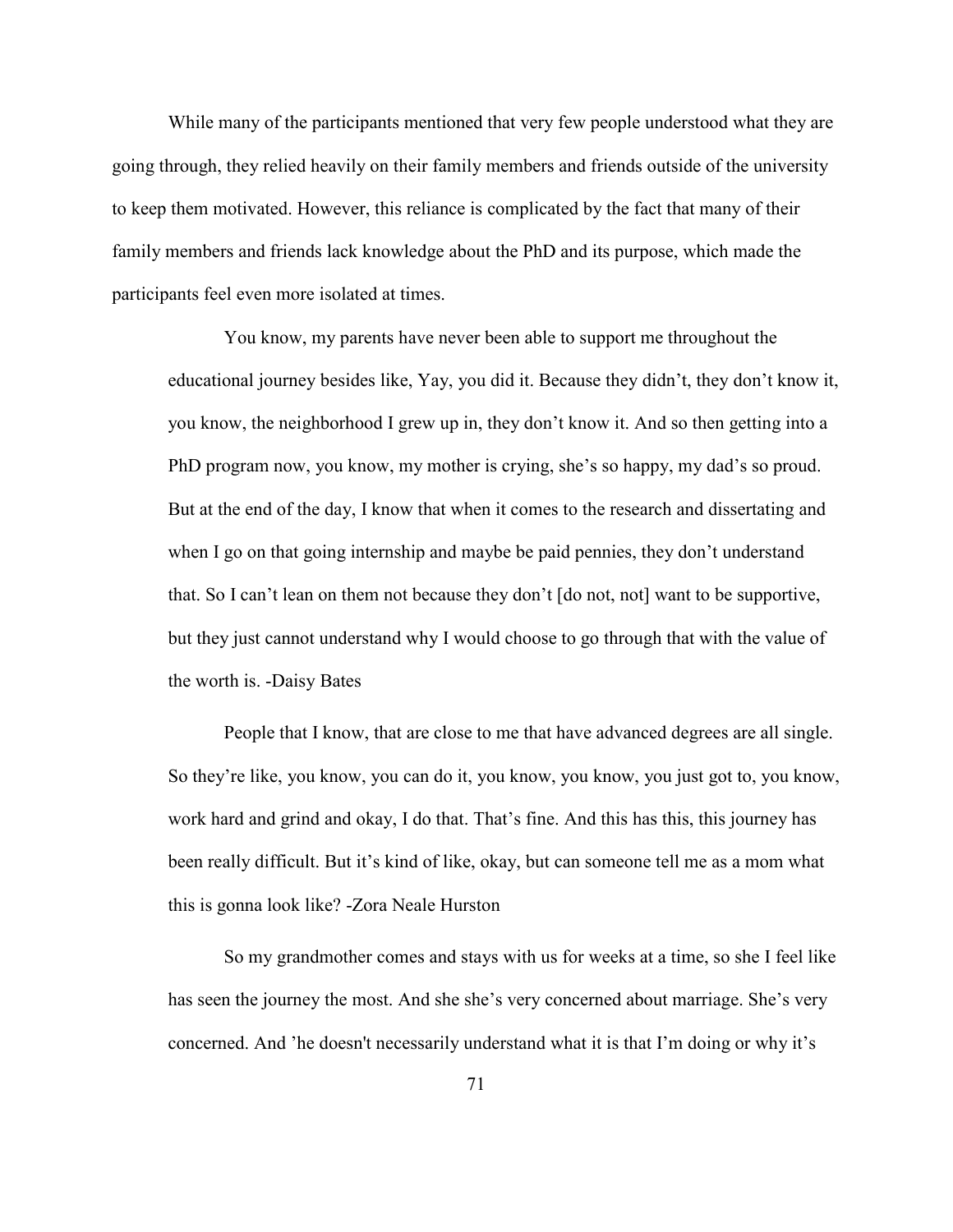taking so long. So she understands that I am in school. She understands that I teach classes sometimes, but 'he doesn't understand why it's better than teaching high school because to her, like, I already had a prestigious career. So like, why would you do this thing though she is proud of me. She still doesn't understand like, Why? Why would you do this? Why wouldn't you just go teach like, you're already a teacher just go teach. And she also understands like, why I do something for no money that takes so much time with my family. She understands working, she worked six jobs. Like she had six kids, she understands working, [she does not] understand me doing this for free. -Margaret S. Collins

The social isolation that these women experience both at school and at home that ultimately affected their sense of belonging in both spaces have at times led to the breakdown of meaningful relationships.

# **Estrangement**

*Dictionary.com* defined estrangement as "the state of being alienated or separated in feeling or affection; a state of hostility or unfriendliness" (*dictionary.com*, 2022). In this research, 12 of the 14 participants reported having experienced estrangement from family, friends, or community. I noted estrangement with any mention of divorce, marital conflict, family conflict, friendship conflict, loss of friendships, or loss of meaningful connections to the community. Most participants who talked about having experienced estrangement did so with their husbands. Below are several participant quotes that highlight the toll graduate school took on their marriages and other relationships: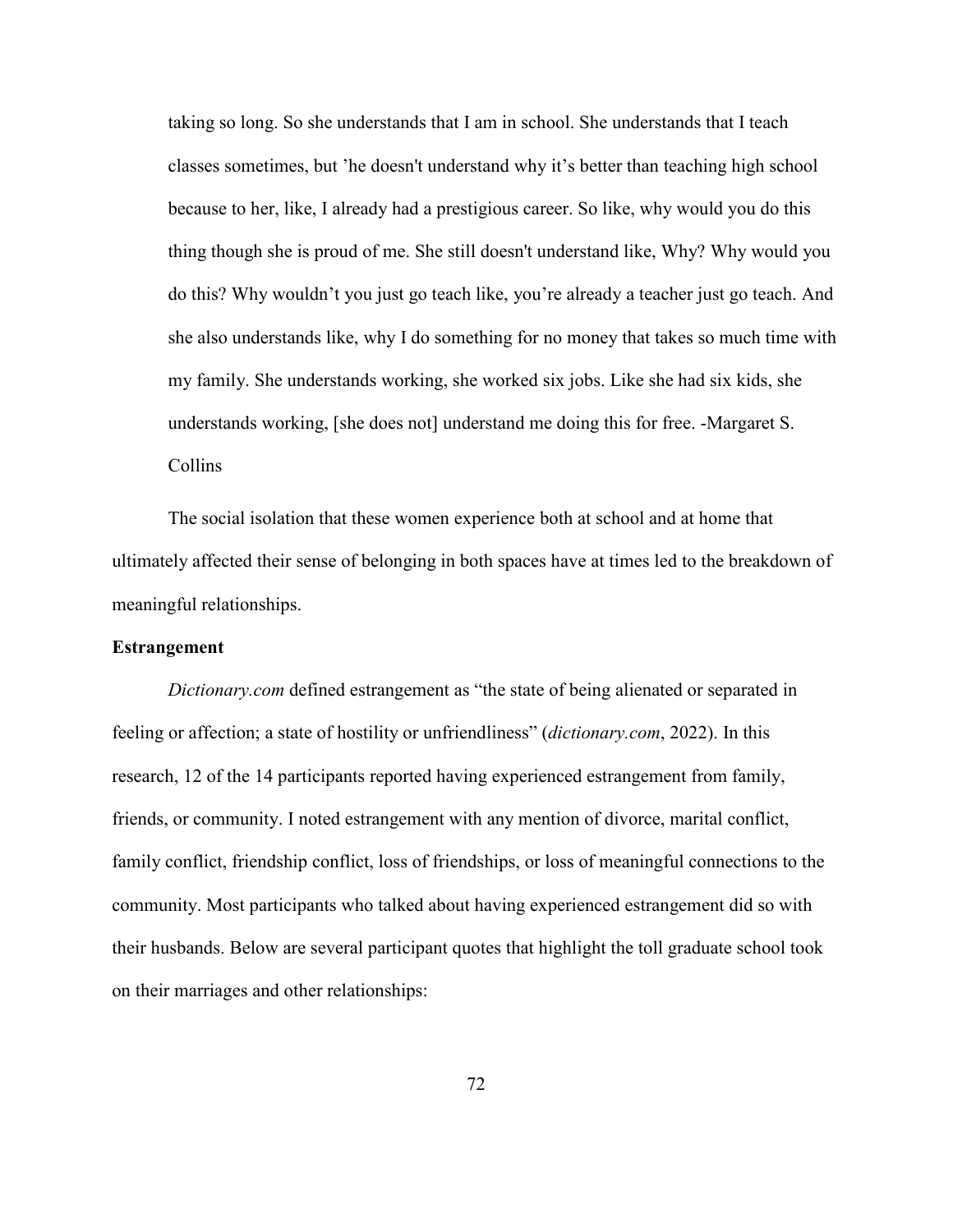He [husband] sacrificed like, how can I say this kind of like that emotional mental support for me, because there was times that I was so emotionally unavailable because I was so focused on my to do list that I really wasn't attentive or available for him. So he sacrificed that as well. -Toni Morrison

And so I know that it's costing money, but I don't know how to make it go any faster. Right. And so that cost caused a lot of strain in my, my marriage, because my husband was trying to support me. But what he also saw was that my monetary debt was increasing exponentially. -Anna J. Cooper

I felt angry for the most part and I know that maybe others my felt guilt, but I didn't feel guilt like I felt as though like I gave up my career and I focused on everyone around me for seven years. So the discomfort people were feeling I was, but I don't know I felt like you guys are good guys, everyone was good. But not thinking you know, for my children like this is this is their world. So it took it took me like no like they could be sad like, this is their world, I'm their world. -Margaret S. Collins

Like everybody just wants time Mommy wants time to but having to remind myself that it's not about just checking things off the list and making sure that they're alive, making sure that they're fed, making sure that her hair's done, you know, making sure that they got clothes on. Like, it's just, it's more. It's more, it's not just about those things, but forcing myself to try to be in the moment. And I could say that was a big debt or a big right. Yeah, that was a big cost that I didn't realize that was happening throughout this entire process that my behavior of just checking things in even in my relationship, checking things off, right? Like, Oh, you want intimacy check. Right, but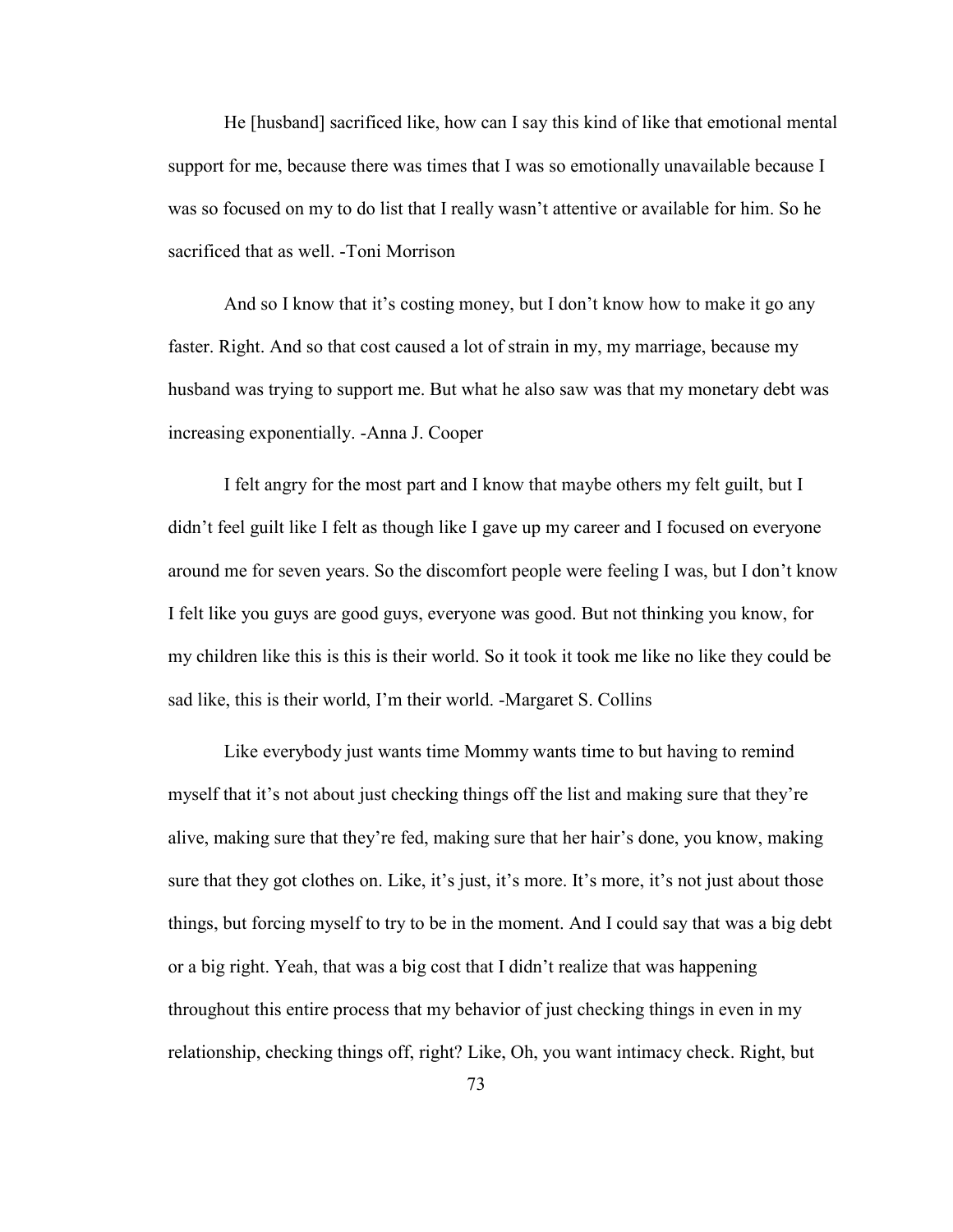not really being there. So it literally has been my walk these last eight years of just checking things off a list where now I'm in therapy. And I'm also in like a church group for moms, that we just, you know, check in weekly, that I hope that I'll be more than just a check things off person. -Anna J. Cooper

…like my marriage, I gotta push that over to the side. You know, when you have a full-time job, and you have two active kids, and they're participating in lots of different programs, and your husband at the time… -Mary Ann Shadd

So yeah, it those moments like don't talk about, you know, to him [husband] really, it's like, man, you know, now let me go and walk back to my computer as in our room and get to work, you know, I'm saying are all those times that, that they're making memories that maybe seem just mundane, you know, to him. I'm like, I wish I could be more. And I know, I signed up for this, I get that. But I don't want to be as not present as I am. -Betty Shabazz

…and to hear my kids say that, you know to hear my kid say, you know you're here for his birthday, but not for me. -Zora Neale Hurston

…listen, leaving church early, I'm sorry, God, but God knows my heart to meet with my mentor or to meet with my advisor for school. Like all that sacrifice I have been doing is just to get this degree, get this degree done. -Mamie Phipps Clark My spouse, he has been encouraging sometimes. You know, sometimes not so much. Because, you know, as you know, it takes a lot of time away and a lot of sacrifice. - Dorothy Height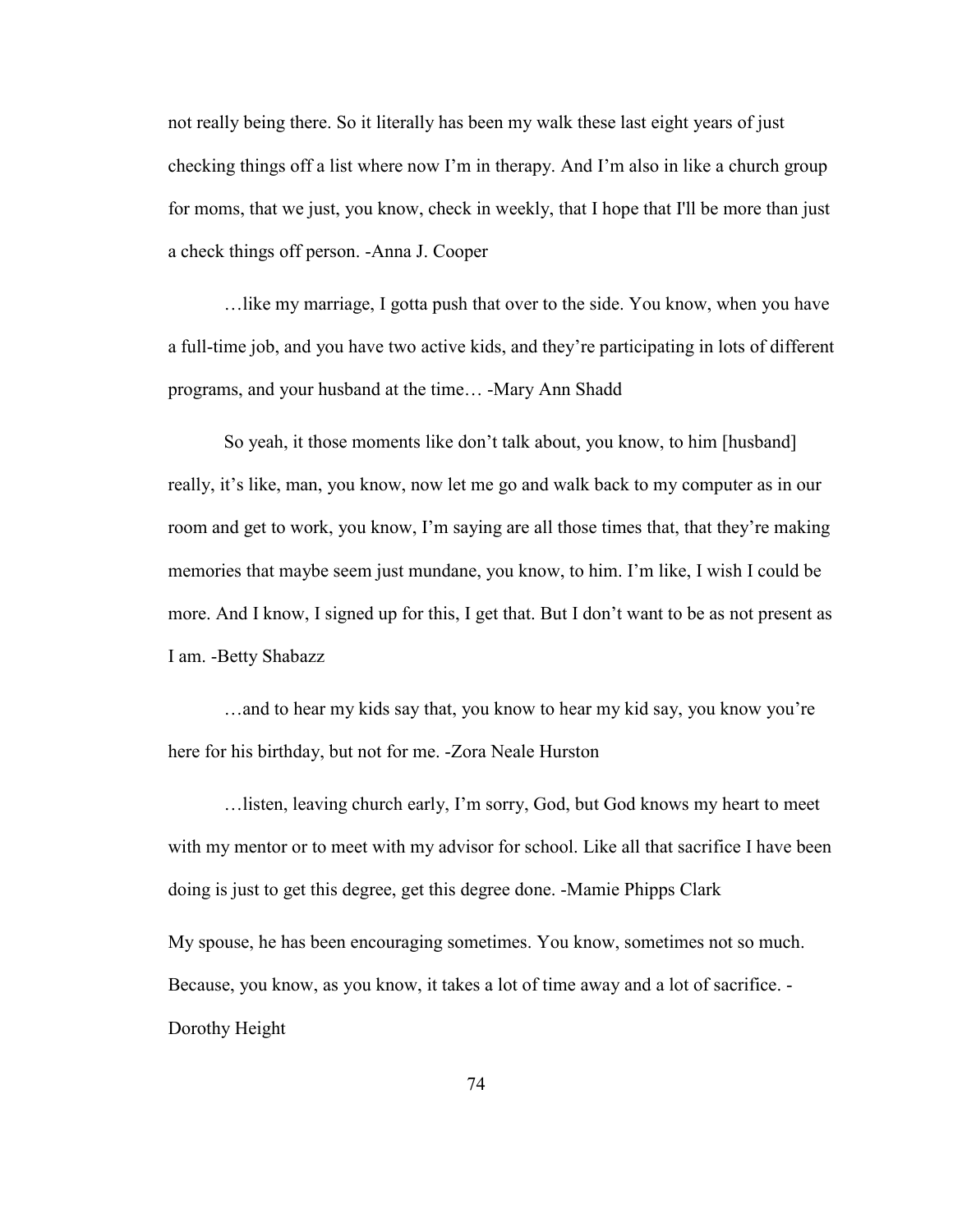When talking about implicit education debt, participants talked about time sacrificed and critical periods they felt like they had missed from the lives of their partners or husbands and their children. Some were hopeful to recover that time later, while others were not sure if the time could ever be recovered.

# **Chapter Summary**

This chapter presents the results of the thematic data analysis in research conducted in collaboration with 14 research participants identifying implicit education costs and highlighting the impact of implicit education debt on the lives of African American mothers and their families. Using a demographic survey and thematic data analysis, the following emergent themes are revealed: self-sacrifice, PhD is #1 priority, bootstrapping, implicit education debt awareness, cumulative stress, social isolation, and estrangement. This chapter organized the emergent themes based on the research question being addressed. In doing so, implicit education costs are demystified, and the impact of implicit education debt are made clear. This analysis depicts the roles these women play, the support or lack thereof in higher education for African American mothers, and the tradeoffs made by individuals, families and communities through this journey. In the next chapter, I offer future implications and recommendations from this study.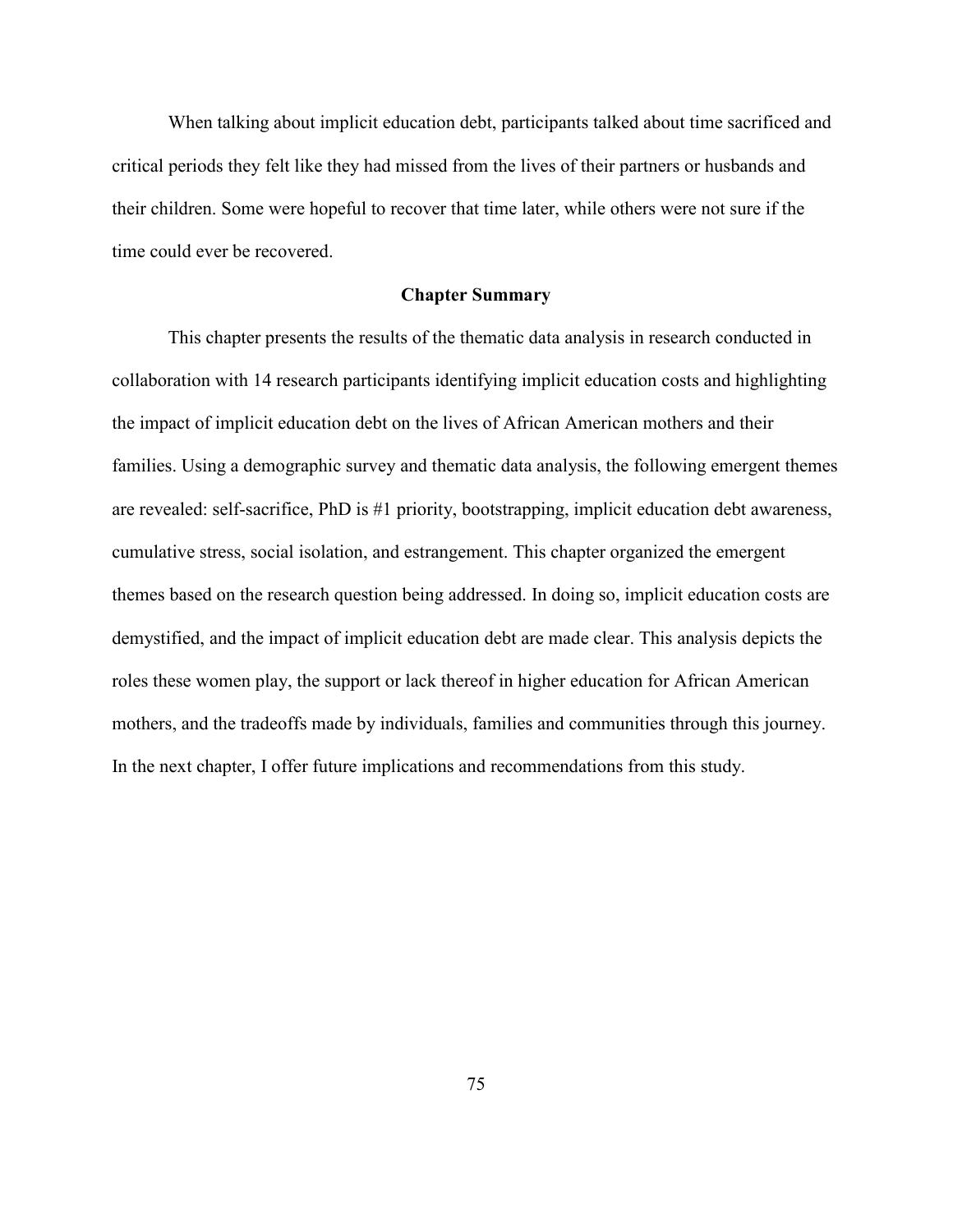# CHAPTER V: INTERPRETATION, IMPLICATIONS, LIMITATIONS AND RECOMMENDATIONS

#### **Summary of the Study**

The purpose of this study was to understand the impact implicit education debt has on African American mothers and their families' lived reality, as these women pursue a Doctor of Philosophy (PhDs). Upon the analysis of the data, the following seven major themes emerged: self-sacrifice, PhD is #1 priority, bootstrapping, implicit education debt awareness, cumulative stress, social isolation, and estrangement. Explicit education debt and cost have been and continue to be a hot topic of conversation, not just for African American/Black people but for people across gender, race, ethnicity, location, and religion. There have been calls across the nation for the federal government to intervene in the student loan debt crisis; three U.S. Presidents (Obama, Trump, and Biden) have failed to introduce legislation that directly addresses this issue in a politically viable way. While explicit education debt and costs are at the forefront, little attention is given to implicit education debt and cost. For the African American mothers in this study, many balanced working, motherhood, and being a PhD student; research shows that these women are also more likely to be the breadwinners or co-breadwinners in their households, while trying to combat a historical wage gap that is both race and gender dependent (American Association of University Women, 2021).

Part of the challenge of implicit education debt and cost being taken seriously is embedded in its name; implicit means that while something could be implied or understood, it is not directly presented or expressed. Therefore, it could be understood that if a person has a large sum of financial debt, student loans or other, that debt might cause stress and or discomfort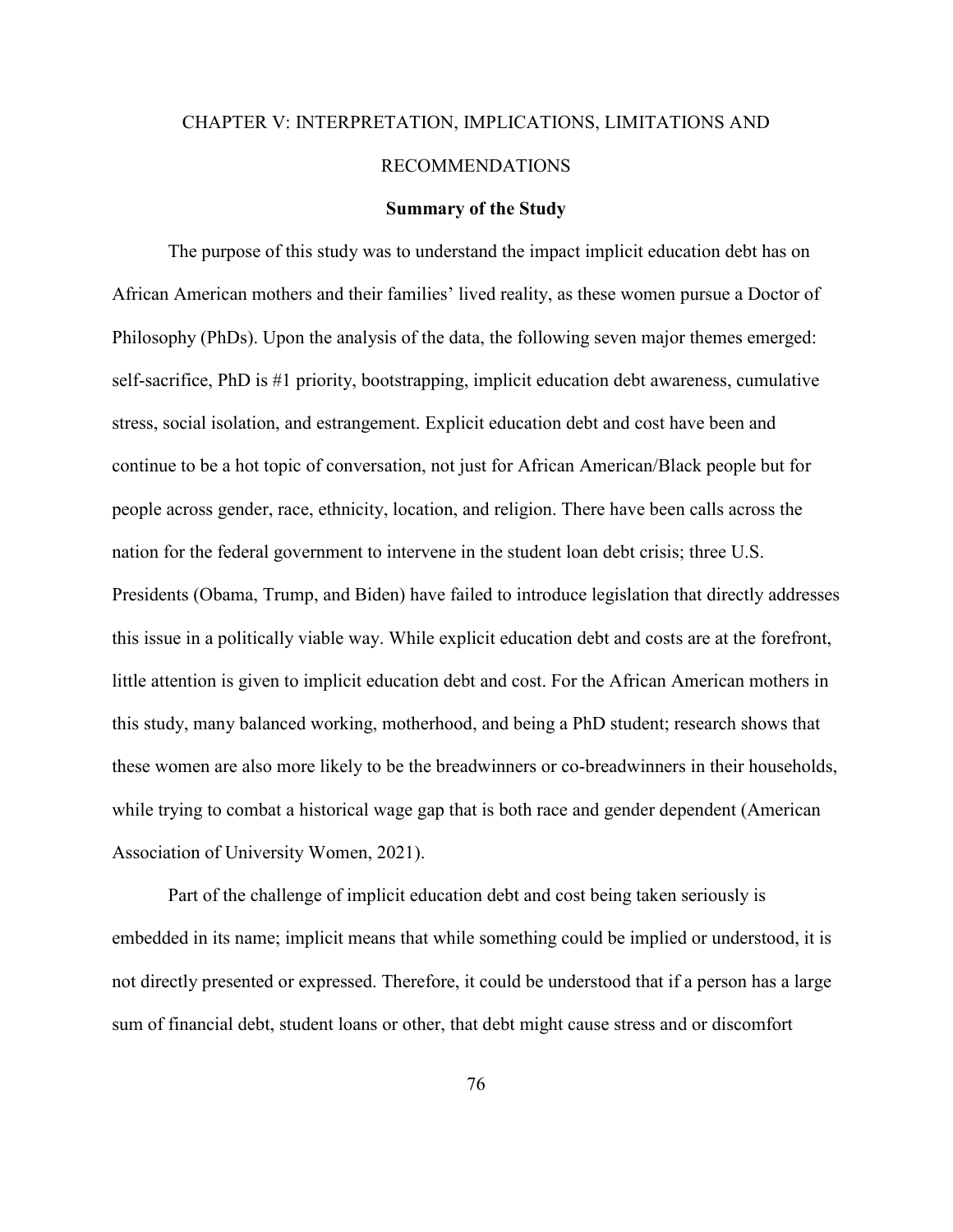because a person may lack the ability to pay back a debt. Results of not paying a debt could be the loss of possession of a house or car, it could also mean diminished access to other things like certain jobs, better loan rates, ability to finance a purchase, lowered credit score, or a person could even be taken to court (Gicheva, 2011; Houle & Berger, 2014; Rothstein & Rouse, 2011). This research study painted a different story for the 14 African American mothers pursuing PhD, three quarters of the participants stated that it was not the explicit debt and costs that they were worried about. Instead, they were more concerned with the implicit/non-monetary debt and costs that were more salient to them.

This chapter offers an interpretation of the key findings of this study, states the implication of these findings, the study's limitations, and a list of recommendations for future research aligned with this research topic. The key questions guiding this research are as follows:

- 1. What is the implicit education cost for African American mothers who pursue doctoral degrees?
- 2. What is the perceived effect or impact of implicit education debt on African American mothers' lived experiences?

#### **Interpretations of the Findings**

Collins (1986, 2000) Black Feminist Thought (BFT), and Chambers and Huggins (2014) Racial Opportunity Cost (ROC) are the theoretical frameworks or lenses I used during my review of the literature and during the collection of data, data analysis, results and interpretations of findings outlines in this chapter. Black Feminist Thought was used because it offers a historical and sociological lens to view the complex reality of African American women, and it takes into consideration their unique group status based on shared experiences, shared consciousness, and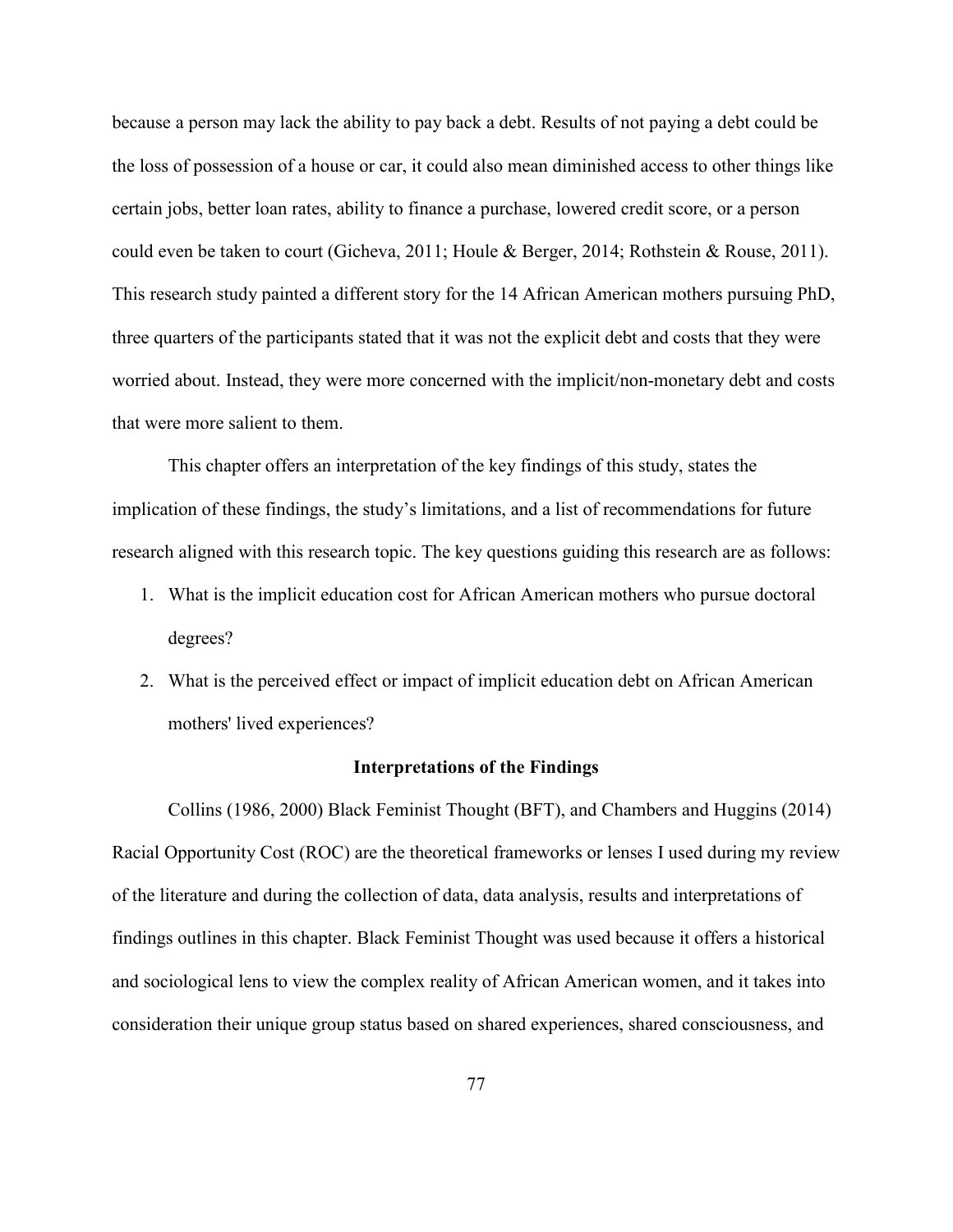the matrix of domination (Collins, 1986, 2000). Racial Opportunity Costs as a theoretical framework offered an intersectional lens, which takes into consideration power, privilege, and race to understand how minoritized students experience education; arguing schools are a tool of domination that reinforce white normative values, are steeped in power, and sustain white privilege (Chambers & Huggins 2014; Chambers & McCready, 2011; Tabron & Chambers, 2019). That being said, all 14 research participants reported having incurred implicit education debt, which is described as non-monetary, e.g., socio-emotional, and physical debt accumulated in pursuit of higher education. This is consistent with scholarly literature pertaining to implicit education debt is discussed in Patterson-Stephens et al. (2017), who explored the experiences, success, and challenges faced as Black mothers in doctoral programs. Implicit education costs are the non-monetary costs that allow students to gain and maintain access to higher education; the top costs are self-sacrifice, prioritizing the PhD as #1, and bootstrapping. These costs ultimately yield implicit education debt in the form of implicit education debt awareness, cumulative stress, social isolation, and estrangement.

### **Sacrificing the Self**

Self-sacrifice for the participants in this study included working full-time and dedicating Saturday mornings to cleaning the house and combing hair. It was the participants giving everyone everything they needed and sitting at a computer from 8pm to 1am while everyone slept trying to read one more article, write one more paper, or complete one more assignment before having to get up at 6am to do it all over again. Collins (1986, 2000) wrote extensively in *Black Feminist Thought* about how African American women are expected to play multiple roles in society and in their families but are not expected complain or push back on being forced to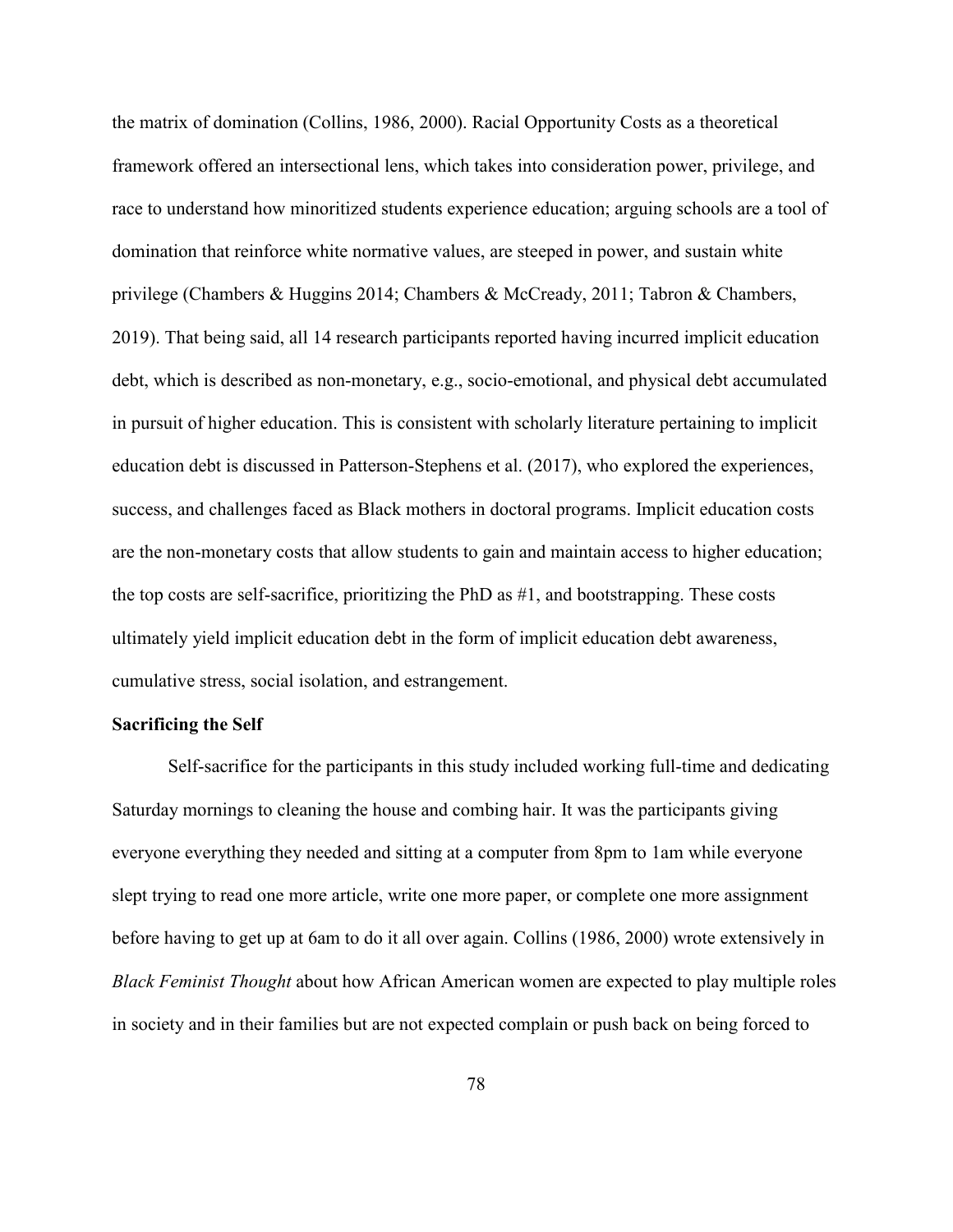wear multiple hats; these conditions are a residual effect of chattel slavery, the change of what "work" is and means for African women in American. The African American mothers in this study, in an attempt to maintain their parental, familial, professional, and academic obligations/commitments offered up parts of themselves that included sleep, proper nutrition, self-care, and joy. Women's lives, in particular as African American mothers, are consumed and commodified by others both intentional and unintentional. For example, one research participant, Toni Morrison, stated she:

…always that person that has done everything right, you know. And so, I put a lot of pressure on myself or, or so I did at this time, I put a lot of pressure on myself to do well, to be this great mother to be this great wife to be this great friend. And I was, I felt like I was failing at all of it again because life was so quantified.

With this statement, the participant described how during her life and especially during her PhD process she had done everything right and felt she still came up short. This quote also speaks to the experiences of ambitious African American women who are expected to carry the weight of parenting and work, often as the breadwinner. This is very different from the experience of male doctoral students who are parents because their spouses or mother of their child or children maintain household obligations and parenting responsibilities, allowing them the opportunity to focus on school and work (Leath et al., 2019; Nettles & Millett, 2006; Pirtle, 2017; Rogers, 2015). For parents in general, either women or men, the PhD process compared to non-parents is difficult because the PhD process becomes the student's #1 priority.

79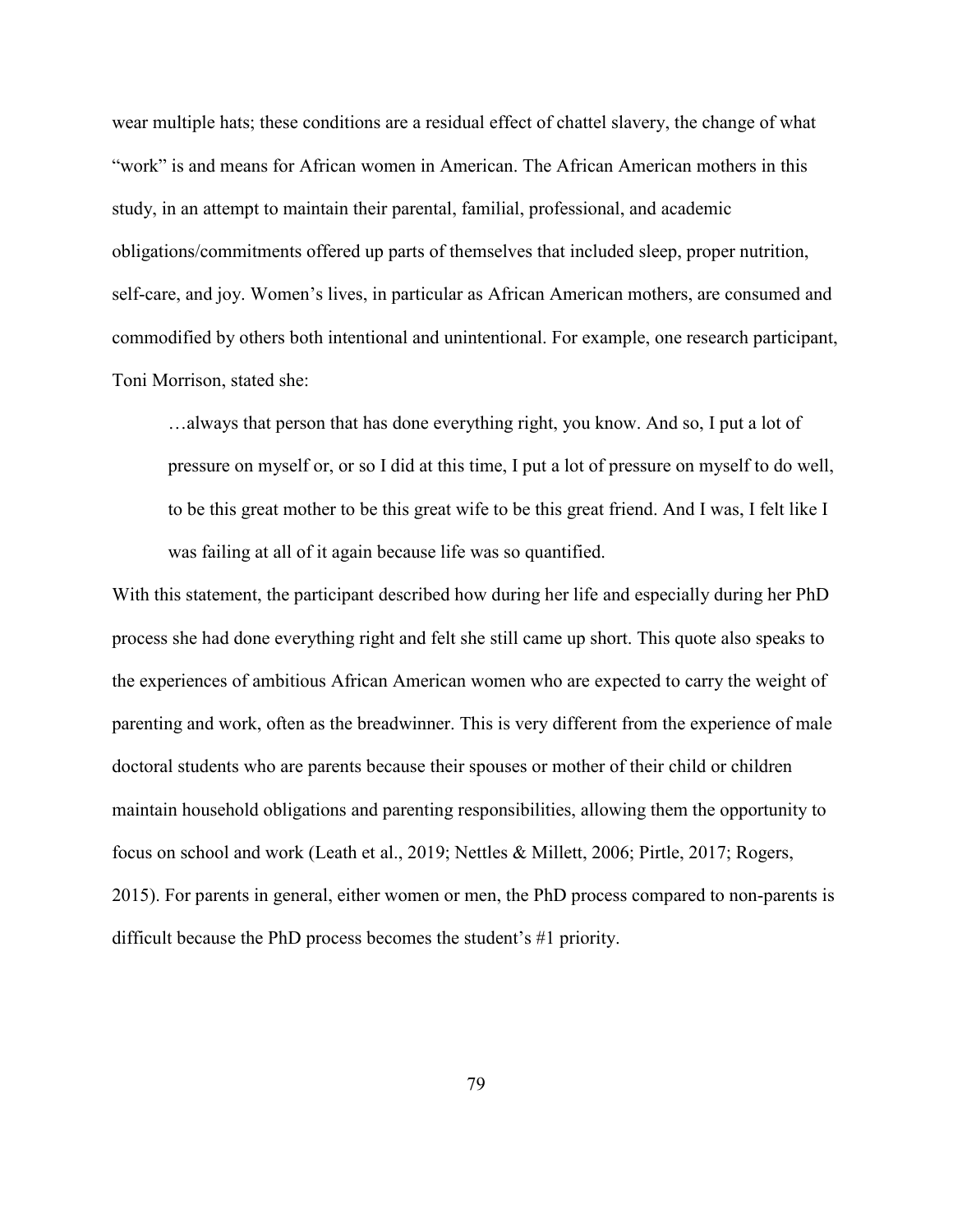# **Prioritizing the PhD**

When I asked the research participants in this study if they prioritized their PhD pursuits over their children, they responded they did not. However, when I asked the participants in this study to describe a typical day, what they described were numerous ways they organized and reorganized their lives to meet academic deadlines and obligations. They shared that they take on additional explicit education debt to pay for sitters and house cleaning because they simply do not have the time in a day to do all the things required of them. They told stories of how they left work early, missed their child's birthday, or failed to connect with their partners or spouses romantically because they routinely made obtaining their PhD their #1 priority. I did not explore how the PhD became the #1 priority or whether this reprioritization around the PhD was required by the academic programs or whether socio-cultural factors forced this shift; however, I observed uniformity across participants stating the PhD pursuit to took precedents. In reflecting on her doctoral journey, one research participants a 45-year-old mother of 3 stated,

…like I don't know how, how I do it. And just, you know, I guess maybe, in a sense, it's almost like your body and brain goes into, I don't want to say survival mode. But it's just like, when you set goals, and you're adamant about reaching those goals, it's just like, I have tunnel vision. -Dorothy Height

The research participants' fixations on obtaining their PhDs were wrapped up in the idealization of becoming a doctor as a momentous achievement that would grant them a voice to speak for those who go unspoken for and an opportunity to advance themselves economically. However, when asked about their support/campus resources, sense of belonging, or guidance during their doctoral journey, the participants described a sort of bootstrapping culture where once you gain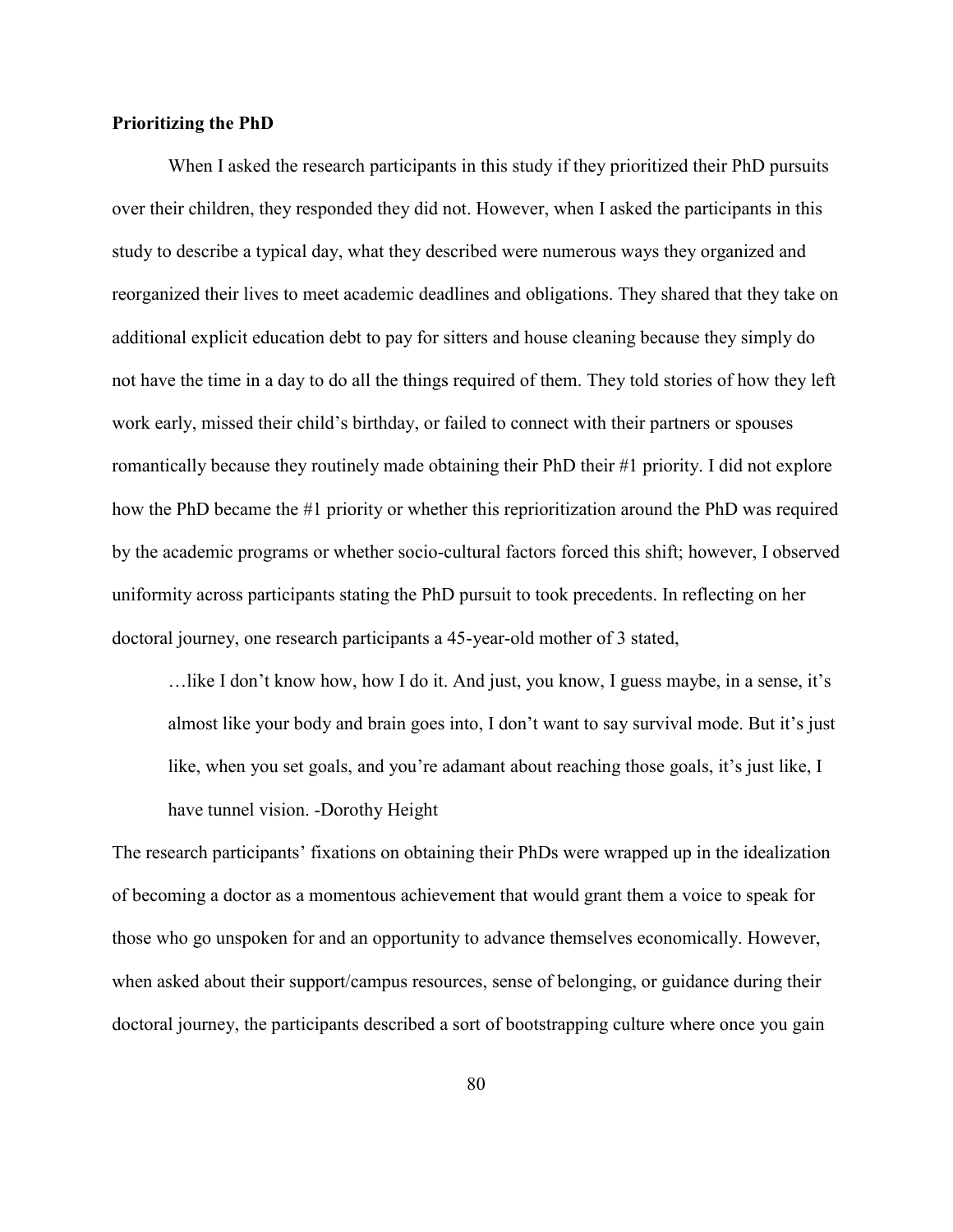access or get admitted into a PhD program, it was up to the student to figure out how to successfully matriculate out.

#### **When you have no boots!**

A notion of meritocracy is that individuals can and do succeed based on their own individual merit regardless of their background. Mijs (2016) defined meritocracy in three ways: "an elite group of people whose progress is based on ability and talent rather than on class privilege or wealth. A system in which such persons are rewarded and advanced: The dean believes the educational system should be a meritocracy. Leadership by able and talented persons'' (p.15). Meritocracy suggests all a person must do to gain social, political, and economic prosperity is work hard and apply themselves. In other words, to be successful all a person must do is 'pull themselves up by their own bootstraps'. This sentiment operates under the notion that all people have equitable starting points and therefore equal opportunity for success. However, scholarly literature examining the history of Black education points to longstanding systemic racism in every part of the American education system from its inception (Anderson, 1988; Harris, 2019; Wilder, 2013). In this country, it was illegal for African descendent people to read and write, and later, after fighting for access to education, they were intentionally redirected to an accommodationist style of education or second-class education that rendered them de facto servants to the white ruling class (Watkins, 2001). It is not an understatement to say African American women did not/do not have equitable starting points. In fact, there are systemic barriers that serve as gatekeepers to minoritized groups that include but is not limited to race, gender, sex, and religion. Bootstrapping then speaks to how African American mothers pursuing PhD are expected (or expected not to or are set up to fail) to obtain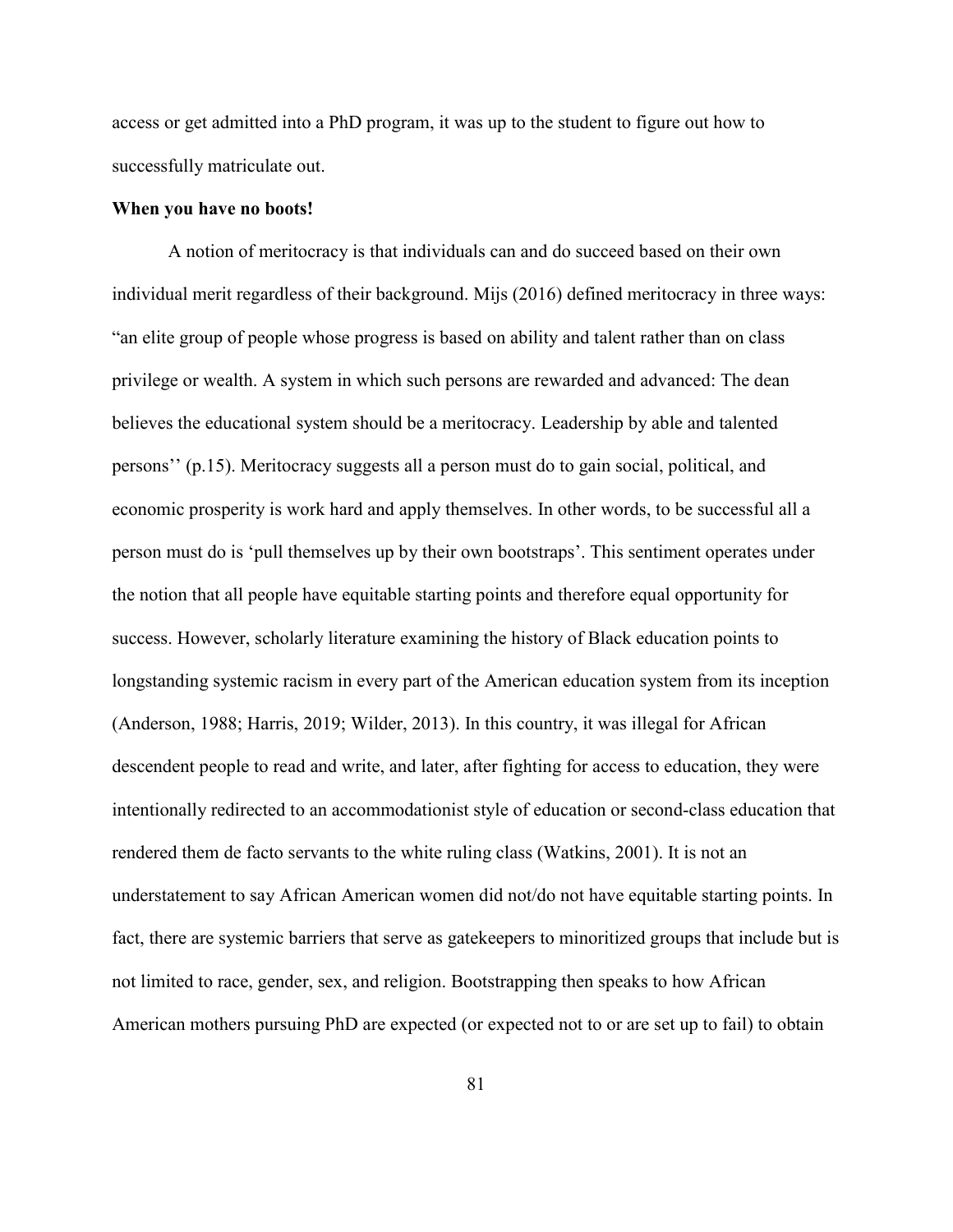the highest degree available, with little to no regard for how systems of interlocking oppressions make their journey significantly different and more challenging than their peers (Collins, 2001).

The African American mothers in this study detailed their journeys to the PhD as ones where they were required to prove their worth in spaces where support was not offered based on who they were and what they might need but on a "hunger game" system where they competed with others or relied on themselves for guidance during a process one would expect is implemented in a supportive environment.

The participants discussed academic hazing, unclear expectations, and having to go across campus or even outside of their institutions to find support during their journey. This finding suggests African American mothers pursuing a PhD should enter their doctoral program not expecting true mentorship, collaboration, support, or guidance that is culturally centered. The message that institutions send to these women is just because they have access does not mean they will be included, which many scholars that have done work around diversity and inclusion have long indicated (Ahmed, 2012; Katznelson, 2005; Sherbin & Rashid, 2017).

### **Naming Implicit Education Debt**

This study frames implicit education debt as the non-monetary socio-emotional and physical debt accumulated in one's pursuit of higher education. Nine of the 14 participants in this study made a direct distinction between explicit versus implicit education cost. Most of these participants not only recognized the socio-emotional and physical impact obtaining the PhD has had on them and their families, but they also recognized these elements as a debt that is as heavy or more than the explicit education debt or student loan debt.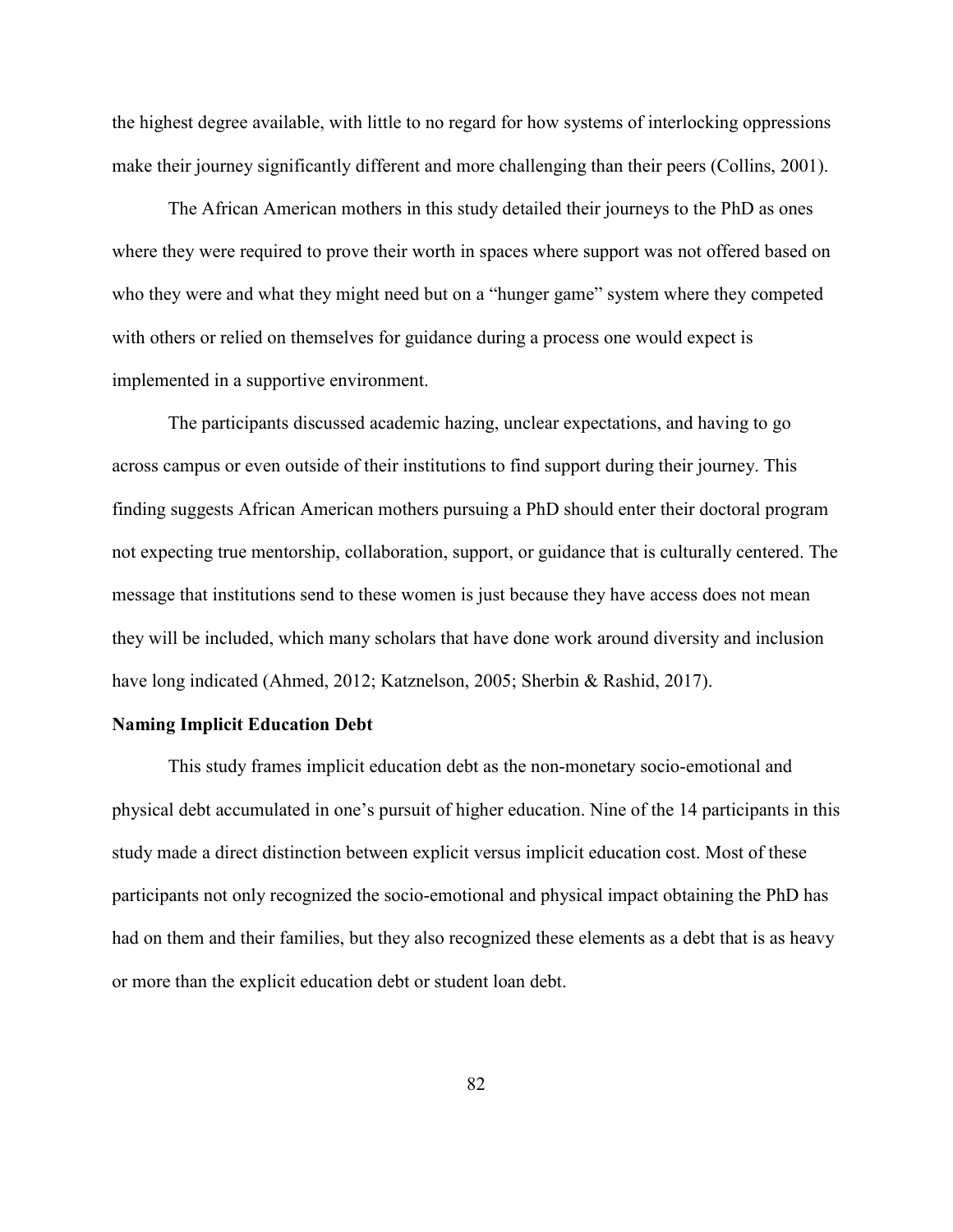## **Cumulative Stress, Social Isolation, and Estrangement (Debt)**

This study reveals cumulative stress, social isolation, and estrangement are the debts the African American mothers and their families incurred during their doctoral journeys. Research suggested stress among graduate students is commonly accepted as a normal part of the process (Oswalt & Riddock, 2007). However, there is research that suggests that when stress impacts a graduate student's quality of sleep, it can lead to burnout and could have impacts on the student's mental and physical health (McClendon et al., 2021). However, much of the research that explores graduate students' experiences with stress lacks nuance, and fails to take into consideration how racism, sexism, class, and parental status amplify the ways a student experiences stress, resulting in cumulative stress. While some researchers have examined the health implications cumulative stress has on Black women, (Franklin-Jackson & Carter, 2007; McClendon et al., 2021), there is no research that has examined these factors from a graduate student perspective.

By factoring in the intersecting identities of African American mothers we see that these women not only experience multiple types of stress during this process, but they reported the implicit debt of sleep deprivation and always feeling tired. In fact, when asked "What's next?" many of the participants stated that they simply wanted to sleep or rest. Others reported becoming physically ill to the point of having migraines or developing ulcers. We know that stress kills but not all of us experience long sustained stress in the same way, and this research highlights how the process of obtaining a PhD for African American mothers is harmful for their mental and physical health because their success is dependent on these women prioritizing the

83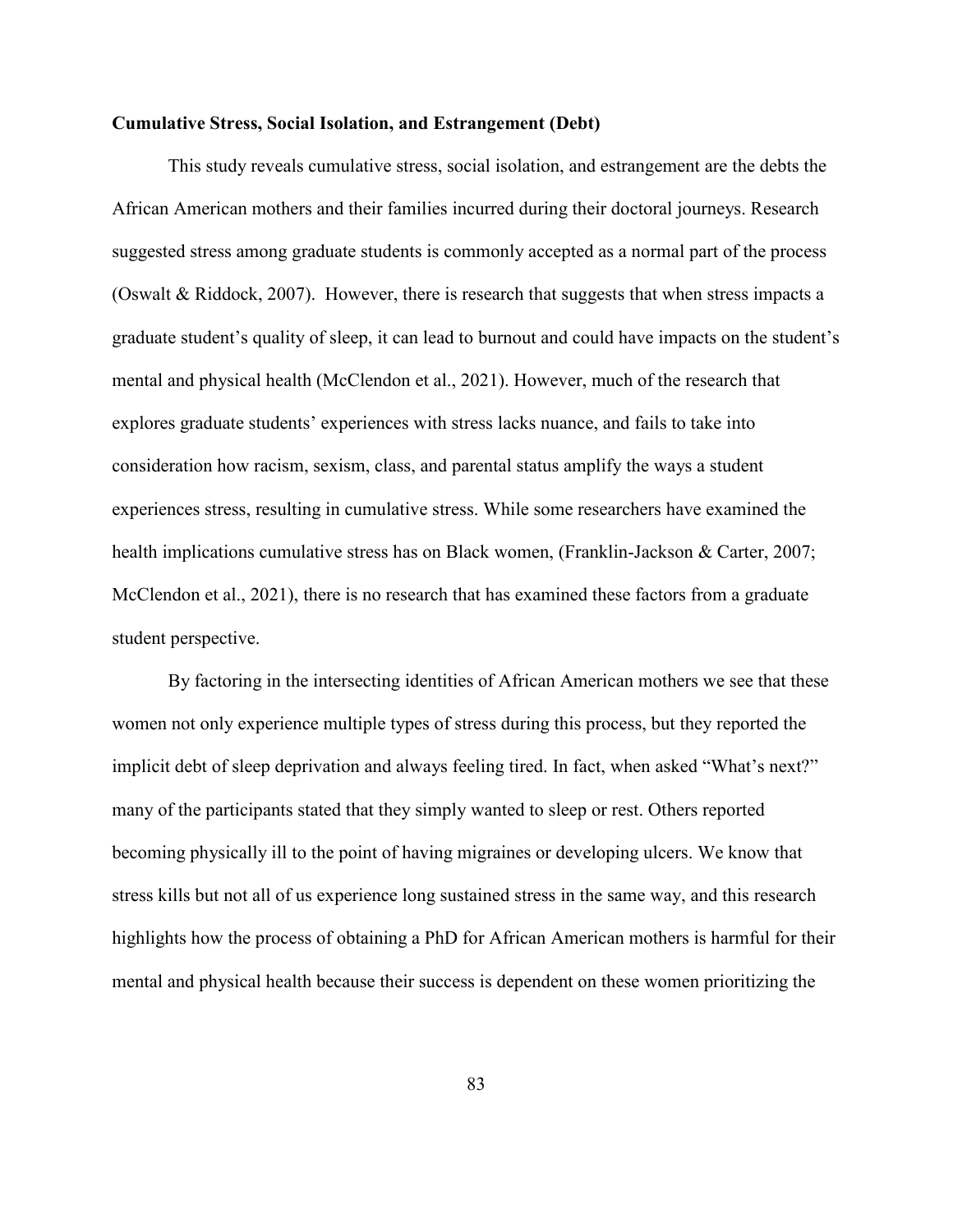PhD over all other obligations while being bootstrapped and navigating the process with little to no support (McClendon et al., 2021).

While unintended prioritizing the PhD for the women in this study led to estrangement in personal intimate relationships with their spouses and created strains in their ability to "show up" for their children and community. The debt these women incurred often included divorce or loss of friendships and resentment from their children or disapproval from parents. What makes these debts especially burdensome for these women and all the people who love and care for them is the very people who supported them through this process from the time that they were little girls are the people who they must put on the "back burner" to make it through their programs. When asked about implicit education debt, these women talked extensively about trying to rebuild their marriages or being thankful that their marriages survived their doctoral journeys.

African American mothers pursuing their PhDs enter their programs with the intention of coming out with more to support their families and communities. However, at some point, they realized some of the people who brought them to the program would not see them through the program. These are implicit education debts that remain and simply cannot be repaid. Where estrangement describes personal debt of relationships, social isolation captures the interpersonal debt accumulated along the process that results from paying the bootstrapping cost in the academy.

African American mothers who are admitted into PhD programs and are not guided in the process do not know the process can experience social isolation. Participants in this study experienced social isolation when they were not supported by the very people who theoretically are put in place to support their growth as students. They were expected to have a working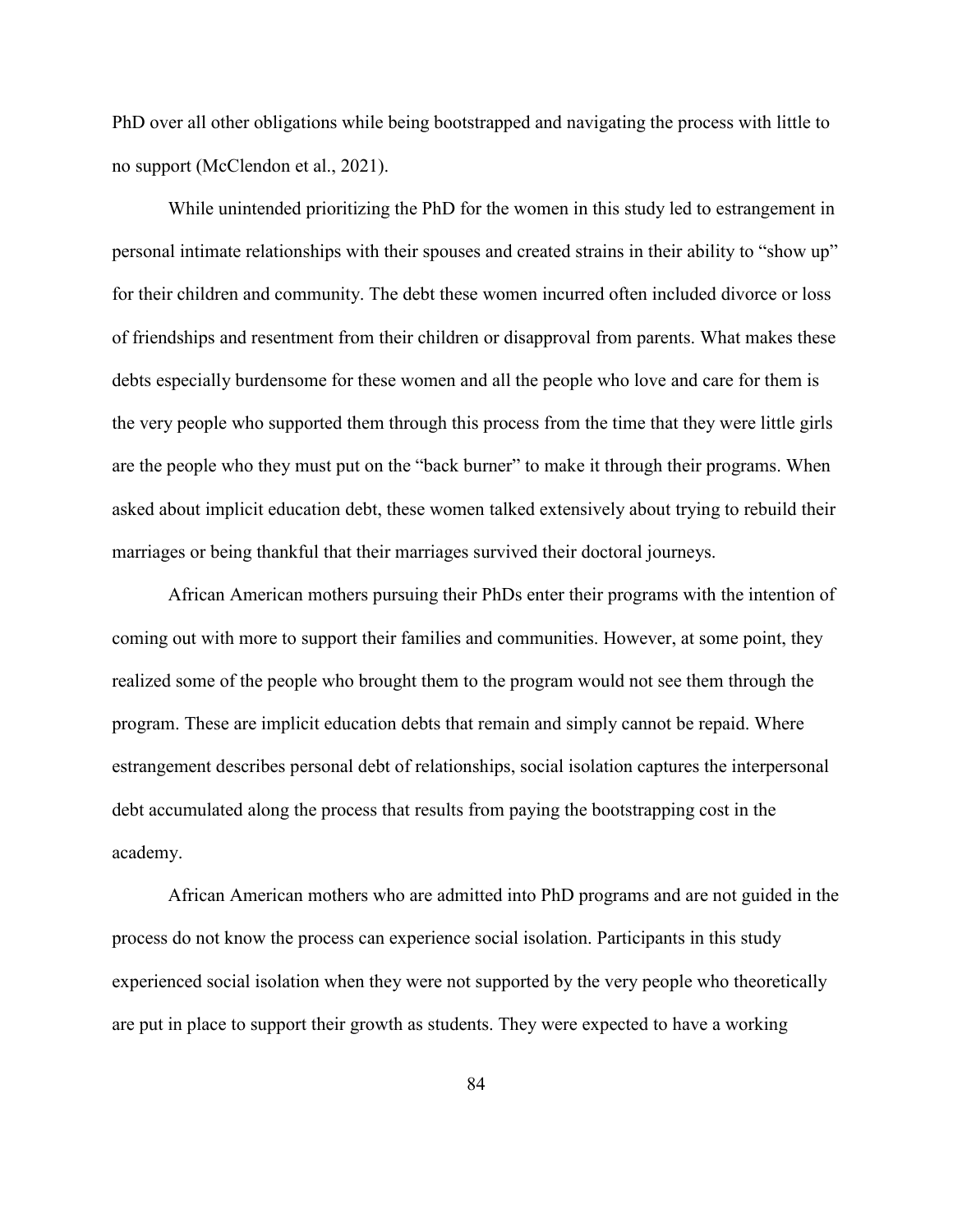knowledge of a process that was completely foreign to them, and, for most participants, this process was foreign to most people in their families. Therefore, it was difficult for them to know what they did not know, and research participants often were left to figure out on their own what they did not know. For example, participants in the study reported not knowing the difference between a EdD (Doctor of Education) or PhD until being accepted into their program. They also noted not knowing how to market themselves for careers post-graduation; others reported feeling lost after coursework when they no-longer had a syllabus to guide their process.

Clause (2021) found that just over half, 51.8%, of all faculty across academic disciplines, have a parent with a MS (Master of Science) or PhD; this speaks to the notion that some PhD students, particularly those who attend elite institutions, are aware to some degree of the PhD process. However, the scholarly literature that focuses on Black students aligns more with my study findings, that there is a lack of knowledge and understanding around "What is a PhD?", and the path to pursuing a PhD (Gildersleeve, 2011; Nettles & Millett, 2006; Rogers et al., 2019). Of all the participants, only one of the women mentioned having a parent with a master's degree, while the majority stated they were the first in their family to not only obtain or pursue a PhD, but also the first in their family to attend college. Therefore, when these women were left to figure out the process on their own when expectations are not open and transparent, they were caught in flux trying to understand the next steps, timelines, career opportunities, and paperwork while managing all the other critical responsibilities in their lives.

When looking for advice on navigating their PhD program, African American students find there are very few and, in some cases, no one to whom they can turn to for guidance or even a sense of belonging. Several participants spoke about being the only African American or only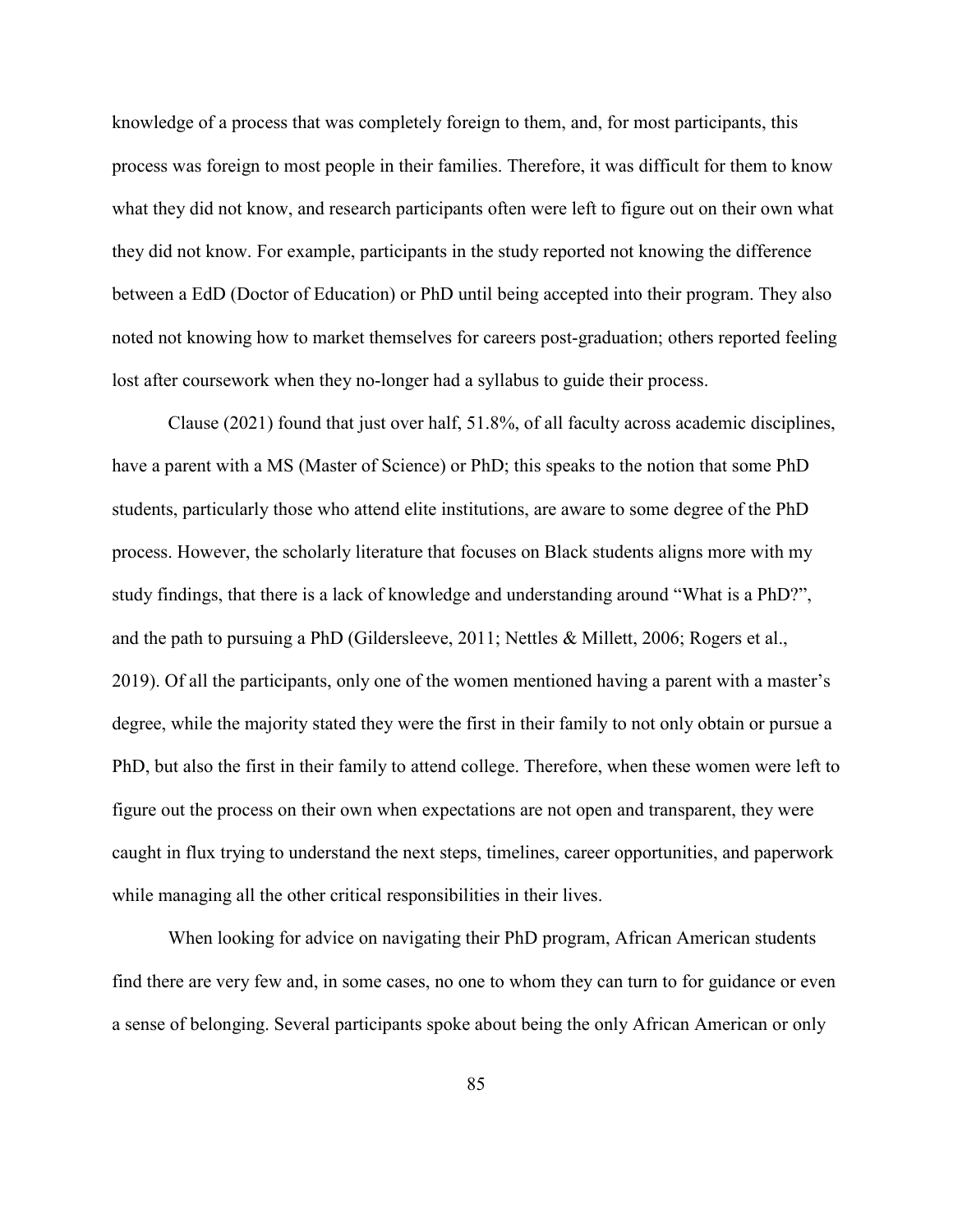parent with a small child or both in their programs and not feeling like they could or should speak up about personal conflicts that affect school because they did not want their race and/or parental status to be viewed as an excuse. This pointed to several of the ways higher education is underprepared to serve change in demographics as noted in the review of literature on studentparents (Gault et al., 2020; Gulley, 2016; Choy, 2002; Kim et al., 2010).

#### **Value and Purpose of the PhD and PhD Process**

Webster dictionary defines distaff as "woman's work". This research adapts and expands upon the meaning of this term to refer to the work of African American women who routinely traverse through hostile spaces in the fight for Black humanity. Collins (2000) outlined how it was common for African women, pre-colonization, to work outside of the home to support their families. However, the system of slavery transformed the essence of work for these women because their labor no longer went towards their families or children but rather to the building of America from which she and her family were excluded. The women in this study are a part of a legacy of pioneering Black activist scholars who believed in education for Black liberation. One research participant, Mary Ann Shadd stated, "I owe that [finishing the PhD] to my ancestors, you know, that I've been given the opportunity, they weren't given the opportunity for various reasons."

Many of the participants in this research study mentioned being identified early in childhood as smart or academically talented. They told stories of mothers, fathers, grandmothers, and uncles who deeply valued education and encouraged them to pursue education to the highest level. To gauge the participants' perception of the purpose and value of earning a PhD, they were asked, 'How does your family see you in your PhD journey?'. This question helped me to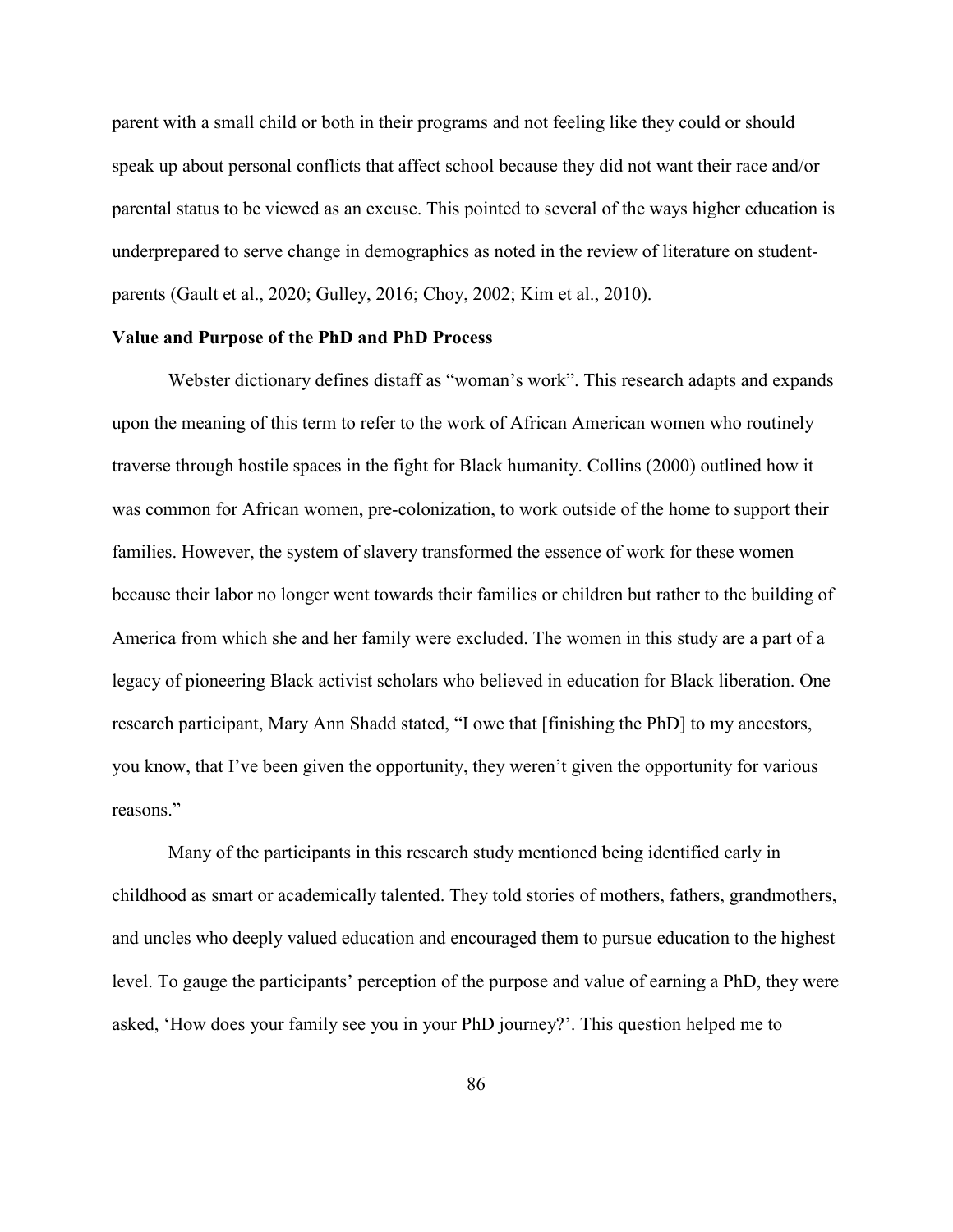understand how these women made sense of how they are perceived within their families and communities. Before the participants could respond, I defined family to include their biological and chosen family or community group.

I conducted this study occupying an indigenous-insider role where according to Banks (1998), a person "endorses the unique values, perspectives, behaviors, beliefs, and knowledge of his or her indigenous community and culture and is perceived by people within the community as a legitimate community member who can speak with authority about it" (p. 8). As such, I am aware that the African American community family encompasses more than the "traditional" American nuclear family definition. Nevertheless, all 14 participants stated that their families valued education. While most stated their families lacked a full grasp of what it meant to earn a PhD, their families were their biggest cheerleaders and greatest sources of support throughout their journeys.

While the purpose and value of the PhD itself were overall positive, the purpose and value of the PhD process revealed mixed feelings from the research participants. The research participants made a clear distinction between the value they placed on education and its purpose versus the actual educational process the one undergoes to obtain a PhD. All the research participants perceived the value and purpose of a PhD as high and beneficial to themselves and others. However, they detailed the many ways the PhD process left them filled with uncertainty, stress, and lacking support.

## **Implications of the Study**

This research offers both practical and policy implications for higher education faculty, administrators, students, and education policy makers. Practical implications of this study are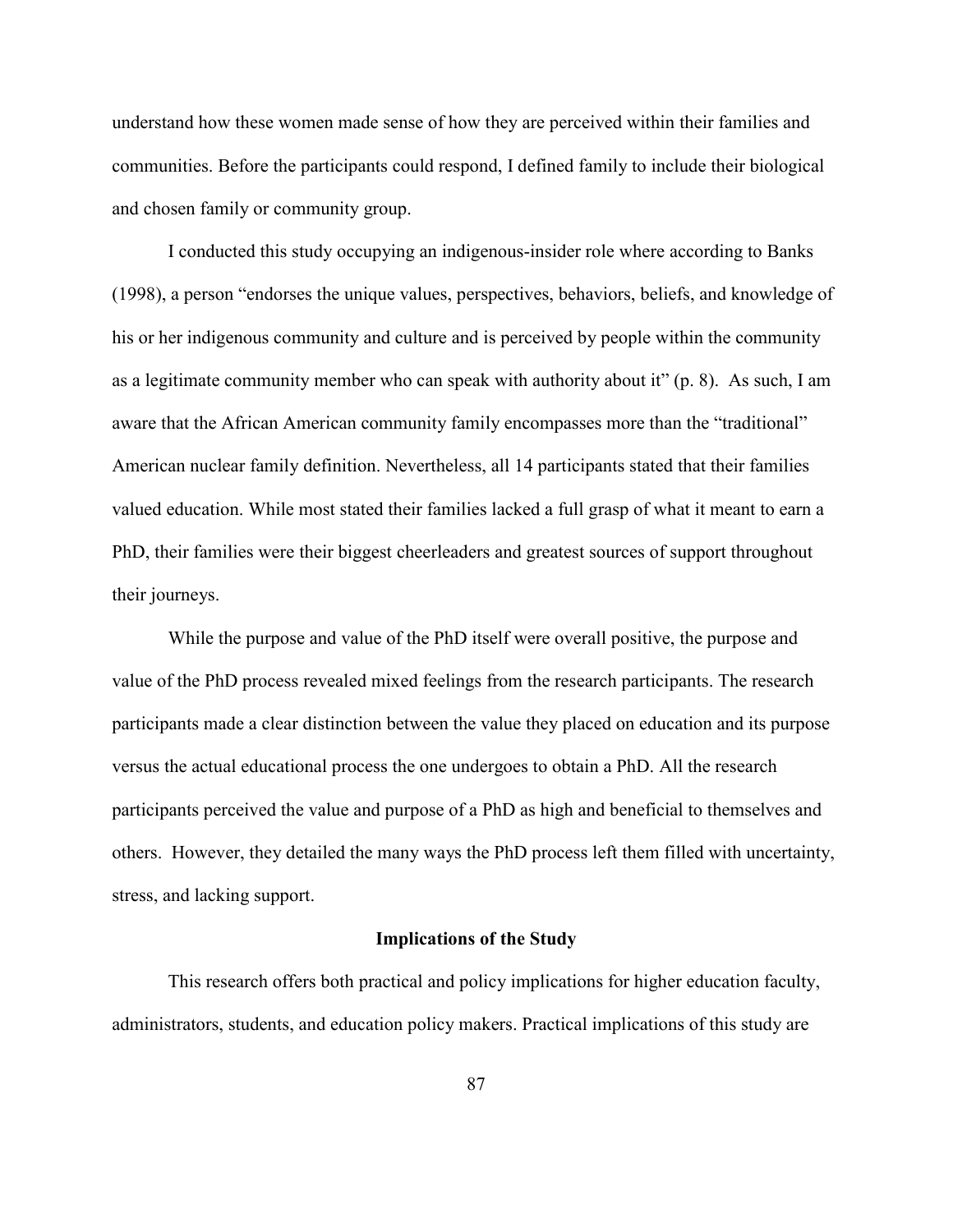increased student parent retention, improved student-parent experience, and advancing equity outcomes for all students. While research shows that student-parents have higher attrition rates than the average non-student-parent, the cause of higher attrition among that population is not grades, as student-parents have a higher average GPAs that non-student-parents (Cruse et al., 2019; Gault et al., 2020; Kruvelis, 2017). Efforts that are more concentrated must be made to identify and support the unique challenges of student-parents across higher education. This study, in centering African American mothers, presents a complex student profile; there are race, gender, parental status, and socio-economic factors at play. If higher education institutions at the various college and university levels can create a space for the student profile of women in this study, perhaps there is an opportunity to enact equitable practices that allows for students at all levels to have a positive student experience and successfully matriculate out of their various programs.

Colleges and universities admit students into masters and doctoral degree programs at a higher rate than ever; however, these students do not have the same success outcomes as their peers. This means that the tuition dollars that Black students pay subsidize the education of their non-Black peers and salaries of faculty, staff, and administrators on their college and university campuses. Given the history of Black education in the United States, not only is this immoral, but Black people from a restorative justice perspective should never have had to pay for higher education at all (C. Harris 1992; L. Harris 2019; Wilder, 2013).

#### **Limitations of the Study**

There are several notable limitations of this study. First this study is qualitative in nature and is therefore not generalizable; however, it does offer direction on understanding and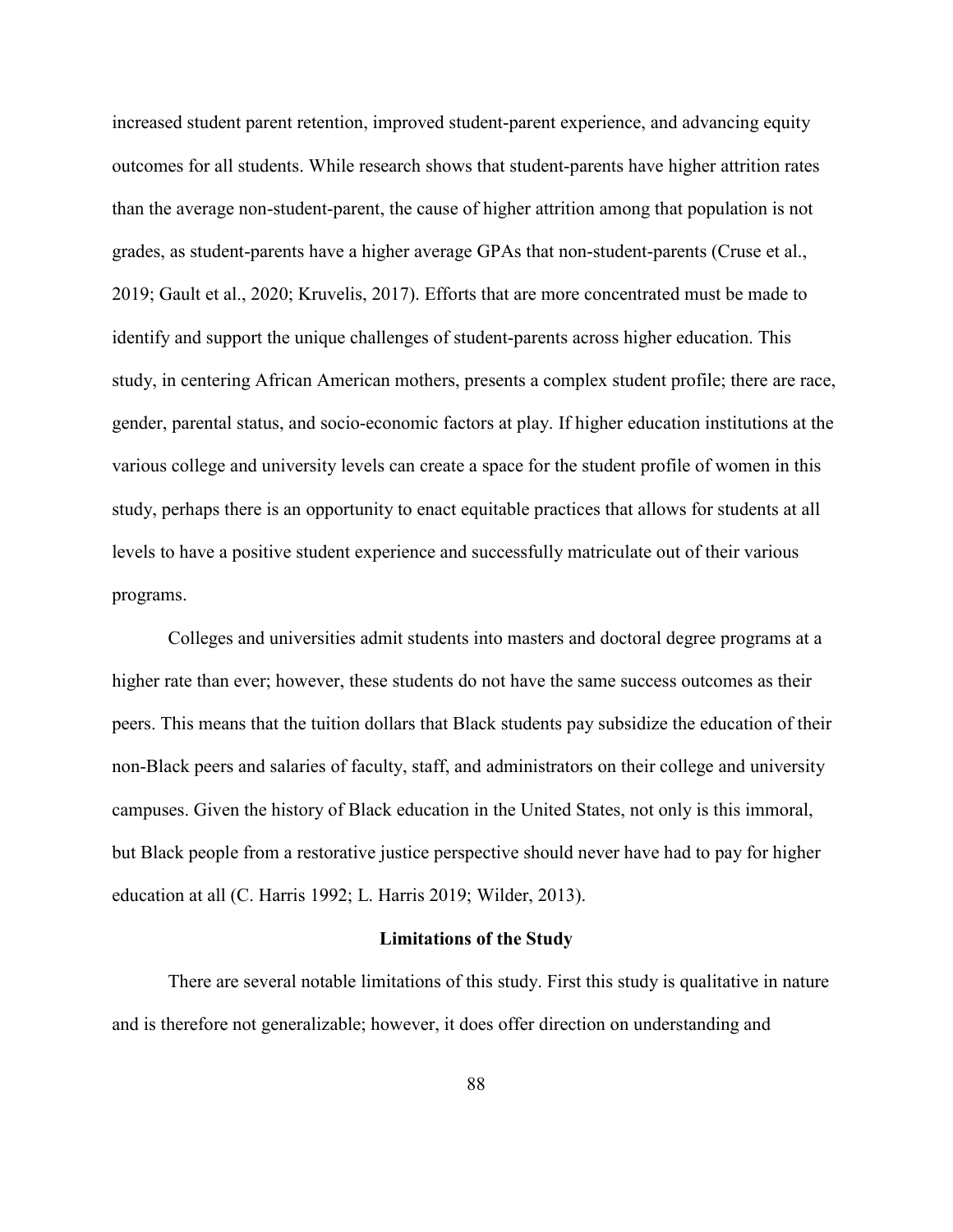addressing the unique needs of African American mothers in PhD programs. Then there is the matter of technology, more specifically, these studies were conducted via Zoom, and there were several times the internet was unreliable before, during, or after the interviews. One major disadvantage is the loss of data due to technology failure which resulted in the study having 14 total participants as opposed to 15. Another limitation of this study focuses on the format. Ideally, this study would have been conducted using focus groups because focus groups would have allowed for community building and is culturally centered in how African American women develop trust and a sense of belonging. Focus groups also would have allowed for more voices and perspectives to be included in this study, especially given the overwhelming number of women who expressed an interest in participating.

This study also only focuses on African American mothers with dependent children during their doctoral programs with the age range from 0 to 17 years of age. Research participants of this study with older children expressed different levels of implicit education debt and cost than those with younger children, indicating these factors are influenced by how old a parent's child is when they are in a doctoral program. An unexpected but notable limitation of this study is the majority of participants in the study were married. In fact, 13 out of the 14 research participants were married during the time of their doctoral studies, which highlights the need for research on single African American mothers pursuing a PhD.

#### **Recommendations for Practice, Leadership, and Future Research**

This study helps us understand how implicit education debt impacts the lives of African American mothers pursuing their PhDs. Specifically, I explored how these women and their family's daily lives were impacted and identified some consistent and persistent implicit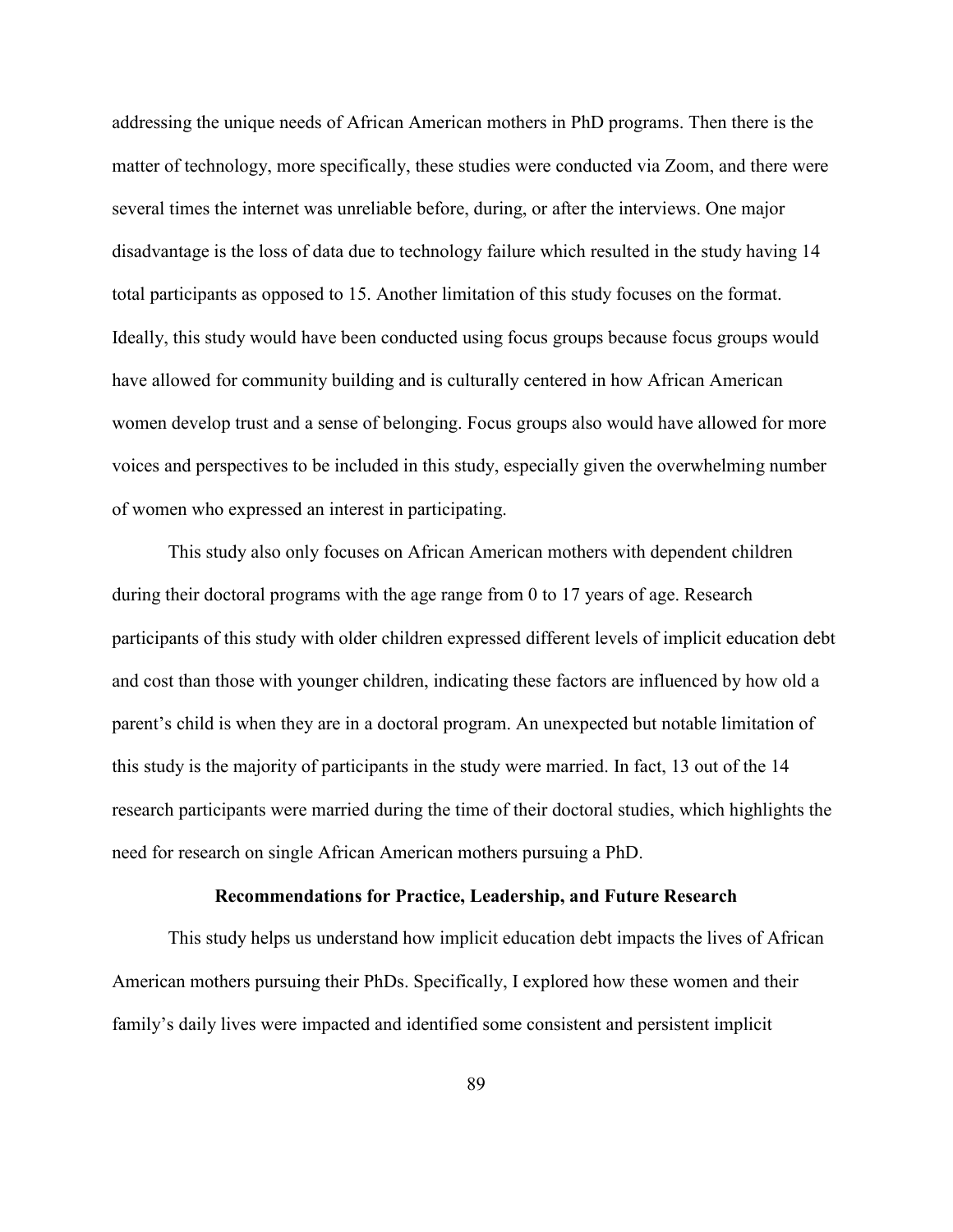education costs that ultimately yield implicit education debt. The recommendations offered below are the result of shared suggestions between the research participants and me. It is our hope that, if adopted, these recommendations could enhance the PhD experience for African American mothers by informing leadership and practices of higher education institutions considering these research findings. Lastly, I list recommendations for future research that will help us better understand and address the unique experiences of African American mothers pursing PhDs.

# **Recommendations for Practice**

- Seek advice from other African American mothers who have a PhD or are pursuing a PhD and ask for tips on balancing mothering, working, and partnering in pursuit of a doctoral degree.
- Connect with a therapist for preventive care to help you manage the additional stress of pursuing a PhD.
- Talk to your partner, children, and community about what you need.
- Practice boundary setting before entering a PhD program.
- Once in a PhD program, establish and maintain boundaries with your professors.
- Speak up!

# **Recommendations for Leadership**

- Implement cohort programs that will provide built-in support and include a focus on diversity.
- Support students with career planning.
- Offer students and the public information that helps explain "What is a PhD?".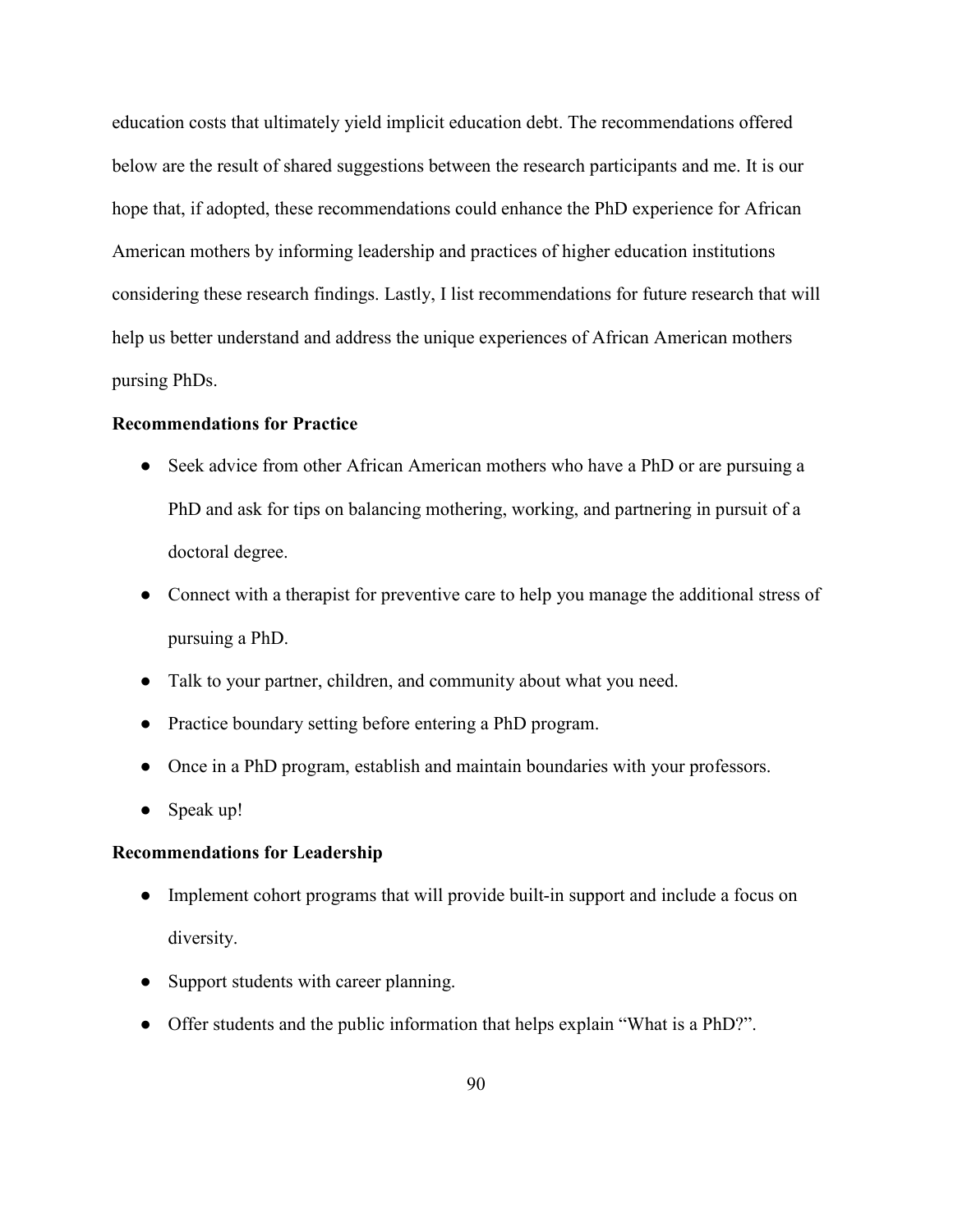- Provide a student handbook with clear expectations, complete with timelines and next steps.
- Invest in student-parent support services; this also requires collecting information on student-parent status.
- Institute and invest in graduate and professional student mental health and wellness initiates.

# **Recommendations for Research**

- More research should be done on implicit education debt's impact on marital distress and divorce from both the student and spouse/life partner perspective.
- Future research should focus on African American single mothers pursuing PhDs.
- Future research should consider a cross-case analysis on PhD mothers with children at varying stages of the mother's doctoral journey.
- Future research on best practices for supporting student-parents should be considered.
- Research should focus on exploring implicit education debt and cost among other racial/ethnic groups of women pursuing PhDs.
- Future research should explore how much, if at all, implicit education debt and cost impact attrition rates among PhD student-parents.
- Future research should consider focus groups instead of interviews or a combination of interviews and focus groups.

The practical and leadership recommendations are a consensus gathered during the data collection and analysis process, co-constructed between the research participants and me. The recommendations reflect research participants' responses when asked what they thought about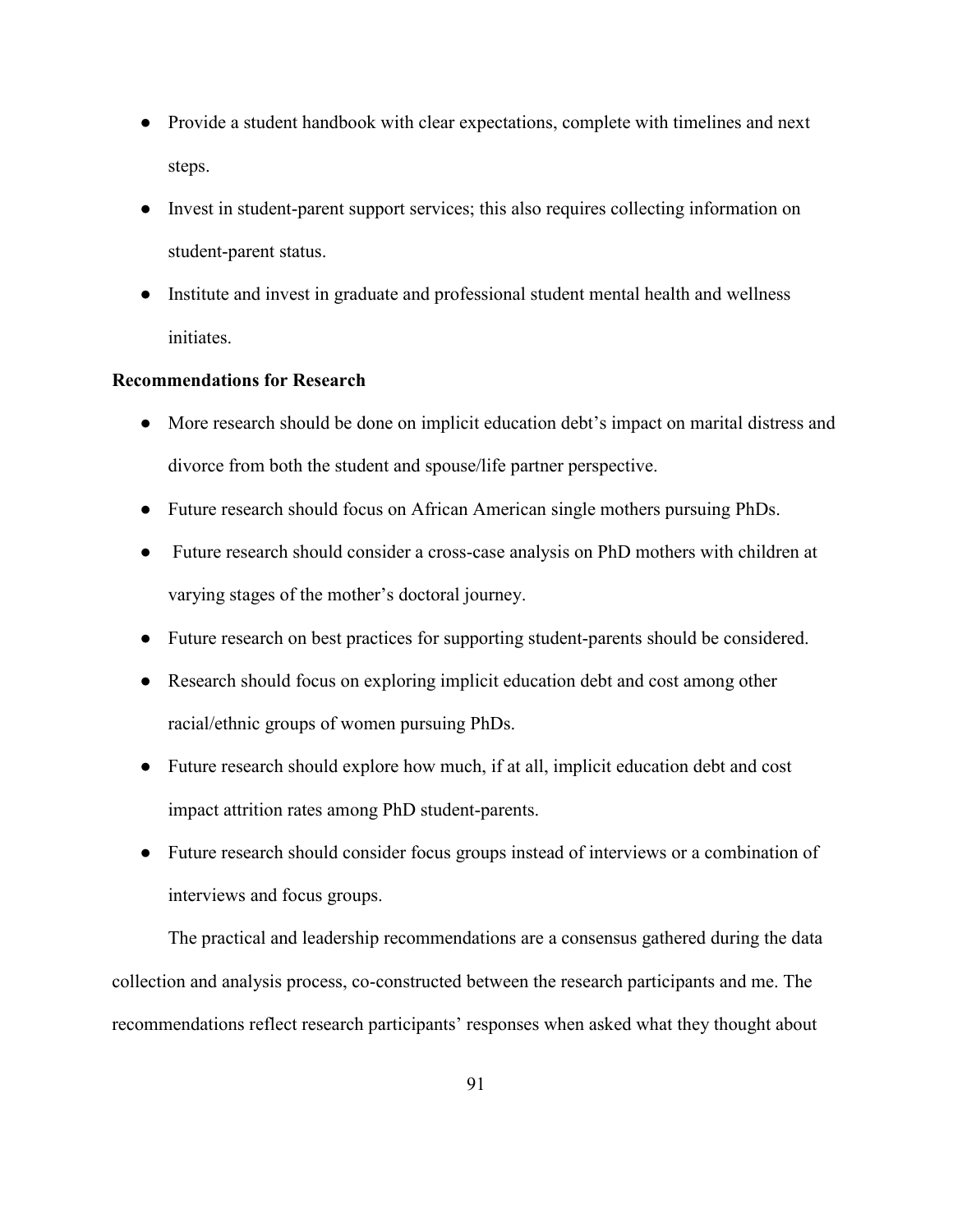PhD process and what they wish they had known before entering a PhD program. The recommendations for future research are mine and steam from gaps in available literature on the topics, and reoccurring themes that emerged during the data analysis process that go beyond the scope of this study.

# **Chapter Summary**

The purpose of this research study was to understand the impact of implicit education debt on the lives of African American mothers who were pursuing a PhD or who had completed a PhD within the last 5 years of the time the study was conducted. This research is situated in and adds to the larger conversation of Black higher education and doctoral student experience. While understudied, this research highlights the need for me focus to be place on the student-parent college/university experience, particularly considering the major demographic shift in American higher education.

Self-sacrifice, PhD is #1 priority, bootstrapping, implicit education debt awareness, cumulative stress, social isolation, and estrangement are the seven themes that emerged from this research, offering insight into what it means to be an African American mother pursuing a PhD in a highly racialized society where they have been historically, socially, politically, and economic been positioned at the bottom. In many ways, this research highlights not just the lived realities of these women and their families, but it also offers insight into gaps in practices, leadership and research relating to higher education that must be address from a socio-political and moral perspective.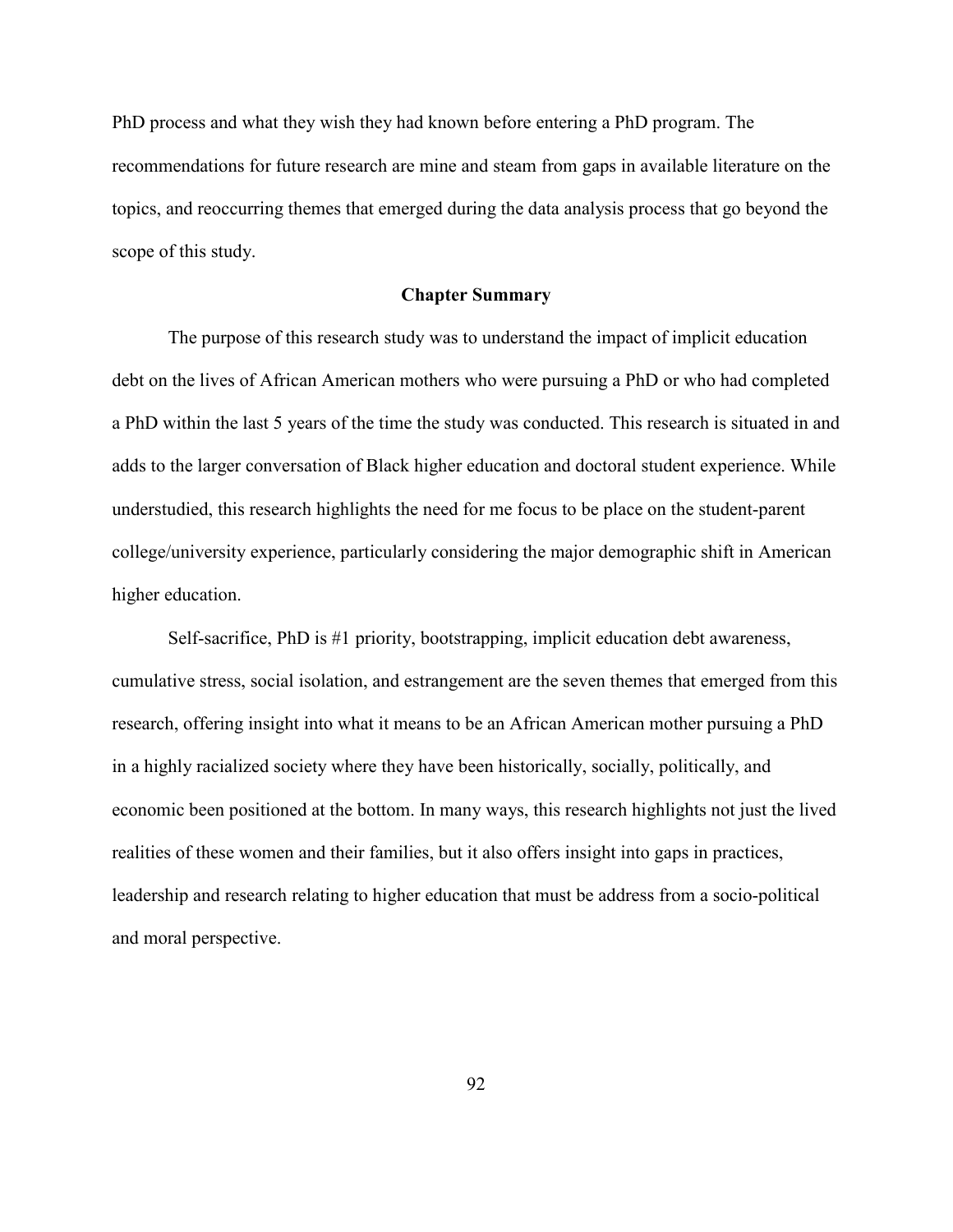#### REFERENCES

- Alspach, J. G. (2013). Loneliness and social isolation: risk factors long overdue for surveillance. *Critical Care Nurse*, 33(6), 8–13.
- American Association of University Women. (2021). *Fast facts: Women & student debt*. https://www.aauw.org/resources/article/fast-facts-student-debt/
- Anderson, J. D. (1988). *The education of Blacks in the South, 1860-1935*. University of North Carolina Press.
- Archibald, R. B., & Feldman, D. H. (2011). *Why does college cost so much?* Oxford University Press.
- Banks, K. H., & Kohn-Wood, L. P. (2007). The influence of racial identity profiles on the relationship between racial discrimination and depressive symptoms. *Journal of Black Psychology*, *33*(3), 331–354.
- Banks, J. (1998). The lives and values of researchers: Implications for educating citizens in a Multicultural Society. *Educational Researcher,* 27(7), 4-17.
- Board of Governors of the Federal Reserve System. (2021, May 19). *Report on the Economic well-being of U.S. households in 2020-May*.

https://www.federalreserve.gov/publications/2021-economic-well-being-of-ushouseholds-in-2020-student-loans.htm

Bell, D. (1992). *Faces at the bottom of the well: The permanence of racism*. Basic Books.

Berg, H. (2020). Left of #MeToo. *Feminist Studies, 46*(2), 259-286.

Bloomberg, L. D., & Volpe (2019). *Completing your qualitative dissertation: A roadmap from beginning to end (4th ed.)*. SAGE Publications.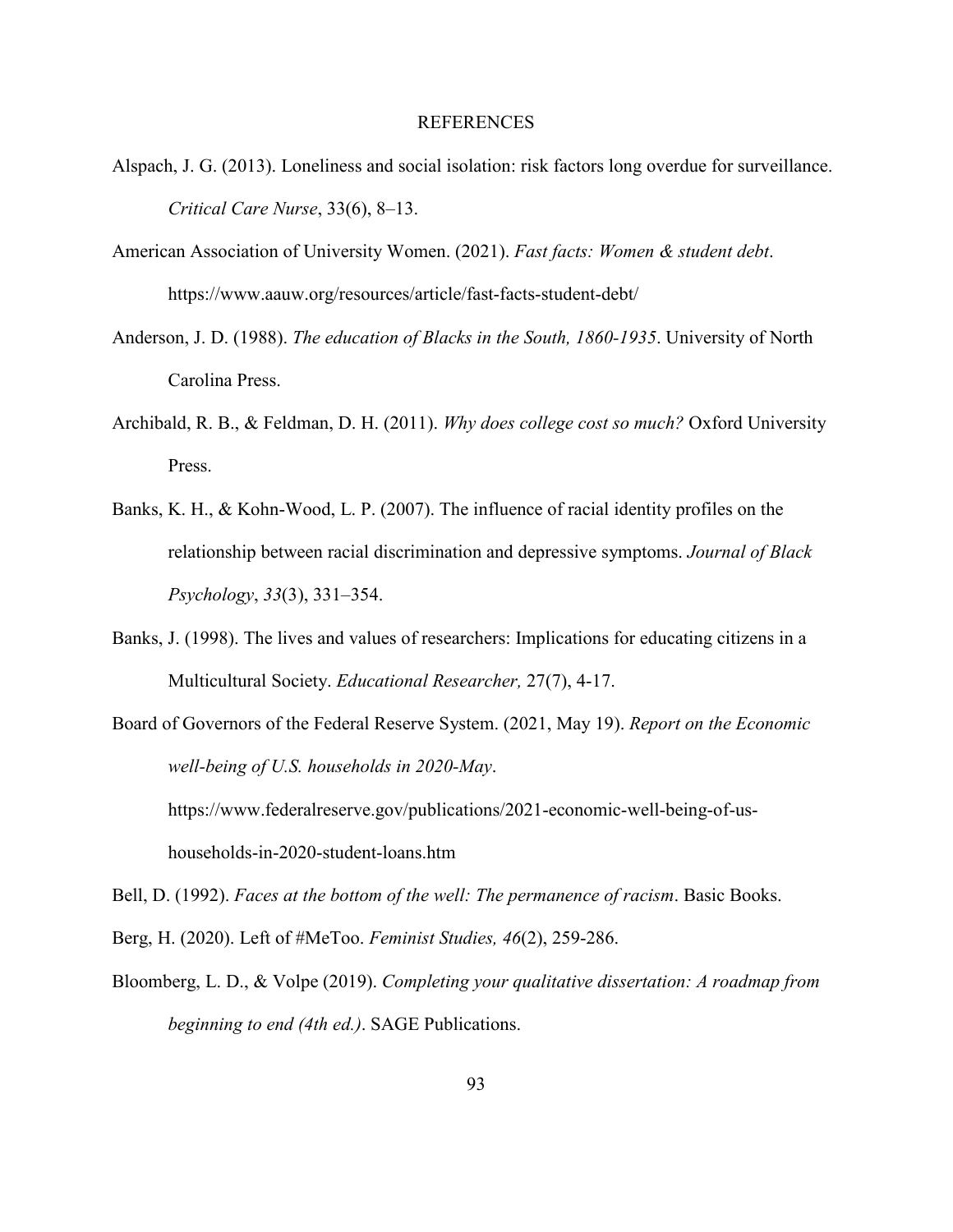- Bourdieu, P., & Passeron, J. C. (1990). *Reproduction in education, society and culture*. SAGE Publications.
- Brayboy, B. M. J. (2005). Toward a tribal critical race theory in education. *The Urban Review, 37*(5), 425-446.
- Chambers, T. T., & Huggins, K. S. (2014). The influence of school factors on racial opportunity cost for high-achieving students of color. *Journal of School Leadership*, 24, 189–225.
- Choy, S. P. (2002, September 5). *Nontraditional undergraduates: Findings from the condition of education 2002*. National Center for Education Statistics. https://nces.ed.gov/pubs2002/2002012.pdf
- Coker, C., & Glynn, J. (2017). *Making college affordable: Providing low-income students with the knowledge and resources needed to pay for college*. Jack Kent Cooke Foundation. https://www.jkcf.org/research/making-college-affordable-providing-low-incomestudents-with-the-knowledge-and-resources-needed-to-pay-for-college/
- Collins, P. H. (1986). Learning from the Outsider Within: The Sociological Significance of Black Feminist Thought. *Social Problems, 33*(6), 14–32.
- Collins, P. H. (2000). *Black Feminist Thought: Knowledge, Consciousness, and the Politics of Empowerment (2nd ed.)*. Routledge.
- Combahee River Collective. (1977). The Combahee River Collective statement. In B. Smith (Ed.), *Home girls: A Black feminist anthology* (pp. 264-274). Rutgers University Press.
- Crenshaw, K. W. (1991). Mapping the margins: Intersectionality, identity politics, and violence against women of color. *Stanford Law Review, 43*(6), 1241-1299.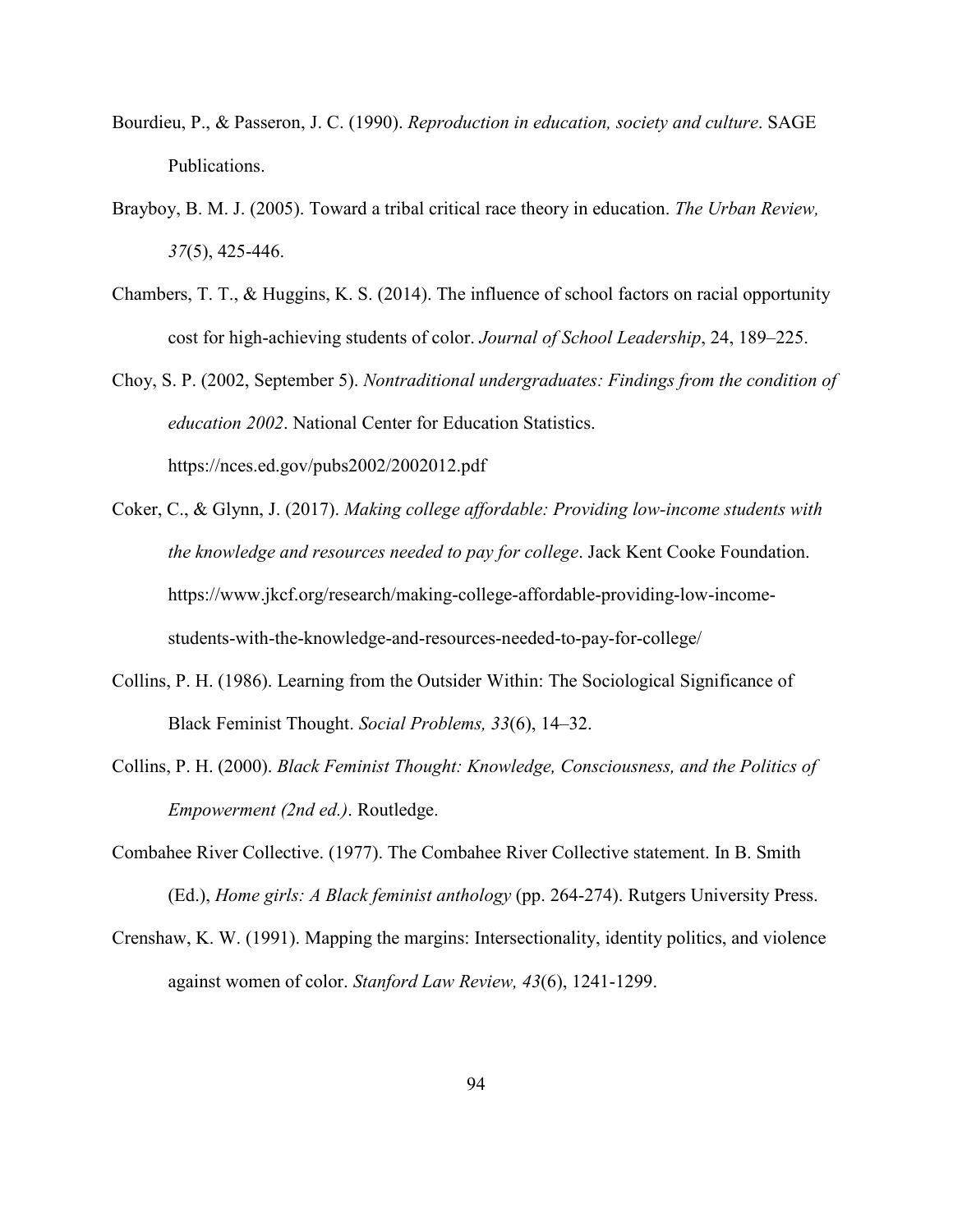- Creswell, J. W. (2013). *Research design: Qualitative, quantitative, & mixed method approaches (4th ed.)*. SAGE Publications.
- Cruse, L. R., Holtzman, T., Gault, B., Croom, D., & Polk, P. (2019, April 11). *Parents in college by the numbers*. Institute for Women's Policy Research and The Aspen Institute. https://iwpr.org/wp-content/uploads/2020/08/C481\_Parents-in-College-By-the-Numbers-Aspen-Ascend-and-IWPR.pdf
- Davis III, C. H. F., Mustaffa, J. B., King, K., & Jama, A. (2020). Legislation, policy, and the black student debt crisis. Washington DC: National Association for the Advancement of Colored People.
- Delgado, R., & Stefancic, J. (Eds.). (2012). *Critical race theory: An introduction (2nd ed.)*. New York University Press.
- Deming, D. J., Goldin, C., & Katz, L. F. (2011). The for-profit postsecondary school sector: Nimble critters or agile predators? *Journal of Economic Perspectives, American Economic Association, 26*(1), 139-164.
- Domonoske, C. (2018, April 17). '*Father of gynecology,' who experimented on slaves, no longer on pedestal in NYC.* NPR.org. https://www.npr.org/sections/thetwoway/2018/04/17/603163394/-father-of-gynecology-who-experimented-on-slaves-nolonger-on-pedestal-in-nyc.
- duCille, A. (1994). The occult of true Black womanhood: Critical demeanor and Black feminist studies. *Signs, 19*(3), 591-629.
- Dwyer, R. E., McCloud, L., & Hodson, R. (2012). Debt and graduation from American universities. *Social Forces*, *90*(4), 1133–1155.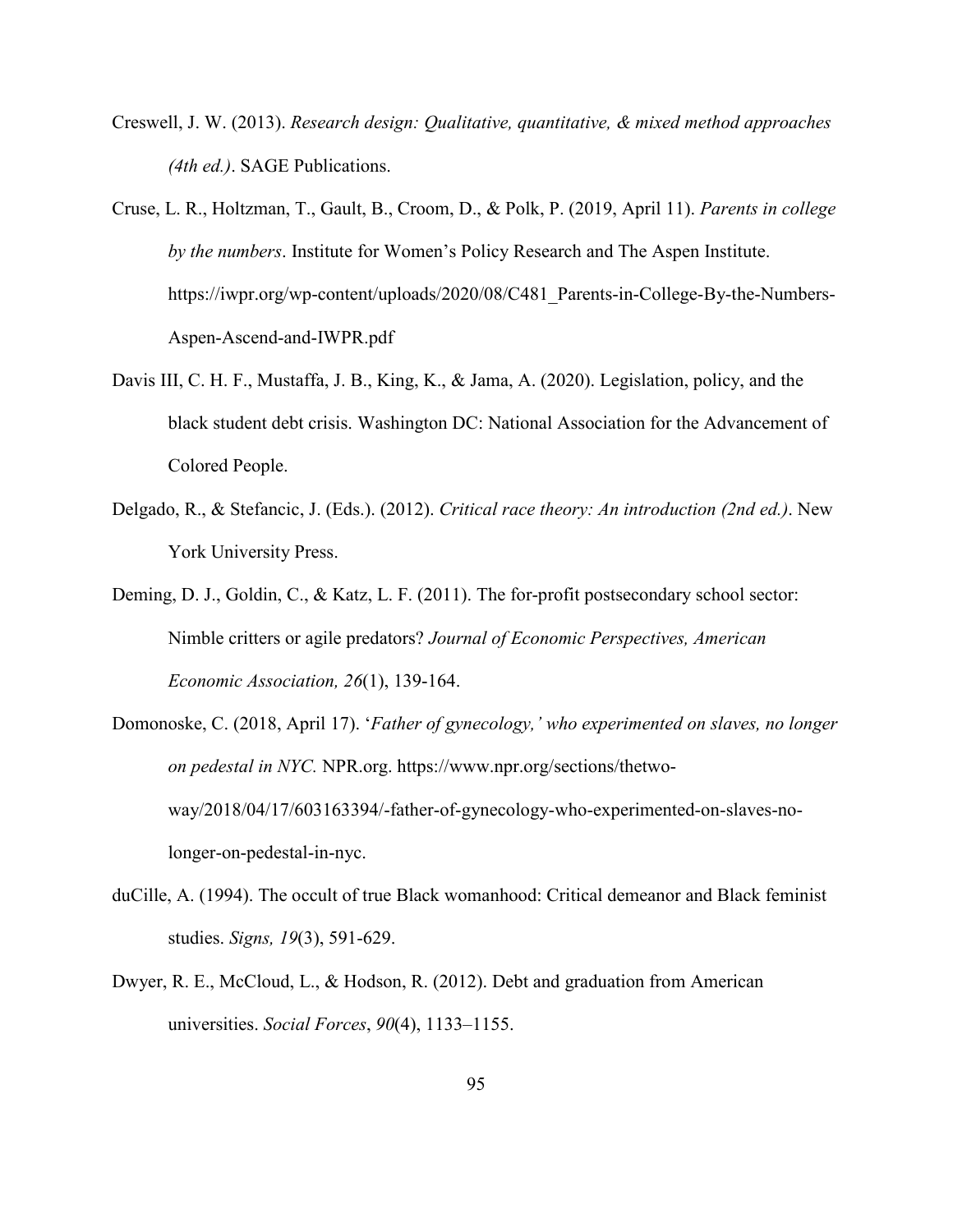- Dynarski, S. M. (2016, January 7). *The trouble with student loans? Low earnings, not high debt*. Brookings. Retrieved from https://www.brookings.edu/research/the-trouble-with-studentloans-low-earnings-not-high-debt/
- Elliott, W., & Lewis, M. (2015). Education debt effects on financial well-being: Research and policy implications. *Journal of Economic Surveys, 29*(4), 614–636.
- Ellis, T. J., & Levy, Y. (2009). Towards a guide for novice researchers on research methodology: Review and proposed methods. *Issues in Informing Science & Information Technology*, *6*, 323-337.
- Evans, S. Y. (2008). *Black women in the ivory tower, 1850-1954: An intellectual history*. University Press of Florida.
- Evans-Winters, V. (2019). *Black feminism in qualitative inquiry: A mosaic for writing out daughter's bodies*. Routledge.
- Farber, S. A. (2008). U.S. scientists' role in the eugenics movement (1907-1939): A contemporary biologist's perspective. *Zebrafish, 5*(4), 243–245.
- Franklin-Jackson, D., & Carter, R. T., (2007). The relationships between race-related stress, racial identity, and mental health for Black Americans. *Journal of Black Psychology*. *33*(1), 5-26.
- Gault, B., Holtzman, T., & Cruse, L. R. (2020, October 6). *Understanding the students parent experience: The need for improved data collection on parent status in higher education*. Institute for Women's Policy Research. https://iwpr.org/wpcontent/uploads/2020/10/Understanding-the-Student-Parent-Experience\_Final.pdf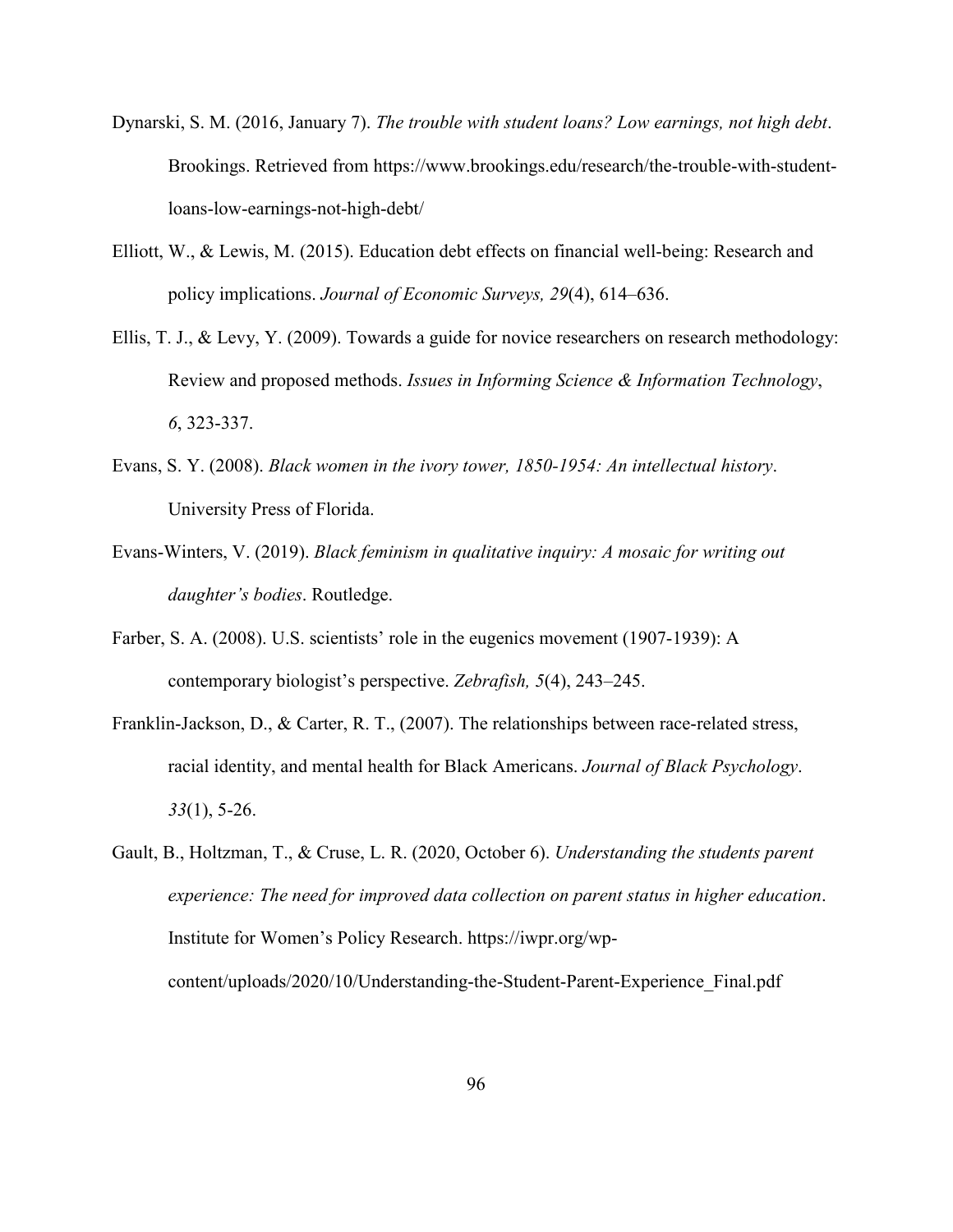- Glesne, C. (2016). *Becoming qualitative researchers: An introduction (5 th ed.)*. Pearson, Allyn & Bacon.
- Gicheva, D. (2011, September). Does the student-loan burden weigh into the decision to start a family? University of North Carolina Greensboro, *Departments of Economics Working Paper Series*. https://bryan.uncg.edu/wp-content/uploads/2018/02/11-141.pdf
- Gildersleeve, R. E., Croom, N. N., & Vasquez, P. L. (2011). "Am I going crazy?!": A critical race analysis of doctoral education. Equity & Excellence in Education, 44(1), 93–114.
- Given, L. M. (2008). *The sage encyclopedia of qualitative research methods*. SAGE Publications.
- Goldrick-Rab, S., Kelchen, R., & Houle, J. (2014). The color of education debt: Implications of federal loan program reforms for Black students and Historically Black Colleges and Universities. University of Wisconsin-Madison, *Wisconsin HOPE Lab*. https://hope4college.com/wp-content/uploads/2018/09/Goldrick-Rab-Kelchen-Houle-2014.pdf
- Goldrick-Rab, S. (2016). *Paying the price: College costs, financial aid, and the betrayal of the American dream.* University of Chicago Press.
- Grinstein-Weiss, M., Perantie, D. C., Taylor, S. H., Guo, S., & Raghavan, R. (2016). Racial disparities in education debt burden among low- and moderate-income households. *Children and Youth Services Review*, *65*, 166–174.
- Gross, J. P. K., Cekic, O., Hossler, D., & Hillman, N. (2009). What matters in student loan default: A review of the research literature. *Journal of Student Financial Aid, 39*(1), 19- 29.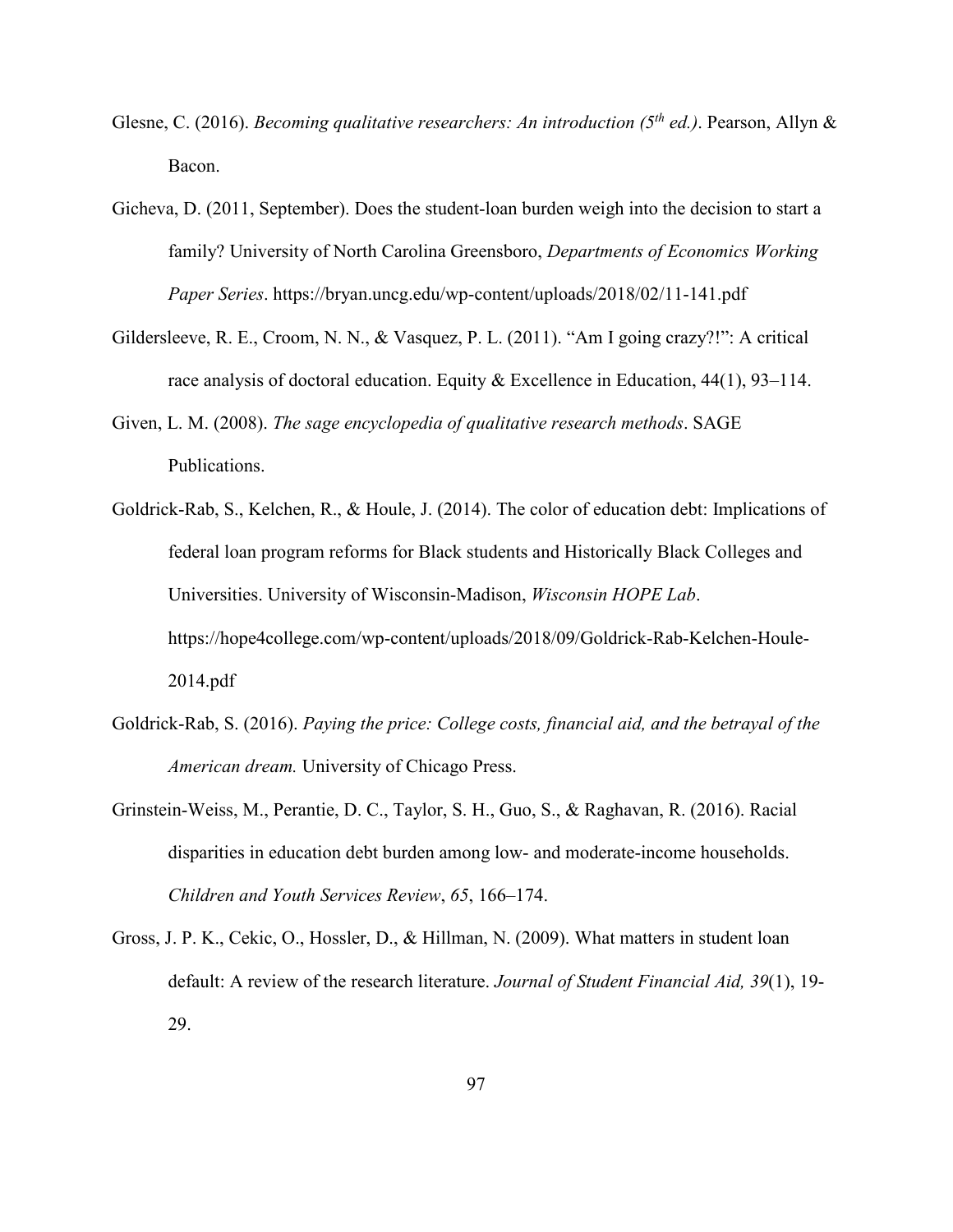- Gulley, N. Y. (2016, August 5). The myth of the nontraditional student. *Inside Higher Ed*. https://www.insidehighered.com/views/2016/08/05/defining-students-nontraditionalinaccurate-and-damaging-essay
- Harper, S. R. (2012). Race without racism: How higher education researchers minimize racist institutional norms. *The Review of Higher Education*, *36*(1), 9-29.
- Harper, S. R., Smith, E. J., & Davis, C. H. (2016). A critical race case analysis of black undergraduate student success at an urban university. *Urban Education*, *53*(1), 3- 25.
- Harris, C. I. (1992). Whiteness as property. *Harvard Law Review, 106*(8), 1707-1791.
- Harris, L. M., Campbell, J. T., & Brophy, A. L. (2019). *Slavery and the university: History and legacies*. University of Georgia Press.
- Henderson, D. R. (2008). Opportunity cost. *The Concise Encyclopedia of Economics*. Library of Economics and Liberty. https://www.econlib.org/library/Enc/OpportunityCost.html
- Houle, J. & Berger, L. (2014) Is student loan debt discouraging home buying among young adults? *Social Service Review, 89*(4), 589-621.
- Hunn, V. (2014). African American students, retention, and team-based learning: A review of the literature and recommendations for retention at predominately-White institutions*. Journal of Black Studies*, *45*(4), 301-314.
- Hunter, C.D., Case, A.D., & Harvey, I.S. (2019). Black college students' sense of belonging and racial identity. *International Journal of Inclusive Education*, *23*, 950 - 966.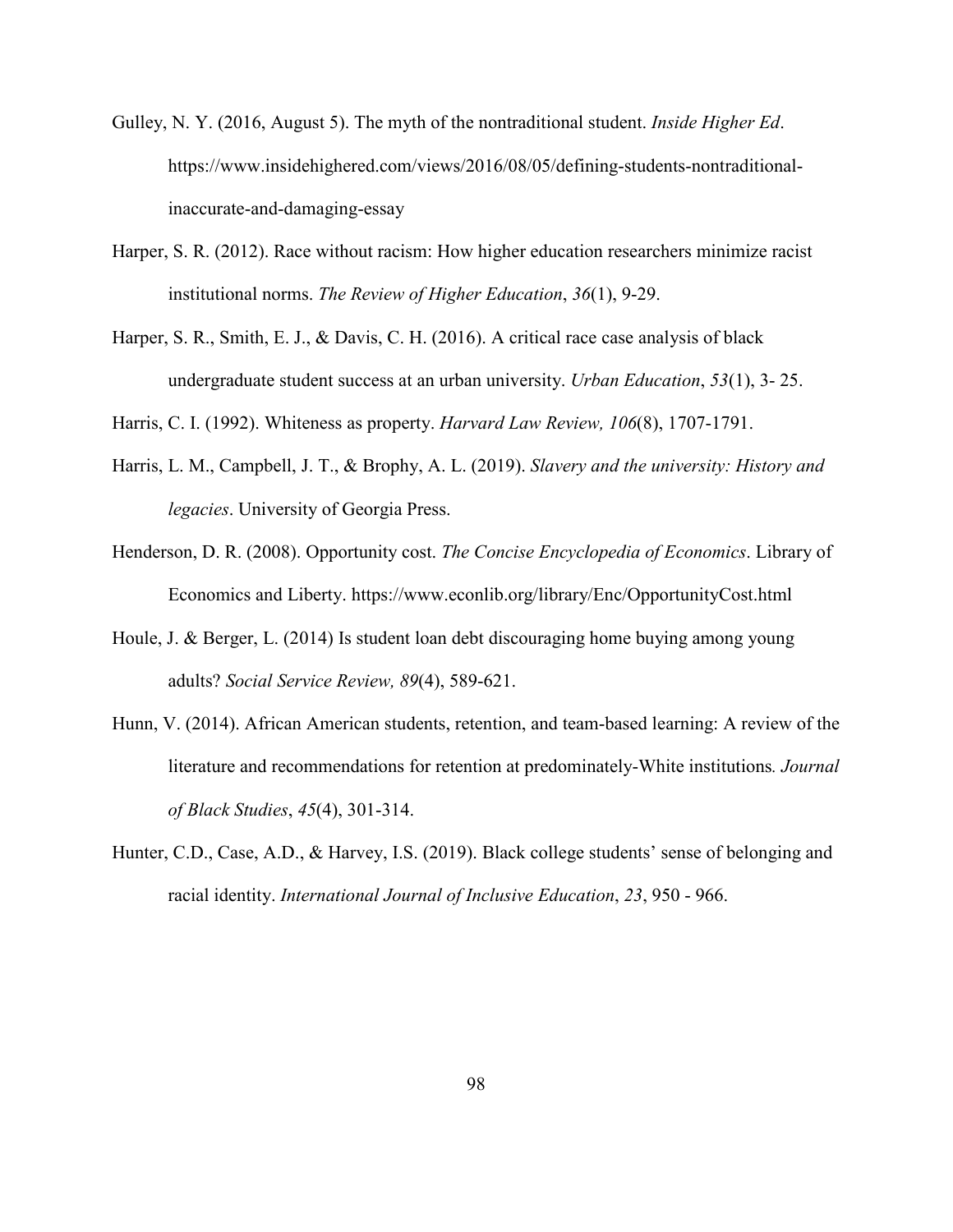- Journal of Blacks in Higher Education. (2021, December 13). Doctoral degrees for African Americans hold steady despite the pandemic. *Journal of Blacks in Higher Education.* https://www.jbhe.com/2021/12/doctoral-degrees-for-african-americans-holdsteady-despite-the-pandemic/
- Journal of Blacks in Higher Education. (2020, December 21). African Americans making slow but steady progress in doctoral degree awards. *Journal of Blacks in Higher Education.* https://www.jbhe.com/2020/12/african-americans-making-slow-but-steady-progress-indoctoral-degree-awards/
- Katznelson, I. (2005). *When affirmative action was white: An untold history of racial inequality in twentieth-century America*. W.W. Norton.
- Kim, K. A., Sax, L. J., Lee, J. J., & Hagedorn, L. S. (2010). Redefining nontraditional students: Exploring the self-perceptions of community college students. *Community College Journal of Research and Practice*, *34*(5), 402-422.
- Kruvelis, M., (2017, June 12). Building family-friendly campuses: Strategies to promote college success among student parents. *Higher Education Today*. https://www.higheredtoday.org/2017/06/12/building-family-friendly-campusesstrategies-promote-college-success-among-student-parents/
- Kulp, A. M. (2016). The effects of parenthood during graduate School on PhD recipients' paths to the professoriate: A focus on motherhood. *New Directions for Higher Education, 176*, 81–95.
- Ladson-Billings, G. (2006). From the Achievement Gap to the Education Debt: Understanding Achievement in U.S. Schools. *Educational Researcher, 35*(7), 3–12.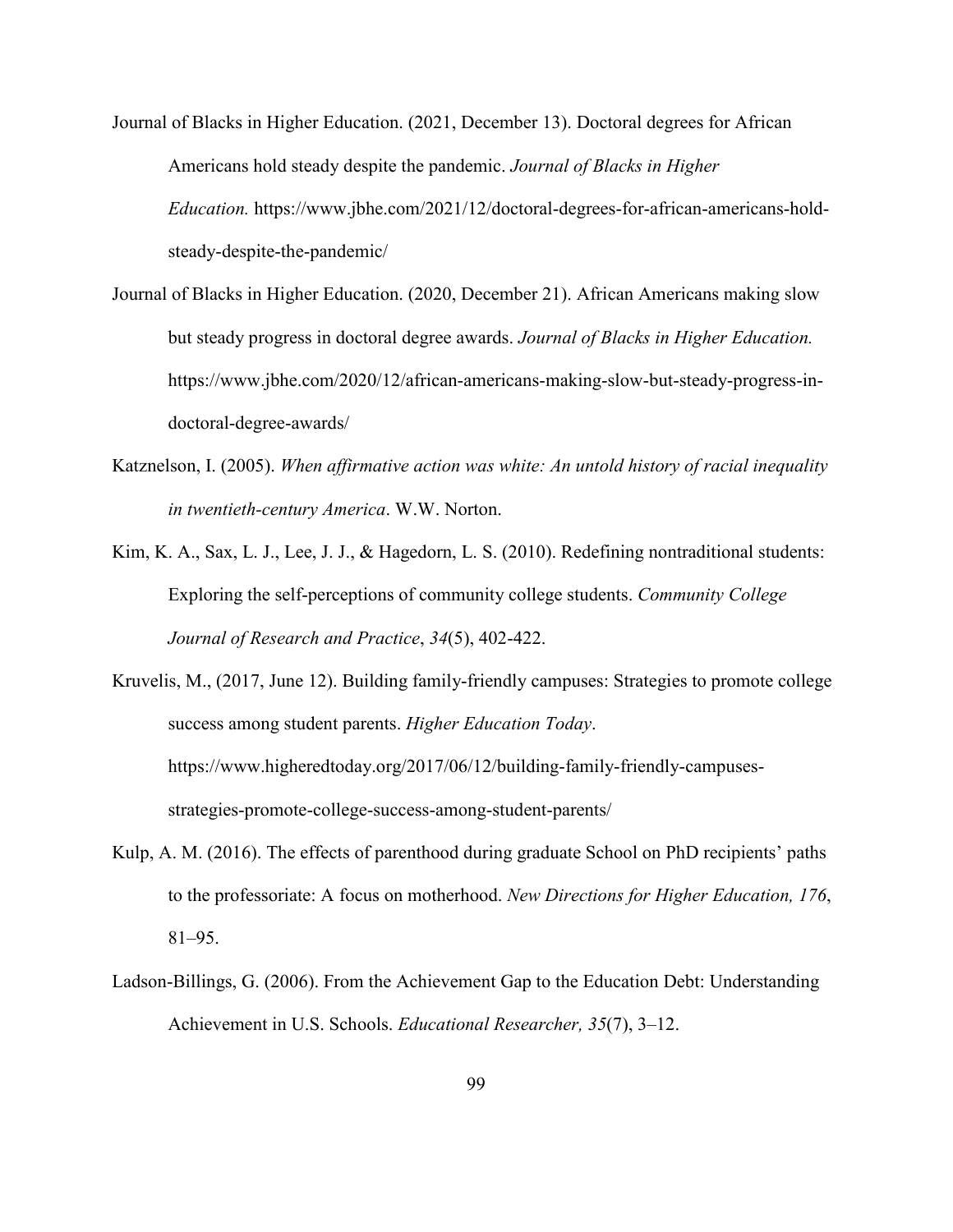- Leath, S., Marchand, A., Halawah, A., Harrison, A., & Rowley, S. (2020). A qualitative exploration of Black mothers' gendered constructions of their children and their parental school involvement. *Education Childhood Research Quarterly*, *53*, 124-135.
- Lewis, N. L., (2020). Opinion: *Why Black students parents are at the epicenter of the student debt crisis and what we can do about it*. The Hechinger Report. https://hechingerreport.org/opinion-why-black-student-parents-are-at-the-epicenter-ofthe-student-debt-crisis-and-what-we-can-do-about-it/

Looney, A. (2018, February 16). *More students are taking on crippling debt they can't repay-it's time for higher education to share the risks*. Brookings. https://www.brookings.edu/blog/up-front/2018/02/16/more-students-are-taking-oncrippling-debt-they-cant-repay-its-time-for-higher-education-to-share-the-risks/

- Lorde, A. (1979, October 19). The master's tools will never dismantle the master's house. Comments at "The Personal and the Political" panel, *Second Sex Conference*.
- Mason, M. A., Wolfinger, N. H., & Goulden, M. (2013). *Do babies matter?: Gender and family in the ivory tower.* Rutgers University Press.
- McMahon, D., & Green, A. (2008). Gender, contingent labor, and writing studies. *Academe, 94*(6), 16-19.
- Merriam, S., & Tisdell, E. L. (2016). *Qualitative research: A guide to design and implementation*. Jossey-Bass.
- Mijs, J. J. B. (2013). The unfulfillable promise of meritocracy: Three lessons and their implications for justice in education. *Social Justice Research*, *29*, 14–34.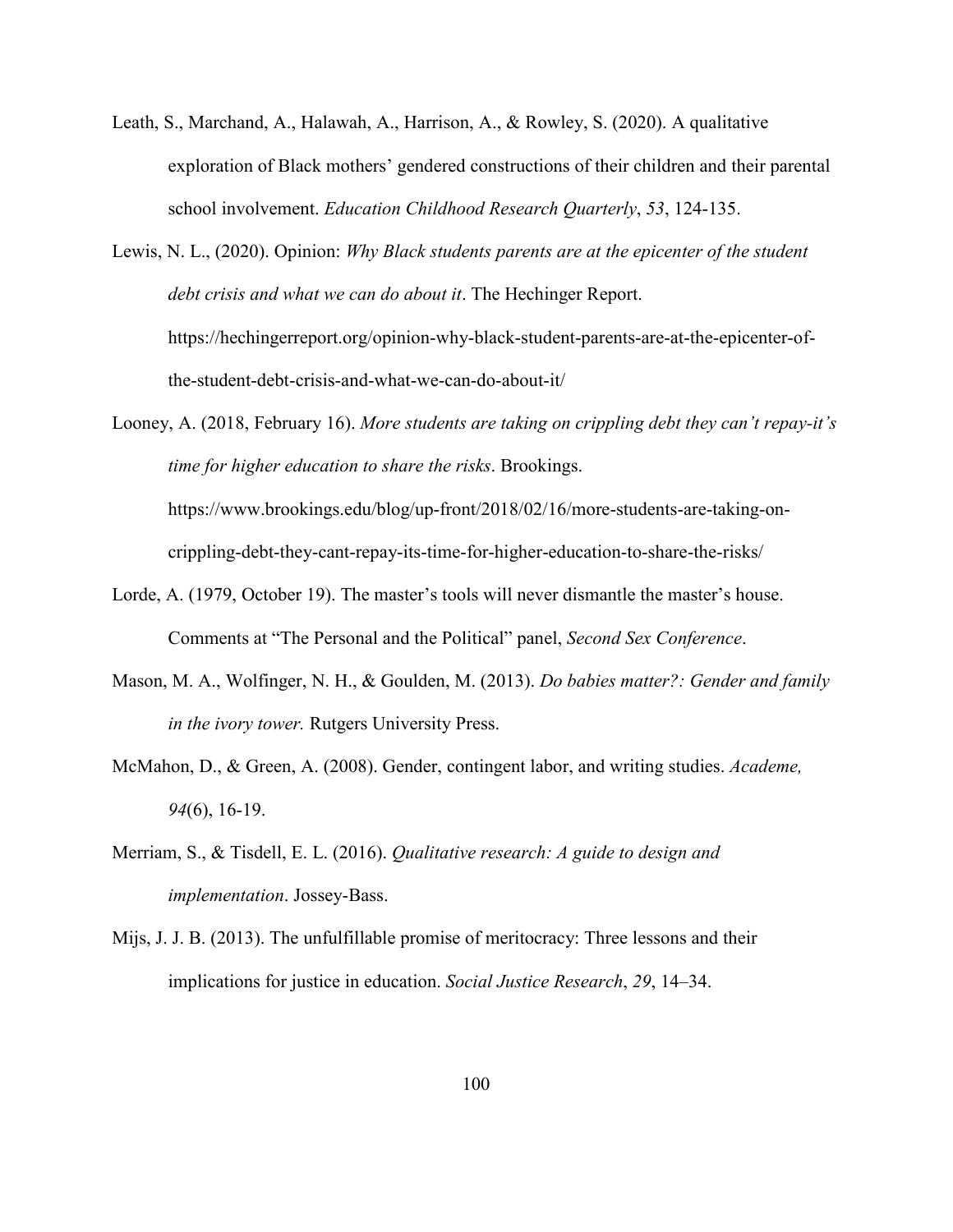Miles, M. B., Huberman, A. M., & Saldana, J. (2014). *Qualitative data analysis: A methods sourcebook (3rd ed.)*. SAGE Publications.

Mills, C. (1997). *The Racial contract*. Cornell University.

Mishory, J., Huelsman, M., & Kahn, S. (2019, September 9). *How student debt and the racial wealth gap reinforce each other*. The Century Foundation. https://tcf.org/content/report/bridging-progressive-policy-debates-student-debt-racialwealth-gap-reinforce/?session=1

McClendon, J., Chang, K., J Boudreaux, M., Oltmanns, T. F., & Bogdan, R. (2021). Black-white racial health disparities in inflammation and physical health: Cumulative stress, social isolation, and health behaviors. *Psychoneuroendocrinology*, *131*, Article ID: 105251. https://doi.org/10.1016/j.psyneuen.2021.105251

Morris, M. W. (2016). *Pushout: The criminalization of Black girls in schools*. New York Press.

Morrison, E., Rudd, E., & Nerad, M. (2011). Onto, up, off the academic faculty ladder: The gendered effects of family on career transitions for a cohort of social science Ph.D.s. *Review of Higher Education, 34*(4), 525-553.

Nash, J. (2019). *Black feminism reimagined: After intersectionality*. Duke University Press.

- Neubauer, B. E., Witkop, C. T., & Varpio, L. (2019). How phenomenology can help us learn from the experiences of others. *Perspectives on Medical Education*, 8, 90–97.
- Nettles, M. T., & Millett, C. M., (2006). *Three magic letters: Getting to Ph.D*. Johns Hopkins University Press.
- Omotade, J., King, J., & Kahn, R. A. (2017). Imposter syndrome and diversity graduate students. *American Society for Biochemistry and Molecular Biology*, *16*(2), 22-24.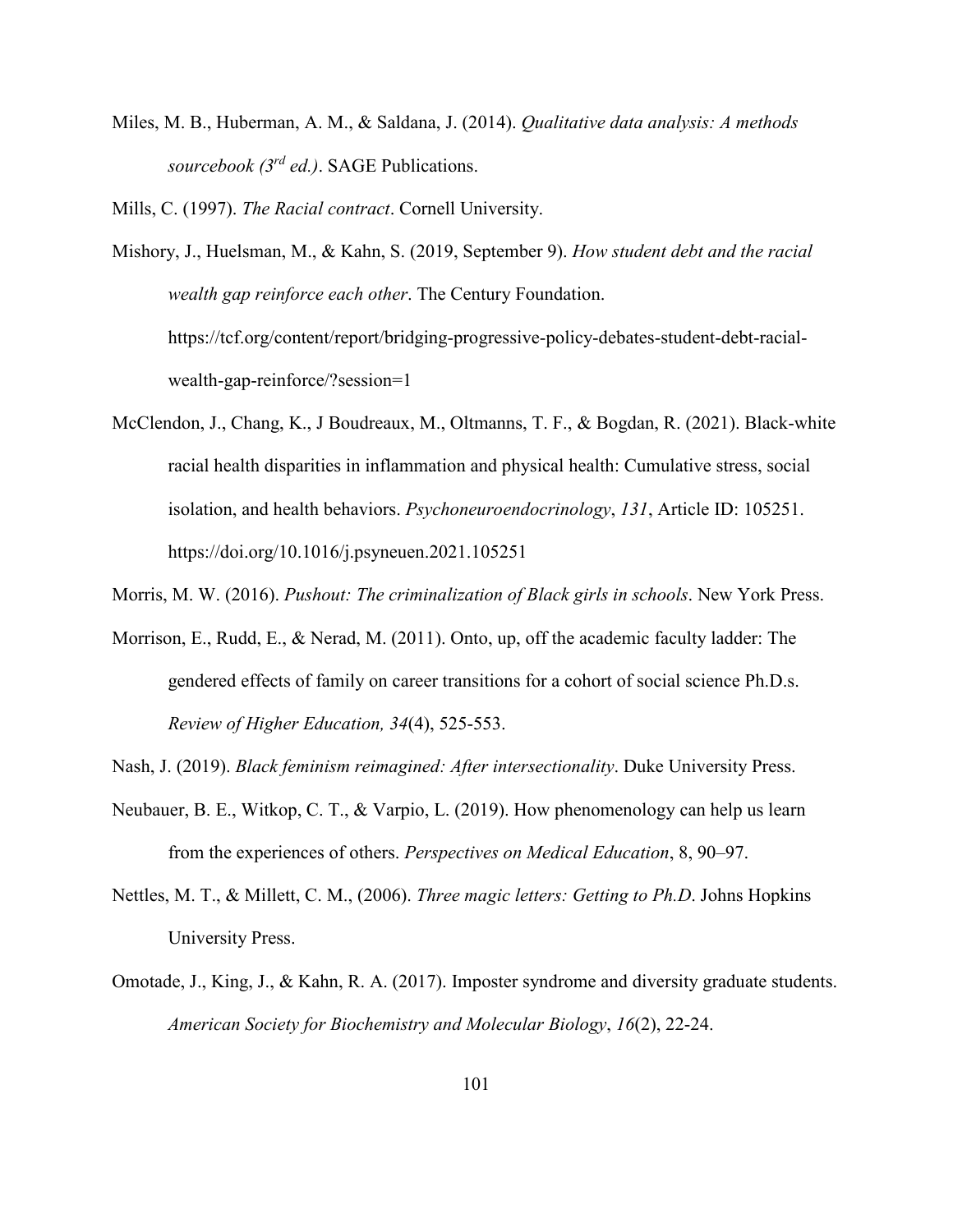- Oswalt, S. B., & Riddock, C. C. (2007). What to do about being overwhelmed: Graduate students, stress, and university services. *The College Student Affairs Journal*, *27*, 24-44.
- Patterson-Stephens, S. M., Lane, T. B., & Vital, L. M. (2017). Black doctoral women: Exploring barriers and facilitators of success in graduate education. *Higher Education Politics & Economics, 3*(1), 157-180.
- Patton, M. Q. (2015). *Qualitative research & evaluation methods: Integrating theory and practice (4th ed.)*. SAGE Publications.
- Peat, G., Rodriguez, A., & Smith, J. (2019). Interpretive phenomenological analysis applied to healthcare research. *Evidence-Based Nursing*, *22*(1), 7–9.
- Perkins, L. M. (2009). The history of black women graduate students, 1921–1948. In L. C. Tillman (Ed.), *The SAGE Handbook of African American Education*, pp. 52-65.
- Pirtle, W. N. L. (2017, February 24). Juggling both a baby and grad school as a minority student (essay). *Inside Higher Ed*.

https://www.insidehighered.com/print/advice/2017/02/24/juggling-both-baby-and-gradschool-minority-student-essay.

- Ratcliffe, C. & McKernan, S. (2013, June). *Forever in your debt: Who has student loan debt, and who's worried.* Urban Institute. https://www.urban.org/sites/default/files/publication/23736/412849-Forever-in-Your-Debt-Who-Has-Student-Loan-Debt-and-Who-s-Worried-.PDF
- Rothstein, J. & Rouse, C. E. (2011). Constrained after college: Student loans and early-career occupational choices. *Journal of Public Economics, Elsevier, 95*(1), 149-163.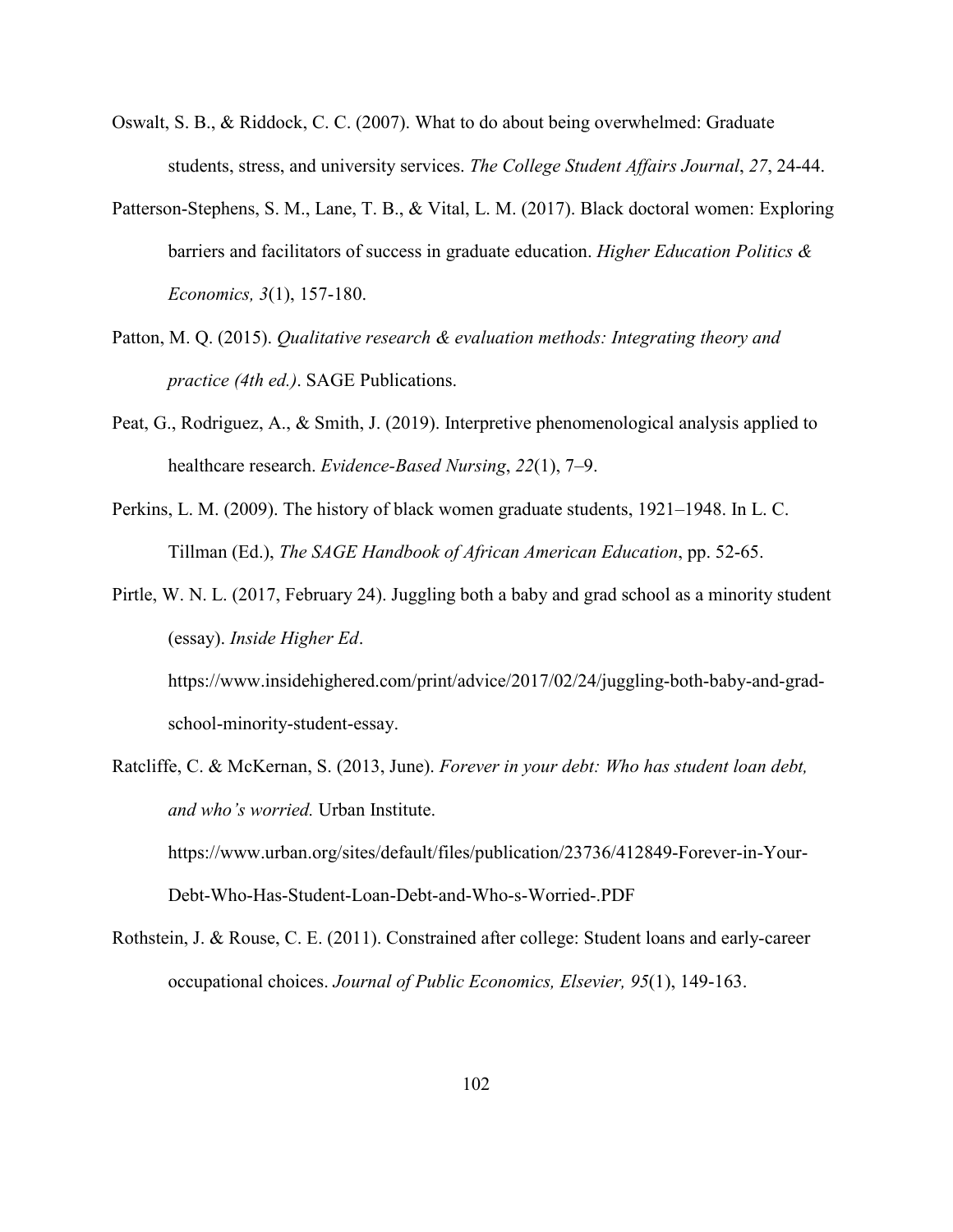Reeves, R. V., & Rodrigue, E. (2015). *Single black female BA seeks educated husband: Race, assortative mating and inequality*. Brookings.

https://www.brookings.edu/research/single-black-female-ba-seeks-educated-husbandrace-assortative-mating-and-inequality/

- Reeves, R. V., & Guyot, K. (2017). *Black women are earning more college degrees, but that alone won't close the race gap.* Brookings. https://www.brookings.edu/blog/socialmobility-memos/2017/12/04/black-women-are-earning-more-college-degrees-but-thatalone-wont-close-race-gaps/
- Roberts, D. (2019). Slavery and elite education in the US. *International Socialist Review (ISR),* 94. https://isreview.org/issue/94/slavery-and-elite-education-us/
- Rogers, J. N. (2015, March 4). On the burdens carried by single black mothers enrolled in Ph.D. programs. *For Harriet*. http://www.forharriet.com/2015/03/the-burdens-carried-bysingle-black.html
- Rogers, J., McLean, A., & Mentor, M. (2019). A seat at the table: Womanist narratives of Black mothers in doctoral programs. *Communications on Stochastic Analysis, 18*(1).

Saldana, J. (2009). *The coding manual for qualitative researchers*. SAGE Publications.

- Scott-Clayton, J. & Li, J. (2016, October 20). *Black-white disparity in student loan debt more than triples after graduation*. Brookings. https://www.brookings.edu/research/blackwhite-disparity-in-student-loan-debt-more-than-triples-after-graduation/
- Sherbin, L., & Rashid, R., (2017). Diversity doesn't stick without inclusion. *Harvard Business Review*. https://hbr.org/2017/02/diversity-doesnt-stick-without-inclusion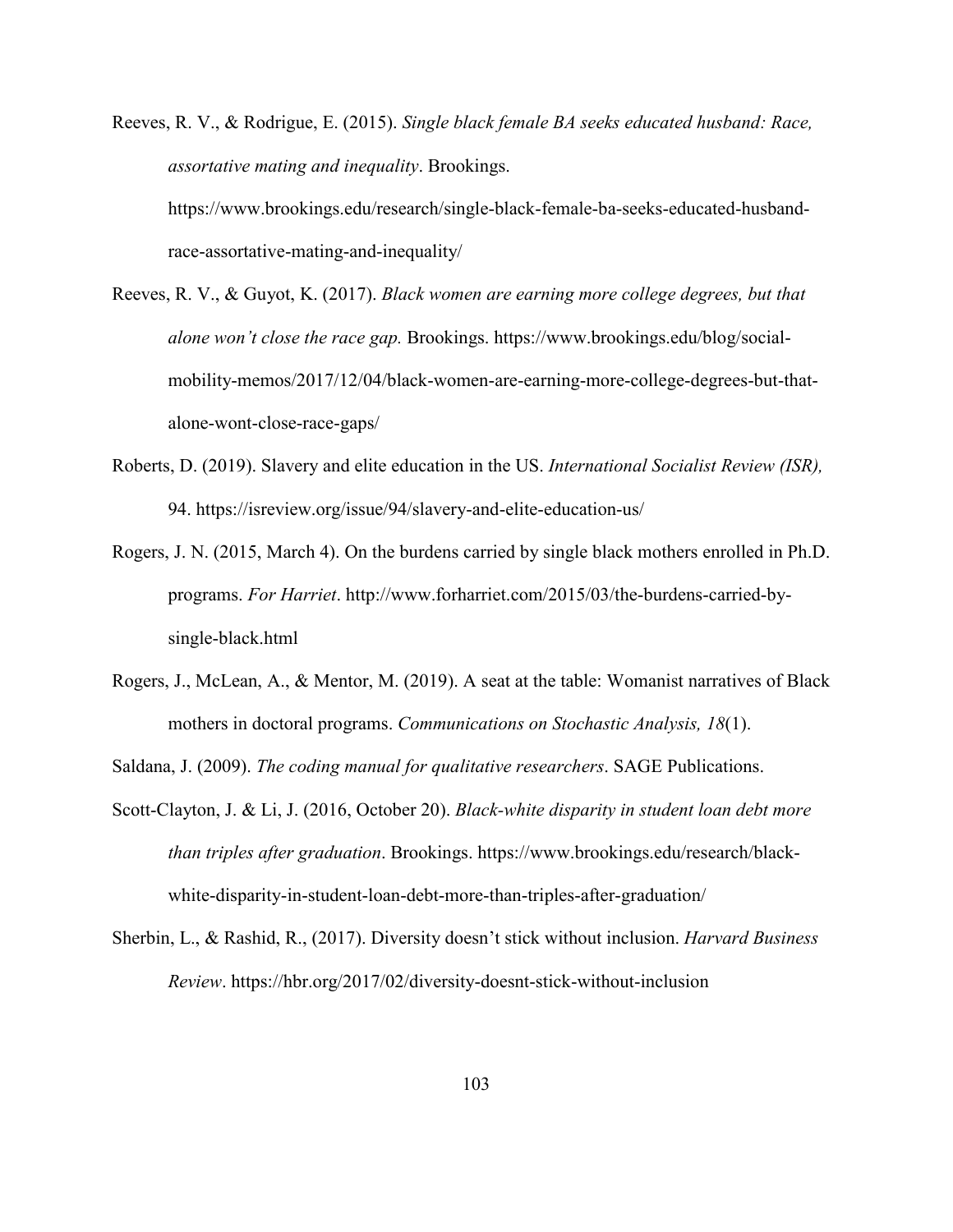- Smith, J. A., Flowers, P., & Larkin, M. (2009). *Interpretative phenomenological analysis: Theory, method and research*. SAGE Publications.
- Smith, J. A., & Osborn, M. (2003). Interpretative phenomenological analysis. In J. A. Smith (Ed.), *Qualitative psychology: A practical guide to research methods* (pp. 51–80). SAGE Publications.
- Strayhorn, T. L. (2012). *College students' sense of belonging: A key to educational success for all students.* New York, NY: Routledge.
- Stewart, D. (2020, October 6). Why are so few Black women married in America? *Marketplace*. https://www.marketplace.org/2020/10/06/why-are-so-few-black-women-married-inamerica/
- Tabron, L. A., & Chambers, T. T. V. (2019). What is being black and high achieving going to cost me in your school? Students speak out about their educational experiences through a Racial Opportunity Cost lens. *The High School Journal, 102*(2), 118–138.
- Washington, H. A. (2006). *Medical apartheid: The dark history of medical experimentation on Black Americans from colonial times to the present*. Doubleday.
- Watkins, W. H. (2001). *The white architects of black education: Ideology and power in America, 1865-1954*. Teachers College Press.
- Wilder, C. (2013). *Ebony & ivory: Race, slavery, and the troubled history of America's universities*. Bloomsbury Press.
- Williams, H. A. (2009). *Self-Taught: African American education in slavery and freedom.* University of North Carolina Press.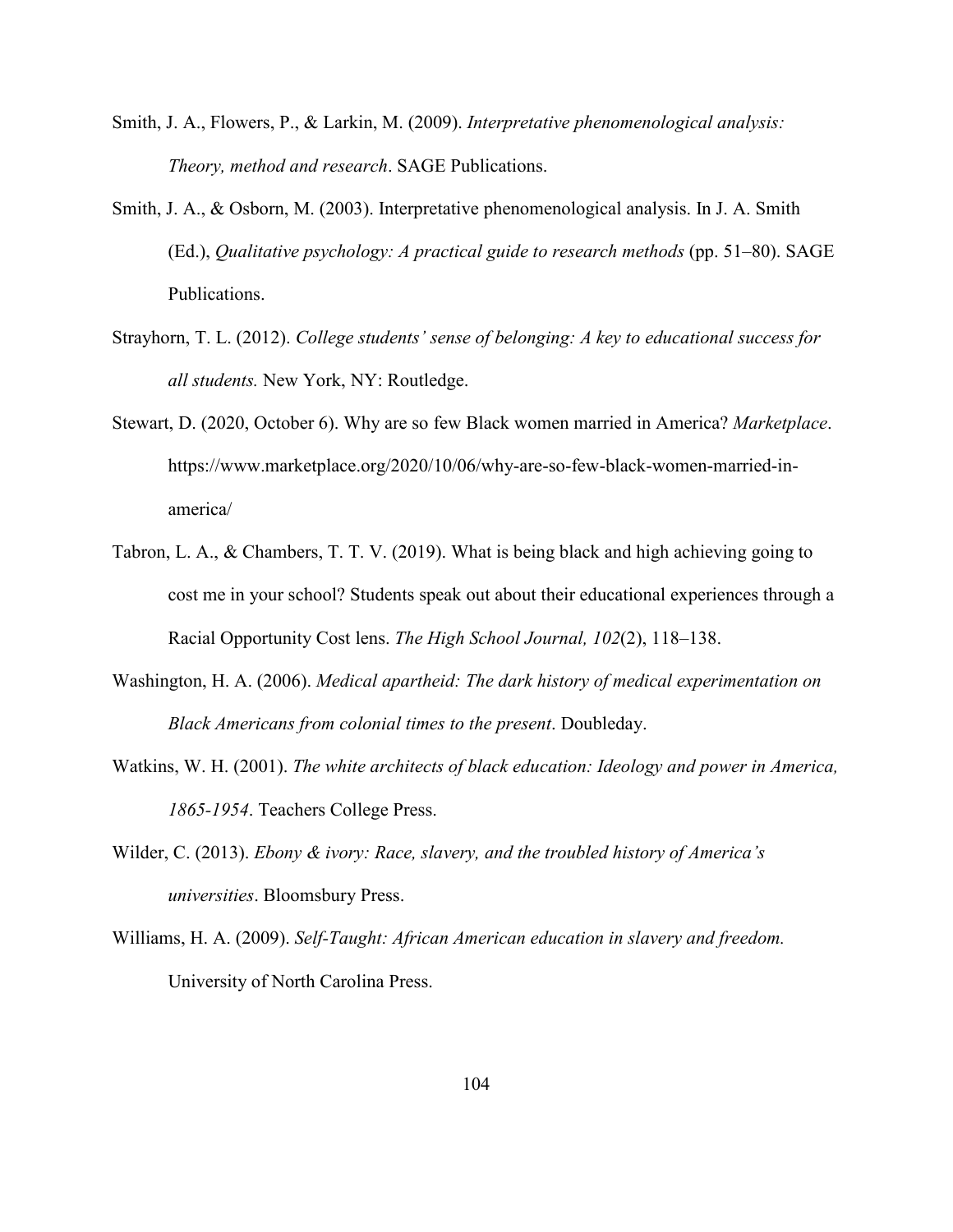Wolfinger, N. H., Mason, M. A., & Goulden, M. (2009). Stay in the game: Gender, family formation and alternative trajectories in the academic life course. *Social Forces, 87*(3), 1591-1621.

Woodson, C. G. (1933). *The mis-education of the Negro*. Associated Publishers.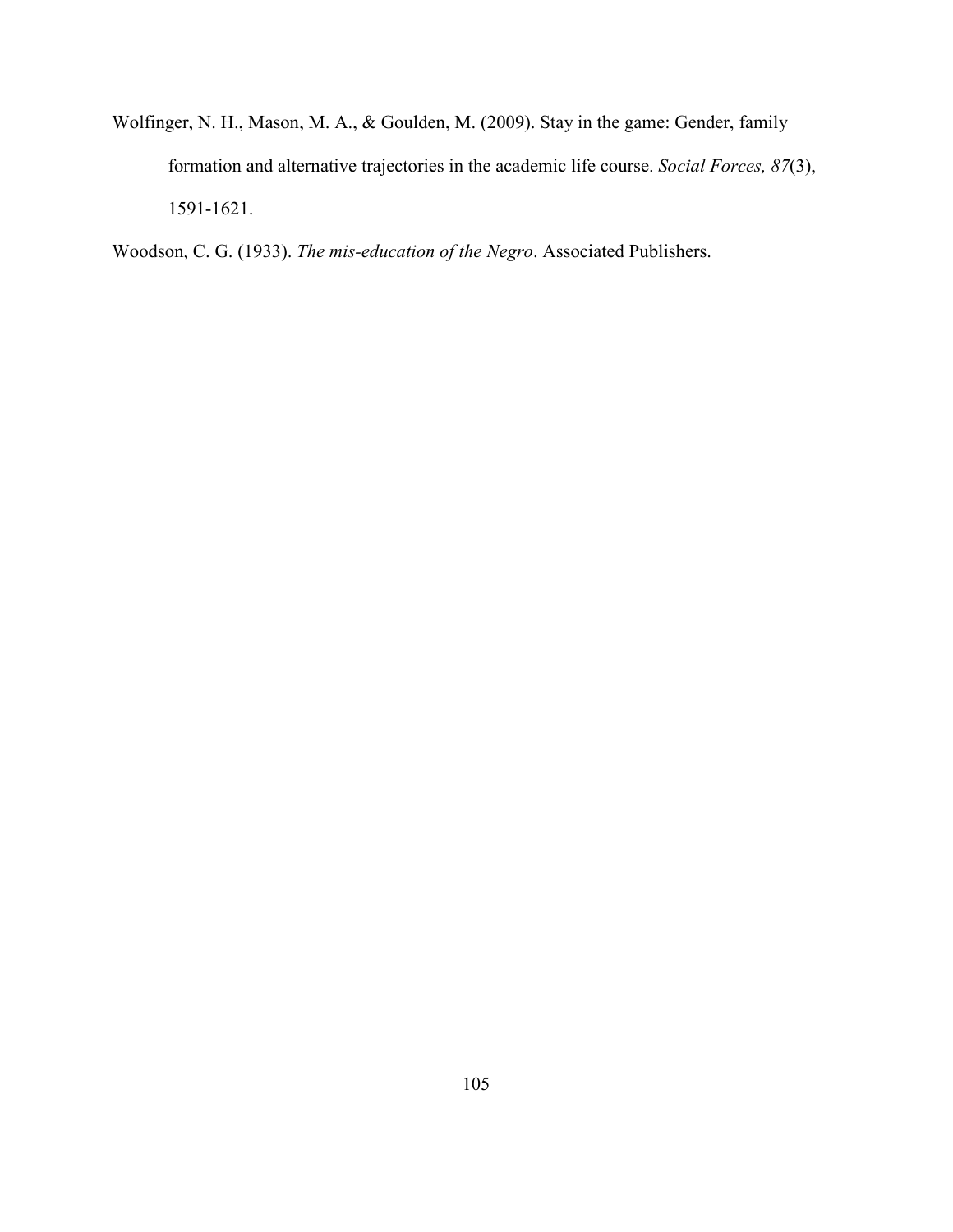## APPENDIX A: PARTICIPANT CONSENT FORM

#### **Illinois State University**

You are being asked to participate in a research study conducted by Tiffany Bumpers, PhD Candidate under the direction of Dr. Nur-Awaleh Mohamed, Associate Professor and Principle Investigator (PI) in the Department of Educational Administration and Foundations (EAF) at Illinois State University. The purpose of this study is to understand the perceived impact of implicit education debt on the lives of African American mothers, who are currently pursuing a PhD or who have completed a PhD within the last 5 years, and their families.

#### **Why are you being asked?**

You have been asked to participate because you are an African American mother, who is currently in a PhD program or were in a PhD program while parenting a dependent child/children within the last five years. Your participation in this study is voluntary. You will not be penalized if you choose to skip parts of the study, not participate, or withdraw from the study at any time.

#### **What would you do?**

If you choose to participate in this study, it will consist of a semi-structured private interview where I, (Tiffany Bumpers) will ask you approximately 5-10 open-ended questions. This interview will be conducted via Zoom and will be video and audio recorded. Before the interview, you will need to read and return a signed copy of this Participant Consent Form, along with a completed demographic questionnaire to tsbumpe $@i$ lstu.edu. Once results are complete, I (Tiffany Bumpers) will provide you with the results of your survey via email for you to check for accuracy. If you agree with the findings, you can simply respond that you agree. However, if you do not agree with the results, you can indicate such by replying to the email with clarifications and/or request a follow-up Zoom meeting for clarification. You will have 14 days to respond to the email; if after 14 days there is not response, the results will be considered accurate. In total, your involvement in this study will last approximately 2.5 hours.

#### **Are any risks expected?**

While the risk is minimal, you may be asked questions that trigger discomfort or shame. To reduce potential discomfort, you will be reminded that your participation in this study is voluntary, and you have the right to end the interview at any point without repercussions. You will also be reminded that your personal identifiable information is password-protected and only accessible by the research team.

#### **Will your information be protected?**

We will use all reasonable efforts to keep any provided personal information confidential. Interviews will be conducted in a private Zoom that will require a password to enter. You will be admitted into the Zoom meeting manually by the researcher to insure privacy. All personal identifiable information will be removed, and you will be provided an alias to further protect your identity. All recorded audio, video, and transcribed information will be uploaded to a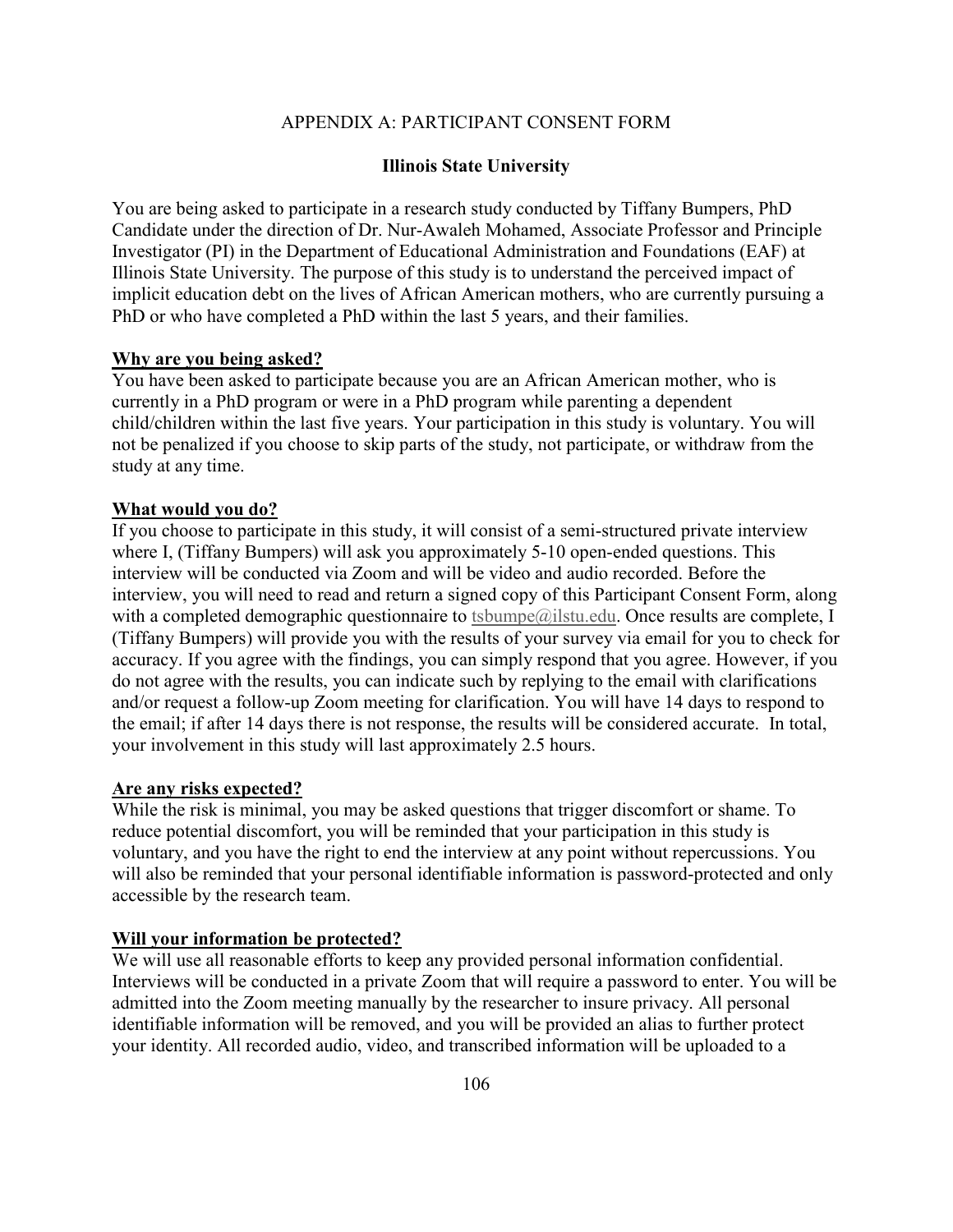private security locked serve under encryption. Information that may identify you or potentially lead to reidentification will not be released to individuals that are not on the research team. However, when required by law or university policy, identifying information (including your signed consent form) may be seen or copied by authorized individuals.

We need to make you aware that in certain research studies, it is our legal and ethical responsibility to report situations of child abuse, child neglect, or any life-threatening situation to appropriate authorities. However, we are not seeking this type of information in our study, nor will you be asked questions about these issues.

## **Could your responses be used for other research?**

We will not use any identifiable information from you in future research, but your deidentified information could be used for future research without additional consent from you.

## **Who will benefit from this study?**

This research will offer women, especially African American mothers, a common language to address the effects of implicit education debt and the impact it has on them and their families. This research will also highlight the lack of support offered to mothers on university campuses and the need for higher education and education policy makers to rethink student support in the 21st century given the demographic shifts taking place across the United States. Lastly, this research legitimizes the claim from a historical, equitable, moral, and legal position that African Americans people should NOT have to pay for higher education.

## **Whom do you contact if you have any questions?**

If you have any questions about the research or wish to withdraw from the study, you may contact Tiffany Bumpers, PhD Candidate at 312-532-3804 or tsbumpe@ilstu.edu. You may also contact the Principle Investigator, Dr. Nur-Awaleh Mohamed, Associate Professor at 309-831- 7291 or manuraw@ilstu.edu .

---------------------------------------------------------------------------------------------------------------------

If you have any questions about your rights as a participant, or if you feel you have been placed at risk, contact the Illinois State University Research Ethics & Compliance Office at (309) 438- 5527 or IRB@ilstu.edu.

## **Documentation of Consent**

Sign below if you are 18 or older and willing to participate in this study.

| Signature |  |
|-----------|--|
|-----------|--|

Signature \_\_\_\_\_\_\_\_\_\_\_\_\_\_\_\_\_\_\_\_\_\_\_\_\_\_\_\_\_\_\_\_\_\_ Date \_\_\_\_\_\_\_\_\_\_\_\_\_\_\_\_\_\_\_\_\_\_

You can print this form for your records.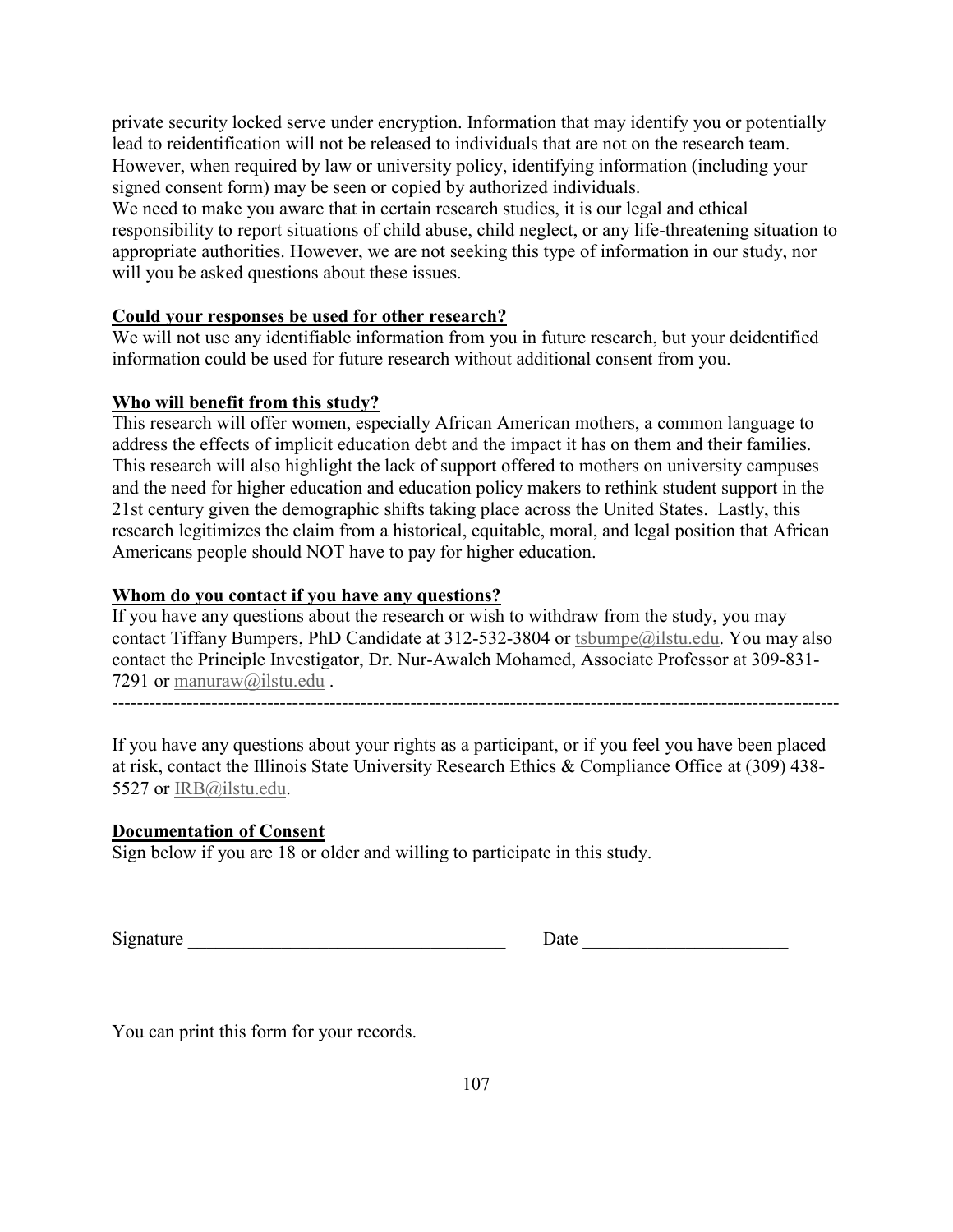#### APPENDIX B: DEMOGRAPHIC QUESTIONNAIRE

- 1. How old are you?
- 2. What is your relationship status? (Example: Single, Partnered-not married, or Married)
- 3. What doctoral degree are you pursuing or have earned? (Example: PhD in Chemistry)

 $\overline{\phantom{a}}$  , and the contribution of the contribution of  $\overline{\phantom{a}}$ 

- 4. Are (were) you a part-time or full-time student?
- 5. How many children do you have?
- 6. List the age of your child/children. (Example: 1 years old and 5 years old)

 $\_$  , and the set of the set of the set of the set of the set of the set of the set of the set of the set of the set of the set of the set of the set of the set of the set of the set of the set of the set of the set of th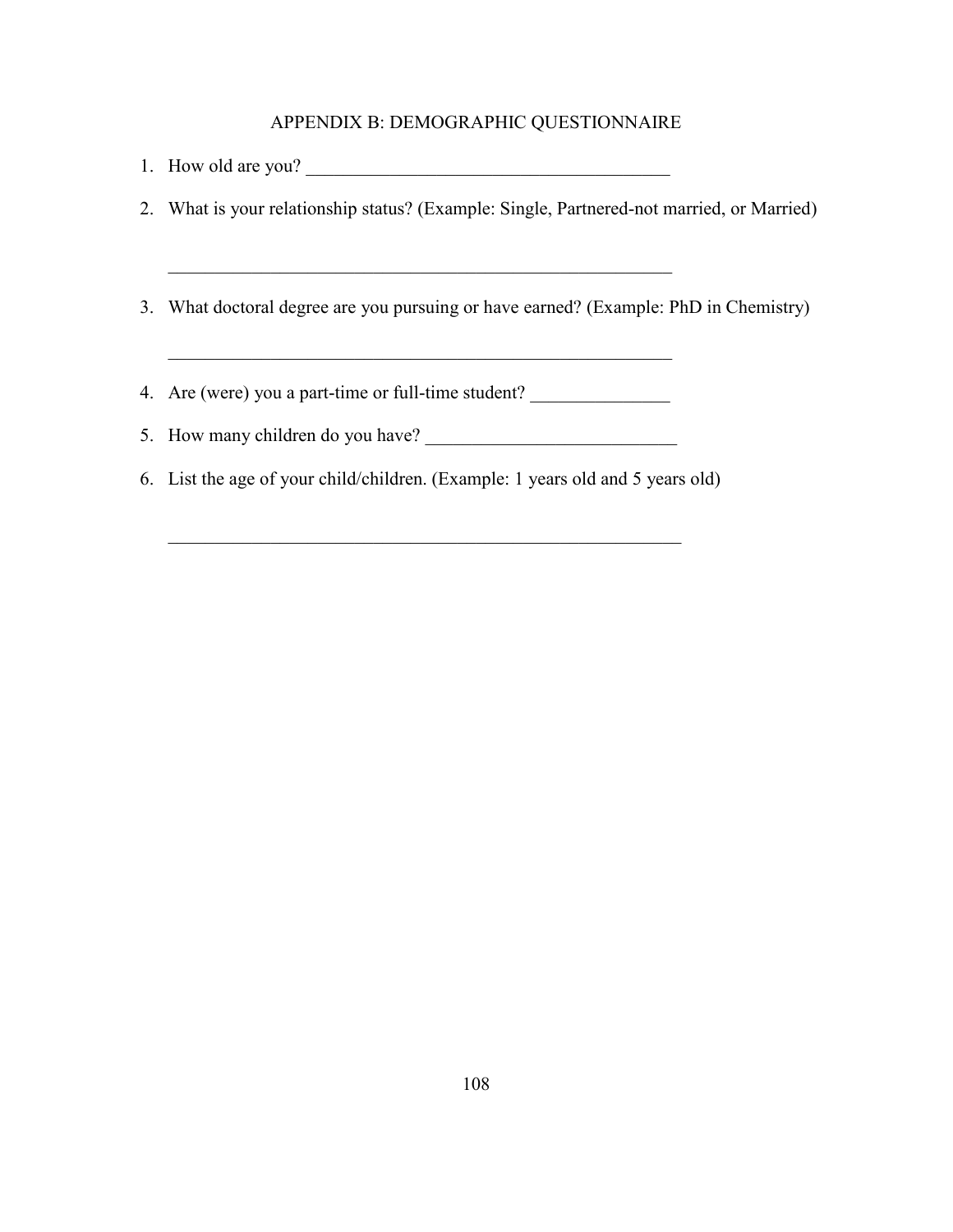#### APPENDIX C: INTERVIEW PROTOCOL

### Semi-Structured Interview: Virtual Protocol Guide

Date\_\_\_\_\_\_\_\_\_\_\_\_\_\_\_\_\_\_\_\_\_\_\_ Time\_\_\_\_\_\_\_\_\_\_\_\_\_\_\_\_\_\_\_\_\_

Name Pseudonym

### **Introduction**

- Review previously provided informed consent with participants.
- Review the structure of the interview with participants (audio recording, video recording, taking notes, and use of a pseudonym).
- Ask the participant if they have any questions.
- 1. So, what made you decide to go get a PhD?
- 2. How does your family see you in your PhD journey?
- 3. Were there any sacrifices made, in making that decision?
- 4. Was there a time in the process that you considered the debt?
- 5. What is/was a typical day like for you as a mother in a PhD program?
- 6. Now that you are here, what are your thoughts about the process?
- 7. You've told me a little bit about your debt and sacrifice. How has that affected how you show up as a mother?
- 8. Can you talk about some of the things you wish you had known before going into a PhD program?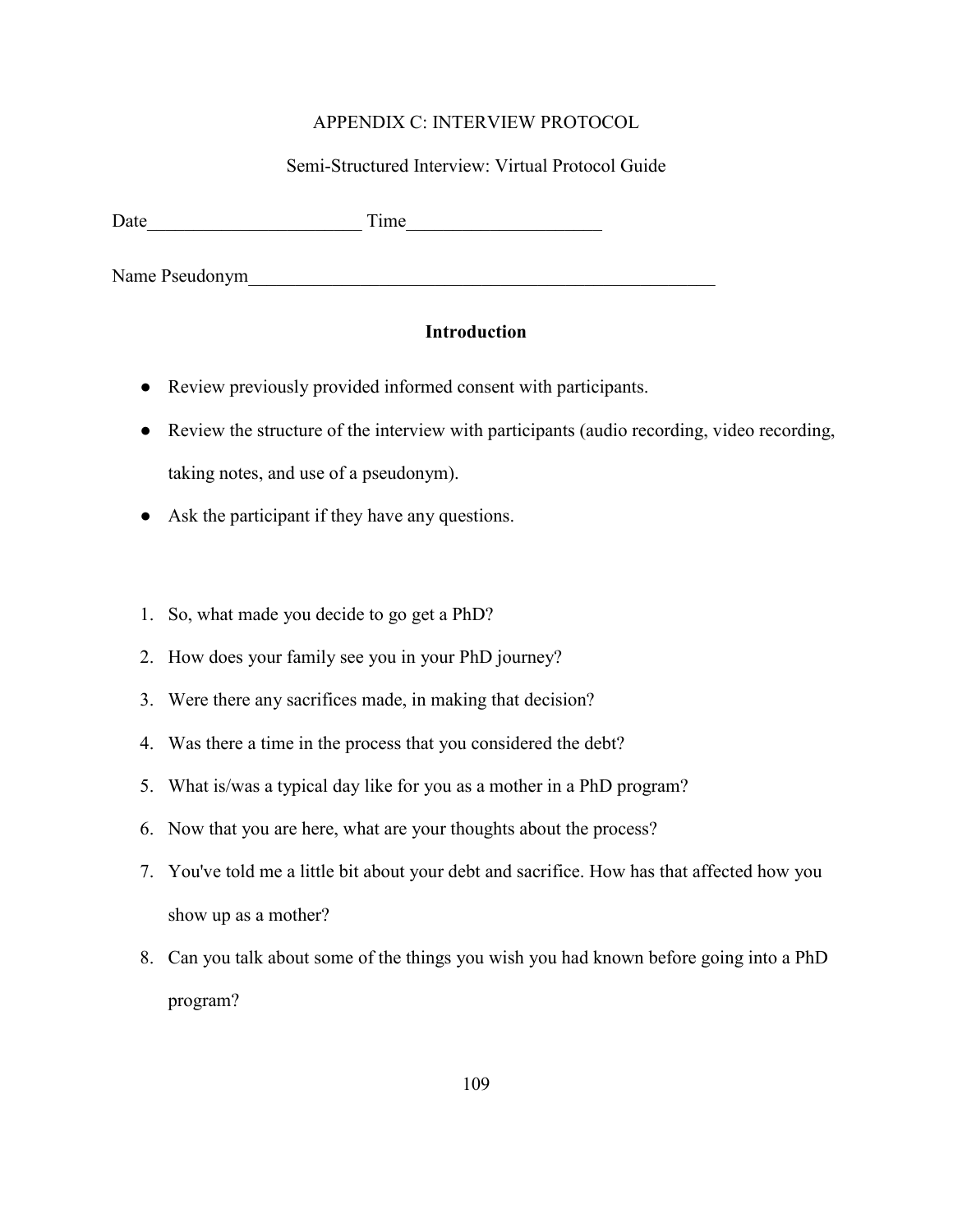# **Concluding Question**

9. Last question. What's next?

# **Concluding Statements**

- Thank the participants for their time.
- Remind the participant that they will be hearing from me when the results are ready.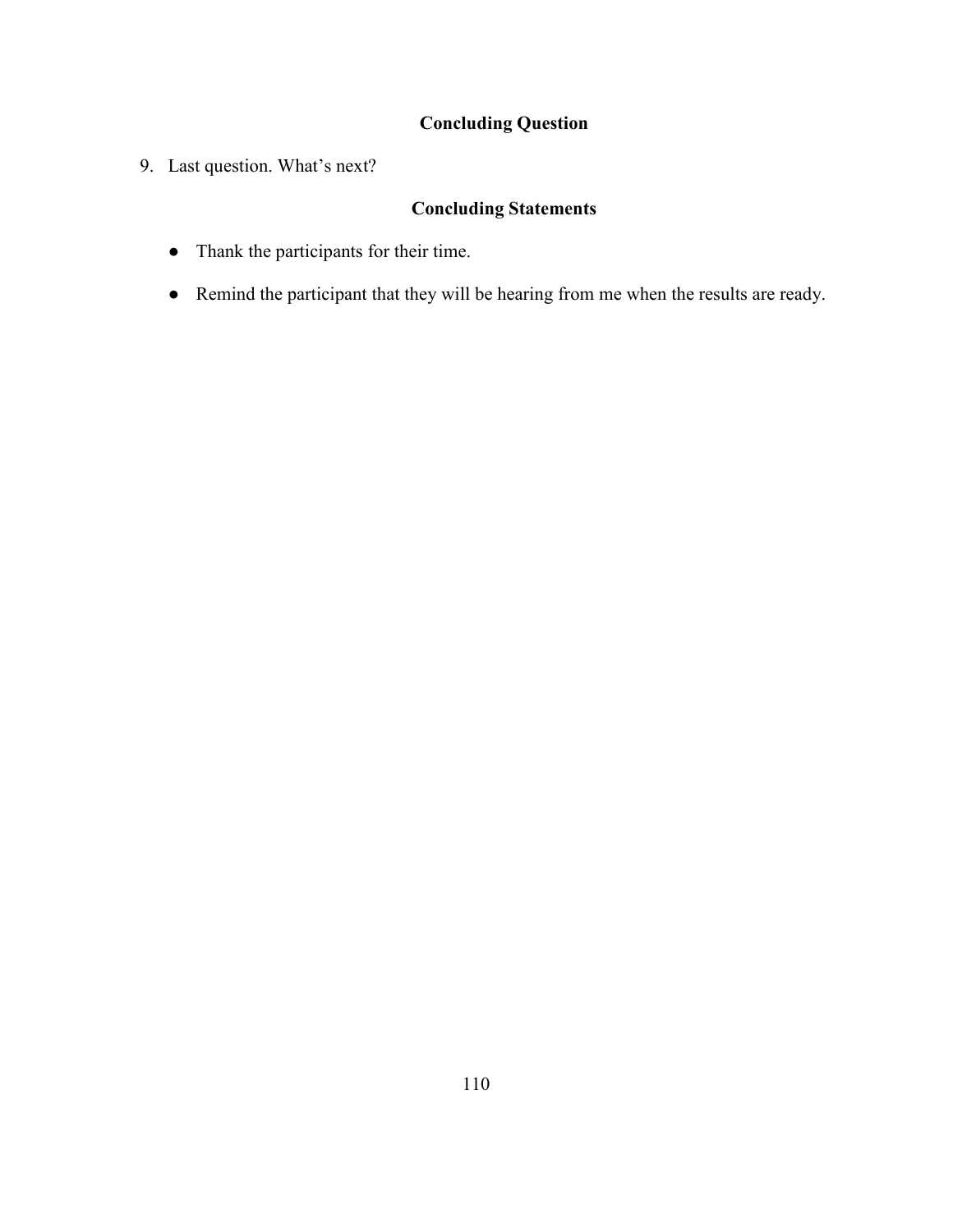## APPENDIX D: MEMBER CHECK DATA ANAYLSIS CHART

| <b>THEME</b>                                                                                                                                                                                                                                                                                 | <b>DESCRIPTION</b>                                                                                    |  |
|----------------------------------------------------------------------------------------------------------------------------------------------------------------------------------------------------------------------------------------------------------------------------------------------|-------------------------------------------------------------------------------------------------------|--|
| <b>Implicit Education Cost</b>                                                                                                                                                                                                                                                               | The non-monetary cost to gain and maintain access to higher education.                                |  |
| <b>SUB-THEME/S:</b>                                                                                                                                                                                                                                                                          |                                                                                                       |  |
| Self-Sacrifice<br>Definition: Any mention of self-sacrifice and/or prioritizing everyone/everything over oneself, (e.g. loss of sleep, deviation from self-care<br>routines, joy, etc.).                                                                                                     |                                                                                                       |  |
| <b>Direct Quote/s</b>                                                                                                                                                                                                                                                                        |                                                                                                       |  |
| PhD is #1 Priority<br>Definition: Any mention of making PhD related activities as a priority over kid/s, spouse, extended family, friends, and/or community.                                                                                                                                 |                                                                                                       |  |
| <b>Direct Quote/s</b>                                                                                                                                                                                                                                                                        |                                                                                                       |  |
| Bootstrapping<br>Definition: Any mention of limited or absent academic and student support, academic hazing, unclear expectations, having to go outside the<br>department/college/university to gain support, career planning, and/or having to rely on self to get through the PhD process. |                                                                                                       |  |
| <b>Direct Quote/s</b>                                                                                                                                                                                                                                                                        |                                                                                                       |  |
| <b>THEME</b>                                                                                                                                                                                                                                                                                 | <b>DESCRIPTION</b>                                                                                    |  |
| <b>Implicit Education Debt</b>                                                                                                                                                                                                                                                               | The non-monetary, e.g., socio-emotional and physical debt accumulated in pursuit of higher education. |  |
| <b>SUB-THEME/S:</b>                                                                                                                                                                                                                                                                          |                                                                                                       |  |
| <b>Cumulative Stress</b><br>Definition: Any mention of mental or physical stress, impostor syndrome, relating to pursuing or obtaining the PhD.                                                                                                                                              |                                                                                                       |  |
| <b>Direct Quote/s</b>                                                                                                                                                                                                                                                                        |                                                                                                       |  |
| Social Isolation<br>Definition: Any mention of tokenism, isolation, and/or non-university support lack of understanding regarding the PhD/PhD process.                                                                                                                                       |                                                                                                       |  |
| <b>Direct Quote/s</b>                                                                                                                                                                                                                                                                        |                                                                                                       |  |